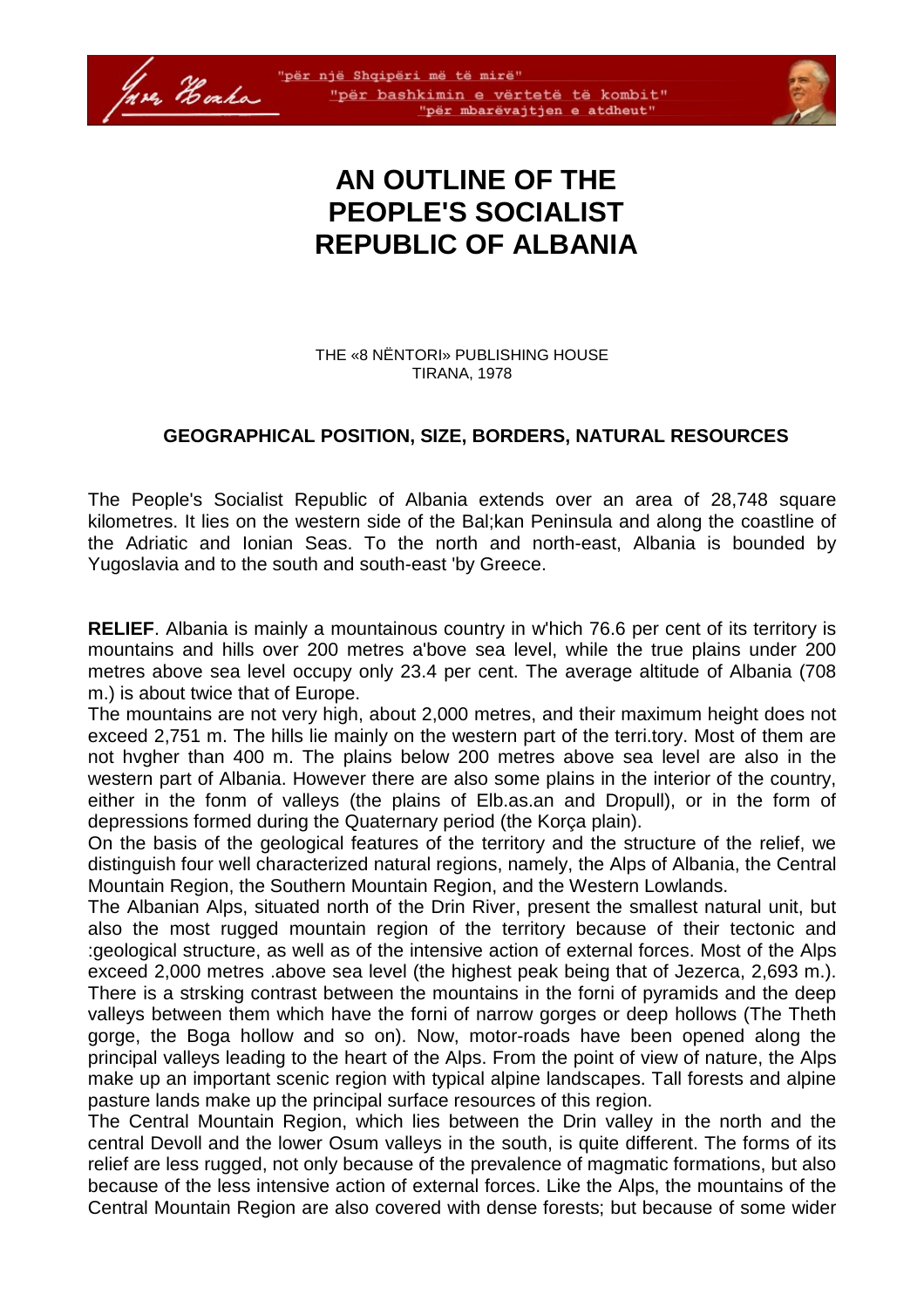valleys, agriculture is of greater importance here than in the alpine region. The central Mountain Region is characterized by its great underground riches with minerals like chromium, iron, nickel and copper. The Central 1Vlountain Region is rich in big lakes of tectonic origin (the Ohri and Prespa Lakes) and in smaller glacial lakes (the Lura, Martanesh and other lakes) as well as in flowing waters which impart special beauty to this region.

The Southern Mountain Region, lying south of the Centxal Mountain Region, presents a more regular tectonic forni, which is characterized by an alternation of limestone mountain ranges and valleys of chalky sandstones and shales. Most of the ranges rise 2,000 m. above sea level with some of the nearly 2,500 m. high (the Peping summit 2,495 metres), but there are also valleys below sea level (the Delvina basin). Towards the west, the ranges of mountains of the Southern Mountain Region run right down to the Ionian coast, along which lies the Albanian Riviera with its mild Mediterranean climate and landscape. The arable land is concentrated in valleys and on the hillsides, terracing of the land being more typical here than in the other parts of the territory.

In the western part of the territory, along the Adriatic sea coast, lie the Western Lowlands, the only true lowland plains. This area extends over a distance of 200 kilometres from north to south and eastward up to 50 kilometres into the interior of the country. It is characterized by little slope. For this reason the subsoil waters are near the surface and the rivers meander widely along shaliow courses. Along the seaboard there are many lagoons, strips of sand and dunes. The sand strips form beaches which extend for kilometres along the coast where bathing centres, which are frequented more and more by the workers of the country, have been set up (Shëngjin, Durrës, Vlora and Saranda). Before Liberation, the lowlands of the Adriatic seaboard were covered with marshes and swamps, and little used for cultivation. But, with the establishment of the People's State Power and thanks to big land improvement projects and the straightening, deepening and stop-banking of river beds, the marsh lands have been drained and turned into arable

land. On the other hand, the construction of an extensive network of irrigation canals and reservoirs, has solved the problem of irrigating the lands under cultivation.

The hills which rise in the middle of the Western Lowlands have been fornned by relatively new folding of the earth's crust. They are covered with Mediterranean shrubs which are increasingly being repl.aced by vineyards and blocks of olive, citrus, and fruit trees systematized in terraces.

As a result of the great work done d uring our People's State Power, the Western Lowland Region has become the granary of our country and the most important region for industrial plants like cotton, sunflower and tobacco. Cattle raising, too, has undergone great development. Not only the rich agriculturàl., resources, !but also the mineral ones like petroleum, bitùmen, and coal, as well as the favourable geographical position and communications have favoured industrial activity here. For these reasons the Western Lowland Region is the most densely populated region in Albania.

**THE CLIMATE**. Albania is situated in the Mediterranean climatic belt. But because of the mountainous character of the territory and, especially, of its . many divisions, the climate varies from region to region. It is warmest in the western part of the territory which is mainly under the influence of the warm air masses from the sea. Here the winter is moderate, the temperature rarely falling below zero. The summer is hot and, on some occasions, very hot (the maximum July temperature recorded is 440 C). Whereas, in the eastern part of Albania, which is mainly under the influence of the continental air masses,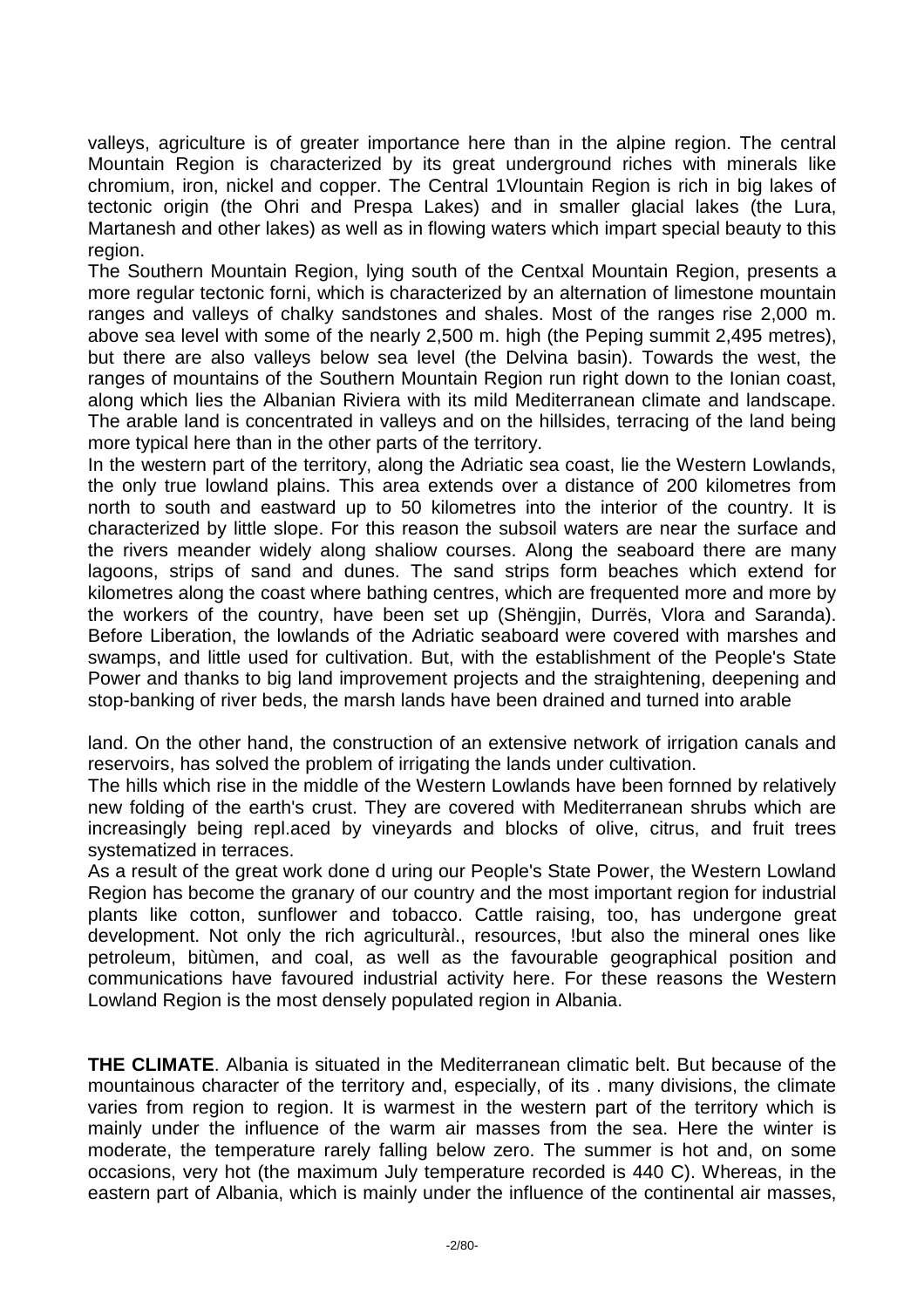the winter is cold. Negative temperatures in winter are frequent and the minimum recorded is 26° C below zero.

The summer is hot in the valleys where the maximum July temperature is up to 35° C. Rainfall in Albania is abundant (1,300 mm. a year) but irregularly disbributed during the year. In general, summer is a dry season, receiving not more than 2.5 to 14 per cent of the annual rainfall, while 40 per cent falls in winter. Summer droughts are more pronounced towards the south-west. Most of the precipitation is in the forar of rain. As a rule, snow falls in the interior of the territory and the mountains. Because of the divisions of the territory, the geographical distribution of rain is unequal. Average annual precipitation is over 2,000 man. in the Alps in Northern Albania and from 650 to 700 mm in the valleys of the interior. Typical of Albania is the small amount of cloud for most of the year, with the sky almost always clear.

**HYDROGRAPHY**. The territory of Albania is rich in rivers and streams. Because of the irregular rainfall and the very rugged relief, they are torrential with high erosive power and carry large amounts of alluvium. The rivers of Albania constitute an important source of hydroelectric power. During the years of our People's State Power they ,began to be utilized with the 'building of a number of hodry-electric power plants of different capacities. The most important in this regard is the Drin River, on which ore hydropower plant with a capacity of 250,000 kw has already been built; a higher ore, with a capacity of 450,000 kw will soon be completed, and it is planned to build several others in the future. The rivers of the country are of major importance also for irrigation purposes. At present, more than 50 per cent of the land under cultivation is irrigated mainly with the water from rivers and artificial reservoirs.

In the territory of Albania there are a number of lakes of varying origin: lakes of glacial origin in the highlands, of which there are many; lakes of Karst origin in the hills, and there are many of these, too; tectonic lakes (the Shkodra, Ohri and Prespa lakes), which are the largest in size and most important for fishing; lakes of the lagoon type in the lowlands, which are large reserves for fishing. The lakes of the highlands and hills are used for irrigation purposes. In addition to these natural lakes, during the years of our People's tSate Power, hundreds of artificial lakes have'been built for irrigation and hydroelectric power purposes.

Such artificial lakes are those of Ulza, Shkopet, Vau i Dejës, Gjonc, Thana and others. With the building of the Fierza hydropower plant, a new artificial lake will be formed, which will inundate the old town of Kukës, which has already been replaced with the new town of Kukës.

The seacoast of Albania is 470 kilometres. long and, besides navigation and fishing, it is a valuable tourist attraction both for the many beaches that lie along it and for its natural beauty.

**THE NATURAL RICHES OF THE LAND AND UNDERGROUND**. The variable conditions of the relief, climate, hydrography and soil of the People's Socialist Republic of Albania account for the variety of itLs plant and animal life.

Thousands of different kinds of plants grow in the territory, of Albania, which represent most of the flora of the Balkan Peninsula , and, indeed, have links with plants of more distant floras. In general, the flora of the western part of the territory consists mainly of typical Mediterranean evergreen shrubs. In the inland regions broadleaved trees such as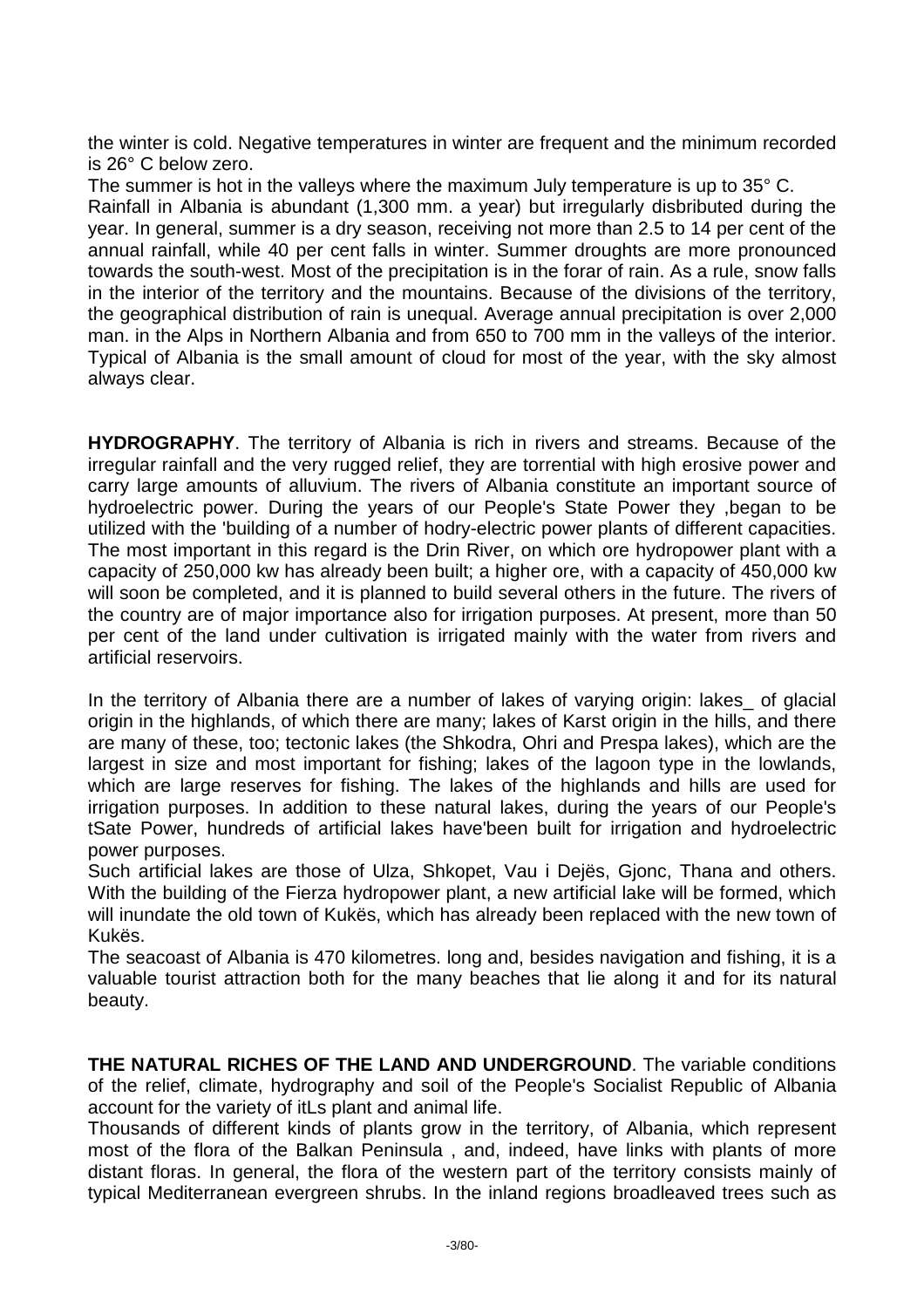beeches, together with conifers, predominate. About 3 per cent of the plants in Albania occur only in particular regions. Forests cover nearly 40 per cent of the surface of the territory. This great wealth began to be exploited rationally during the years of our People's State Power, and feeds one of the most important branches of the country's industry - the timber-and paper-processing industries.

The fauna of Albania, also, is rich and varied. It is represented by such wild animals as the hare, fox, lynx, otter, bear, wolf, jackal, wild bear, wild goat, deer, and others; by birds, such as partridge, grouse, eagle, snipe, pheasant and others; and by water birds such as ducks, geese, pelicans and others. The many waters of the territory abound in waterfowl.

Because of the great geological variability of the territory, there is a wide range of metallic and nonmetallic minerals, which are the source of one of the principal branches of the industry of our country and figure among the principal items of our exports. Among them the principal ones are the reserves of oil, natural gas, bitumen, lignite, iron-niokel, chromiu.m and copper. Thanks to these riches, the industry mining and processing these minerals occupies an ever more important position in the structure of our industry. In chromium mining, Albania ranks among the leading countries in Europe.

# **I. A BRIEF HISTORICAL SURVEY**

The discoveries to date about the beginnings of human life on Albanian soil take us back to the end of the middle Paleolithic Age and the beginning of the Iron Age. Valuable m.aterials of the prehistoric period have been found at Xara, Butrint .and Finiq of the Saranda district, at the foot óf Mt. Dajt in Tirana, at Gruemira and Dukagjin of the Shkodra district and at Nepravisht- in the Gjirokastra district. Of special importance has been the Idiscovery of the prehistoric centre of habitation at Maliq of Korça. This centre, which was discovered by workers while draining a swamp, is of special importance to the study of the prehistory of the Balkans.

The ancestors of the Albanians wer.e the Illyrians. It is thought that during the Bronze Age and the beginning of the Iron Age, these people dwelt in Central Europe and, later, spread south to the western part of the Balkan Peninsula down to the Gulf of Arta (in Northern Greece).

The Illyrians had their own language, but so far no written text has been found. A number of words quoted by ancient authors as well as many names of pensons, centres of habitation, rivers etc., are known. The first historical documents about the Illyrians ibegin from the 7th and 6th century before our era. On the basis of various documents, the Illyrians enjoyed a relatively well developed economy and, as a consequence, a high level of culture and social organization. The development of the meanß of production brought about class differentiation within the tribes and among them. This led also to the subjugation of some tribes by others. The most important communities ere the Encheleans, Taulantes, Dardans, Liburnians, Ardians, and so on. These changes brought about the establishment of the relations of slave ownership in the society of the Illyrian groups. Cities like Shkodra, Amantia (in the Vlora district), Bylis (in the Mallakastra district), Finiq (in the Saranda district) etc. sprang up. From the begi.nning of the 4th century these cities minted their own coins. The federations of tribes later led to the setting up of Illyrian States. History speaks especially of the State of the Encheleans (southeastern Albania), that of the Taulantes in the coastal region as well as that of the Molosses in the south down to the Gulf of Arta. These Illyrian States flourished d uring the 5th, 4th and 3rd centuries before our era. We find them in good relations wi'th the neighbouring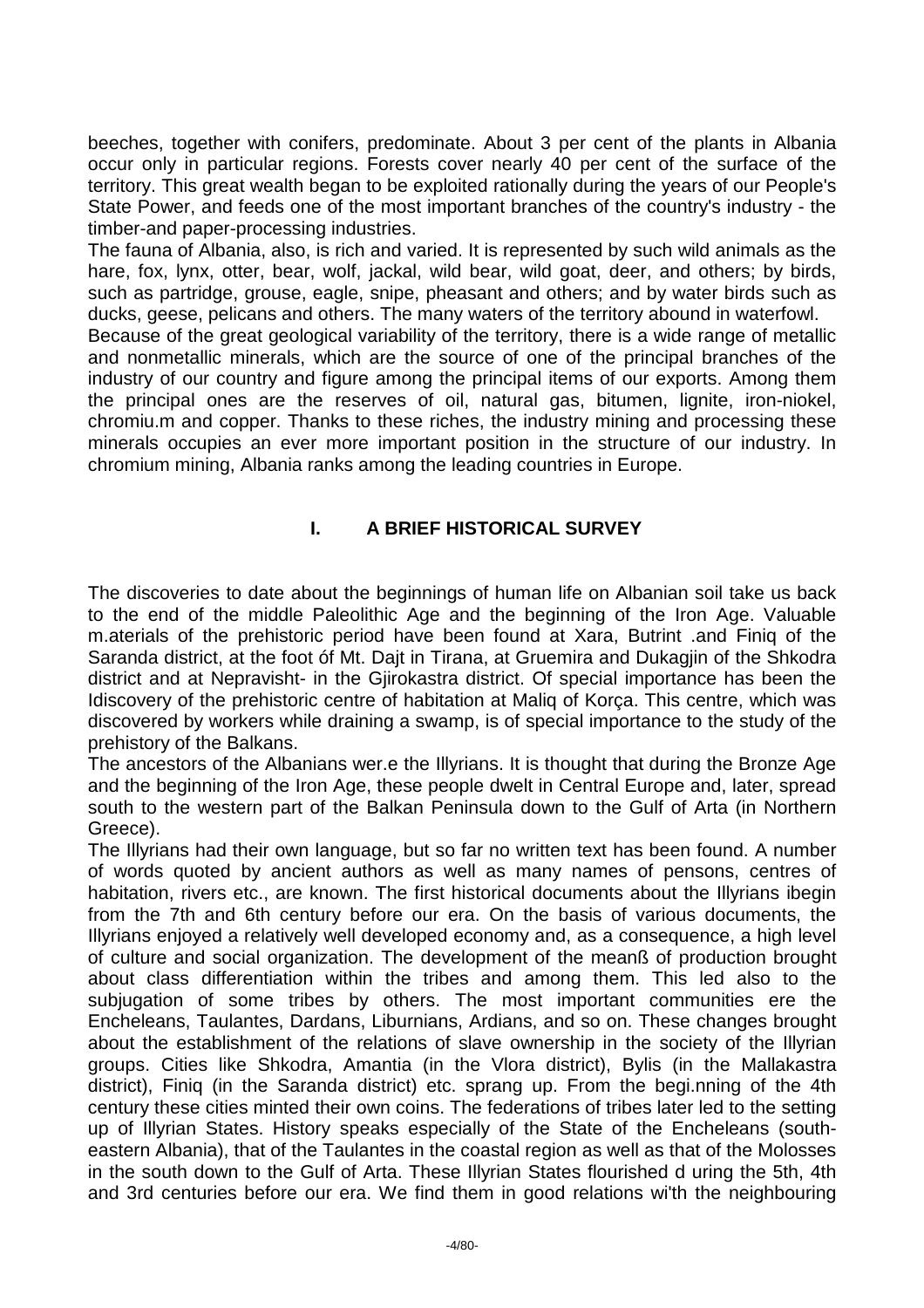States as well as in relations of rivalry and war. At the head of these States stand out such political and military leaders as Bardylis, Pyrrhus and- Glaukos.

During the 3rd century before our era there was also another outstanding Illyrian State, that of the Ardians, which extended from the Dalmatian coast to the south, subjugating the State of the Taulantes. Shkodra became the capital of this kingdom. The State of the Ardians reached the peak of its power during the reign of King Agron, who died in the year 221 before our era, leaving his wife, Teuta, at the head of his kingdom. The State of the Ardians, which had succeeded ire conquering Greek colony cities along the Adriatic coast and on a number of islands of the Adriatic, also became a naval power of considerable strength. This was very disturbing to Rome which at that time was rising to the height of its power and intended to extend it to the eastern shores of the Adriatic and Ionian seas, and to conquer the Balkan Peninsula. This led to war in September of the year 229 before our era. The war between the I1lyrians and the Romans continued up to 167 before our era when Rome succeeded in occupying the entire kingdom of the Ardians and those of Epirus and Macedonia. For the Illyrians a difficult period of five centuries of Roman bondage began. The invaders ransacked and plundered nearly 100 cities and made slaves of over 150,000 men and women.

During the first centuries of Roman occupation, Illyria became the starting point of the main highways which linked Rome with the eastern provinces of the Empire. The oeoupationists tried to romanize the Illyrian regions, but the natives resisted rorìanization, especially the mountain tribes which became the bastion of the valuable traditions and priceless values of the spiritual creativeness of the people. The historians make mention of these tribes. Ptolemy, the historian of Alexandria, speaks also of the tribe of Albanoi, between present-day Durrës and Dibra. The name Albania comes from this tribe (today the Albanians cali their land Shqipëri).<sup>\*</sup>  $*(The$  Albanians are one of the few peoples in Europe for whom there exist two national names, one for internal use and the other by which they are knowa to the outside world.

The Albanian calls himself Shqiptar, hds country Shqipëri, but from ancient times the Albanian people have been known im the world as Albanian, Albanese, etc., and the country as Albania, Albanie. This double appellation has its own reasons. It is cOnneoted with certain circumstances of an ethnographic character which are specific to Albania and its historical past.

Proceedi:ng from the facts, it will be observed, first that although in Albania itself Shqiptar is the national name of the people and Shqipëri the name of the country in the Albanian colonies in Italy and Greece this name is unknown. The Alba nians in southern Italy and Sicily, descendants of people displaced from Albania mainly during the first wars with the Turks .under the comman.d of George Kastriot, alias, Scanderbeg during the 15th and 16th centuries, call themselves and, in general the people of their old homeland, Arbëresh, and this country, Arbër, Arbëri. These names are dn use to this :day by the descendantzs of those Albanians, who migrated somewhat earlier, during the 14th and 15th centuries, from Albania to Greece, who adso use «Arbëresh» for Albanian, «Arbërishte» for the Albanian language, «Arbërisht» for Albanian, in the Albanian language. These facts show clearly that during Scandenbeg's time the present name of Shqiptar, Shqipëri had not yet appeared, or at least was not in general Fuse, and ßn any case is more recent than ithe former one. This means tüiat the old national name of the country and the people was Arbër, Arbëresh. And since this name, as can be seen at a glance, is idembical with Albania, Albanian, Albanese etc., mentioned above, from all this it turns out that during the Middle Ages the Albanians cadled themselves what they are called to this day by the other peoples of the world.

In addition to the Albanian colonies just mentioned the old name of the country is ,preserved also i.n Al:bania dtself. Even today, a region of the plain on the western part of Central Albania, between the rivers Mat and Erzen, is called Arbën. We come across this name in other parts of Albania, too. The sceme name in various forms (Arbën, Arbër, Arbënesh, Arbëresh, Arbnuer, Arbëror) 5s used by the people in an ethnic sense to distinguish the Albanians from the Vlach (Walachian) or other Balkan people.

With the passage of time the old name was superseded by the rzew name, Shqiptar, Shqipëri. The name Shqiptar, Shqipëri, as the name of the people and the country, came in to use during the thne of the Turkish occu. pation, after the emigration of the Albanians to Greece and Italy, Its adoption as a national name and the disapperance of the old name seems to be eonnected with the ethnic and social movements od the .people during the Middle Ages and the early Turkish period, with their internal movements, with the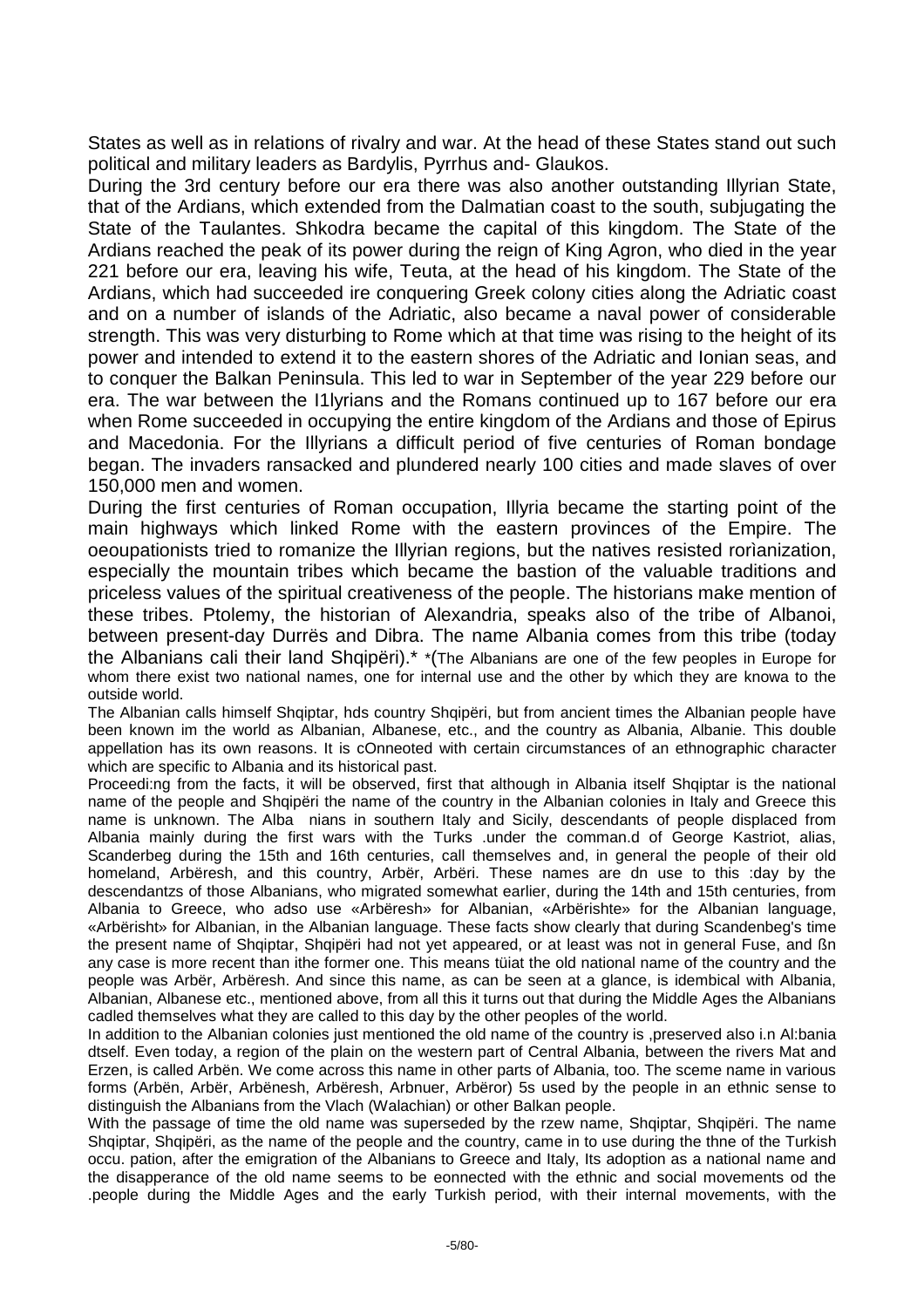formation of new tribes during that period. But the concrete causes for such a substitution camnot be traced. But it can be said with relative certaintly, that Shqip was the name of the Albanian language in the earliest of times. As such it may have been án use earlier, or perhaps parallel with Arbën, Arbër, as an ethnic name and then the field of its use may have extended to include the people and the country as well. Thus, we notice that the earliest known Albanian writer Gjon Buzuku, of the year 1555, side by side with ndër Arbénit (in Albania) uses also Shqip (in the Albanian language) just as Pjetër Budi (1621) Shqip të na e thoetë, and Pietër Bogdani (1682) një gramatikë latin e shqip. The ethnic use of this name had taken root by about 1700 because in the Decisions of the Provincial Council in 1706, along with Arbi•ni (Albania) and i Arbëreshi (The Albanian) we also come across the language of the Shqiptarëve.

In regard to the words Shqip, Shqiptar, Shqipëri, Shqipni from which comes the verb shqipëroj (explain, make clear), their origin remains in doubt.

Frequent powerful uprisings, which shook Rome broke out in Illyria. The uprising headed by the Illyriar leader Bato, set in motion about 200,000 Illyrians, who liberated many districts and made preparations to cross over to the Appennine Peninsula. In spite of this, the illyrians took an active part in the political and social life of Rome. Rome considered the Illyrian military contingents as very reliable detachments in defending the borders from the onslaught of the barbarians. Many Illyrian military leaders even succeeded in being chosen as Emperor. History records seven Eanperors of Illyrian origin, the most prominent of whom was Diocletian. Of course, as the ruler of the Illyrian provinces for centuries on end, Rome also assimilated the physical and mental energies of the inhabitants of the oocupied countries. Illyrian master craftsmen left their mark on the monumental works of Roman architecture, in arts and crafts, and many other fields.

In 395 a.d. the Roman Empire was split into two parts. Illyria remained in the Eastern Empire. The conditions of its enslavement remained nearly as before, except that now the Illyrian provinces were no longer at the ventre but on the western periphery of the Empire. At first this new situation exerted a positive influence on the economic and social development of the country. The Illyrian ports became important centres of trade, which linked the East with the West. Dyrrachium (Durrës of our time) reached the height of its prosperity. The same is true of Finiq in the south and other cities. Later, the Illyrian provinces, which lay in the western part of the Byzantine Empire, were the first to have to face the furious onslaught of the so-called barbarian tribes, which came from the Appennine Peninsula or down the Dalmatian coast. In the year 395 the hordes of Visigoths headed by Alaric descended upon the Balkans plundering and devastating Illyria, Macedonia, and Greece. In 441, the Illyrian province of Dardania (present-day Kosova) was overrun by the Huns under Attila, while the Ostrogoths came in 461. Towards the end of the 5th century, groups of Turanian-Bulgarian barbarians attacked the Byzantine Empire from the East and reached the Adriatic. These onslaughts continued during the 6th century. Especially during the 7th century groups of Slavs came and settled in the various districts of Albania. They created many villages and began to till the soil. In spite of this, the bulk of the population, which was made up of natives, was concentrated mainly in the rugged mountain regions and engaged in raising livestock. This colonization by the Slavs created a danger of its own, that of assimilation. But the natives overcame this danger, too. Thus they entered the mediaeval period under a new name, that of «Albani, Albanese».

During the l0th and 11th centuries, the old slave-owning system was in complete collapse in Albania, and now elements characteristic of the period of feudalism appeared. But social development was hampered by the ceaseless wars, by the oppressive measures of the Empire, and by the influx of foreigners. In 1082 Albania was invaded by the Normans. Fourteen years later, the hordes of the First Crusade passed through it. During the 12th century, it was again overrun by two Norman onslaughts.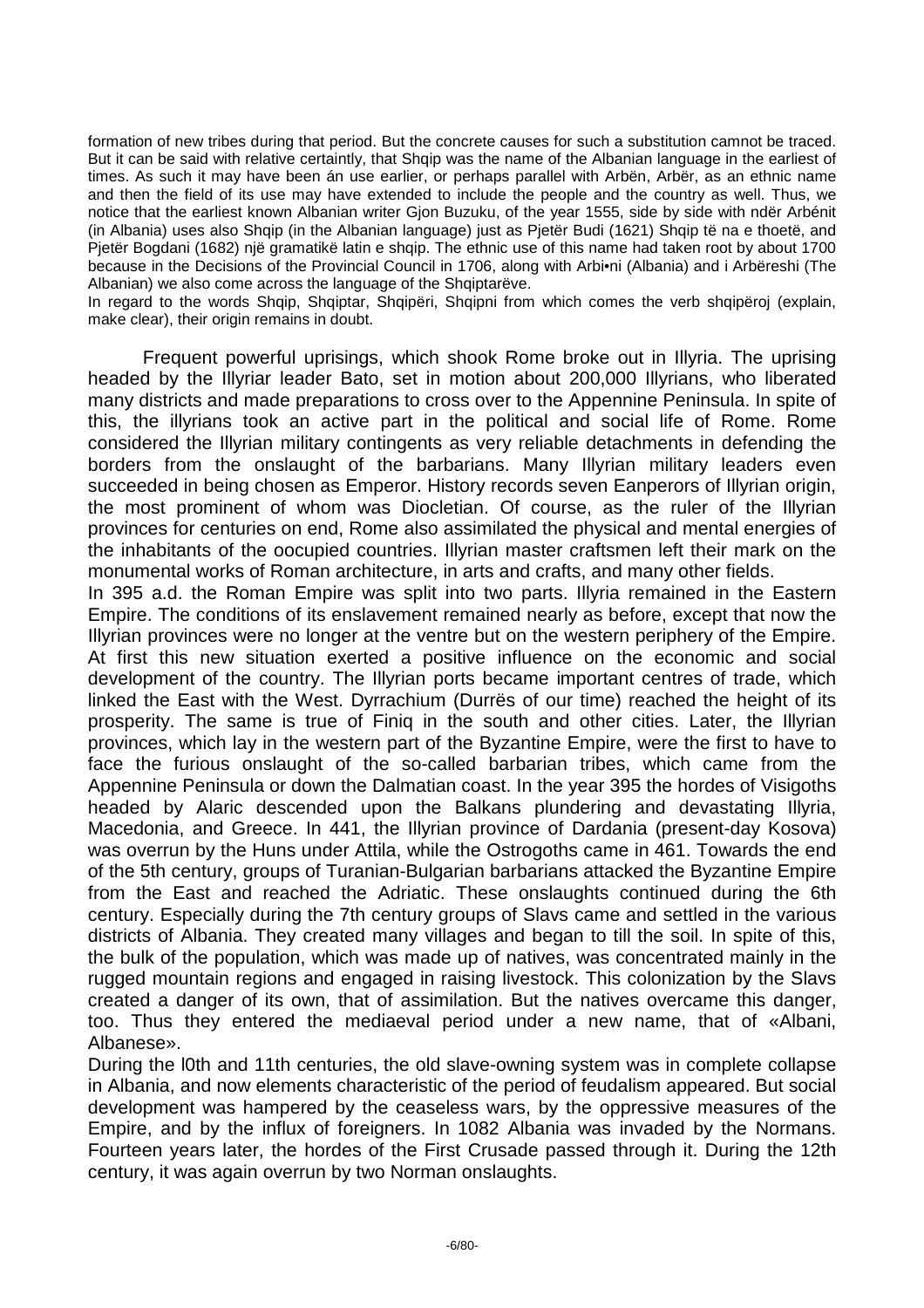During the 12th century, the feudal system had crystalized onore clearly in the remote regions of Albania. A feudal nobility of purely Albanian origin was created in these zones. Gradually gaining strength, these nobles came into conflict with the power of the princes of the Byzantine and Slav occupations. The native feudal chiefs increasingly aimed at settling acoounts with the foreigners and establishing an independent state. The opportunity presented itself towards the end of the 12th century when the Byzantine Empire was plunged into a deep political crisis. In 1190, the Albanian feudal chiefs set up an independent .principality, the first Albanian feudal state we know of. This principality extended over Albania, with Kruja as its capitai.

However this principality could not be consolidated because of conflicts with the other feudal principalities and foreign powers at the time of the 4th Crusade and because of the growing strength of the Venetian Republic.

The 13th and 14th centuries are characterized by rapid economic development of the Albanian provinces. More land was brought under cultivation, the production of grain, olives, grapes and livestock products increased. Artisan production trade flourished in the cities. The situation also brought about pronounced class differentiation and increased the political and economic potential of the locai feudal chiefs. Thus a powerful stratum of Albanian nobility was created. From 1330 there were a few outstanding feudal families like the Topias, who ruled the region between the Mat and the Shkumbin rivers, the Muzákas, between the Shkumbin and Seman rivers, and the Dukagjinis in the north. In the 14th century, following the collapse of Stephan Dushan's Serbian Empire, there began to come into prominence other Albanian feudal families, which, having ousted the Serbian rulers, extended their power greatly. But these feudal families which allo attaCked the coimmercial cities, came into conflict with one another. This created a grave situation of feudal anarchy from which the strongest gained. Some of these feudal dynasties began to rise to the rank of principalities, like the Topias, Balshas, Muzakas, Shpatas in the south, and others.

Towards the end of the 14th century, a new invasion threatened Albania, that of the Ottoman Turks. During the 80's of the 14th century, :the Tunkish forces entered the Albanian provinces on two occasions. In 1389 a coalition was formed in the Balkans for delence against the Turks. The decisive battle was fought on the plain of Kosova and was won by the Turks. In the battle they lost their Sultan Murat I. The end of the 14th and the beginning of the 15th centuries mark the invasion of the Albanian districts, partly by the Turks and partly by the Venetians. In the course of the conflicts among the big feudal chiefs during the 14th century, at the beginning of the 15th century three new dynasties appeared: the Dukagjinis in the north, the Kastriots in Central Albania and the Aranitis in the south. These dynasties were to play an important role in the major political and military events of the 15th century, during the legendary wars for freedom of the Albanian people led by George Kastriot, whom the Turks called Scanderbeg. The savage Ottoman rule, during the first part of the 15th century, sparked off powerfw revolts and uprisings in various districts of Albania. The most powerful of these uprisings was that of the Aranitis, which broke out in 1432. For two years the Albanians of the southern provinces scored brilliant victories whieh echoed throughout the whole country, as well as in Europe. But these uprisings were only the forerunners of that great 25-year long fight which the Albanians waged under the leadership of Scanderbeg against the furious assault of the Ottoman forces led by two of the most powerful Sultans, Sultan Murat II and Mohamed II the Victorious.

George was the youngest son of Gjon Kastriot. He is believed to have been born in 1405. `He was stili very young when, together with his brothers, he was taken hostage by the Sultan. He was brought up at the Sultan's court and attended a military school there. He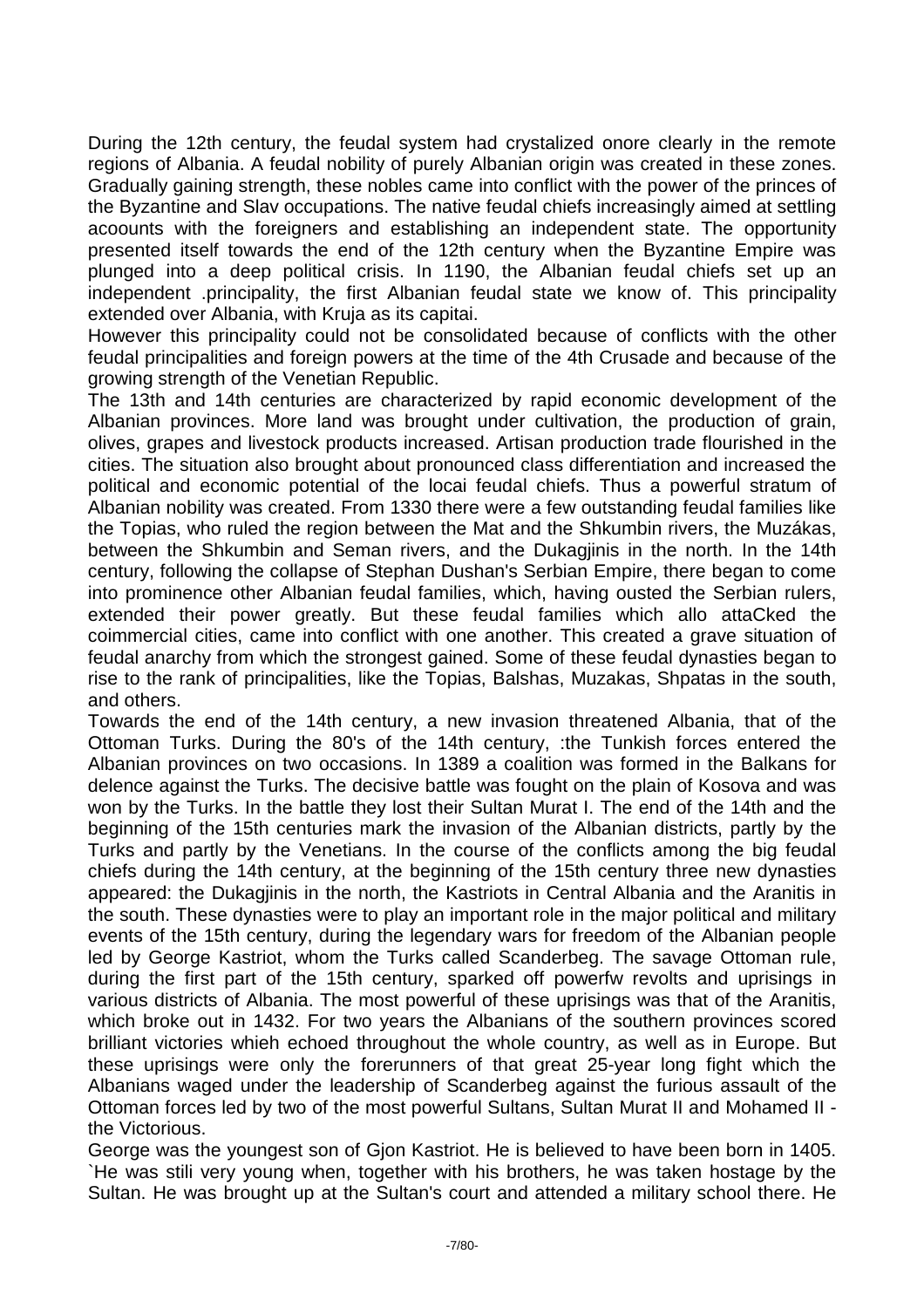stood out for his keenness of mind, his powerful physique and his military talent. He won fame and glory in various battles. But he never forgot his own country and his people. He found the opportunity in November 1443, at the time of the defeat of the Turkish army in the battles against the Hungarian forces, when he and a handful of loyal supporters came to Kruja and seized power. On November 28, 1443, the flag of the Kastriots, a red flag with a black, double-headed eagle in the middle, which later became the National Flag of Albania, was raised over Kruja castle.

The most urgent problern on the order of the day for Scanderbeg and the country as a whole was to unite the forces and ~prepare them to face the fury of the Sultans,

which would not be long in bursting upon them. This was the purpose of the Council of Lezha, which was opened on March 2, 1444 in the city of Lezha (ancient Lissus).

Three months later the Turkish armies were at the gates of Albania. The first battle between the Albanian forces under Scanderbeg and those of the Turks under Ali Pasha took place on the Torvioll Plain, east of the present town of Librazhd. The Turkish forces numbered 25,000 men, while Scanderbeg had about 10,000 fighters. The Albanians scored a brilliant victory. This strengthened the unity of the country and aroused confidence among the people. It had loud repercussions in Europe, too, which was feverishly preparing to face the Turkish menace.

Two further Turklsh expeditions were dis,patched during 1445 and 1446.

While the forces of the «Albanian League» were busy defending themselves, from the Ottomans, the Republic of St. Mark was hatching up intrigues behind their backs. The Venetians were afraid that the strengthening of Scanderbeg's position might endanger their colonies, the commercial cities on the coast. This circwmstance led ta open war between Venice and Scanderbeg's forces, which continued throughout the years 1447 and 1448.

Meanwhile, a huge Ottoman arnny of 100,000 mean led by Sultan Murat II himself, had set out for Albania in the spring of 1448. The situation was becoming very serious for the Albanians, who would soon be ibetween two fires. With lightning speed, Scanderbeg undertook a vigorous operation in the Shkodra region and smashed the Venetian forces on July 23. After a series of fierce battles witlj the Albbanian forces, Sultan Murat Wiled to achieve any success and returned to his capital to make preparations against the renewed offensive which Hunyadi of Hungary was about to launch against him. The Turks smashed the Hungarian forces in October 1448. The Albanians nowv remained alone to face the Ottoman hurricane. With a new army of about 100,000 men, Sultan Murat now returned to Albania. Scanderbeg was able to mobilize only about 18,000 fighters. After fierce fighting, in May the Ottoman troops laid siege to Kruja, which was defended by a small garriso-n of Albanians. Scanderbeg, with most of his forces, remained outside the siege, launching surprlise attacks on the invaders from the rear. After trying in vain all through the sumuner to take Kruja castle, the Turkish forces were obliged to withdraw after losing onefifth of their forces in battle.

Simultaneously with his military activities, Scanderbeg had also to develop a very clever diplomacy Gin order to create alliances with those foreign forces, especially in Italy, w'ho were interested in Scanderbeg's victory. Good relations were created, especially, with the kingdom of Naples, a rival of the Republic of St. Mark.

On the other hand, it was also necessary to overcome the resistance of certain local feudal chiefs who feared the growth of Scanderbeg's authority and tried to prevent the establishment of his centralized power. Some of these feudal chiefs went so far as to betray and place themselves in the service of the enemy. Scanderbeg was a'ble to overcome this threat and managed to form a centralized Albanian state.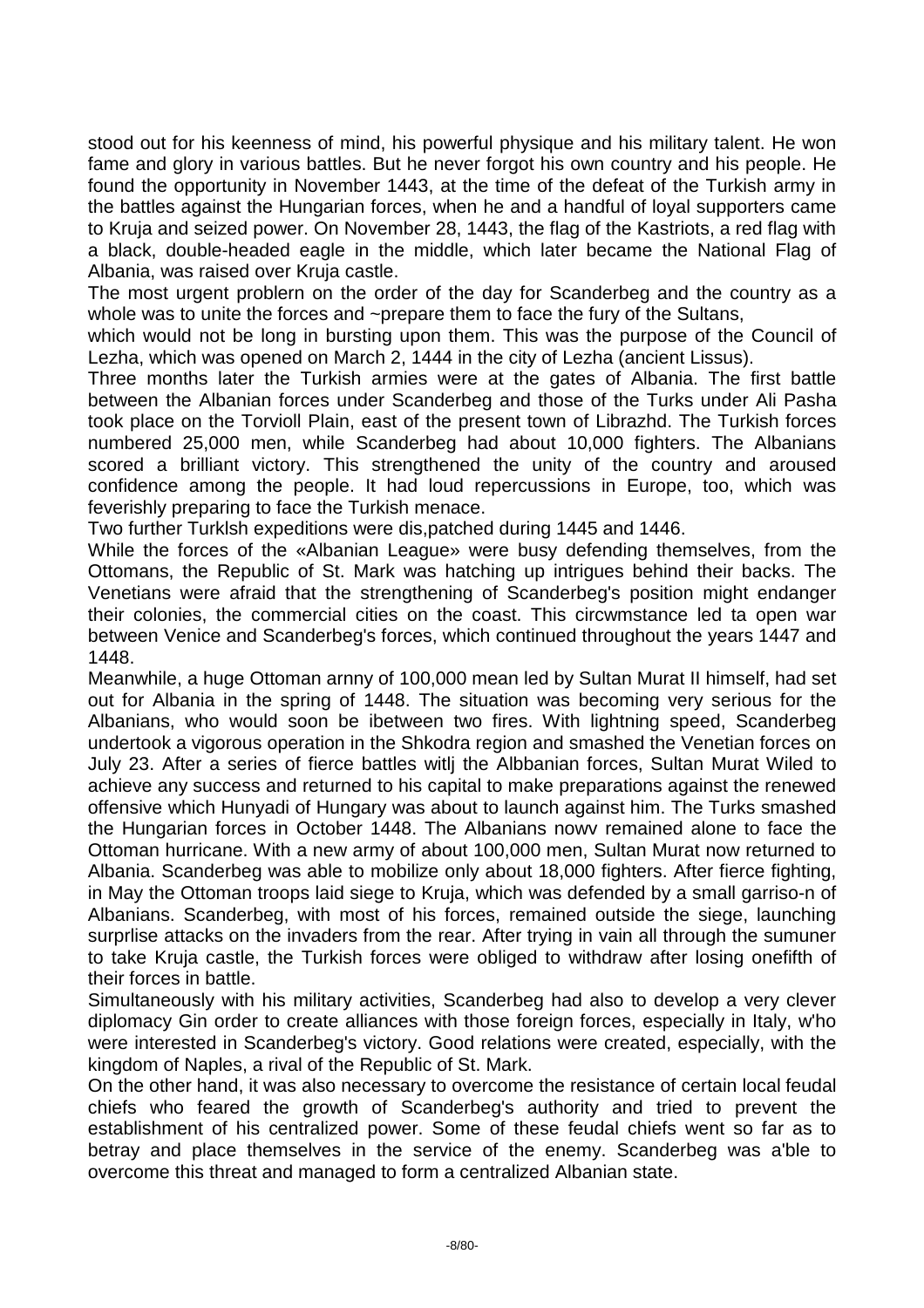The 12 years of continued wars and the complicated internal and external situation had createti a very grave Atuation for Albania. Precisely at this moment,- Sultan Mohamed II, whe four years before had conquered Constantinople, the capital of the Byzantine Empire, decided to put an enti to the Albanian resistance. Towards the enti of spring in 1457, a Turkish army, 80,000 strong, under the command of the famous General, Isa Bey Evrenos, set out for Albania. The Turkish army entered Albania, sowing terror and devastation. Scanderbeg had to resort to a very clever tactic. After short battles he left the impresslion on the enemy that he had been defeated. And precisely when the unsuspecting enemy were celebrating their «victory», he launched a surprise attack on them on the plain of Albulena, completely destroying the invading forces. This brilliant victory had great repercussions, not only from the milkitary, but also from the political point of view. After undertàking a number of other futile expeditions, Sultan Mohamed II proposed an armistice for three years. Scanderbeg accepted this offer with a view to gaining time to consoiqdate the economy of the country and reorganize his forces. He took the opportunity to go to the aid of his ally, the King of Naples, who was in a critical situation (1461).

But on the urging of Venice, the Sultan broke the terms of the armistice in 1462. Scanderbeg hastened back home and smashed three new Turkish expeditions. In 1463, Sultan was obliged to seek a 10 year peace agreement wit'h Scanderbeg. Scanderbeg accepted it. However, the peace diti mot last long. At the enti of 1463 the fighting began again. The years 1464 to 1465 were years of fierce battles. The Ottoman expeditions failed, one after the other. In June 1466, on the eve of the harvest, Sultan MOhamed II himself came to Albania at the head of an army of 150,000 men. Kruja was besieged ' again. The situation became very critical. Scanderbeg sought aid in weapons and provisions from Venice, Naples, and Rame. He, himself, went to Italy. They paid h11im great homage, but gave him no aid. Nevertheless, after fierce battles under the walla of Kruja, the Albanians forced the Turks to abandon the field of battle in April 1467. But in July, Sultan Mohamed II with all his army appeared in Albania again, and after bloody battles, once more succeeded in laying siege to Kruja. He suffered very heavy losses, and three weeks later lifted the sqege and departed from Albania.

In spite of the victories scored in the field of battle, the situation in Albania had become very alarming. There were shortages of arms, foodstuffs, and men. Scander'beg strove to renew the Albanian League of the year 1444. He called the Albanian princes together in Lezha in January 1468, but just at this time he fell gravely ill and died in Lezha on January 17, 1468. For Albania, Scanderbeg's death was a very great loss. For a quarter of a oentury, Albania had managed to withstand the waves of the ottoman invasion. However, even after Scanderbeg's death for a few more decades, it managed to continue the armed struggle. Sultan Mohamed II had to come back again to Albania in person, in 1478. Kruja fell in July of that year. The Sultan turned on Shkodra, which resisted until January 1479. Partial, but fierce uprisings, continued up to 1505.

The 25 years war of the Albanians under Scanderbeg became a source of inspiration for the cóaning generations through the centuries. The leader of these battles, Scanderbeg, became the symbol of the resistance of the Albanian people. Writers and artists of various genres have produced hundreds of artistic works about him, and are still doing so to thqs day.

During these periods, tens of thousands of Albanians with their families were driven abroad to foreign lands, mainly to Southern Italy. To this day they preserve Albanian ethnic features.

The invaders established ther savage military rule in Albania, although some regions, like Himara, Dukagjin, the Shkodra highlands, Dibra, etc., did not submit to Ottoman law.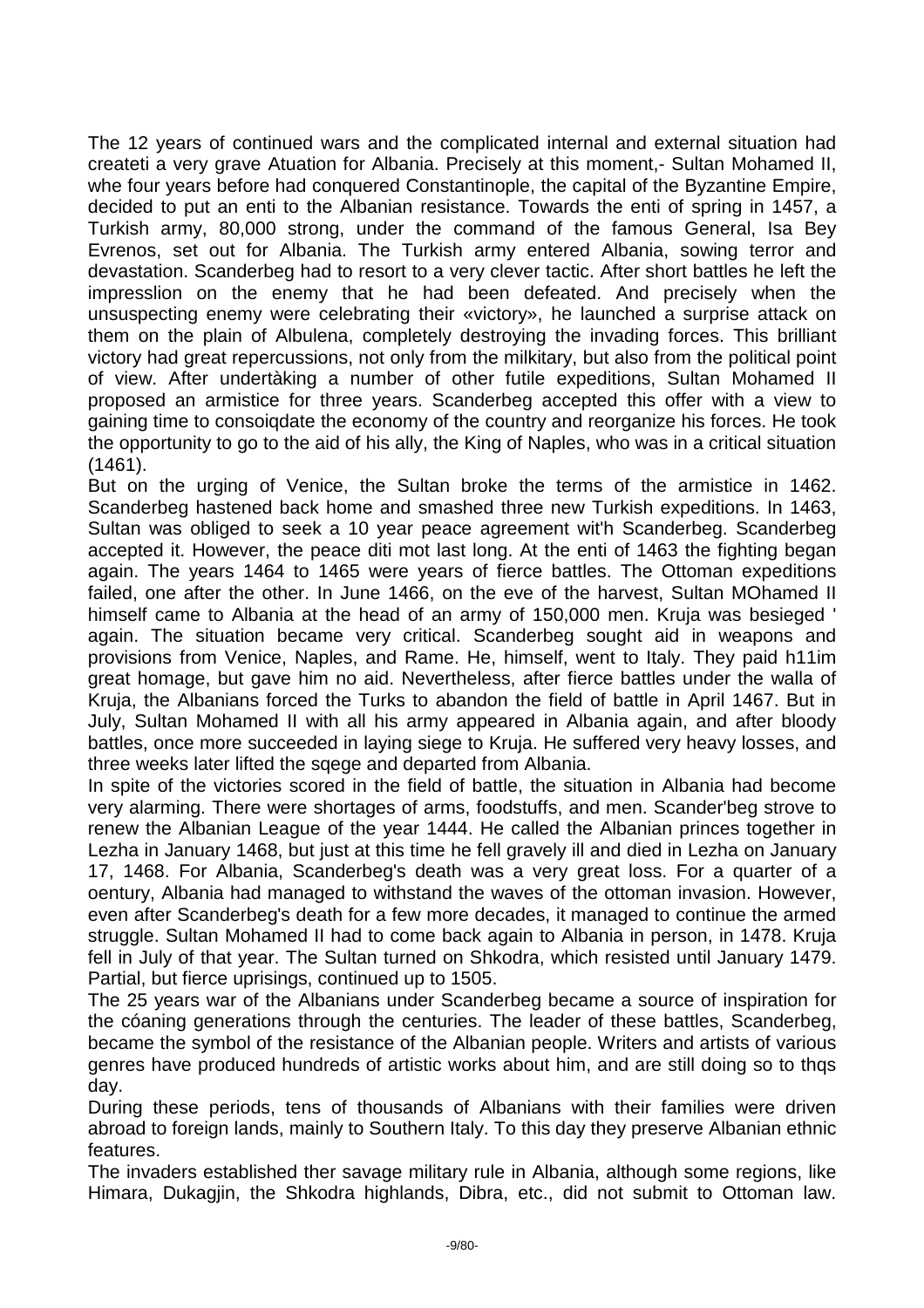During the l6th and 17th centuries, these regions became centres of resistance against the invaders. In June 1594, basing their hopes on the coalition of the European countries against Turkey, the chiefs of the Albanian highlands assembled in the Mat region and sought supplies of weapons from the coalition. But no aid was given. Again in 1601 a similar convention was organhized, which sent a delegation to Europe, but it was unable to secure any aid. The invaders organized a number of operations during the years 1610, 1612 and 1615.

The 17th century saw the positions of the military authorities in the outlying districts of the Empire become greatly weakened, while those of the local chiefs became stronger and stronger. The cities, too, marked good progress, especially in the extension of art0isan production and trade. Shkodra, Prizren, Berat, Gjirokastra, Elbasan and Voskopoja are mentioned at this period; some elementary schools also began to be opened. But the development of education was hampered by religion, which split the people into three groups: Moslems, Orthodox and Catholics, and the school teachers were trained either iin the Islamic oriental culture, or in Greek or Latin culture. In the city of Voskopoja there was even a secondary school called the "New Academy". In 1720 a printery which published books was opened in that city.

Although the 17th and 18th centuries marked some degree of economic and cultural progress in the country, the development of national culture was hmpeded in every way by the foreign rulers and religious obscurantism. According to documents discovered, the Albanian language began to be written from the 16th century. In 1555 Gjon Buzuku published a religious book, which is considered the first book written in Albanian. Other patriots, like Pjetër Budi (1566-1622), Frang Bardhi (1606-1645), Pjetër Bogdani (1625- 1684) also wrote in Albanian. Many óther Albanians displayed their talents in painting, architecture, and other fields. The people preserved in their bosom a priceless treasury of folklore, which became their spiritual nourishment for centuries on end, and protected them from assimilation by foreigners.

From the end of the 18th century, the central power of the Turkish Empire had become weaker. Separatist trends had gained strength among the big feudal chiefs who had greatly enriched and strengthened themselves during conflicts with their weaker neighbours. In the Albanian regions two great feudal duchies had emerged: that of the Bushatllis of Shkodra in the north and that of Ali Pasha Tepelena gin the south. A series of very prominent figures headed the Shkodra duchy, but the most famous of them was Kara Mahmud Pasha Bushatlli, who ruled from 1775 to 1796. Having conquered his feudal rivals, he began to openly oppose the authority of the Sublime Porte. The Sultan sent repeated expeditions to subjugate the Shkodra duchy but failed to achieve his end. The Turkish armies were defeated time and again. Kara Mahmud Pasha extended his domain from Montenegro to Central Albania and Kosova. Within his d.uchy the economy began to develóp and trade and social life flourished. The same phenomenon as in northern Albania took place also in southern ALbanfia. By means of guile and his daring actions, Ali Tepelena, the son of a minor feudal chieftain, left fatherless when still a child, exploited situations and managed to win such favour wßith the Sultan that he was entrusted with important posts. But when he felt strong enough, he turned his back on the Sultan. He began to act entirely independently, not only in internal affairs, but also in foreign policy. His duchy with Yannina as its centre, extended from Vlora and Berat to Qamëria and Thessaly. Yannina became a centre with a lively internatqonal diplomatic movement, while the Pasha became a romantic figure. Thus in 1812, the whole territory of Albania was included in the two above mentioned duchies.

Having overcome the difficultqes of the wars, which burst out against it from the beginning of the 19th century, the Sublime Porte took energetic measures agamst the Bushatllis and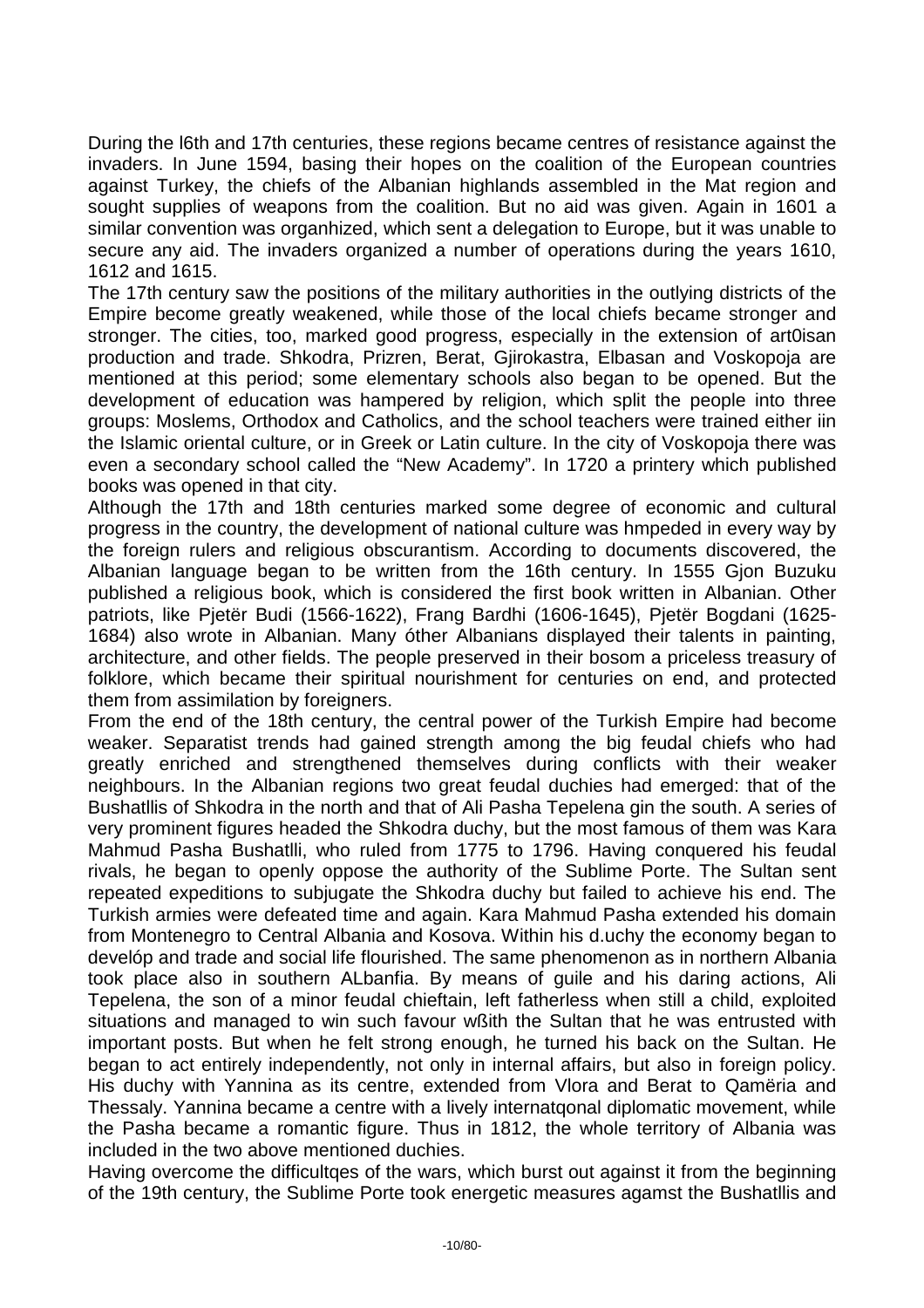Ali Pasha Tepelena. In 1820, the Turks laid shege to Yannina. After a long resistance, which continued for nearly two years, the Turks managed to kill Ali Pasha in January 1822, thus putting an end to the duchy of Yannina. After this, the Sultan turned his attention to the Bushatllis, and in 1831 reestablished the central authority in the duchy of Shkodra, too. In order to strengthen its central authority, the Sublime Porte proclaimed the reforms known as bhe «Tanzimat». Among the Albanians these reforms aroused all-round opposition. In the 40's of the 19th century, whole regions rose in arms, both in the south and in the north. But the objectives of these uprisings were limited. They were directed only against the reforms, against taxes and mqlitary service. In the most progressive Albanian circles inside the country and abroad, it became clear that these limited movements had no powerful political backing nor any clear perspectives. It was necessary to strive to give the movement a national basis according to the most advanced ideas of the time in Europe, a national basis and an objective of separation from Turkey. Thus began the first efforts for the Albanian national movement with its earliest representat~ives, Naum Veqilharxhi (1797-1859) and later, Jeronim de Rada, who crystalized in their writings the idea of the Albanian national movement and the necessity of spreading education in the Albanian language. Veqilharxhi even worked out a special alphabet for this purpose.

But the Albanian national movement underwent rapid developiment especially during the second half of the 19th century. The struggle of the Albanians against the Turkish reforms was followed with interest both in the Balkans, as well as by the European Powers. The latter, both before and after the Russo-Turkish Crimean war, were for keeping Turkey as a counterbalance to the Russian intentions in southeastern Europe and the Mediterranean. However no one thought about the demand of the Albanians, and neither the Big Powers nor the neighbouring countries supported the struggle of the Albanians for the creation of an Albania detached from Turkey. Indeed the intention of the ruling circles of the neighbouring countries was to partition Albania among themselves. In 1861, secret negotiations rovere held between Serbia and Greece aiming at dividing the Albanian territory between them as soon as the Turks withdrew.

But among the Albanians, natiónal consciousness had been awakened. The best representatives of the country fully understood the danger threatening the nation and thus began that great movement, which is known in the history of Albania as the Albanian National Renassance. The ultimate o-bjective of this movement was to ensure the independence of Albania, to set up an Albanian state which would develop as the other states in Europe. The movement developed in three main directions: kn struggle to preserve the territorial integrity of Albania against the chauvinist aims of the neighbouring states and the deals between the Big Powers; second, fin struggle for separation from Turkey, and third, towards the national awakening, the spread of education and culture in the Albanian language and on the basis of ancient Albanian traditions. Of special importance at this stage of history was the «Albanqian League» the 100th anniversary of which will be commemorated in 1978. It was set up in Prizren and was an Albanian patriotic organization, which arose as an historical necessity to direct and organize the movement. This organization emerged on the initiative of a secret committee formed in Constantinople in 1878, and made up of outstanding patriots like Abdyl Frashëri, Pashko Vasa, Sami Frashëri, Jani Vreto, and others. This was the time

when, after the Balkan crisis of the years 1875 and 1876, Turkey was obliged to recognize the establishment of autonomous provinces in the Balkans. Later, after Russia went to war with Turkey in 1877, the vanquished Turks were compelled to revise the clauses of the St. Stephano on March 3, 1878. In this treaty Albania was not even mentioned. Indeed many Albanian provinces were annexed to Serbha, Montenegro and Bulgaria. T.his aroused a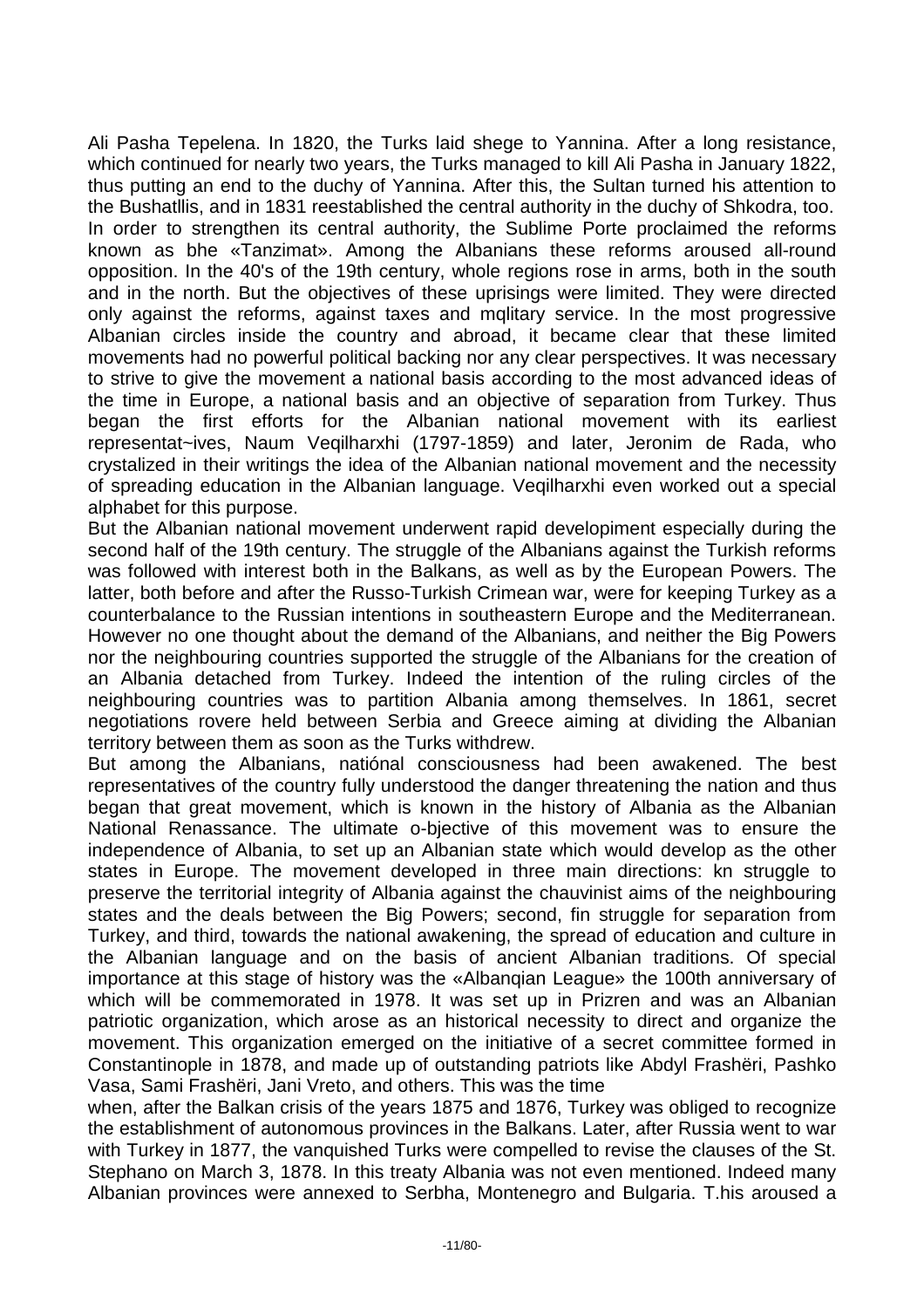wave of irrepressible indignation in the Albanian provinces. In order to revise the clauses of the St. Stephano Treaty, the European Great Powers decided to call the Congress of Berlin in June 1878. The Albanian Committee in Istanbul saw the urgency of summoning an Albanhan assembly as widely representative as possible in order to raise before the world the rights of the Albanian nation. This convention met in the city of Prizren (now Yugoslavia), only three days prior to the open`ing of the Berlin Congress. The convention created the \*(League of Prizren- with branches in all the provinces of Albania. It immediately dispatched a memorandum to the Congress of Berlin. But the Albanian claims were not taken into account. Then it became necessary to fight, arme fin hand, to defend every inch of Albanian territory. Worthy of mention were the battles fought in defence of the northern provinces of Plava and Gucija, Hot, Gruda, Ulqin, etc. On the other front of the struggle for the autonomy of Albania, the patr'iots encountered innumerable difficulties and the rabid opposition of the Sublime Porte. This struggle, like that to prevent the dismemberment of Albania, was combined with the struggle to spread education, knowledge and the national consciousness. Such distinguished personahties as the great poet Naim Frashëri (1846-1900), Sami Frashëri (1850-1904), Andon Zako Qajupi (1856- 1930) became the ideologists and fiery promoters of patriotic sentiments, standard bearers of the unity of the Albanian nation without distinction as to religion or social standing. j For three decades, this fierce struggle continued in the three directions mentioned. The movement gained momentum. The fight for territorial integrity was waged in ali fields, with arms and in the political and diplomatic fields. Books in the Albanian language were published abroad in Rumania, Bulgaria, Egjypt, Italy, and elsewhere; newspapers and magaz"ines dealing with Albanian problems began to be published and distributed illegally. The first Albanian school was opened at Korga on March 7, 1887. Towards the end of the 19th century, the Albanian question was batted back and forth through the diplomatic chancellories of the Great Powers. In April 1900, the Albanian patriot, Ismail Qemal, who up to that time had carr'ied out important functions in the Ottoman administration and was known throughout the Empire as a progressive politician and an outstanding diplomat, left Turkey in a demonstrative manner. In exile he carried out ali-round activity to envigorate and direct the nat"ional movement. During the early years of the 19th century, the Balkans were seething with passions and conflicts among states wanting to grab territories from one another. The Albanian provinces in particular, became the prey of chauvinist'ic activities of neighbours, who devastated whole regions by activities of banditry and killed Albanian patriots. Faced with such a situation, the Albanian national movement had to step up its armed actions both aga%nst the forces of occupation as well as against the chauvinist ban.ds of the neighbours. New patriotic figures began to appear. A group of young patriots with revolutionary tendencies formed a secret committee in Manasfir (Bitolje) in November 1905, and created branches throughout Albania. This committee, together with its regional sub-committees, in collaboration with the patriotic as sociations abroad, carried out a great deal of propaganda work for the mobilization of the people to undertake military activities for the independence of the country. The Pres"ident of the Manastir Committee, Bajo Topulli, a former director of the Turkish secondary school in Manastir, personally took the initiative to form a fighting unit (geta), an initiative which was quickly followed by the other comm'ittees in the country. Fighting actións began to be carried out everywhere. The movement of the «Young Turks» and the proclamation of the «Constitution» by Sultan Abdyl Hamid, created some illusions among certain Albanian patriotic circles. But this situation did not last long. The disillusionment caused very strong indignation and revolt throughout the country. It was clearly seen that the Albanians could solve their problems only by relying on their own armed struggle.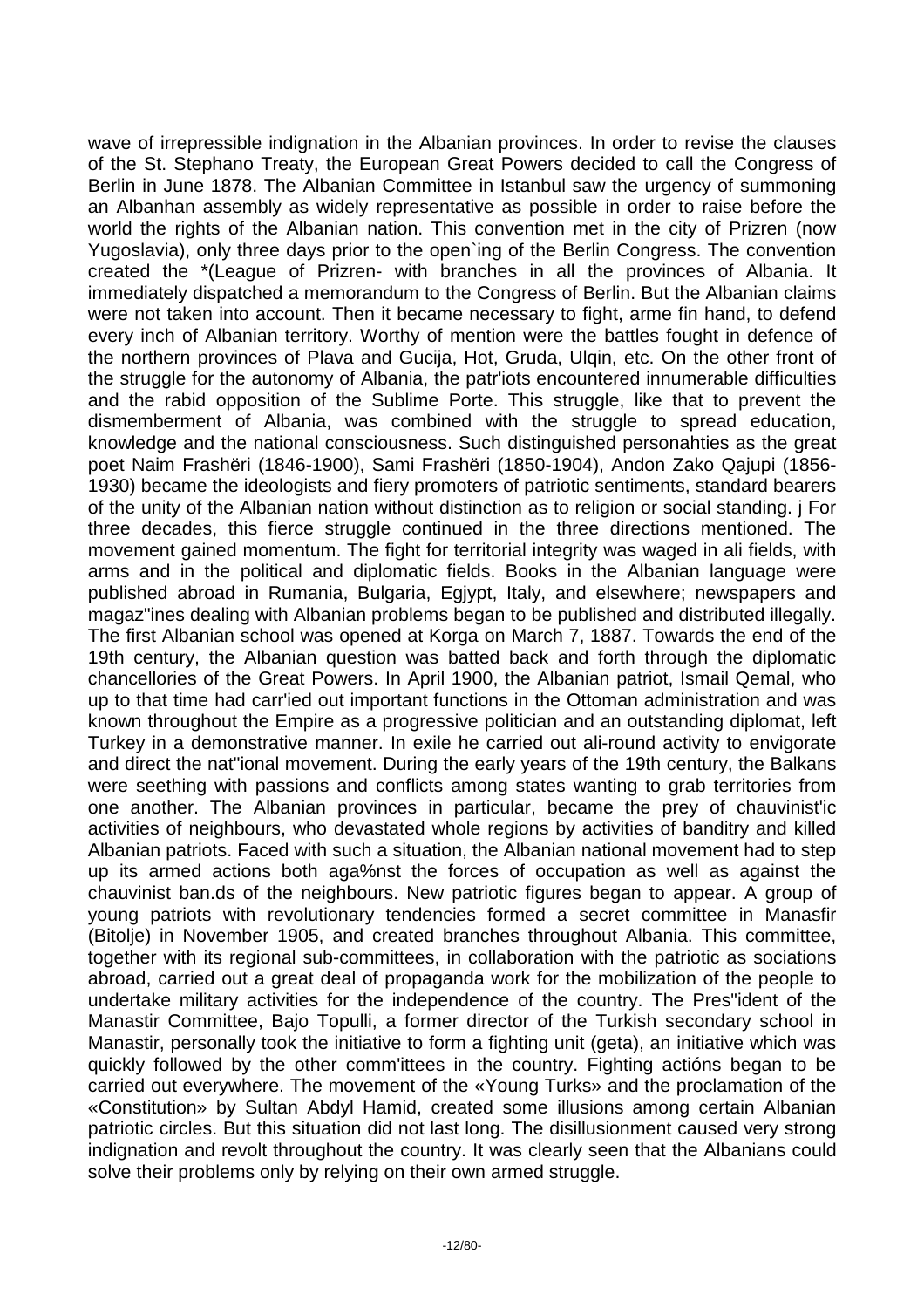At the same time, the legai means were utilized to extend the patriotic movement, to open clubs, Albanian schools, the alphabet which is used today was laid down definitively. The first Albanian secondary school was opened in Elbasan in December 1909.

Through their acts of oppression and exploitation, the Young Turks sparked off the outbreak of a powerful uprising, which started first in the district of Prishtina in the Spring of 1910, and later in that of Peja, and spread all over the province of Kosova. The Turks dispatched a special anmy corps under the command of Shefqet Turgut Pasha, a General of :the Prussian school against the rebels. A bloody battle took place at the end of April 1910, at the Kaganik Pass. After heroic resistance, the Albanian insurgents commanded by Idriz Seferi were forced tc withdraw, but the movement was so widespread that thf Turkish Minister of War came himself, , leading fresi troops, to reinforce Turgut Pasha's contingent. Having overrun kosova, the Turks then turned to the districst of Shkodra and Central Albania, spreading destruction and terror everywhere. Faced with this situation, the Albanian patriots saw the vital need to unite all their forces in a single armed national movement and to launch an offensive without waiting for the opponente to attack. On April. 6, 1911, Ded Gjo Luli, the leader of the uprising in the Shkodra Highlands, was forced by King Nicola of Montenegro, who had given the Highlanders refuge, to start the uprising prematurely. This confused the plans of the general uprising. The insurgents of the Shkodra Highlands fought heroically against the Turkish divisions. The Turkish Government was unable to carry its military operation right through to the end. The Albanian patriots, headed by Ismail Qemal and a new figure, which was making a name in the movement, Luigj Gurakuqi (1879-1925), gathered at Gërça in Montenegro on June 23, 1911, sent a memorandum to the Turkish Government demanding the territorial and administrative autonomy of Albania. Such Albanian patriots continued the political struggle for the autonomy of Albania also within the Turkish parliament. But in 1912, the situation in the Balkans had again become acute. Taking advantage of the difficulties of Turkey, which was in conflict with Italy over Tripoli, the Balkan Kings thought that the time was ripe to satisfy their greed by anneaing the Albanian territories. New uprisings broke out. In April 1912, that of the Gjakova Highlands began and spread to the whole of Kosova, then to Southern Albania, to Centrai Albania and to the north. The insurgents in Kosova led by Hasan Prishtina, Bajram Curri, and others marched on Shkup, in Macedonia, which they captured on August 12, 1912. Likewise other forces liberated the towns of Fier, Përmet, etc.

In October 1912, the Balkan states declared war on Turkey with the aim of dividing among them the territories which Turkey still held in the Balkans. They turned their greedy eyes especially towards the Albanian territories. The situation became very critical for the Albanians.. Towards the end of October, in pursuit of the Turkish, army, the armies of the Balkan states entered the Albanian territories. It was precisely at this time that Ismail Qemal left Turkey and visited a number of countries in Europe. He was well aware that it was necessary to act quickly and with determination no longer for the autonomy of Albania, but for the complete detachment of Albania from Turkey and for independence. He took this initiative on his own, and at the same time when theGreek, Serbian and Montenegrin armies had occupied; almost the whole of Albania, he come to Albania and with a group of patriots hoisted the national flag in Vlora on November 28, 1912. Albania was proclaimed an independent state. After nearly five centuries of bondage, the Albanian people had succeeded in setting up their first. Government, headed by Ismail Qemal.

Right from the start, the new Albanian State had to, face many difficulties. The intrigues of foreign powers and its internai differences gave the country no time to consolidate its victory. During the year 1913, after many negotiations, the imperialist Great Pawers defined, at the London Conference of Ambassadors, the boundaries of theAlbanian State.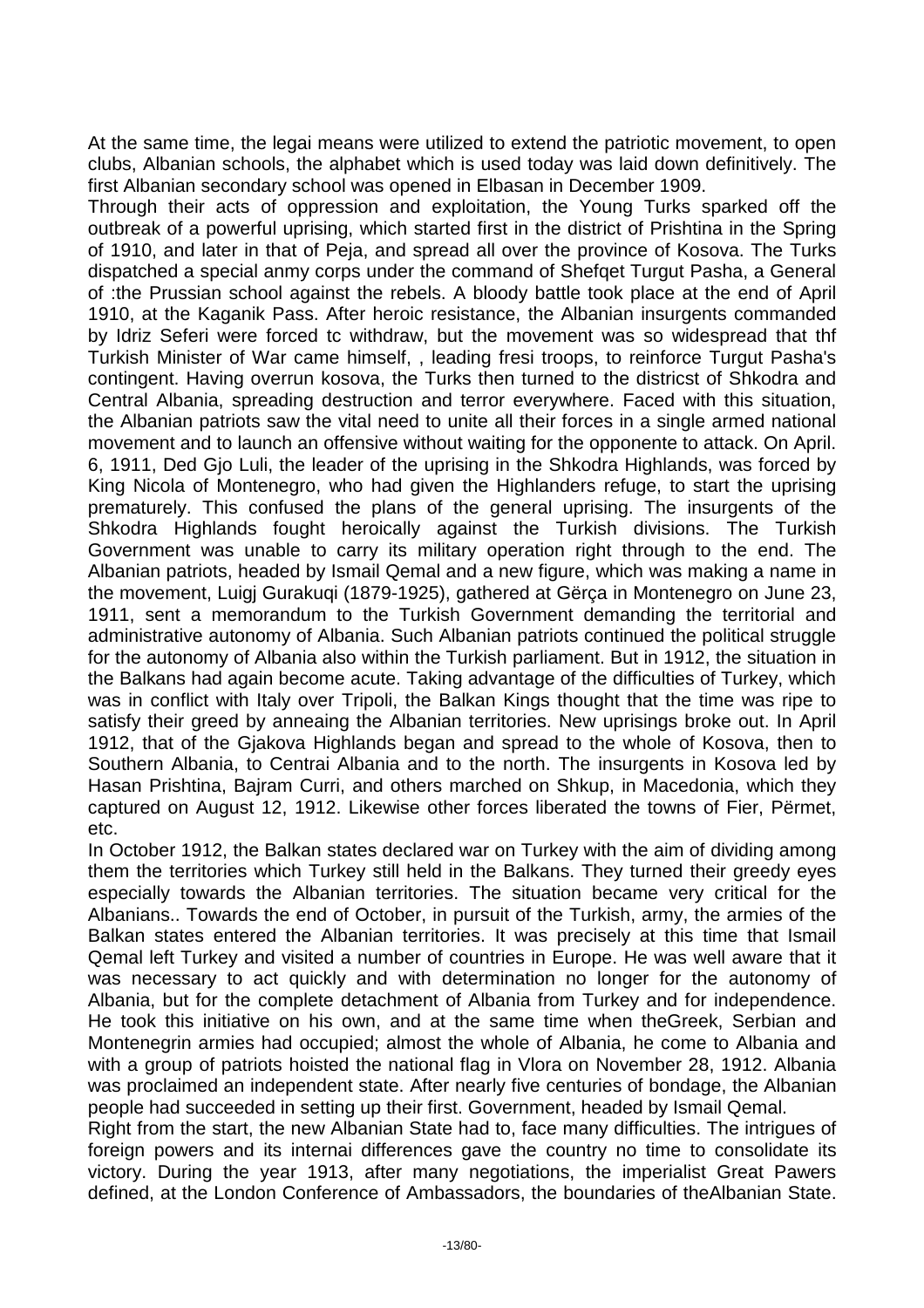These boundaries included no more than half the Albanian territory, nearly 28,000 square kilo-metres, with a population of about 800,000.

Under the pretext of calming the situation in Albania, the Great Powers decided on July 29, 1913, to send a German Prince, Wilhelm Wied, to rule in Albania. Ismail Qemal was forced to resign from the Vlora Government. But the foreign Prince did nothing to put the life of the country in order, to liberate the territories which had been left outside the borders and unite them with the Albanian State. He set up a Government with feudal elements. Because of a big uprising of the peasantry, on September 3, 1914, the Prince had to leave Albania. During World War I, the situation was further complicated. Albania was occupied by the belligerent Powers. On April 26, 1915, the Four Powers of the Entente signed the secret Treaty of London, which divided Albania among Italy, Greece, Serbia and Montenegro.

When the World War I was over, the three signatory Powers of the secret Treaty of London, Britain, France and Italy, as well as the USA agreed that the clauses of the Treaty about the partition of Albania should be implemented. Russia, where the power of the Soviets had now been established, opposed the Treaty. Indeed Lenin made this Treaty known world-wide by publishing it in the press.

This critical situation impelled the Albanian patriotic circles to take measures and act quiclly in order to save the homeland. A patriotic Govemment had to be set up to take the fate of the country into its own hands. But under the conditions in which the Italian army held the whole of Albania under o.ccupation (with the exception of Korga and Shkodra where there were French troops), the setting up of such a government was very difficult.

At the Peace Conference, which was held at Versailles ón January 18, 1919, an Albanian delegation took part. The Conference failed to solve the Albanian problem, and afterwards the situation remained very tense. At the beginning of 1920, the Albanian patriots organized a national Congress which was to take measures to save the nation. The Congress was opened in the town of Lushnja on January 28, 1920, and took decisions of historic importance. The Congress also formed a new govern~ment and a delegation to the Peace Conference. After it was shifted from Lushnja to Tirana, the new government began to exercise its functions. Among other things, it demanded the withdrawal of foreign forces from Albania. Italy concentrated these forces in the zone of Vlora with a view to annexing it. It was clearly seen that the Italian troops could be driven out of Vlora only by force of arms. For this pupose a «Committee of National Defence» was secretly set up inside the city. This committee, in secret agreement with the Tirana Government, issued the call for an armed uprising against the Italian imperialists. Thousands of armed volunteers from all over Albania gathered around the zone occupied by the Italians. On June 3, the Committee sent the Italian command an ult-natum, which it refused to accept. The assault for the liberation of Vlora began on June 5. From the very first days, the Albanian patriots scored major successes against two Italian divisions well protected in strongly fortified positions. The war of Vlora raged fiercely for weeks on end. The Albanian patriots displayed rare heroism and reached the outskirts of the city. Italy was compelled, at last, to sign an agreement with the Tirana Governm.ent and to withdraw its troops from Vlora. However it kept the island of Sazan at the entrance to the Bay of Vlora.

Meanwhile, the armed forces of the Tirana Government under the command of the patriot Bajram Curri, had launched a large-scale operation against the rebellion of Esad Pasha Toptani's forces. Esad Pasha was forced to flee the country, only to concoct new intrigues abroad, but he was shot dead in Paris on June 13, 1920, by Avni Rustemi (1895-1924), a young patriot, who was emerging as an outstanding figure in the democratic and revolutionary movement.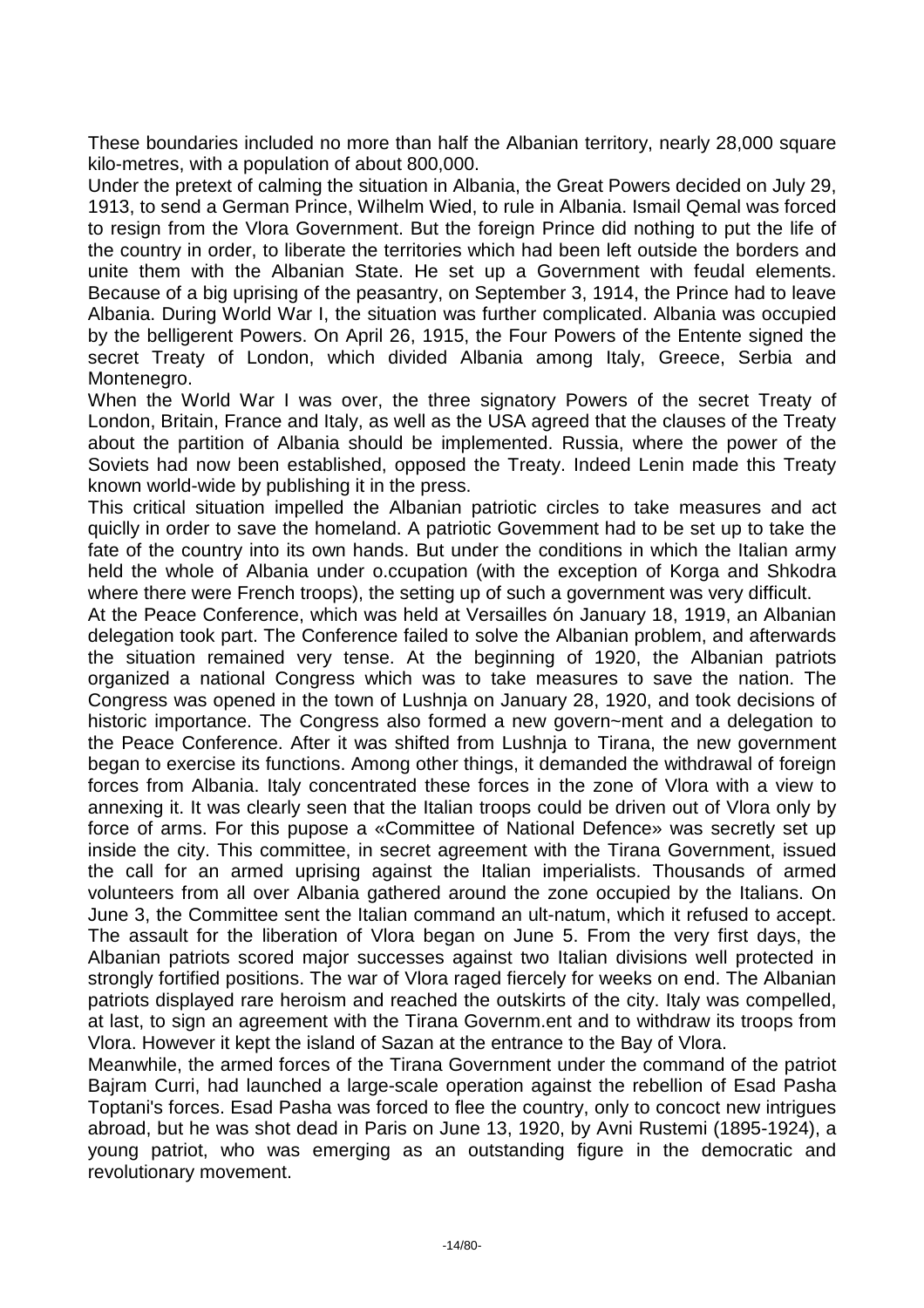The victory in the war of Vlora consolidated the international position of Albania. Now the Tirana Government and the patriolic forces turned their attention towards str engthening the internal situation. The problems to besolved were very complicated since neither Yugoslavia nor Greece had given up their intrigues and their old aims. In the struggle to take over the Government of the country two distinct political groups emerged: the Progressive Party, which represented the in \_erests of the b:g land owners, the conservatory bourg,oisie and the top clergy, and Popular Party, which was based on the broad masses of the people. The political struggle between these two main trends, became more and more acute. These two trends also produced their most conspicuous representatives. Among the democratic forces Luigj Gurakuqi, Bajram Curri, the young patriot Avni Rustemi, Fan S. Noli and others, played a special role. From the reactionary side, a young feudal chieftain, Ahmet Bey Zogolii or Ahmet Zog, as he prefered to call himself, began to emerge as a prominent figure. Ambitious and an intriguer, he managed to occupy important posts in the Tirana Government, and gradually to take the power into his own hands. Faced with such a situation, the democratic forces of the Popular Party, led by Fan S. Noli, Luigj Gur akuqi and other s. formed a new opposition front in parliament. In October a political organization «Bashkimi» (Unity), headed by Avni Rustemi, was formed outside parliament.

Through intrigues and Buonapartist actions, Zog concentrated all power in his own hands. The forces of the opposition understood clearly that the country could be saved from the feudal dictatorship of Zog only through energetic action. On April 20, 1924, Zog's agents made an attempt on the life of the patriot, Avni Rustemi, who died two days later from the wounds he received. Public outrage against the assassination of Avni Rustemi led to an uprising against the Zogist clique. On June 10 the democratic forces entered Tirana. Ahmet Zog and his clique of beys were obliged to flee abroad. On June 16 the democratic Government headed by Fari Noli was formed.

The program of the Fan Noli Government contained the main principles of a bourgeoisdemocratic state. On the other hand, Ahmet Zog was making preparations in Yugoslavia for revenge whereas the Government failed to take the necessary steps to forestall the danger. In December 1924, with the direct assistance of the Yugoslav ruling circles, Ahmet Zog entered Albania by force, overthrew the Noli Government and proclaimed himself President of the Republic. Thus began the period of Zogist clique's savage rule, which cont.inued up till April 1939 when Albania, sold out by that clique, was occupied by the Italian fascist troops. Zog pursued the policy of ruthless suppression of every democratic movement. On March 2, 1925, his agents killed Luigj Gurakuqi in Bari of Italy. On March 29, 1925, they besieged and killed Bajram Curri in the Tropoja district. Zog threw open the doors to the foreign imperialists to come apd exploit the resources of the country and the Albanian people. He rewarded Yugoslavia by giving it part of the territory of Albania. On November 27, 1926, Zog signed a «Pact of Friendship and Security» with Italy, while one year later, on November 22; 1927, he signed the Second Tirana Paet, called the «Treaty of the Defence Alliance» for a 20 year period. Thus, from that time, Italy took over the economy of the country and the equipment, and the instruction of the army. Vlora remained an open port for the Italian navy. In internal affairs the Zog regime increased the oppression and exploitation of the broad working masses of town and countryside even further. The heavy taxes had the same form as those left by the regime of Ottoman oeeupation. Culture and education remained in a backward state. The regime gave the imperialist powers a free hand to exert their influence through the schools and education.

The rapprochement with Italy and the many economic and political concessions which Ahmet Zog, as President of the Albanian Republic, made to Mussolini, enabled him to realize one of his cherished ambitions. On September 1, 1928, the Constituent Assem,bly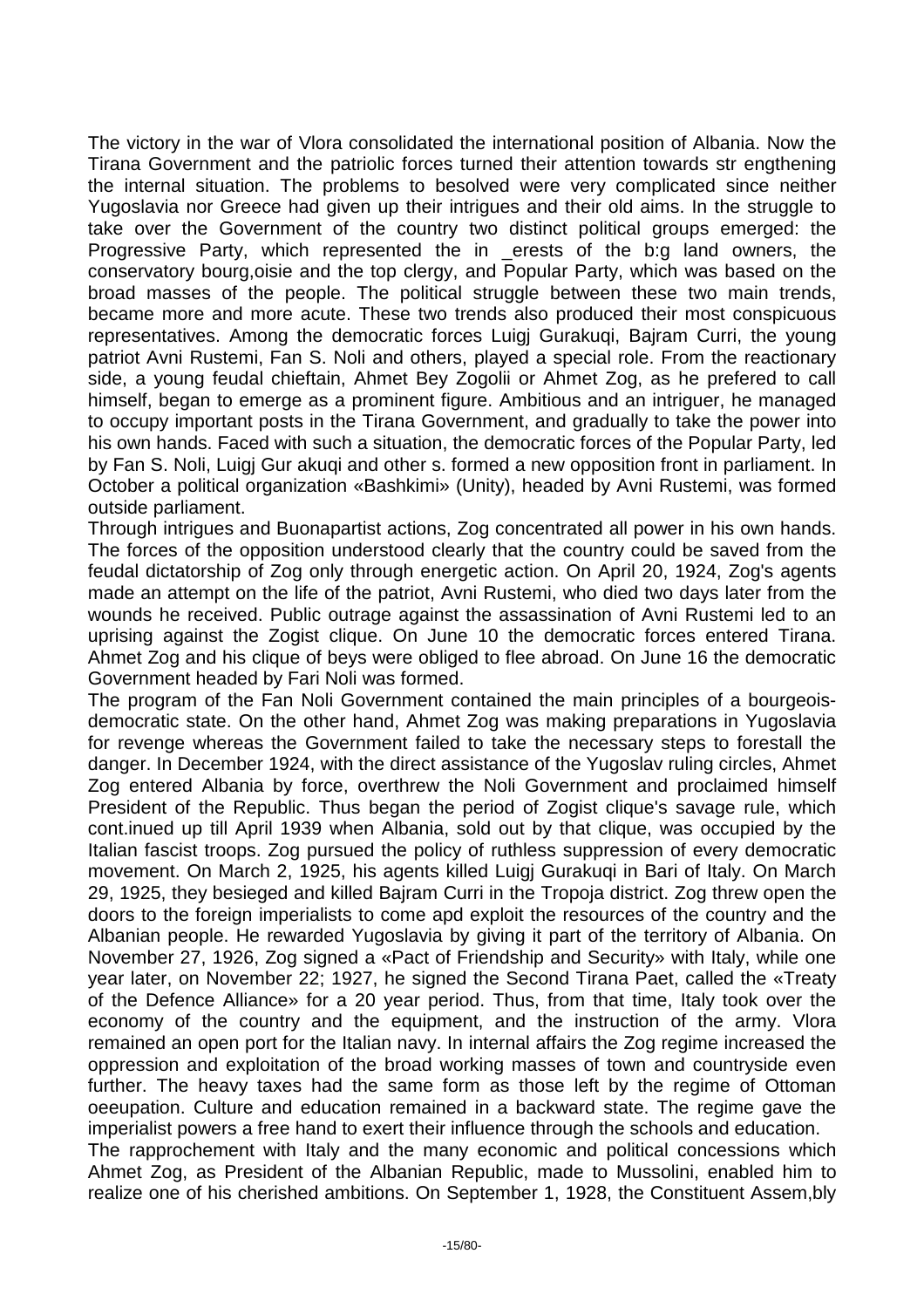proclaimed Albania a Kingdom and Alunet Zog «King of the Albanians». By demagogy, Zog I (this was what the king was now called) tried to quell the indignation of the masses. He loudly proclaimed a number of reforms, and drafted some laws on the pattern of the laws of the Western bourgeois States. But almost none of them were implemented. The land reform about which there was so much boasting affected only about eight thousand hectares of state or private land nearly all swamp. On the problem of foreign concessions, too, the reign of Zog did nothing but concentrate these concessions in the hands of Italian capital.

Despite the savage Zogist reaction, the democratic and revolutionary movement was not wiped out. The oppressed masses expressed their protest against the exploitation by foreign capital and against the regime in various ways. In 1928, some progressive elements formed the first communist cell in Korça. Communist ideas had long begun to spread in Albania, but from that time onward, the revolutionary forces within the country began to organize. In June 1929, the representatives of the Korça communist celis held a meeting and set up a committee. This marked the creation of the first communist group in Albania, which was followed by other .groups later. Under the influence of 'these groups, associations of workers and artisans were created. The communist, Ali Kelmendi played an important role in the ideological and organizational orientation of the Korça group and the other communist groups. While abroad, he had been in contact with the Comintern and he returned to Albania where he helped in the formation of the communist movement.

Anti-Zogist elements attempted a number of times to overthrow the Zogist regime. But these attempts were more of the nature of plots and failed. In Albania the world economic crisis lasted longer than in other countries. In an artificial way, fascist Italy, which had the keys to the economy in its hands, created such conditions as to compel Albania to grant further concessions. At first Zog tried to resist with the aim of preserving something for himself, but finally he was obliged to submit to Mussolini's political, military and economic pressure. From this period, 1934 to 1935, Zog put Albania in complete subservience to Italy.

In August 1935, anti-Zogist elements again tried unsuccessfully to overthrow the regime. The uprising, which is known as the «Fier Uprising» insufficiently organized and including wavering elements, was crushed right at the start. In order to calm the situation, in October 1935, Zog appointed a new «liberal- government. But the liberalism of this government was entirely formal, because when the workers of the Kuçova oil fields called a strike in order to demand their rights from the Italian proprietors, the government took sides with the latter and put down the workers' movement with violence. The situation which was created imparted a fresh impulse to the clandestine development of the communist movement, the only revolutionary movement with a perspective to save the country both from the Zogist oppression and from the menace of fascist occupation. The communist elements abroad, like Ali Kelmendi and others, helped in spreading communist ideas and in organizing the movement. Many communists and revolutionary elements Went to the aid of the Spanish people fighting to defend the Republic from the intervention of the fascists and nazis.

Zog sensed the danger of the communist movement in Albania. On the eve of the occupation of Albania by fascist Italy, the organs of his dictatorship launched a savage campaign against the communist movement; they made many arrests and imprisoned or interned a large number of revolutionary elements.

The economic and political agreements concluded between Rome and Tirana in March 1936 paved the way for the Italian military occupation of Albania. Mussolini now awaited only the opportune moment to act. Having received Hitler's support for his aggressive plans, and having ensured the silent approval of the Western Powers, at the beginning of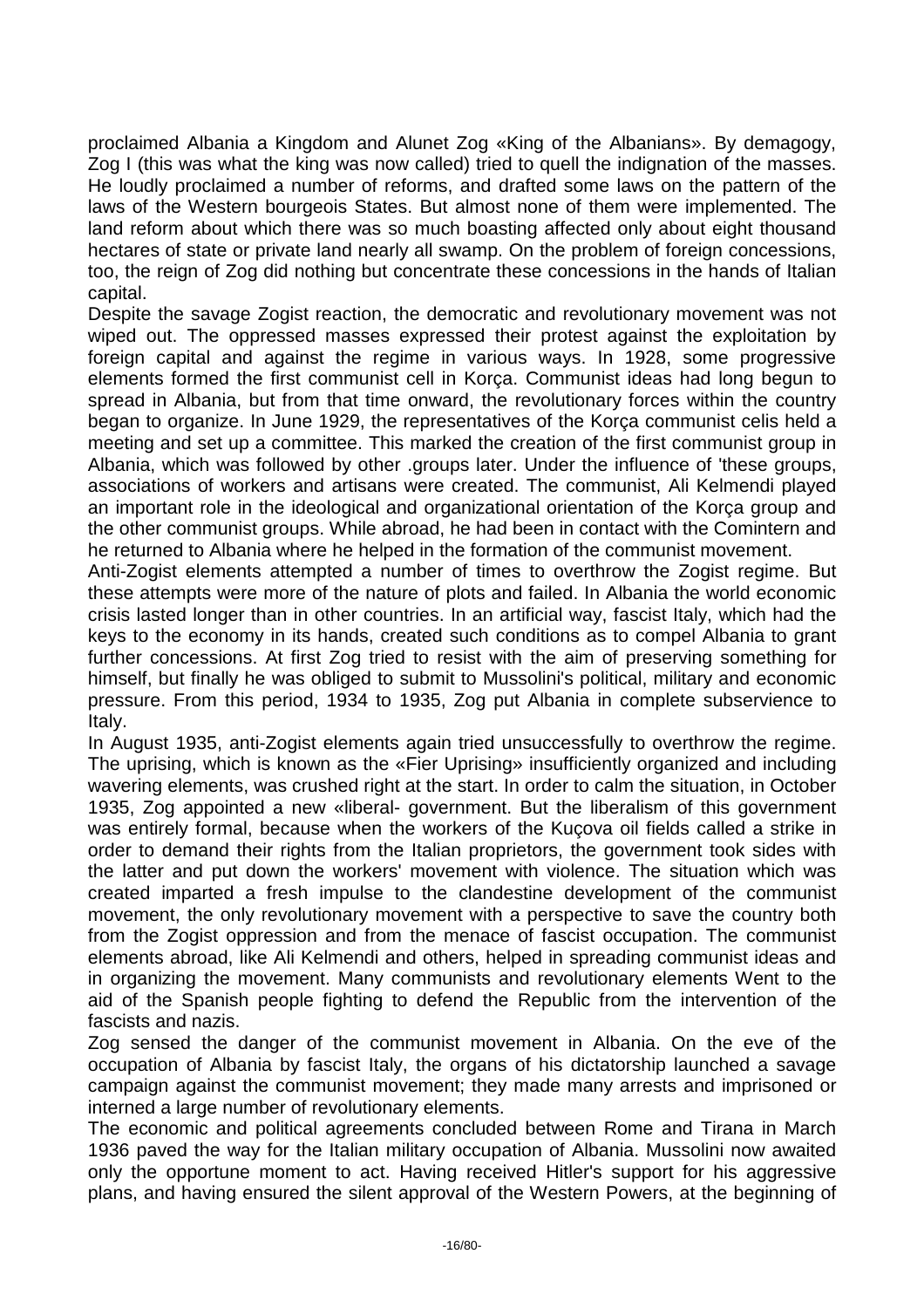1939 he began to carry out his plans. Through the agents of his fifth column in Albania, Mussolini had taken measures to sabotage the resistance of the Albanian people. At dawn on April 7, 1939, the fascist troops began to land on the Albanian shores. The Albanian army had been left without ammunition, the few pieces of artillery had been sabotaged by the fascist instructors. Nevertheless, in Durrës, Vlora, Saranda, Sh6ngjin and everywhere the invading Italian troops encountered the armed resistance of the Albanian patriots. Groups of soldiers and volunteers who managed to secure some ammunition made the enemy bleed. The Italian fleet bombarded Durrës and the other ports. The Italian airforce carried out incursions over the cities of Albania. King Zog I with his royal family and his clique abandoned the country -and fled abroad.

With demagogy and terror, Italian fascism tried to suppress any expression of patriotic feeling or resistance amnng the people. It tried to create the illusion that under Mussolini's Empire, Albania would develop and flourish. But in fact this demagogy was very eoon shown up in its true colours. The Albanian people were well aware that fascist Italy had occupied the country. It was preparing for new adventures against the other Balkan countries. The hatred of the people for the fascist invaders, which was expressed in those April days with demonstrations and 'bullets, mounted cea'selessly. The most consistent commu

nists placed themselves in the forefront of the political struggle and the fighting with arms. Outstanding among them was the thirty-year-old cámmunist, Enver Hoxha (born in the city of Gjirokastra on October 16, 1908), who

led the efforts to form the Albanian Communist Party, and to organize the Anti-fascist National Liberaliton War. Units (çeta) of fighters veére set up, which carried out actions against the fascist troops, like that of Peza, which during the years 1940-41, inflicted losses on the irivaders. In May 1941, Victor Emmanuel III, Emperor of Italy, came on a visit to Albania, In the centre of Tirana the worker Vasil Lagi, fired shots at him.

The efforts of the möst resolúte communists, headed by Enver Hoxha, evercoming many difficulties, succeeded in creating th.e conditions for the mërger of the communist groups, which were acting separately. On November 8, 1941, the representatives of the groups gathered in Tirana in the greatest secredy, and formed the Communist Party of Albania. The Party took upon itself the great historic task of orgànizing and leading the general armed uprising against fascism for the liberation of the country and the establishment of the People's State Power. The meeting elected the Provisional Central Committee. Enver Hoxha was charged with the leadership of the Central Committée. Tubo weeks after the founding of the Communist Party, on November 23, 1941, and also in Tirana, the organization of the Communist Youth of Albania was formed, with the young man, Qemal Stafa, member of the CC of the Communist Party of Albania as its political secretary.

The formation of the Communist Party of Albania was accompanied with militant activities. In the cities powerful anti-fascist demonstrations broke out, which ended in bloody conflicts. The communist worker Kog Bako was killed in the demonstration on November 8 1941. With their exemplary bravery and courage, the communists won the sympathy of the broad masses o: workers and the revolutionary and patriotic youth.

The fascist ruling circles in Albania could not agree with the new situation which was being created, and immediately began to take energetic measures. The Quisling Government of the big feudal lord Shefqet Vërlaci, as any other anti-popular reactionary government could being not capable of strangling the Albanian resis tance, was replaced by another fascist government, that of Mustafa Kruja, an old agent of fascism, notorious for his barbarity towards the freedom fighters and the people. The ruthless measures taken by the new fascist government further aggravated the situation in the country. The Communist Party extended its armed struggle in the cities through guerrilla units, partisan and volunteer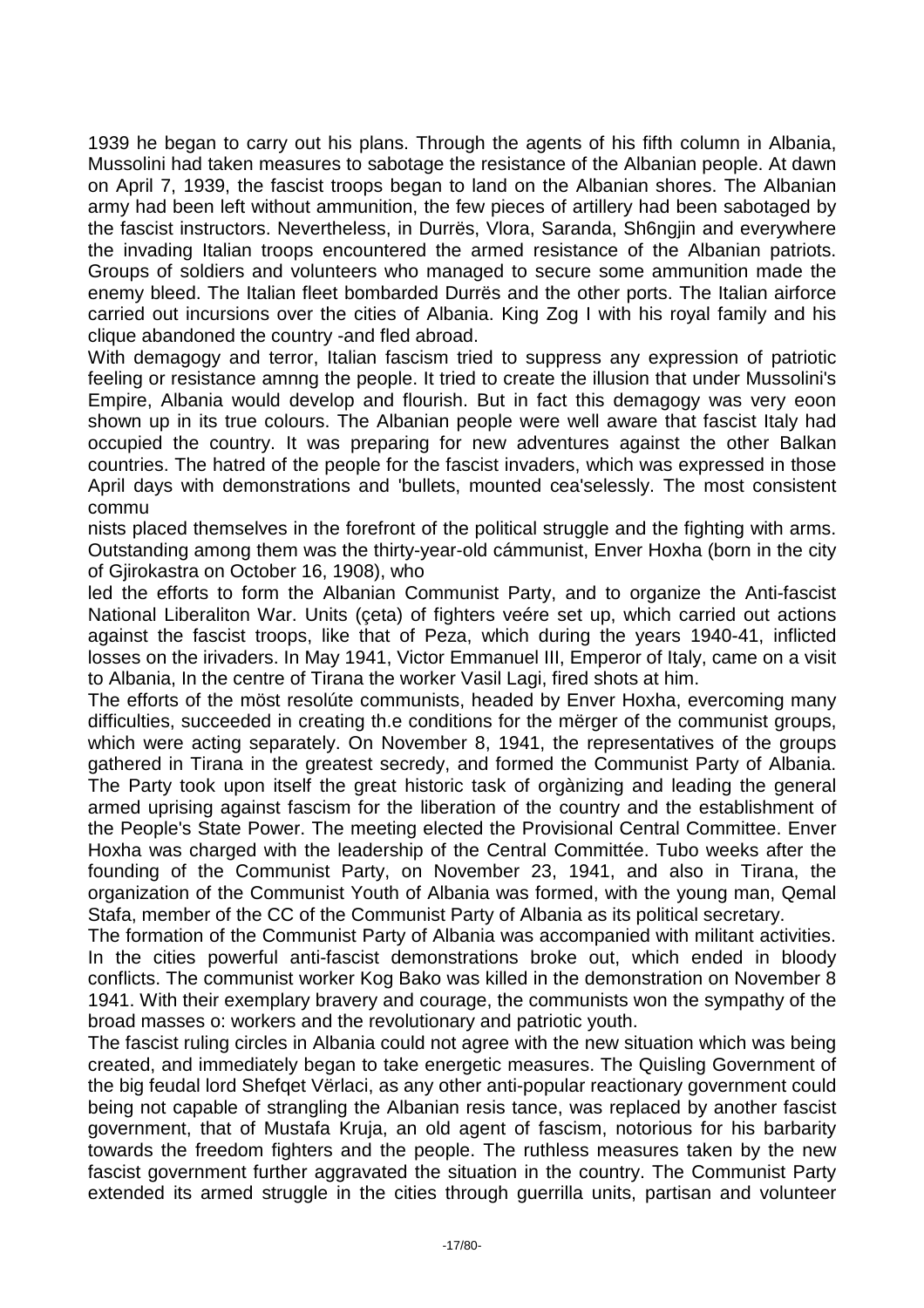detachments were set up and the acts of sabotage and diversion became more widespread. On May 5, 1942, Qemal Stafa, Political Secretary of the Communist Youth organization, was killed in battle with the fascists in Tirana. The Party was s-hedding the blood of its finest sons and daughters for the cause of freedom. One and a half months later, three communists, Perlat Rexhepi, Branko Kadia and Jordan Misja, besieged in a house in Shkodra, fought the fascist troops with unprecedented heroism for hours on end.

Armed actions were carried out everywhere. On the instructions of the Central Committee of the Communist Party of Albania, the guerrilla units, the partisan detachments and the volunteers from the people, destroyed the telegraph and telephone line network throughout all Albania on the night of July 24-25, 1942. This greatly alarmed the fascists. On August 25, 1942, the first number of

«Zëri i popullit» (The People's Voice), organ of the Albanian Communist Party, was published illegally. In September 1942, the Albanian National Liberation Conference was held at Peza, a village 18 km southwest of Tirana. The Conference of Peza, which was organized on the Albanian Communist Party, laid the basis for the union of the Albanian people in a single national liberation front. The program adopted at the Conference of Peza laid down the task of waging uncompromising war against fascism and the traitors for a free, independent and democratic Albania. It also laid down the task of forming national liberation councils everywhere as organs of the union and mobilization of the people in the war and as organs of the People's State Power.

The Conference of Peza had wide repercussions. All over the country the anti-fascist movement and the war assumed a fresh impluse. From day to day the partisan units were increased and the armed struggle extended. By the end of 1942, the number of partisans reached 2,000 fighters, besides several thousand others who took part in the guerrilla units of the cities and the village detachments. Whole districts like Peza, Kurvelesh, Skrapar and others had been liberated.

In order to destroy the partisan forces, from September to December 1942, the occupiers, using big forces carried out punitive operations in 27 districts of Albania, burning whole villages and massacring the population.

The foreign occupationists and the local reactionaries accompanied these military operations with political activities especially by setting up collaborationist organizations like that called «Balli Kombëtar» (National Front). The Communist Party acted with great maturity towards this organization, which at first, included elements misled by enemy propaganda, exposing the real aims of this organization and enlightening those who had been deceived.

Later the «Balli Kombëtar» was obliged to come out in its true colours and was abandoned by the rank-and-file people who had been misled by the pseudo-nationalist demagogy of its leaders.

The successes which the National Liberation mcvement scored in 1942, made it possible, in the Spring of 1943, to place on the agenda the organization of the gene' ral armed uprising against the invaders. This task was concretized at the First National Conferenee of the A:.banian Communist Party which was held at Labinot in the Elbasan district from March 17 to 22, 1943.

Meanwhile, under the new conditions of the si%uation, the fascist circles, tried, at the beginning of 1943, to take certain new political measures in order to stop things which in fact were developing to their disaddantage. The government of Mustafa Kruja.was replace~ by several other governmehts one after the other. Rame promised that it would make some changes in its econemic policy towards Albania; Francesco Iacomoni, who had been at the head of the Italian Diplomacy in Albania before the occupation, was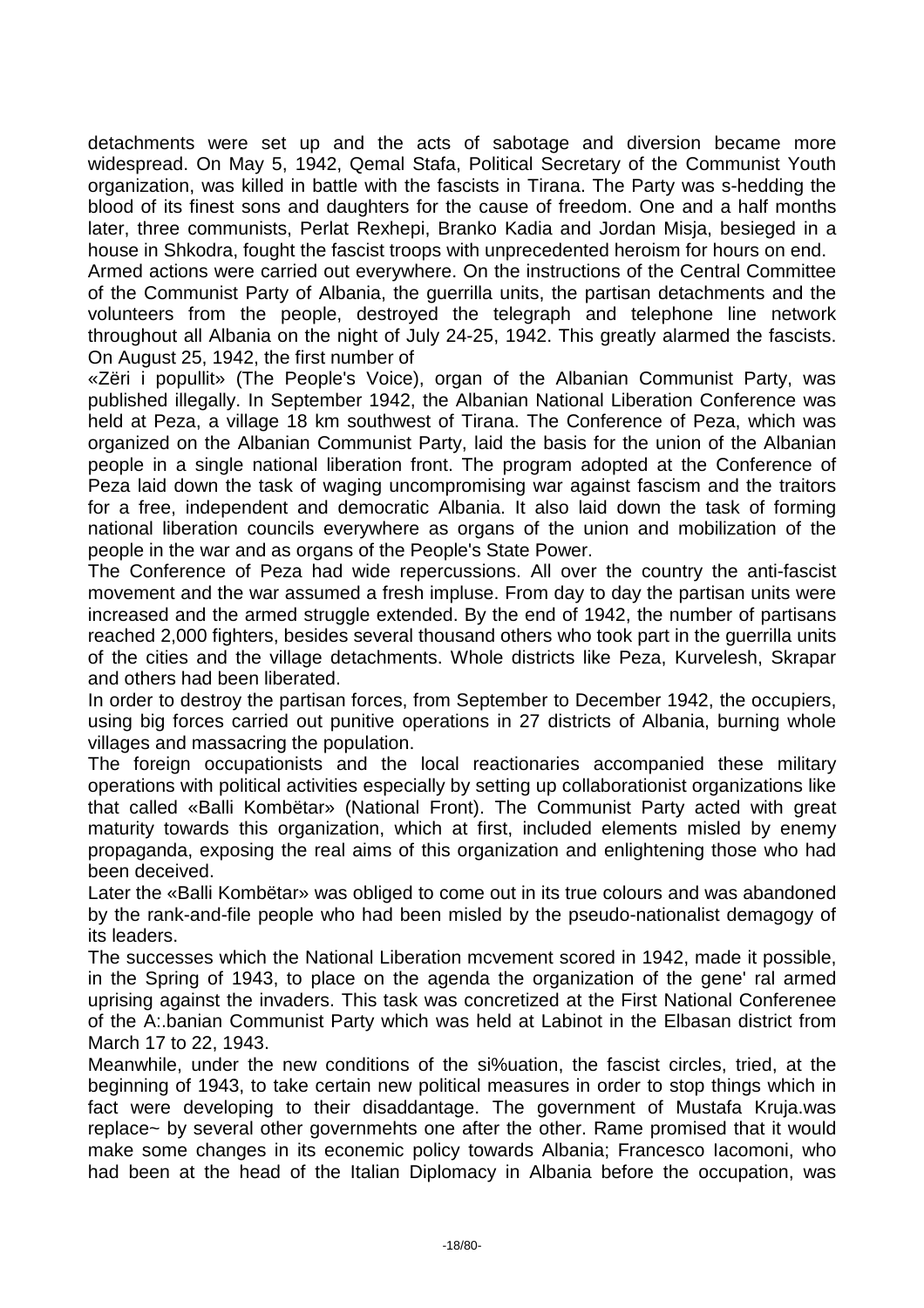removed from hispost as `iceroy; the Albanian Fascist Party was replaced by a sinlilar organization under a new label.

The good work done by the National Liberation Front under the guidance of the Albanian Communist r-arty brought about a big increase in the number of pardsan units and battalions during Spring in 1943. Now the acdons carried out were no longer isolated ones against fascist troops where they were stationed or in transit, but ac•ions skilfully coordinated by the CC of the ~lbanian (Ámmunist Party and, led by it, by the Regional Party Committees. Such were a number of operations carried out irom the end of June to the end of July 1943. While the Gelieral Staff of the National Liberation Army with the Secr?tary General of the Central Committee of the Albanian Communist Party, Enver Hoxha as its Commissar, was set up at Labinot (near Elbasan) a number o f operatlons against the fascist troops were taking piace at Krraba Pass (on the Tirana-Elbasan highway), at P,~)jska of Pograd-ec, at Leskovik, at Kugar of Përmet, up to Mezhgoran and Kiçoku Pass near the town of Tepelerla. At the same time, the Italian fascists carried out operktiòns against the population in the districts of Peza, Mallakastra, etc. The creation of the General Staff on July 10, 1943, made it possible to concentrate the military, strat,&gic and operational leadership of the National Liberation Army in one supreme organ. At the time when the General Staff was set up, the National Liberation Arfmy included in its ranks 10,000 fighters organized in regulak. partisan units.

A few days prior to the form.ation of the General Staff, the partisan units launched their first attack on German troops on a motorized column which came from Macedonia and entered Albanian territory on its way to Yannina (Greece). The attack was launched on July 6, 1943 at the village of Sarmash in the Kolonja district. Taken by :surprise, the nazis suffered heavy losses in men and military equipment. In reprisal they burned the entire village of Borova and kilied a)1 the inhabitants they managed to capture (107 meri, women and children). The setting up of the General Staff, the rapid increase of partisan formation, battalions, and groups, the preparations for the formation of the First Shock Brigade, which was formed on August 15, 1943, alt greatly alarmed the Italian command in Albania. It took new measures in order to destroy the National Liberation Army. Four divisions, reinforced by artillery troops and supporbed by aircraft, began a new operation in the Mallakastra zone and later in o!'zer zones. The local situation was complicated also because at this time the allied troops landed in Sicily. The «Balli Kombetar», Which now saw that fascist Italy was on the eve of total defeat in expectation of an allied landing on the Albanian coast, hastened to launch open attacks against the partisan forces in collaboration with the Italian army.

Italy's capitulation on September 8, 1943 created entirely a new situation in the country. On instructions from the Central Committee of the Communist Party of Albania and the General Staff of the National Liberation Army, the partisan units called on the Italian troops to stop their military operations and join the partisans in order to fight the German nazis who were hurriedly taking the place of the Italians. The Italian command refused, and most of the Italian troops surrendered to the nazi forces. A number of armymen were dispersed and found shelter among Albanian peasant families, who displayed a fine spirit of magnanimity to the defeated enemy. The people shared their meagre food with these former soldiers. A small number of Italians joined the Albanian partisans and later formed a partisan detachment of their own, which took the name of «Antonio Gramsci».

The nazi troops, who came to Albania, encountered armed resistance from the forces of the National Liberation Army everywhere. The heaviest fighting took place in the vicinity of Vlora and extended over more than twenty days. Under conditions of the relentless war with the partisan forces, the nazis tried to stabilize the situation in Albania. They very quickly came to terms with the «Balli Kombëtar» and all the reactionaries. In the early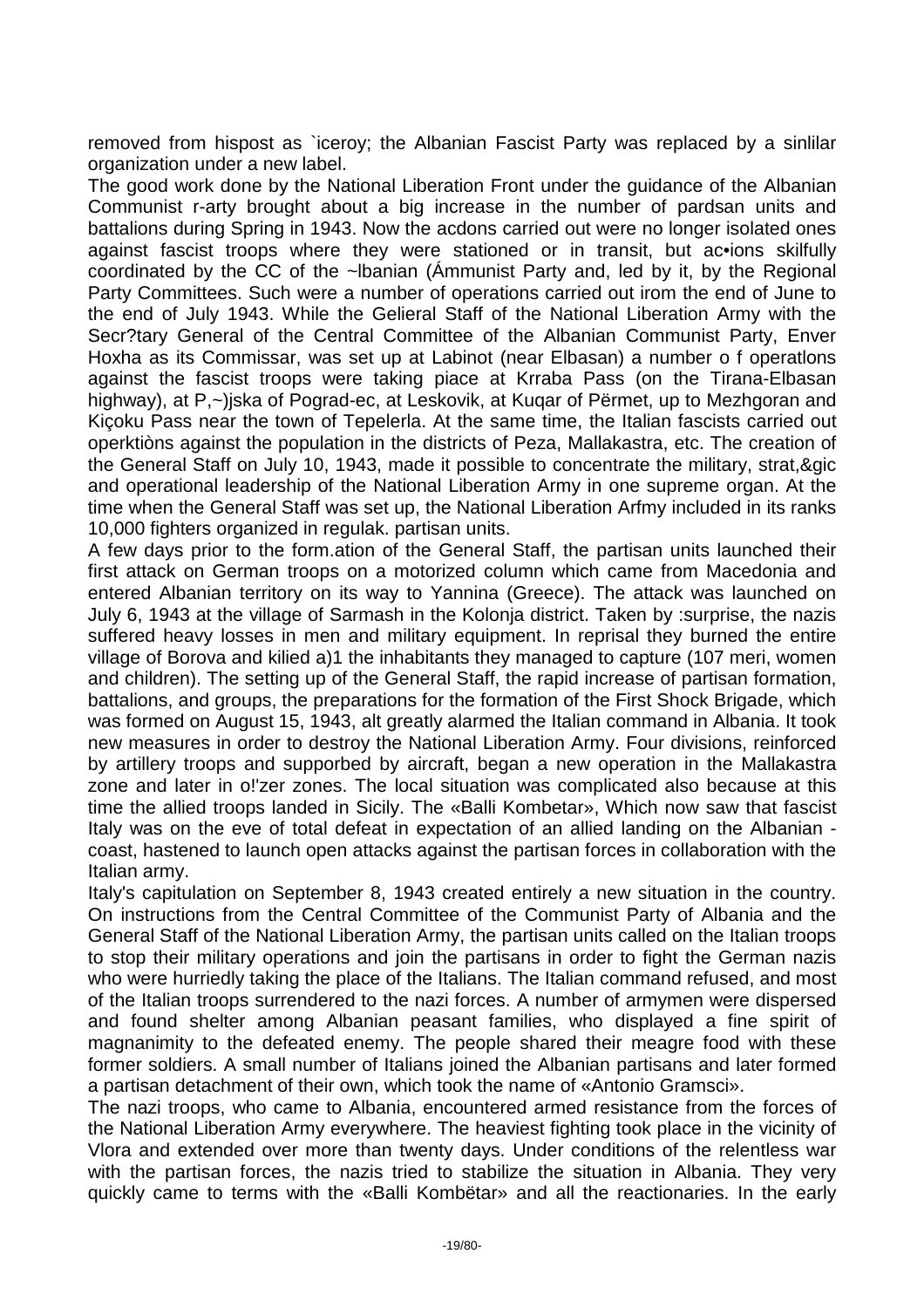months of the occupation, they tried demagogy to create the impression that they supported the initiative of the «Nationalists» (imlpying the collaborationists) for the creation of an «independent» Albanian State. At the same time, another organization was set up, instigated in particular by the Anglo-Americans, which had the aim of rallying the former sympathizers of King Zog. This organization is known as «Legaliteti» (Legality). By mid-October 1943, the partisan units had liberated whole districts, and even certain number of towns, while Tirana itself was surrounded by the partisan forces. On October 18, on the eve of the opening of the so-called «Constituent Assembly», under the protection of German bayonets, the partisan artillery of the 3rd Shock Brigade shelled the palace where the meeting of the traitors was to be held.

It was clear to the Germans that the partisan forces were so strong that, in order to cope with them, it was necessary to engage in major military operations themselves. For this purpose parallel with demagogic measures, the German command quickly prepared a large scale military operation which is known in the history of the National Liberation War as HThe Winter Campaign of 1943-44». In this campagin, which started in October 1943 and ended in February 1944, four Hitlerite divisions were engaged as well as a large number of collaborationist troops from the Quisling Government, «Balli KombëtarN, ."Legaliteti» etc. These troops numbered 45,000 men against 10,000 partisans included in the units of the National Liberation Army. The enemy tried to liquidate the partisan units, to destroy their bases in the countryside, to liquidate the leadership of the National Liberation Movement, the Central Committee of the Albanian Communist Party and the General Staff. The partisans and the people as a whole demonstrated unprebedented heroism at this stage of the war. The march of part of the lst Brigade in February and March 1944, which penetrated deep to the rear of the enemy from Southern Albania to regions of Central Albania, has become a legend.

The «Winter Campaign» was a total failure for the Germans and their collaborators. Although it had to pass through very difficult situations, although it lost about 1,000 partisans killed or died under the difficult conditions of the winter, the National Liberation Army emerged stronger than ever. Instead of the three -brigades which it had in autumn 1943, it now had seven brigades of partisans in action. The National Liberation Army launched a counter-offensive, and in a very short time liberated all the districts which the enemy had moved into during the operation.

The victories scored by the National Liberation Army in spring 1944, enabled the Albanian Comm- Party to take new political initiatives of decisive impartance for the future of the country. In the conditions when the Red Army under J. V. Stalin, was striking crushing blows at Hitler's army in the East and when the allied armies were fighting in Italy, major problems arose for our country. The reactionaries, in contact with the reactionaries abroad, tried to manoeuvre so that they, with the aid of the Anglo-Americans, would take power into their hands once the Germans had been defeated. In these conditions, preparations were made for calling HThe First Anti-fascist National Liberation Congress. which. met in the liberated town of Përmet on May 24, 1944. The Congress took decisions of extreme importance for the future of Albania. It solved the problem of political power in favour of the insurgent people, and-. founded the first Albanian State of People's Democracy. The .decisions of the Congress formed the basis of the Constitution of the People's Republic of Albania.

Before the proceedings of the Congress ended, the National Liberation Army had received orders to launch the general offensive for the complete liberation of Albania. The lst Division of the National Liberation Army was created and set out for action in Central and Northern Albania in order to strengthen the movement even in those regions where the reactionaries had dug themselves in. In this undertaking the command of the National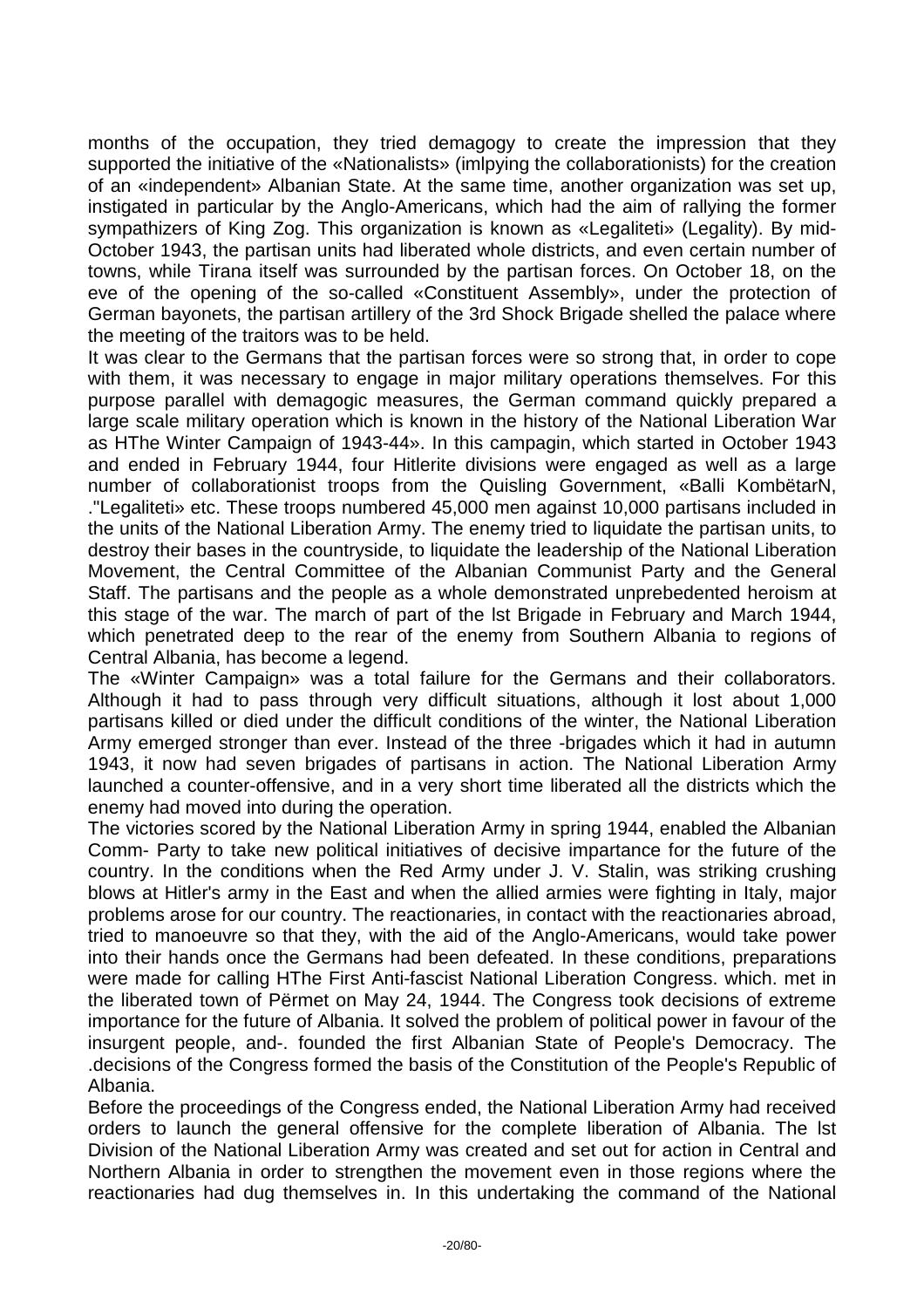Liberation Army encountered the opposition of the AngloAmerican Mediterranean Command, which aimed at preserving the positions of the reactionaires in Albania. But those plans came to naught. After successfully coping with a new enemy operation (the German operation of June 1944) involving 50,000 enemy troops (four and a half German divisions and some thousands of collaborationists), the National Liberation Army liberated the districts of Central Albania, Dibra, Mirdita and the north. Autumn, 1944 also saw the liberation, one after another, of theci'ties of Albania.

On October 22, 1944, at its second meeting, held inthe liberated city of Berat, the AFNLC decided to change the Anti-fascist Committee into the Democratic Government of Alb nia.

The forces of the National Liberation Army fought an heroic battle lasting 19 days against the Hitlerite troops for the liberation of the capital, Tirana. Tirana was liberated on November 17, 1944. The Democratic Govern-. ment entered Tirana on November 28, 1944. The next day, the partisan brigades also liberated Shkodra, the last city held by the Germans. T hat day marked the complete liberation of Albania.

On orders from the Commander-in-Chief of the Na-tional Liberation Army, Enver Hoxha, and in the spirit of proletarian internationalism, two Divisions of the National Liberation Army crossed the borders of Albania to Yugoslavia, where they took part zn the fighting for the liberation of Macedonia, Kosova, Montenegro up to Southern Bosnia. Thus, even outside Albania, hundreds of sons and daughters of our people gave their life's blood. for the great cause of the peoples, the victory over fascism.

In this way, the Albanian people, led by the Communist Party of Albania, scored the most brilliant victory in their history. They took political power into their own hands, opening the way for the triumph of the revolution and socialist construction in Albania.

Although Albania then had a population of only one million, it made a valuable contribution to the cause to defeat fascism. It pinned down 15 Italian and German divisions, putting out of action 70,000 enemies killed, wounded and taken prisoner. 700,000 fascist tropps trampled the 28,000 square kilometres which is the total area of Albania. For every square kilometer one freedom fighter gave ~his life. Whole districts and cities were razed to the ground. The economy of the country was totally devastated.

On the eve of liberation, the Albanian National Army had in its ranks 70,000 partisans incorporated in three army corps (six divisions).

The great victories of the National Liberation War became the basis of the post-Liberation victories. Always under the leadership of the Communist Party (now the Party of Labour) of Albania, Albania is marching with sure steps towards the complete construction of socialism.

#### **II. POPULATION**

Albania .has about 2,430,000 inhabitants (census of 1975). This population is more than double that of 1938. At present the number of births is 30.6 per thousand and that of deaths 7.2 per thousand. Males make up about 51.5 per cent of the population.

The density of population is 84 persons per square kilometre as against 39 in 1945. The greatest density of population is to be found in the western part of the teritory. Our policy of socialist industrialization and the harmonious development of the districts has brought about a large increase of population in certain districts which used to be less densely populated. For instance, the Myzeqeja zone, which used to be very backward, has now become one of the most densely populated, with over 100 inhabitants per square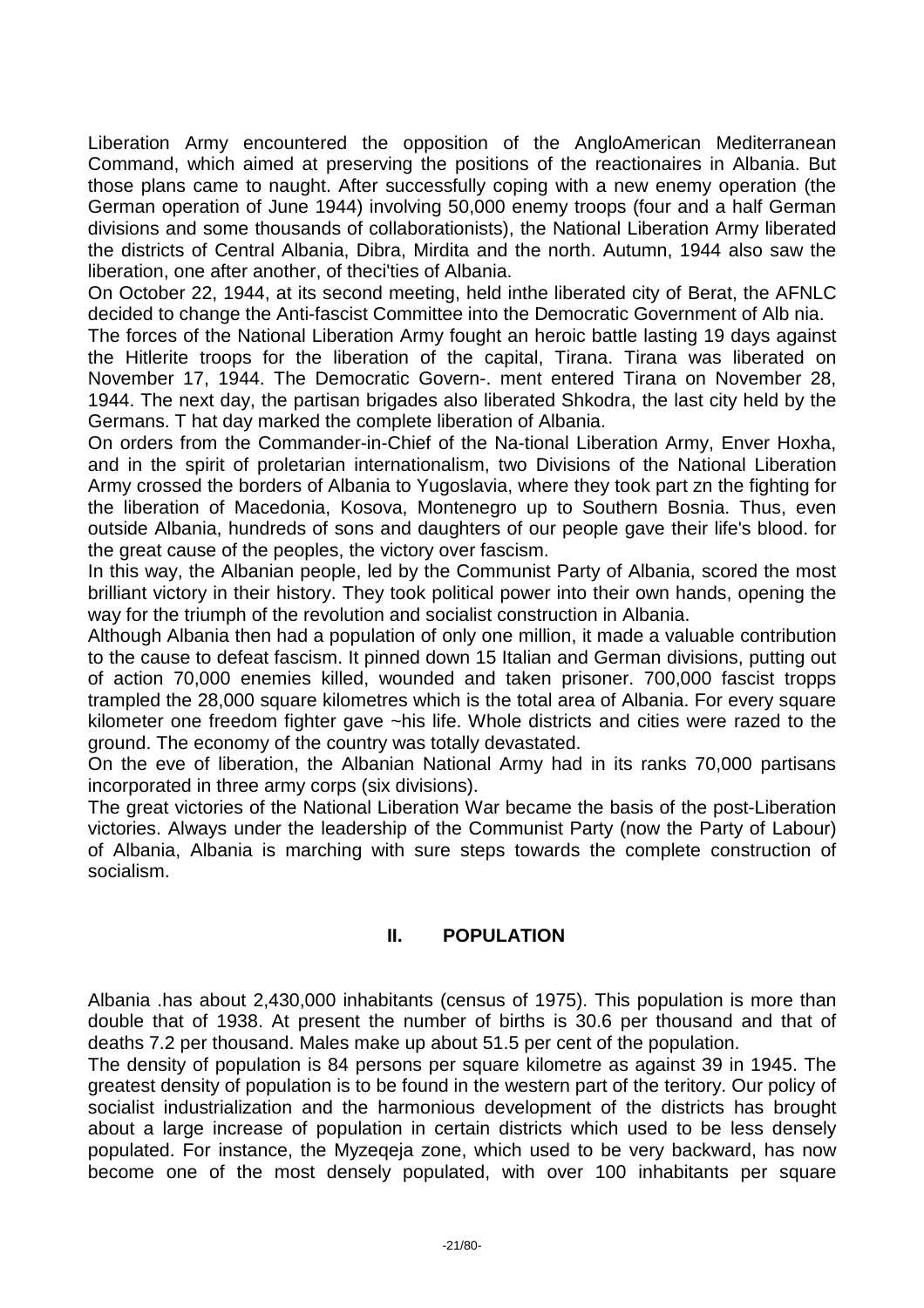kilometer, because of the land improvement schemes carried out and the creation of important industrial centers during the years of our People's State Power.

As a result of the concern for the health and wellbeing of the people, the average life span has reached 69 years as against 38 in 1938.

A characteristic of the period of our People's State Power is the increase of the number of workers, and especially the increase of the participation of women in production. At present, women make up 47 per cent of the total number of workers and employees.

The class structure of socialist society in Albania is characterized by the existence of two friendly classes, namely the working class and the cooperative peasantry as well as the stratum of the people's intelligentsia. The working class is the leading class. Its specific weight in our population has constantly increased as a result of the socialist industrialization of our country. The working peasantry has turned into a cooperative peasantry. For several years now socialist relations of production have been fully established in agriculture. The stratum of intellectuals has also undergone major qualitative changes during the period of our People's State Power. Under the care of the Party of Labour of Albania, a new people's intelligentsia, originating mainly from the working class and the working peasantry, has been created.

In 1975 the urb.an population made up 34.4 per cent of the population of the country, as ag4inst 15.4 per cent in 1938. The number of towns now is nearly threefold that of 1945. The old towns are being reconstructed, too, with wide, asphalted streets, multi-storeyed modern buildings, cultural and sports institutions, parks and gardens.

The most important cities are: Tirana (192,000 inhabitants) the capital and leading industrial and cultural centre of the country, Shkodra (62,400), Durrës (60,000), Vlora (55,500), Elbasan (53,300), Korça (52,000), Berat (30,000), Fier (28,000), Gjirokastra (22,000) and Lushnja (21,000).

#### **STATE ORGANIZATION**

Albania is a People's Socialist Republic.

The People's Socialist Republic of Albania is the state of the dictatorship of the proletariat, which expresses and defends the interests of all the workers. The Peo.ple's Socialist Republic of Albania is based on the unity of the people and has at its roots the alliance of the working class with the cooperative peasantry under the leadership of the working class.

The Party of Labour of Albania, the vanguard of the working class, is the sole political leading force of the state and society. Marxism-Leninism is the dominant ideology in the PSRA. On the basis of its principles, the entire socialist social order is run.

The People's Socialist Republic of Albania uninterruptedly carries forward the revolution adhering to the class struggle and it has the aim of ensuring the final triumph of the socialist road over the capitalist road and achieving the complete construction of socialism and communism.

In the People's Socialist Republic of Albania the entire state power emanates from and belongs to the people.

The working class, the cooperative peasantry and other workers exercise their power through their representative organs and directly.

The representative workers are elected by the people by general, equal, direct and secret ballot.

The electors have the right to recall their representative at any time when he has lost the political trust of the masses or when he fails to fulfill the tasks assigned to him or when he acts contrary to the law.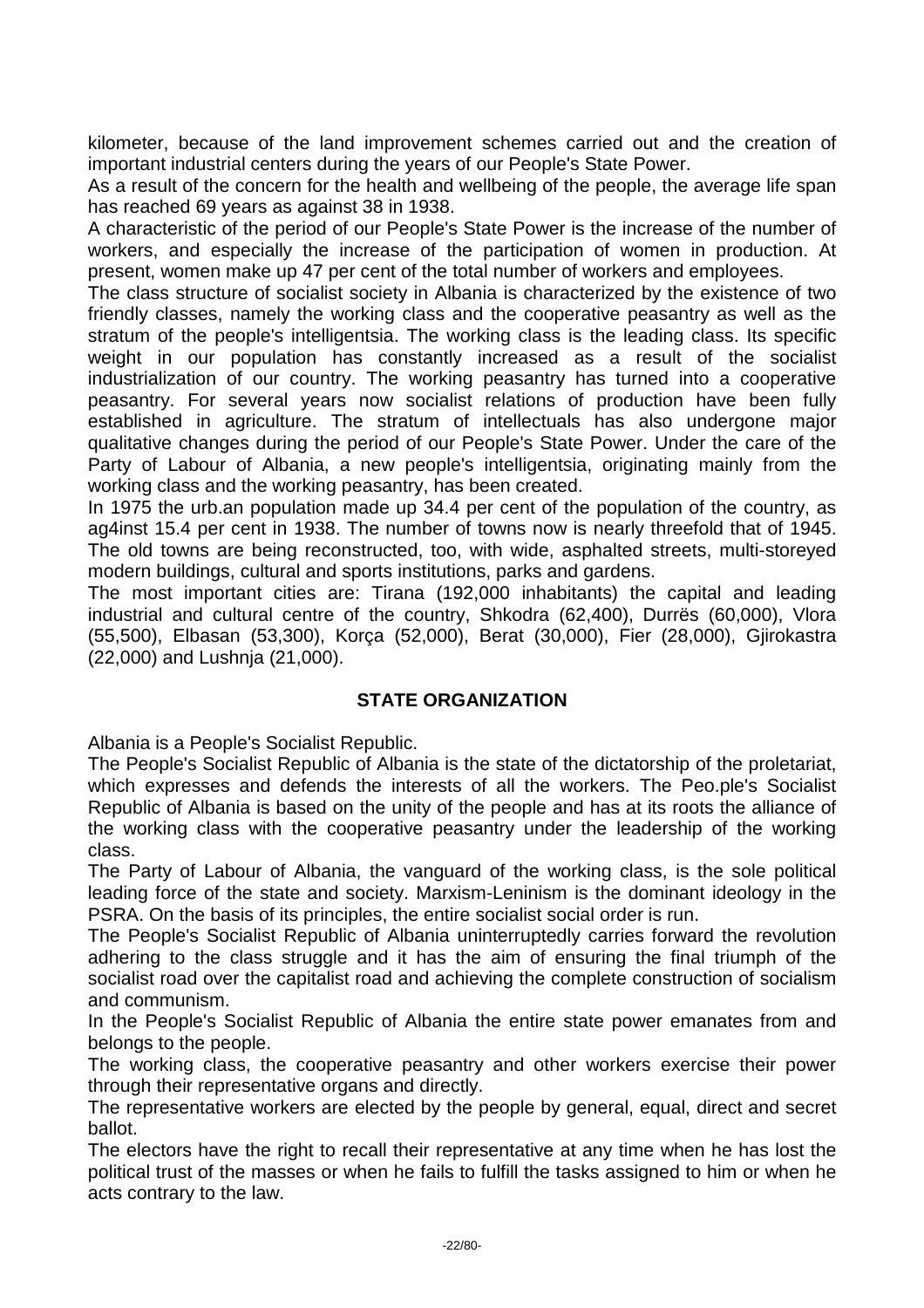- The working class, as the leading class of our society, as well as the masses of the other workers exercise direct organized control over the activity of the State organs, of the economic and social organizations and their workers in order to defend the achievements of the revolution and to consolidate the socialist order.

- Citizens 18 years and over are entitled to elect and to be elected to the organs of the state power. The only people who do not have the right to vote are those who have been exempted from this right by the verdict of the court, as well as those who are mentally handicapped, proclaimed such by the court.

T he representative organs are of the greatest importance in the system of state organs. These organs consisting of the People's Assembly at the center and the People's Councils at the base, are the only organs which realize the State Power in the country. They make up the whole foundations of the state apparatus, all the other state organs depend upon and render account to .them.

The representative organs are real work institutions, legislative and at the same time, executive. Just as Marx and Lenin instructed on the representative institutions, which the proletariat sets up when it becomes the ruling class, the representative institutions in Albania are made up of people who themselves work, carry out their own decisions, supervise what is carried out and render direct account to their electors.

The highest representative organ of our country is the People's Assembly, which bears the sovereignty of the nation and of the state, and exercises all the sovereign rights on the basis of the Constitution. Representatives to the People's Assembly are elected every four years and carry out their activity in sessions.

During the time when the People's Assembly is not in session, the high state functions are exercised in its name by the Presidium of the People's Assembly within the limits of the competences left to it by the Constitution. The Presidium of the People's Assembly is also the leading collegial organ of the State. The Presidium is the organ of the People's Assembly itself, elected by the latter and renders account to it for all its activity.

Part of the representative organs are also the People's Councils, which exercise their functions as organs of State Power in their respective territorial-administrative units. The People's Councils are elected every three years and enjoy important competences in all matters of socialist construction within the units where they exercise their activity.

The administrative functions are a special form of our state activity. The Council of Ministers is the highest organ of our State administration whereas at the base this function is fulfilled by the Executive Committees of the People's Councils. These organs are elected by the representative organs and render account to them; the Council of Ministers by the People's Assembly and the Executive Committees by the People's Councils.

The People's Courts engage in. meting out justice. Through their activity, they exert a major educational influence not oniy on the persons brought before court but also on all others.

Finally, the organs of the Attorney General are the fourth kind of our state organs. They handle the supervision on the accurate implementation of the law by every one, by the State organs, social organs or citizens.

Hut, although each of these state organs has its own characteristics and, on this basis, the corresponding competences, it is important to mention that all these organs are in close connection and permanent collaboration among them.

## **ADMINISTRATIVE DIVISION**

The People's Socialist Republic of Albania is divided into twenty six administrative districts. The main districts from the point of view of their economic and cultural development are: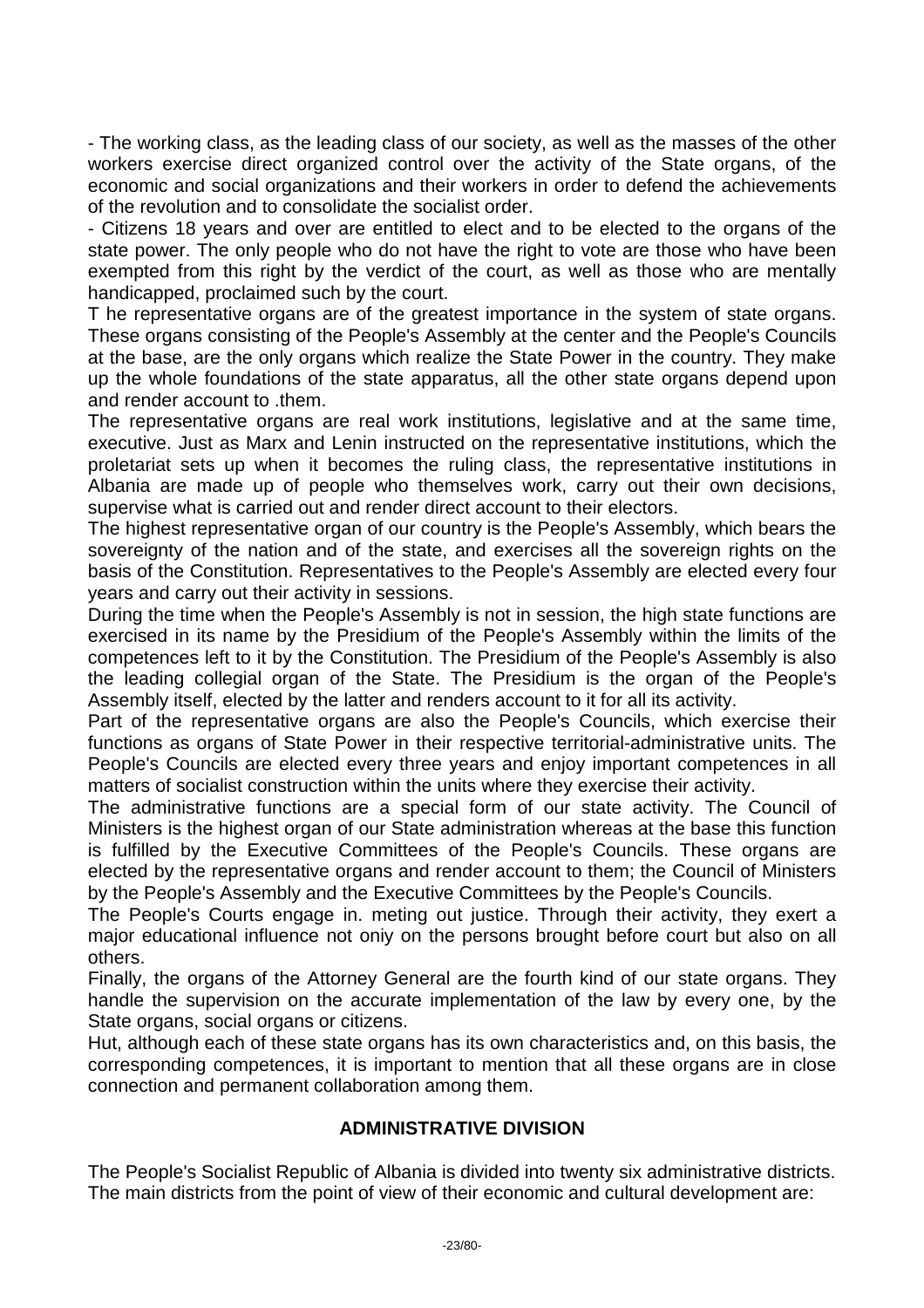The district of Tirana which provides one fifth of the total industrial output of the Republic. All of the branches of Albanian industry, especially, the engineering, textile, building materials, chemical and food processing industries have been developed in Tirana. Tirana is also the greatest cultural centre. About one eighth of the entire population of the country live in this city.

The district of Durres is the second in the Repubïic from the póint of view of economic development. It provides more than one-tenth of the industrial output of the Republic and is most noted for its engineering, chemical, light and food-processing industries. Durrës is the principal seaport of the country.

The district of Shkodra stands out, among other things, for the production of copper wire and electric cables, electric power production, food-processing industry and, especially, for tobacco processing.

The district of Elbasan has now become one of the most important in the country with the setting up of the metallurgical complex and other branches of industry.

The district of Fier has undergone strikingly r apid industrial development. From a completely agricultural district nowadays it is known for its electrical, oil and chemical fertilizer industries. Fier is an entirely new city. Profound transformations have been made in agriculture in this district. The former swamps and marshes have been completely drained and agricultural output has increased many times over in comparison with the past.

The district of Korca occupies an important place in the Republic for both industrial and agricultural production. This district stands out for the precision instruments industry, the sugar, knitwear, carpet, footwear and other industries. It is a very highly developed agricultural district.

The district of Viora is represented by the cement, mineral, electric lamp, chemical and food-processing industries. The port of Vlora is the second nort after that of Durrës. There are big olive and citrus fruit plantations.

In the district of Berat an important place is occupied by the textile, mining and food-Jprocessing industries. Berat is an ancient city with extremely picturesque architecture and great tourist value.

The district of Kruja used to have no industry whatsoever while at present it is the principal producer of cement and superphosphate fertilizer. At the same time it is a prosperous agricultural centre. In history it figures as the capital at the time of Scanderbeg. The castle and museum dedicated to that time are of special interest to the visitors.

The district of Gjirokastra is represented mainly by the light, food-processing and engineering industries. The city of Gjirokastra occupies a special place for its architecture. It is built around a well preserved castle and is truly a museum in this direction. The National Museum of Arms is in this city.

The district of Lushnja was en entirely backward agricultural district. Now, as a result of large-scale reclamation work, it has been transformed into a main producer of food grain and industrial crops.

The district of Saranda on the Ionian seacoast stands out for the rapid development of citrus orchards and its bountiful plains.

Before liberation the district of Mirdita was considered as the most backward one of the country whereas now it is the principal district for mining .and processing copper. The centre of the district represents quite a new town.

The district of Puka stands out for its timber and minerals.

The district of Kukës stands out for its mineral industry, especially for mining and treating copper ore. The centre of the district is an entirely new city which keeps growing in size.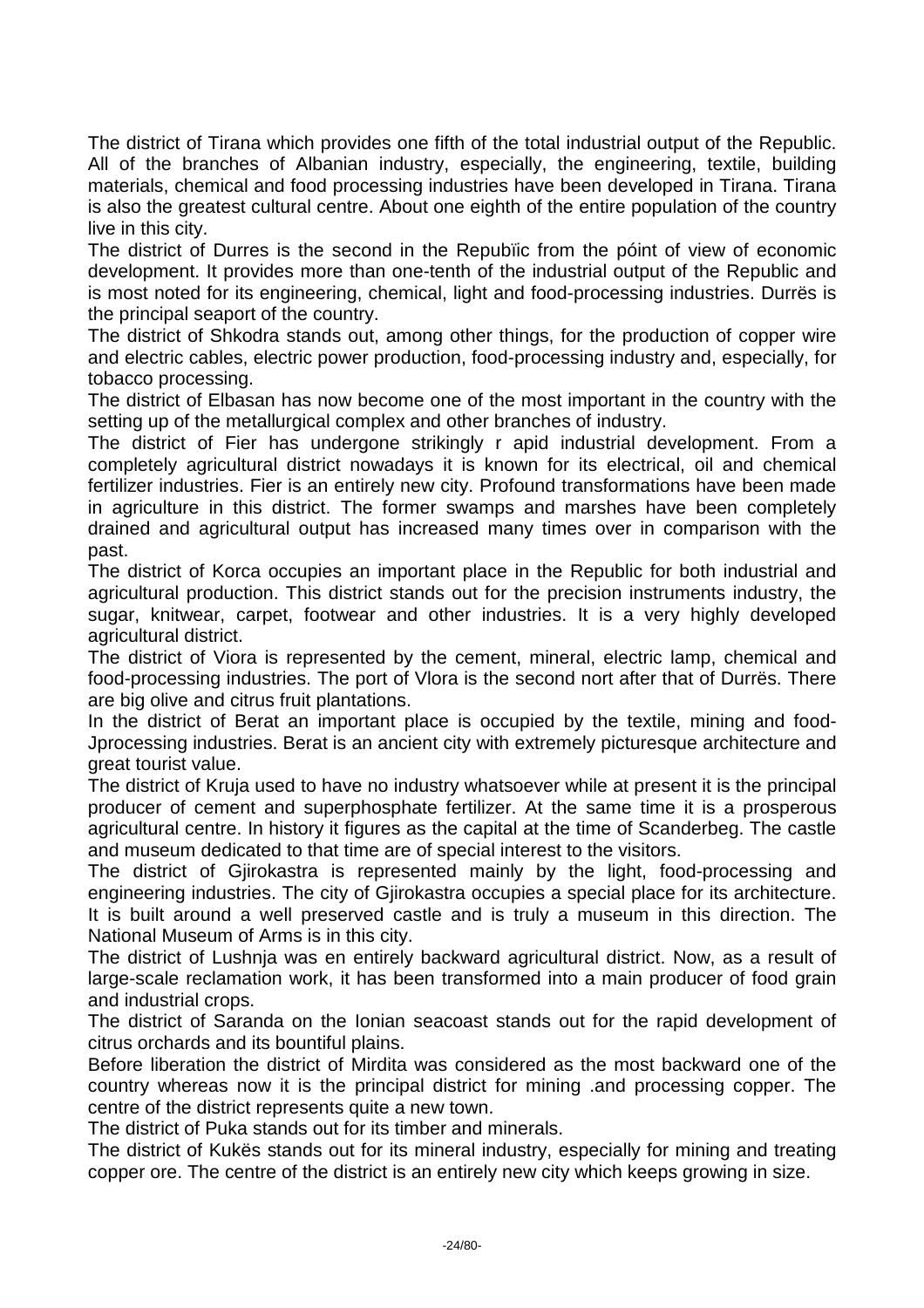Before the establishment of our People's State power, many of our districts were particularly backward economically. T,hey had no industry at all while their agricuiture was extremely backward. In the years of our People's State Power the various regions of the country have been developed in a proportional manner and now these zones are all flourishing. This strikes one's eyes in the districts of Puka, Mat, Gramsh, Dibra, Pogradec, Kruja, Kukës, Skrapar and others. In these districts, too, alongside the all-round development of agriculture, important industrial branches have been and are being set up such as the mining electric power, engineering, cement and other industries, besides the factories to process agricultural and dairy products. Now one can no longer speak of «backward regions» in Albania.

## **III. THE PEOPLE'S ECONOMY**

The seizure of political power by the Albanian people in November 1944 was a great historic victory. But the consolidation of this power presented very great difficulties. The new State Power and the people were faced with major economic tasks.

Before the Second World War, Albania was the most backward country in Europe economically. The plunder and devastation perpetrated by the fascist invaders made the situation even more difficult. In proportion to its population and size, Albania was one of the European countries which suffered the heaviest damages. But, under the guidance of the Communist Party (now the Party of Labour) of Albania, the people courageously set about the job of the restoration and rapid development of the economy. With confidence in their own strength, they embarked on the road of the revolution to build the economic base of socialism both in town and countryside.

During 1945, some of the factories, electric power stations, and mines were put into operation. The peasants were mobilized for the sowing and the rebuilding of houses. The youth undertook the heaviest burden of the reconstruction.

The State began to take revolutionary steps to give the working people the principal means of production which had been concentrated in the hands of foreign and local capitalists. Laws were passed to levy extraondinary taxes on those who had accumulated large profits from the war. Under the political conditions, when the State Power had begun to fulfil the functions of the dictatorship of the proletariat, it was possible and necessary to embark on carrying out transformations of a socialist character. Thus, a series of complex revolutionary steps were taken in the economic field. In December 1944 the mines and the property of political fugitives became state property. Later on, the National Bank, the other banks, and the assets of 111 share-holding companies owned by foreign capitalists and all the big capitalist assets passed over to the State without compensation. This meant that the key positions of the economy passed into the hands of the State. The most acute problem in the domain of agriculture was to do away with the old agrarian relations. And this was achieved by the land reform. The land was given, free of charge, to those who tilled it.

The socialist socialization of the principal means of production put an end to the economic domination of the bourgeoisie, while laying the foundations of the new socialist economy.

Under these circumstances, it became possible for the economy to develop rapidly, in a planned and harmonious way. Concrete tasks were set for the development of the country for the various stages of the five-year plans. From one five-year plan to another, Albania, once a backward agrarian country, has now become an agrarianindustiral country with prospects of becoming an industrial-agrarian one with advanced agriculture.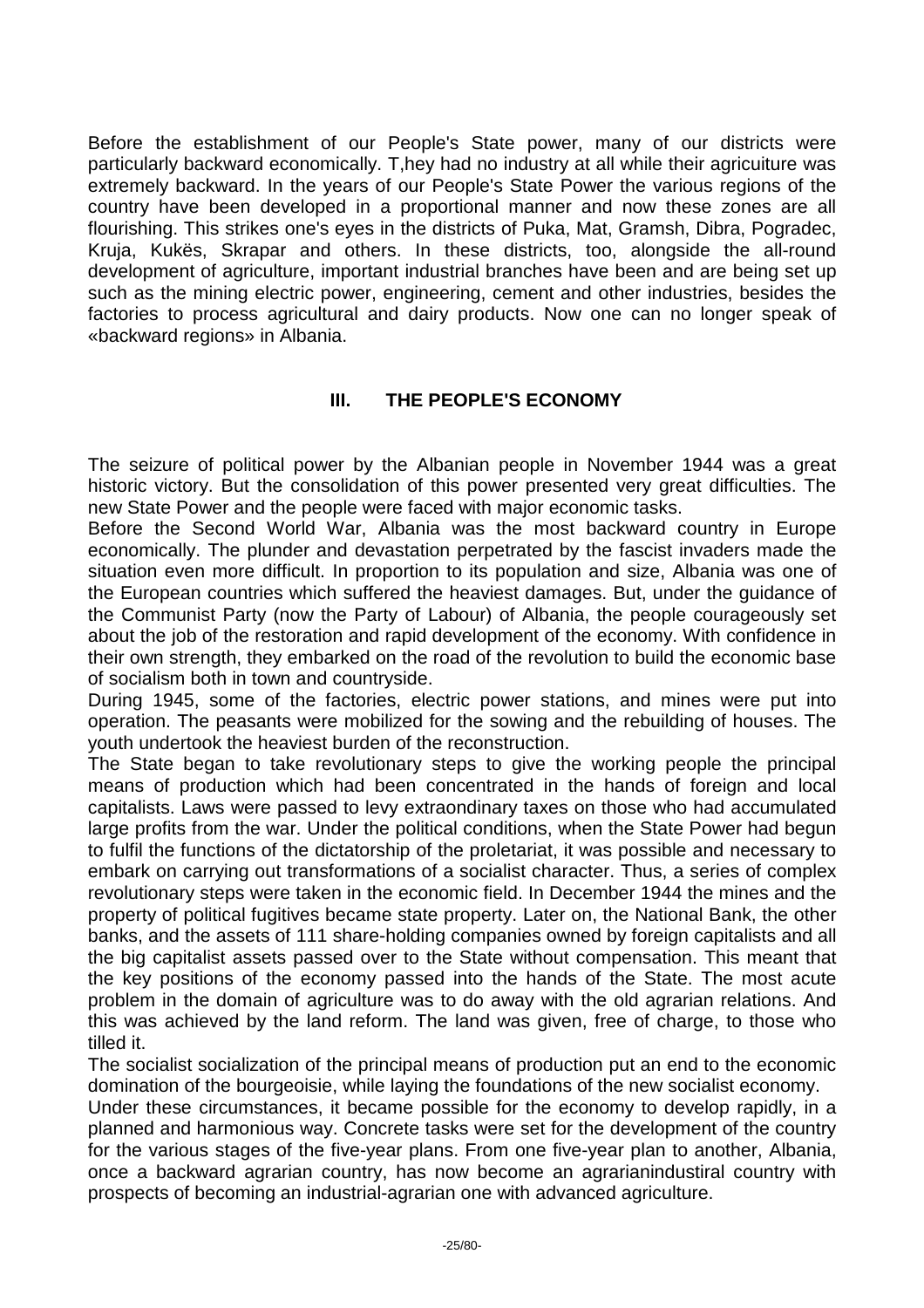**INDUSTRY**. Today the People's Socialist Republic of Albania has a highly developed modern multibranched industry. Industry has become the leading branch of the economy and gives a dynamic character to the increase of the productive forces of the country and the development of all sectors of the national econamy. The average rate of increase of total industrial production for the period 1951 to 1965 was 6.8 per cent. Albanian industry turns out at present 3.9 times as much as in 1960. These high rates have brought about a considerable increase of industrial produetion 'per head of population. In 1975 the population has slightly more than doubled in comparison with 1938, while the total industrial production has increased more than 97 fold. The production of the means of production during the years of our People's State Power has increased at a higher rate than that of consumer goods, and, at present, the specific weight of the former is higher than that of the latter. This priority given to the branches producing means of production will be , increased in the future since our country is moving in the direction of its further industrialization.

The priority development of the industry of means of production has made it possible to achieve big successes in the industry of means of consumytion.

Parallel with the developm.ent of industry there has been an increase in the number of workers. In 1975 the working class was 27 times larger than in 1938. This number keeps increasing.

Along with the development of production in all the branches of our economy, in the context of industrial development, special attention has been attached to the harmonious development of ,all the districts, to the economic uplift of the less developed districts and towns, so that industry will have a more powerful development in regard to its geographical distribution, too. Ever greater attention is being attached to the mechanization and automation of the processes of production in order to ensure higher productivity at work, for a more rapid development of the productive forces and to lighten people's work, and to raise their standard of living even higher.

The industry of our country is characterized by a very great variety of products based mainly on the different locar resources of minerai and agriculturaï raw materiale.

**THE PRODUCTION OF ELECTRIC POWER.** Because of the very weak industrial development of the country, as weil as the failure of the former regimes to interest theinselves in evaluating the resources of the country, the production of electric power, prior to the National Liberation War, was very low. With the establishment of the People's State Power, special attention was attached to the development of electric power.

In 1975 the production of electric power was 177 times as high as before the war and 8.5 times greater than in 1960. Hydro-power plants hold first place in the production of electric power and their specific weight is continually increasing as a result of the construction of ever more powerful stations. The thermal and hydropower plants have been linked in a unified national power grid, which extends ali over Albania. The production of electric power provides about 4 per cent of total industrial production. The electric reticulation of the entire country was completed on November 25, 1970, bringing electrie light to the most remote village of Albania.

**THE PETROLEUM, NATURAL GAS, COAL AND BITUMEN INDUSTRY**. This provides about 8 per cent of total industriai production. The principal place is held by the le extraction and refining of crude oil. T he explotation of the old oil fielcls, which had been rtduced to the mininum on the eve of liberation, h.as been inensifiecand new oil fields have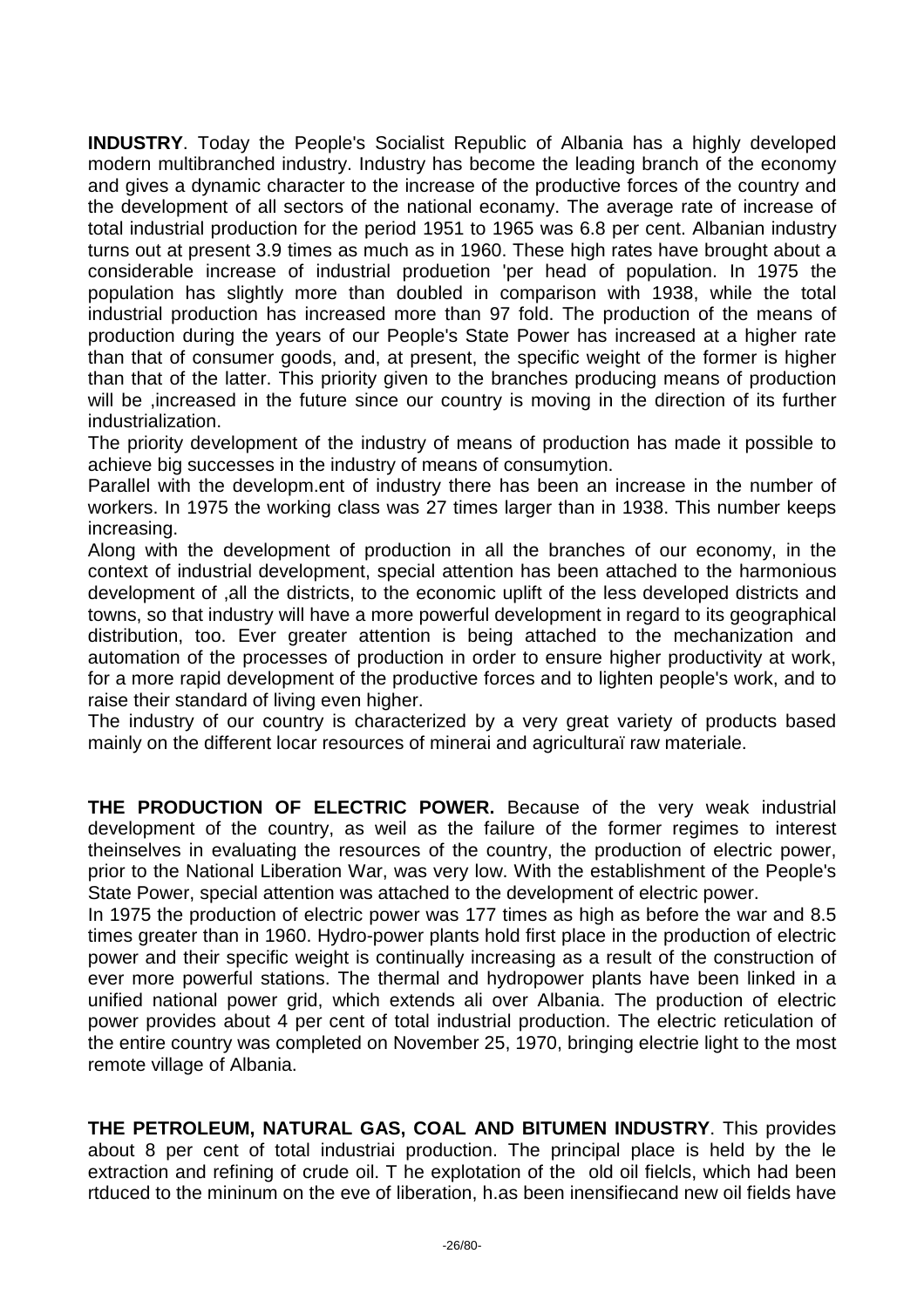been discovered and brought into operation. The efforts have not been confined just to the extraction of crude oil, but have also been directed to processing it in the various specially built refineries. Some by-products of crude oil such as bitumen, are exported. Almost completed is a deep processing oil refinery with a capacity equal to all the existing oil refineries taken together.

Another valuable source of energy is natural gas, which is extracted not only from the oil fields but also from other places. In our country natural bitumen, which is famous for its high quality, is extracted, too.

Our coal is the lignite type. Big reserves have been discovered. The production of the col industry in 1975 was 235 times greater than in 1938. This rapid increase has made it possible to cope with the increasing needs of industry for fuel. ,.Today the mines are provided with electric light and power, and modern means and methods are used. Among the new projects built in this branch of industry in recent years is a big plant to process the coal.

### **THE MINING OF METALS AND METALLURGY**.

Among the various minerals of our country, there are important industrial reserves of chromium, iron-nickel and copper ores, which constitute a sound basis for the successful development of our heavy industry. In 1975 the production of the chromium industry had increased 112 times as against 1938; that of the copp.er industry 65 times. In our five-year plans priority is given to the development of the mineral industry over the other branches of industry so as to strengthen the branches producing means of production. A number of p'lants and factories have been and are being set up to enrich and process the minerals. Thus in regard to copper, the processes run from mining the ore to producing blister copper an'd copper wires. Pig-iron and steel production projects are uncle:, construction in Elbasan. A metallurgical plant to handle ferro-chr ome ore is also under construction.

#### **THE MECHANICAL ENGINEERING INDUSTRY.**

Before liberation the engineering industry consisted of a few workshops which engaged in repair and maintenance of motor vehicles and farm tools. Today it has a powerful technical basis and not only repairs machinery but also turns out spare parts for industry, agriculture and transport, and produces various agricultural machines, diesel engines, and various machines and mechanisms for the sectors of economy as well as precision instruments. The mechanical engineering industry produces about 13 per cent of the total industrial production, and is one of the main branches producing means of production. The output of the engineering industry in 1975 was 308 times greater than in 1938.

**THE CHEMICAL INDUSTRY**. The heavv chemical industry (the production of superphosphates, nitrate fertilizers, caustic soda and soda ash, oil paints etc.) holds first place. But the light chemical industry, too, (rubber and plastic goods, pharmaceutical products, perfumes) is assuming ever greater development, especially the branch of plastic products, for the development of which, in addition to the factories producing plastic goo'ds, a plana for the production of polyvinyl chloride (PVC) is being built. The output of the chemical industry in 1975 was 25 times greater than in 1960.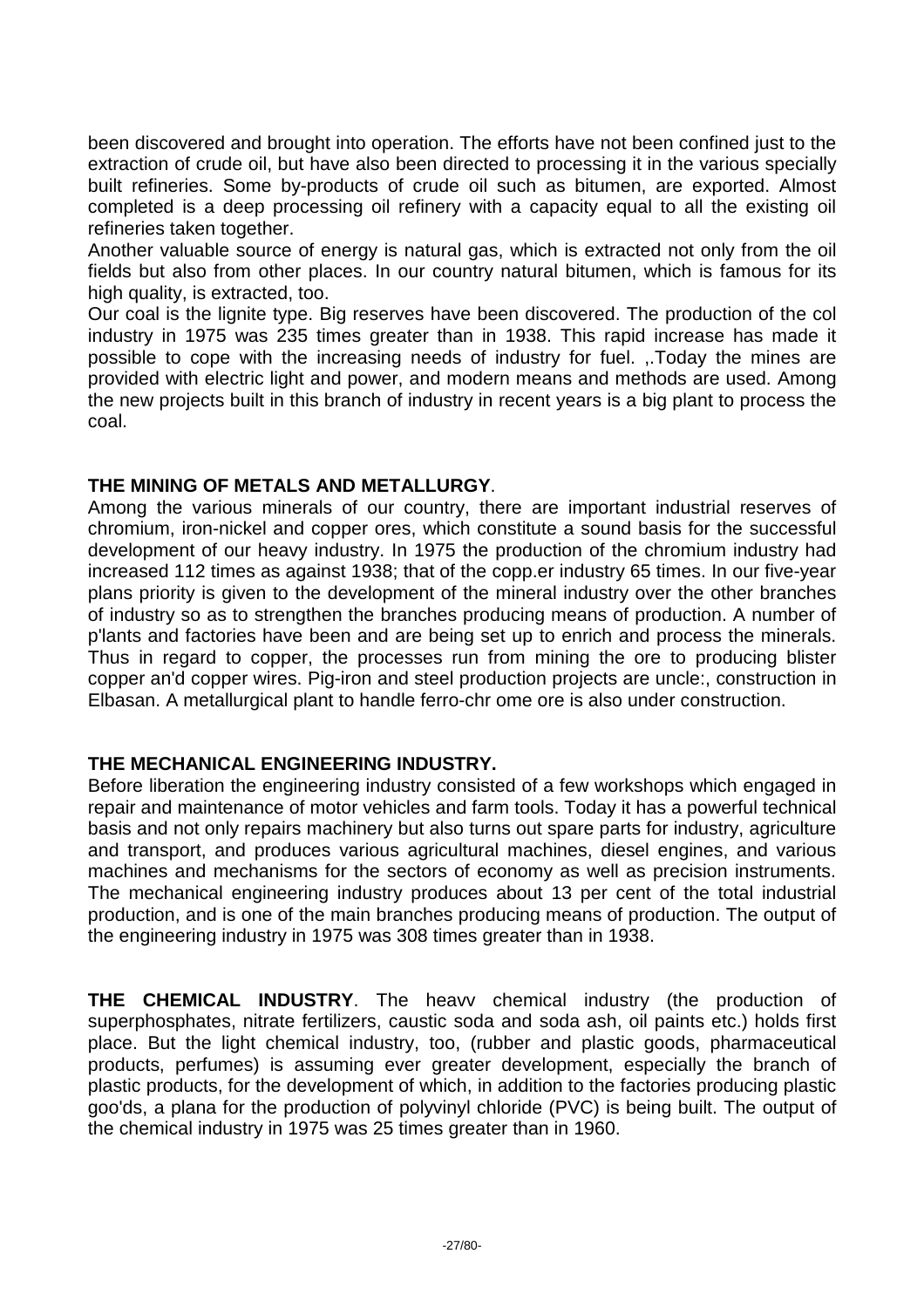**THE GLASS AND CERAMIC INDUSTRY**. This is an entirely new industry in our country. It keeps growing. Now, by and large, it meets all the needs of the country for its products. Glassware is produced in Tirana, Korça, Durr6s and other towns.

**THE BUILDING MATERIALS INDUSTRY**. This industry had been developed to a certain extent also in the past. But the setting up of new industrial projects, the development of ho.using, .buildings for social and cultural purposes etc. have required the rapid development of the building materials industry. Thus, in 1975 the output of this industry was 185 times greater than in 1938, and has been enriched with new branches which did not exist in the past. The main branch of the building materials industry is that of the production of cement and its derivatives represented by up-to-date factories set up in Vlora, Elbasan, Fushë-Kruja etc. The production of cement in 1975 was 64 times greater than in 1938. Linked with the production of cement is the production of cement blocks and pipes, asbestos cement sheets and pipes and prefabricated details which are now produced in large quantities. The production of bricks and tiles has also increased as a result of the construction of a series of modern factories in the principal cities. A new branch, that of cutting marble slabs based on the many and beautiful marbles of the country, has been added to the building materials industry.

**THE TIMBER AND PAPER INDUSTRY**. One of the biggest resources of Albania are its forests. The value of the products of this industry has been increased manyfold and its specific weight is double that of 1938. The woodworking branch, which occupies first place, has been en riched with up-to-date combines and plants like that of Elbasan which turns out a wide range of assortments like seasoned and treated timber, plywood, veneer, parquet blocks, furniture and other timber products, that of Laç, which in addition to sawn and seasoned timber, also turns out parquet blocks, and that of Tirana, the largest of its kind in the territory for furniture manufacture which also produces seasoned timber and a type of fibre board.

The paper industry is set up anew and is represented by three factories which turn out various products such as writing and wrapping .paper, paper bags, candboard and hard board. This branch is being enlarged with a big paper mill which is almost completed and which will be producing all kinds of paper.

**LIGHT INDUSTRY**. Occupies about 1/5th of the total industrial production. It meets most of the needs of the country and increases from one year to another the number of articles earmarked for export. The most important industries of this sector are two modern textile mills of the capacity of 20 millon meters of cotton fabrics a year, the knitwear combine in Korça, the rubber-procesing plant in Durrës, the footwear factories, the factory for plastic goods and so on. The textile industry turns out a. wide range of cotton, woolen, synthetic and silk fabrics. Clothing manufacture has been greatly extended. The textile and clothing manufacture branches also produce for export. Footwear production, which was formerly of an artisan character, has now been enriched with modem factories and meets the needs of the country.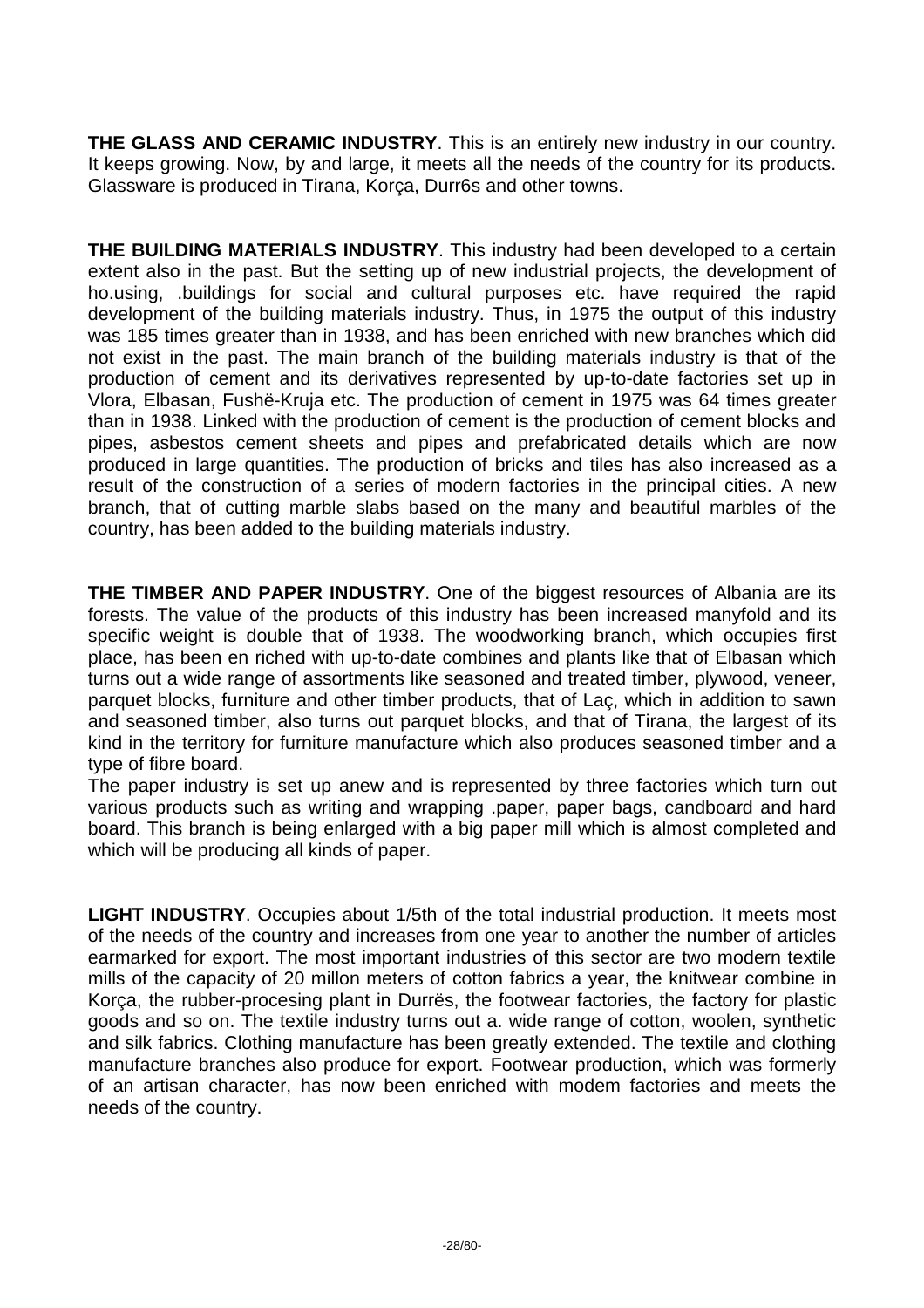**FOOD-PROCESSING INDUSTRY**. This branch continues to hold a high specific weight in global industrial production. In addition to the existing branches, many new branches like those refining sugar, canning fruit and vegetables, meats and fish, of brewing wines, of .processing milk, of manufacturing washing machines, refrigerators and so on, have been set up. The food-processing industry ,produces also for export especially, canned fish, fruits and vegetables, alcoholic beverages etc.

**TRANSPORT.** The volume of internal transport of goods by motor vehicles, railroads and merchantmen in ton; kilometres in 1975 was 155 times above that of 1938 while interurban passenger transport had increased 595 times.

Pride of place is held by road transport which shifts 3/4ths of the annual total of goods and 4/5ths of the passengers. Now the total length of motor roads is more than double that of 1938. A good part of these roads have been asphalted. T.he number of goods and passenger transport vehicles has increased manyfold. Motor transport now penetrates deep into the mountain regions of the interior which were inaccesible before.

Rail transport holds second place. It handles about 1/4th of the total goods and about 1/5th of the passenger transport. The first railroad in Albania was built in 1948. From that date onward, rail transport has kept increasing both in the length of track in operation as well as in the number of locomotives and wagons.

Sea transport was very limited in the past and carried on mainly by foreign ships. During the Second World War, even that poor national merchant fleet was destroyed by the enemy. Thus, after liberation it was neeessary to start from scratch in this direction. The ports which had been destroyed by the enemy were restored and continually improved. Shipyards were set up to build small boats while high tonnage ships were imported.

Now, our national merchant fleet plies the seas and oceans of the world and its importance in overseas transport of goods is steadily increasing. The capacity of our seaports, especially that of Durrës, which is our main port, is constantly rising.

**A G R I C U L T U R E .** Albanian agriculture is organized qwnpletely on a socialist basis. All the peasant economies in the lowlands and in the mountain regions, have been tanized into agricultural cooperatives.

Inyfihe past, Albania had the most backward agriculture in Europe. After the establishment of our People's State Nwer, the overthrow of feudal-bourgeois relations in the countryside as well became an urgent task. This was absoltiWy essential it we were to develop agriculture and create .tjie premises for building socialism in the countryside.

The-first step in this direction was the implementation of the slogan «the land belongs to him who tills it», which the Party had launched as early as during the NationaltLiberation War.

As the first step to implement the Party program for the socialist transformation of the countryside was the applicxtion of the Land Reform laws. Considering the land reform lavws as the first revolution in the social-economic relations in the countryside, comrade Enver Hoxha has emplasized: «The typical characteristic of this revolution was the democratic transformation of the relations of ownership on land, the ultimate elimination of the survivals of feudalism, the liquidation of the class of land estate holders».

The lanäless and land-poor peasants were impatiently waiting for the proclamation of the land reform laws and their application. The Land Reform laws were issued on August 29, 1945, only nine months after Liberation and the establishment of the People's State Power.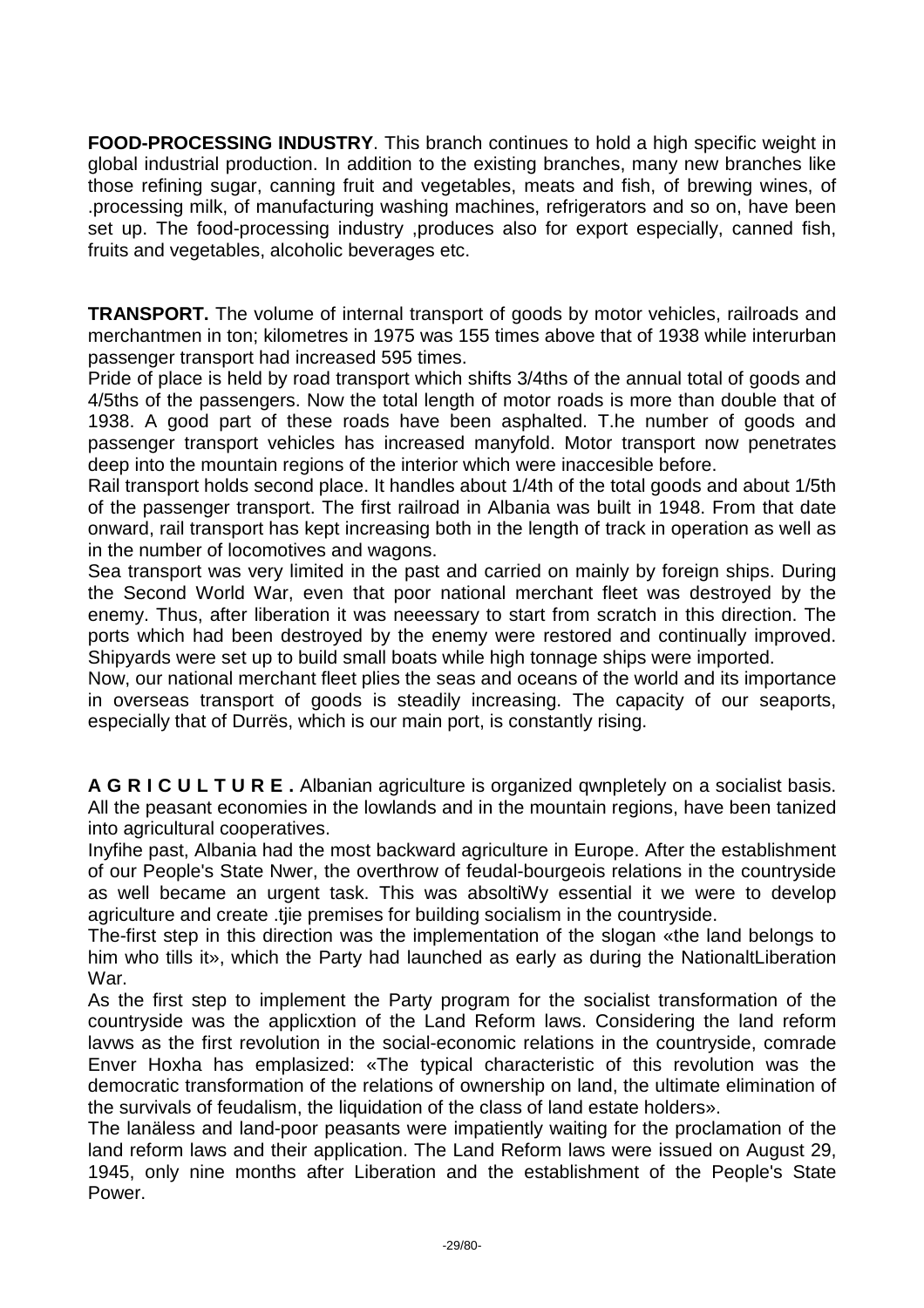The basic principle of the Land Reform laws was to give the land to those who tilled it. The land, trees and draft-animals, which h.ad belonged previously to the big estate owners, feudal gentry, merchants and other exploiters, were confiscated. They were distributed by the State to the landless or landpoor peasant families at the rate of 5 hectares per household. At the same time, the buying, selling, or alienation of land was prohibited. The old debts incurred by peasants were cancelled. The Land Reform, which was completed within 14 months, brought about a profound transformation in the social relations and the mentality of the peasantry, who saw in it the realizatioß of their age-old dream of land and getting rid of their bondage to the landlord. The antagonistic contradictions, which had existed for centuries between the labouring peasantry and the large estate owners were solved, and the way -was opened to a speedy development of the forces of production.

The Land Reform laws were of a revolutionary character also because of the method by which they were carried out. The committees of the poor peasants rendered a valuable contributio,n by helping in a practical way to register the lands of the large estate holders, of the enemies of the people and of all those whose lands were confiscated by law. They fought to lay bare the hostile activities of the landlords, of the wealthy peasant farmers and of other reactionary forces who rose right at the beginning against the application of the Land Reform laws.

The applicztion of the Land Reform laws created new conditions for our countryside. With the new base which it set up for the transformation of the seni-slave into a free peasant, the Land Reform laws were a necessary premise for all the economie, cultural and social transformations which would be made during the subsequent stages in the countryside.

During the Land Reform the foundations were laid, also, for the creation of the state socialist sector in agriculture. The first State Farms were set up on part of the confiscated land, while the forests and waters were turned into the collective property of the people as a whole.

The Party of Labour of Albania was well aware that with small fragmental economies, agriculture could not get out of the deplorable backwardness, which it had inherited from the past, and the harmonious and speedy development of all the branches of our people's economy could not be ensured. Both in the city and in the countryside, the People's State Power had to have its own advanced socialist base. The collectivization of agriculture was essential and the o,nly way to ensure the victory of socialism in the countryside. Thus, side by side with the wideranging work for land improvement and protection, the mechanization of agriculture, the development of agricultural crops, animal husbandry, and so on, a major struggle was waged for the collectivization of agriculture, which, in line with the Party's consistent and cautious directives, was gradually spread throughout the country including, in the end, even the Highlands.

The collectivization of agriculture was carried out in a number of periods. The first period lasted about ten years, from 1946 to 1955. The slogan applied during the first period was, - In the matter of collectivization we should not be hasty, but neither should we mark time».

The cooperatives which were set up in this period played a very great role in creating conviction of the superiority of the collective property on the individual economies. The ten years that followed (1956-1966) were characterized by the forming of cooperatives on a mass scale not only by the -poor but also by the middle peasants, in nearly all the villages of the country with the exception of those high in the mountains.

At this time and on the basis of the socialist transformations, which had taken place in agriculture on the basis of the general development of the country, the polical-economicsocial conditions had been set up to wind up the process of collectivization of the countryside also in the mountain regions. Summing up the experience gained and taking into account that the social economie conditions had already been created, the 5th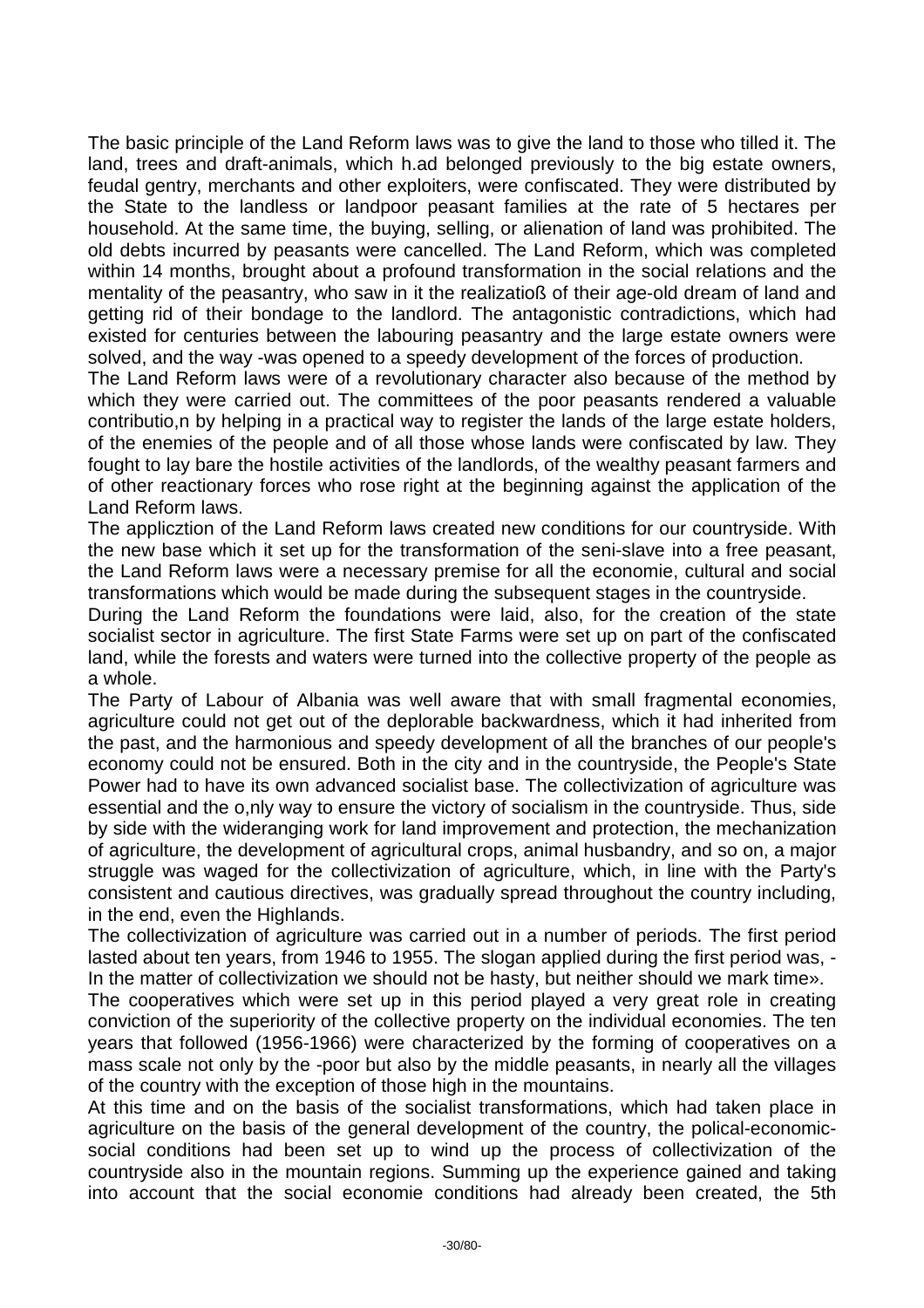Congress of the Party of Labour of Albania issued the directives in November 1966 to complete the collectivization of agriculture. The Congress stressed, «It is not the topographie factor which determines the socialist relations in production, but the economic-social premises and the conscience of the people. These premises have long existed in our country. Under these eircumstances, the establishment of socialist relations in production, through collectivization, also in mountain regions whioh bave not yet been collectivized, depends only on the people, on their conscience».

The orientation of the Party was adopted with enthusiasm and in full consciousness by the labouring peasantry of the mountain regions. Within a very short time, in less than three months, collectivization was successfully established also in mountain regions.

The collectivization of agriculture in Albania was carried out as an uninterrupted revolutionary process, which built up steadily without any disorder. It was accompanied everywhere and always with an upsurge of the selfactivity of the peasants who took an active part in the socialist trans.formation of the countryside and of the country as a whole.

Their :political consciousness and ideological level increased day by day. At the sane time, agricultural production marked a turn such as the past had never known, liquidating the devastating consequences of the foreign invasions and pulling agriculture out of the backward state in which the former anti-popular regimes had left it.

From their experience of life and thanks to the great efforts of the Party to explain things to them, the peasants were convinced of the superiority of the cooperativist order, the only order which could lift them out of want and rescue them from any exploitation. The world outlook of the peasantry underwent a radical ohange. The psychology of individual work of the small-scale private property and narrow personal interest began, more and more, to give way to the feeling and consciousness of the common property, collective work and large-scale socialist production.

The successful conclusion of the collectivization of agriculture was rightly called the second revolution in the social-economic relations in the countryside.

The program of the socialist transformation of the countryside was carried out in stern class struggle against the kulaks and other eneanies of the People's State Power. In this struggle the labouring peasantry had the powerful backing of its ally, the working class.

The process of uniting the cooperatives, which had been set up first on the basis of the village, into larger cooperatives, was carried out step by step and in a prudent way. This prooess was necessary for it created new opporbunities to strengthen them organizationally and economically, to make better use of the state investments and other aid, to concentrate production and take advantage of the superiority of the large-scale collective property, to put agriculture on a better scientific basis.

Today, the agricultural cooperatives have an average of over 1,000 hectares of land each. As a rule, in the lowlands the agricultural cooperatives have from 2 to 3 thousand and more hectares of land, while in the mountains they have from 600 to 800 hectares. Combining the small cooperatives into enlarged agricultural economies, also created possibilities for a more harmonious development of the villages of the same cooperative, thus further narrowing their differences in production and the socialcultural field.

Experience has shown us that the construction of socialism in the countryside does not end with the accomplishment of collectivization and the union of the cooperatives. The property of the cooperative is the property of a group and as suoh it is of a transient and historical character. In time, it must be turned into the property of the people as a whole. This process is relatively long

and passes through a number of stages like that of approaching the two forms of ownership and then of turning the property of the group into the property of all the people, forming in this way a form of property, that of all the society.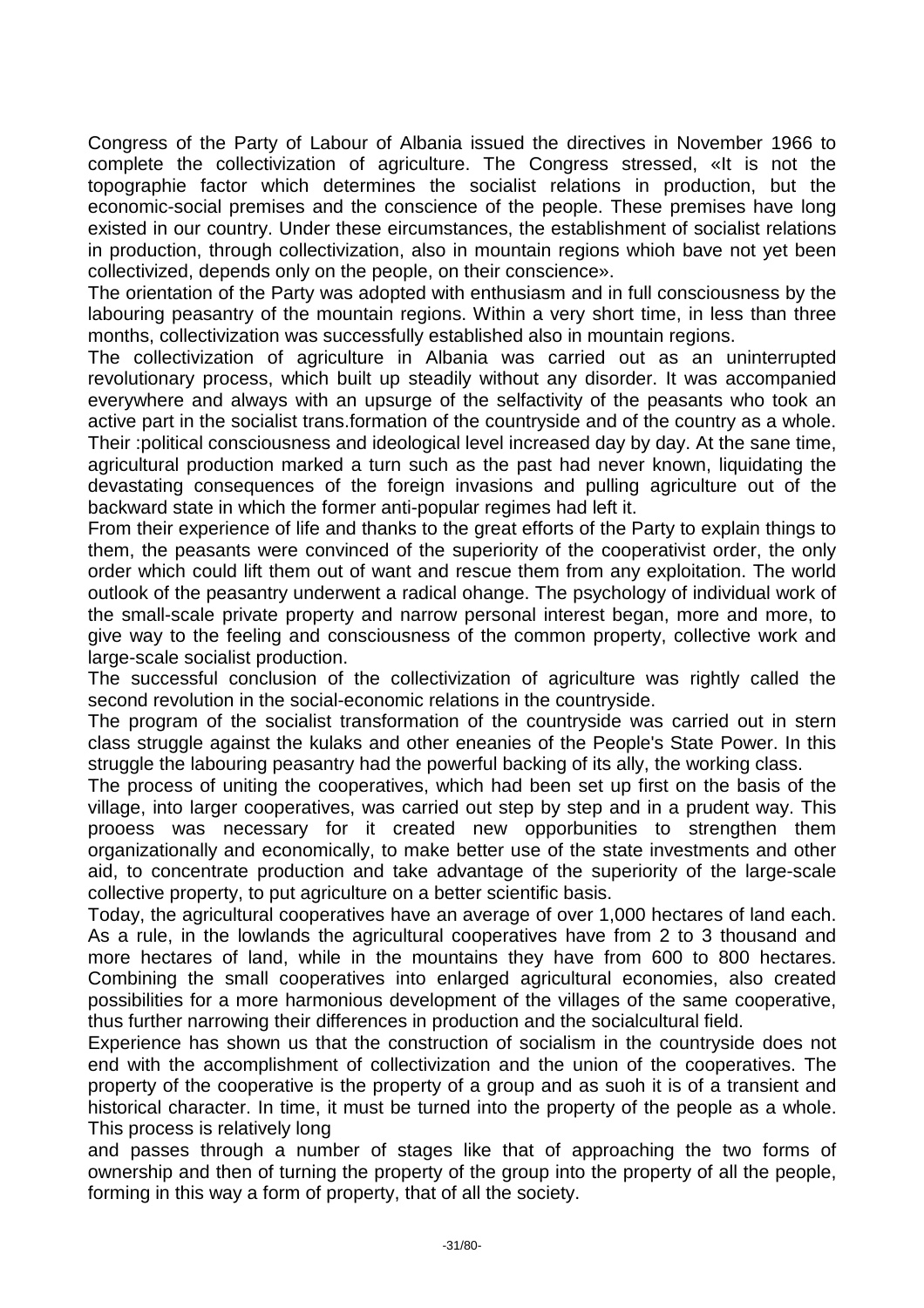Under the conditions of our country, it is very important and actual to map out the right course for the initial stage of this process.

The setting up of the cooperatives of the higher type in the lowlands serves this purpose. This is an original way mapped out by the Party of Labour of Albania in bringing closer the two forms of ownership : that of the group with that of the whole society. This is an intermidiary form of turning the property of the group into that of the whole society. Thus, the collective property gradually loses its transient character.

Now the cooperatives of the higher type occupy nearly 18 per cent of the arable land of the Republic. The main distinctive feature of the cooperatives of the higher type is the participation of the State in the development of production with non-repayable social means for investments, a thing which is not done in ordinary cooperatives.

This participation of the State with investments is don( only for the development of the productive forces.

Another feature of these cooperatives is the transi tion from payment on the basis of work days performec to guaranteed wages, according to quotas realized. Thc amount of remuneration for each cooperative is determin ed according to its economic potential and is guaranteec up to 90 per cent. In these cooperatives, too, the remuneration for work continues to be connected with the result. attained in production.

Different from the ordinary agricultural cooperatives, those of the higher type, after setting, aside their seed and the fodder for the levistock etc., repay their debts and sell all the rest of the products, including bread grain, to the State. The state organs, on their part, guarantee to supply the mernbers with bread at a fixed price.

The collectivization of agriculture and the work done to intensify and modernize it, have broúght about a new revolutionary situation in our countryside. In work and in life our cooperative peasants are being educateti and tempered with the features of communist morality, with the socialist stand towards work and the collective property.

The increase of mechanization, the land improvement and irrigation projects, the largescale use of chemicals, the ever better application of advanced agricultural technique, the extension of the network of communications etc., the increase in the number of specialized cadres and the general rise in the educational level of the peasant, have created the appropriate material conditions to carry out intensive modern agriculture in breadth and depth, to raise the cultural and living standards of the masses of the .cooperative members to a higher level, to bring production and life in the countryside ever closer to that of industry and the city.

Our country has long created stability in agricultural próduction with an average yearly increease of 5 per cent.

Now the extensive network of scientific institutions extends all aver the country. With their assistance within a record time, a series of studies decisive for the modernization and intensification of agriculture have been carried out. Such are the results of the study of soils and the drawing of the pedological-agrochemical map of every cooperative, the study of the climate of the country and the kinds of plants most suitable to it, the local production of selected seeds for all agricultural crops, including wheat yielding over 40 quintals per hectare, hybrid maize yielding from 80 to 100 quintals per hectare, tobacco resistent to blight, and so on.

As early as 1973, there were fifty times as many cadres of higher training and forty times more cadres of medium training engaged in agricultural work than before Liberation. Today in Albania there are two Higher Agricultural Institutes and about 260 agricultural secondary schools. Ten Central Scientific Institutions and 26 agricultural stations in the various districts of the country are engaged in scientific work in agrieulture.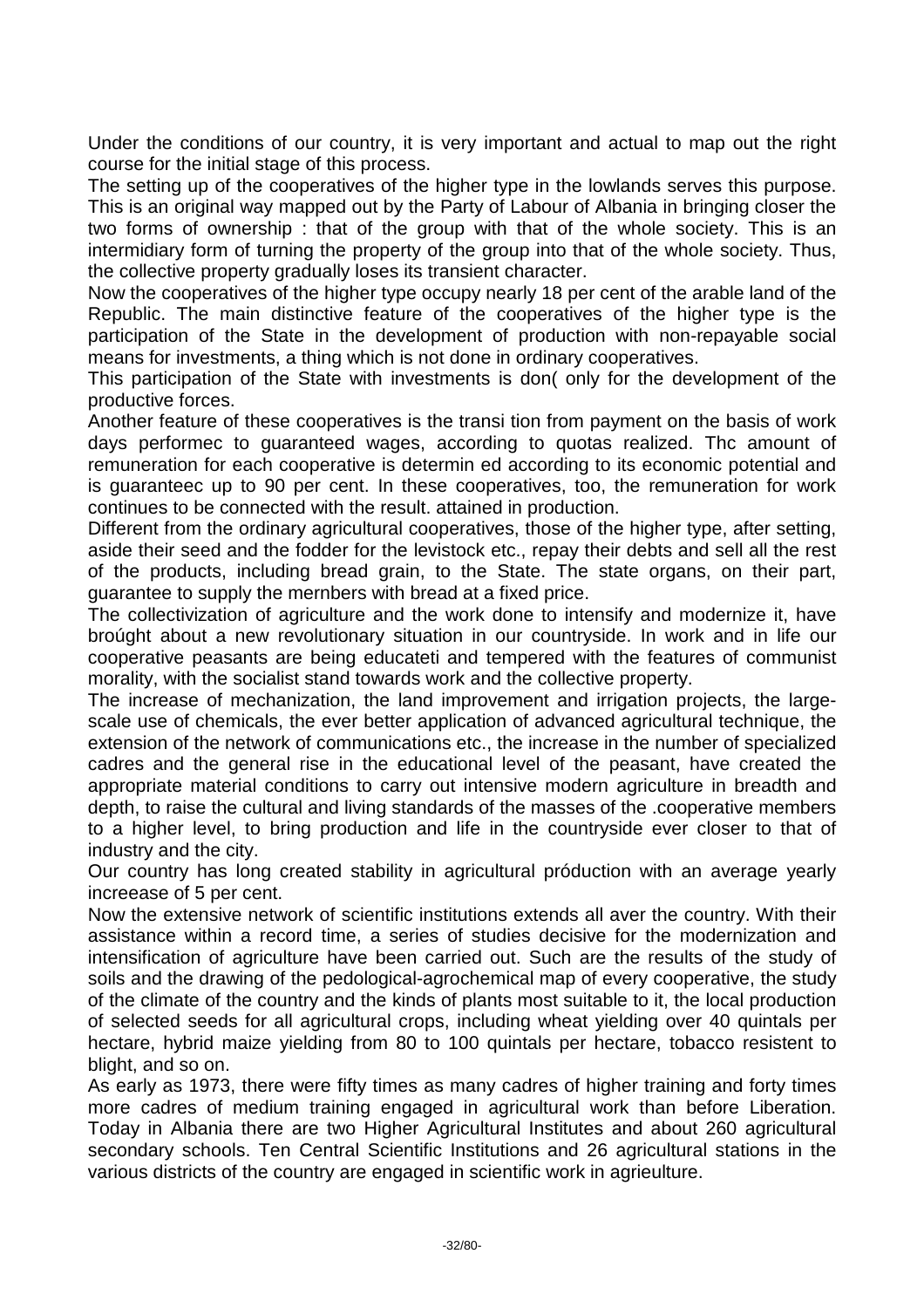The larger agricultural economies also createti many advantages for the development of animal husbandry. Now an up-to-date and complex animal husbandry sector, based on correo technological and scientific criteria, has ,been set up and continues to develop. The main achievements in this field are the harmonious and proportional development of all kinds of livestock, the improvement of breeds and the organization of specialized units. Some of the State Farms have large herds of milk cows and ensure regular supplies of dairy products for the city. Other enterprises specialize in raising livestock for meat. Many State Farms and agricultural cooperatives have specialized units raising pigs, sheep and goats as well as poultry.

The new Albanian socialist countryside today is in a prooess of rapid development and transformation affecting the field of production and the social and cultural field. This revolutionary process of development of the forces of production in agriculture and of the improvement of socialist relations in the countryside will lead, in the future, to the transformation of the agricultural cooperatives from the property of a group of persons into the property of all the people, to the liquidation of the differences between the cooperatives and the State Farms in order to bring about the complete construction of socialism in the countryside, to gradually narrow, and then do away altogether, with the essential differences between town and countryside, between the peasantry and the working class. This has been and continues to rbe one of the fundamental objectives of the general line of our Party for the construction of socialïarn in our country. To this end, the Party of Labour of Albania has carried out and continues to carry out a broad program of measures of a profound ideological, political, economic, social and cultural character. The continuous aid of the State to the countryside in the form of agricultural machinery, chemical fertilizers, credits, cadres of higher training, the setting up of the complete network of educational and public health institutions, the building of an extensive network of buildings for social and cultural purposes and the extension of the system of pensions to the countryside, the extension of scientific work, the electrification of all the villages and building of the network of motor highways and telephone lines in the countryside and a number of other similar measures, are important steps taken to attain this objective of the Party of Labour of Albania in connection with the countryside.

The decisions of the Central Committtee of the Party of Labour and the Council of Ministers of the People's Republic of Albania of April 1, 1975, constitute an especially important step in this direction. On the basis of the new stage of the development of socialist production in the country and the new relations between town and countryside, between the working class and the peasantry, the leading organs of the Party and of the State adopted a new program of measures which will carry the Albanian countryside further on the road to socialism. Among the decisions of April lst, were the following measures:

«In order to further narrow the differences between town and countryside and, within the countryside, between the plains and the hilly and mountainous zones, in order to raise the economic, social and cultural level of the Peasantry more rapidly as well as to further ianprove the conditions of work and life in the countryside, the State is to take over in the countryside: the expenditure for out-patient and consultation centres, maternity homes, kindergartens and nurseries for children: the salaries of the personnel of houses of culture in the centres of cooperatives; the investments for building schools, kindergartens and nurseries in the villages as well as houses of culture and public ,health institutions in the centres of agricultural cooperatives; the expenditure for the maintenance of the electric power line network within the villages and telephone network to the centre of enlarged cooperatives.»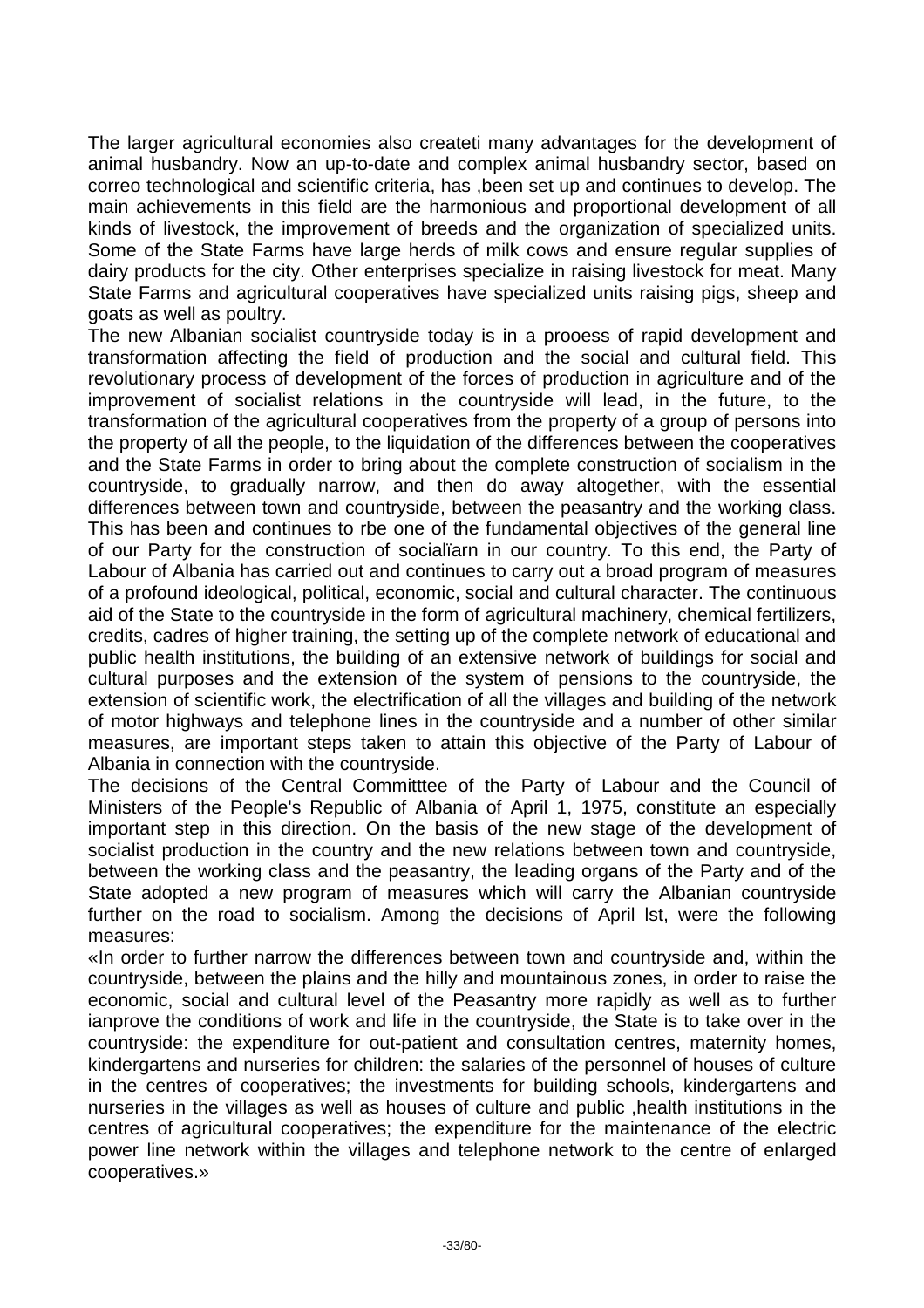«The Central Committee and the Council of Ministers are in favour of raising the percentage of pensions for the cooperative members, bringing it to the same level as that of city workers; of raising the minimum pensions of cooperative members, of having the State Social Insurance meet the cost of maternity leave payments for cooperativist women; of bringing the percentage of maternity leave payments (in relation to normal earnings) to the same level as in the city.

«To increase state investments in the hilly and mountainous zones for building irrigation projects, for opening secondary canals and extending the existing network of irrigation projects; to cover partially or wholly the value of workdays in opening and systematizing new land and for creating new orchard blocks and vineyeards, for financing by the State up to 50 per cent of the value of workdays spent .in radical pruning of olive trees, in building retaining wallss around olive trees and planting olive saplings. In order to increase the number of draft animals, the State is to help the cooperative of the hilly and mountainous regions with financial means to buy them.»

«To lower the price of nitrogenous fertilizers from 9 to 15 per cent for the hilly and mountainous agriculturaR cooperatives.»

«The Tractor and Machine Stations to meet the expenditure made by the agricultural cooperatives for the transport and storage of fuel and protection of agricultural machinery. Investments to build sheds for the Tractor and Machine Stations on the agricultural cooperatives to be finanoed by the State.»

«The agricultural cooperatives of the hilly and irrountainous regions to be exempted from paying bank interest on all the credits they have received and will receive in the future and the percentage of this interest for all the other cooperatives to be reduced».

Speaking about the policy of the Party of Labour of Albania towards the countryside, comrade Enver Hoxha has said: «While attaching primary importance to the industrialization and meahanization of labour, at the same time, we, in no way underrate the countryside and are not proceeding- to depopulate it, ~but are developing agriculture in harmony with it. While speaking of high yields in the plains, we do not overlook the rapid development of agriculture in the hilly and mountainous regions. Maintenance of the right proportions in this direction is very important to the cause of building socialism in our country, while allowing the creation of disproportion is fraught with disorder and grave economic, political, class and ideological consequences».

The implementation of such a line has meant that in Albania there has been no abandonment of the countryside, no ravaging of it, but, on the contrary, it has steadi-ly developed both in the lowlands and in the mountainous regions. While carrying out the call of the Party -to take to the mountains and hills and make them as fertile as the plains», the peasantry, backed by the State and the volunteers from the city youth, have created large plantations of fruit trees and other agricultural crops on the hills, on the mountainsides, and along the eoast, which used to be barren or covered with shrub. The creation of new villages with modern town planning, of fanns on the newly brought in land, have given the map of our homeland a new appearance and have pl.aced agriculture on the road to rapid development and prosperity.

The collectivization of agricúlture in Albania has its distinctive features. It was carried out under special social and economic conditions. In the first place it was carried out under the conditrions of the existence of the small private ownership of the land. The experience of our country goes to show that where the dictatorship of the proletariat has been established, bhe collectivization of agriculture can be carried out successfully even where the nationalization of la,nd has not been made but the land reform laws of a thoroughly revolutionary character have been implemented. This experience constitutes a creative development of Marxist-Leninist science, it shows that the initial nationalization of the land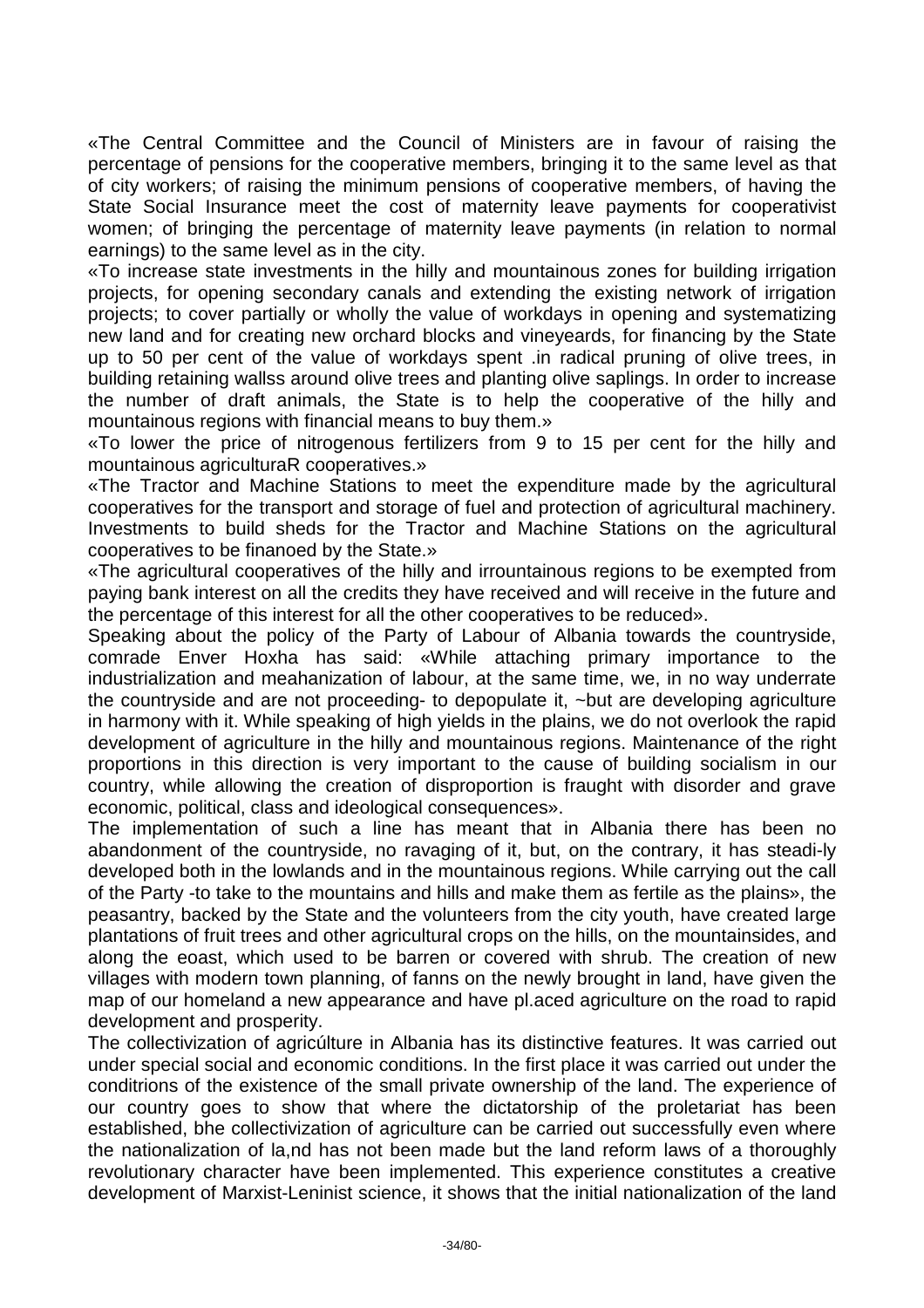is no longer an objective .necessity for all countries in order to carry out the collectivization of agriculture.

Another distinctive feature of the socialist transformation of the countryside is that in our country we did no wait for the prod~uctive forces to develop first and then to carry out the collectivization of agriculture, but we began to build new socialist relations in production without neglecting also the development of the produttive forces. Had we waited to develop the produttive forces and then to begin collectivization, we woubd have lost time in favour of capitalism and to the detriment of socialism, we would have caused great damage to the alliance of the working class with the labouring peasantry.

Our experience of socialist construction in the countryside goes to prove that collectivization should not be hampered artificially until a rapid development of the productive forces is ensured just as it should not be forced artificially .before the necessary political, ideological and economic premises have been created.

Another distinctive feature of the collectivization of agriculture án our country is also its cautious application when bhe ideo-political and social-economic conditions are ripe. The collectivization of agriculture in our country was carried out at a time when the modem revisionists had coane to power in the Soviet Union and in other socialist countries where this general law of socialist construction was sabotaged.

The collectivization of agriculture in our country was realized by ~pursuing the stime policy in the development of the class struggle: the political alienation, the economic isolation. and liquidation of the kulaks.

As a rule, in setting up agricultural cooperatives in our country, we did not wait to include all the peasants in cooperatives all at once, but we set up cooperatives with a relatively small number of peasants. This made it possible not to force collectivization in an artifical way.

«The development of agriculture and the experience of building socialism in the countryside,\* comrade Enver Hoxha has said, prove the universal value of the teachings of Marxism-Leninism according to which, the only course to follow in building socialism in the countryside, in countries with chopped up agricultural economies, is the collectivization of agriculture. Any other course beside collectivization leads only to the development or restoration of capitalism in the countryside.»

**BASIC INVESTMENTS**. Basic investments and c6nstruction constitute one of the key problems of the economic policy of the Socialist State. They take a major place in the State Plan of Economic and Cultural Development.

The volume, structure and distribution of basic 41vestments and construction have increased and improved in a perceptible way from one five-year period to another, a thing which has led to the increase of the main funds of the country. In 1974, gas against 1938 the total volutine of investments was 259 times greater. During the stime period, the volume of capital construction was 118 times greater than in 1938.

In the distribution of basic irivestments and construction priority has always been given to the mphere of material production, which absorbs more than 4/5ths of the investments made in the people's economy.

Basic investanents and construction increased markedly especially during the 5th five-year period (1971-75).

The fundamental characteristic of the last five-year plan period (1971-75) was the increased volume of investments for the devalopment of heavy industry. Major work, was done on such projects as the ferrous metallurgical complex, the power industry, the nonferrous metallurgy, chemical, and other industries. Techniques and technology of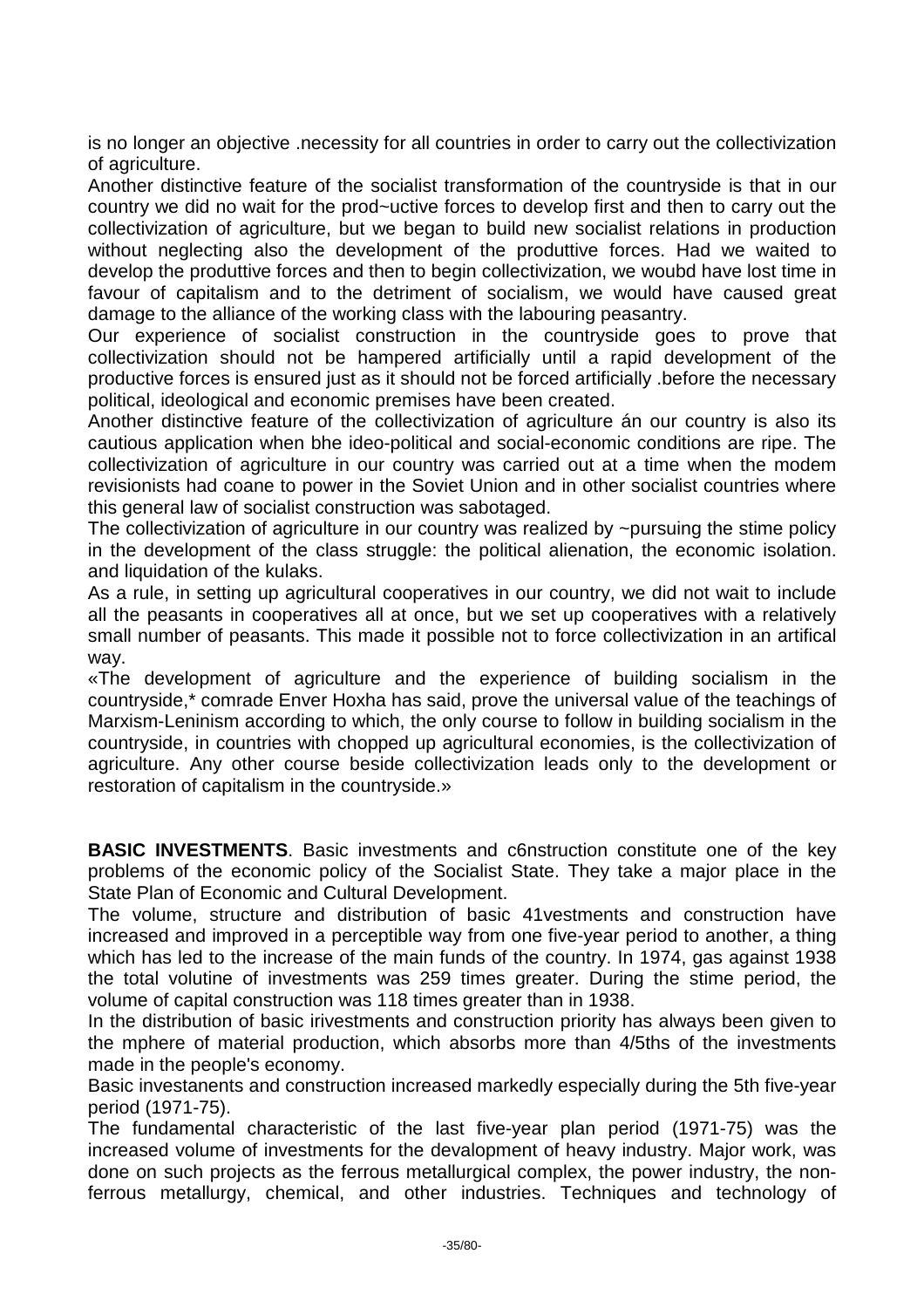advanced world stañdards, with a high level of concentration and productive and processing capacities were used. The volume in value of construction and installation work on the metallurgical complex and the deep oil processing plant alone is calculated to be equal to the combined volume of construction and installation work done on about thirty major industrial projects built in our country up to 1970. Now our country is building major industrial projects in such branches of the economy as the iron and steel, chemical, hydroelectric power, and other industries, which require relatively very much larger investments and langer periods of time than the projects of industry built in the past. Large investments have been and continue to be made in agriculture for land improvement, irrigation, mechanization and the .use of chemicals for increasing the fertility of the soil and breed improvement of livestock, for increasing agricultural and livestock products.

Parallel with investments in the productive sectors, large financial funds go to the development of the socialcultural sectors (education, public health, housing, municipal services, etc.)

**FOREIGN TRADE**. The foreign trade of the People's Socialist Republic of Albania reflects the uninterrupted development of our people's economy. It has increased fram year to year parallel with the socialist industrialization and the development of the other branches of our economy. As compared with 1938, the rate of growth of our foreign trade has been as follows: seven fold in 1960, about thirteen fold in 1970, and about twenty-two fold in 1975.

In addition to chromium, iron-nickel, crude oil, bitumen, copper and other minerals, Albania also exports their by-products, such as concentrate of chromium ore, electric cables and wires, products of the light and food-processing industry, of the chemical industry (soda ash, hyposulphite fluosilicate, enamelized and other paints, acids), building materials (cement, silica bricks, marble slabs), oil by-products, readymade garments and knitwear, leather and plastic goods, carpets, rugs and art products, aromatic essences and oils, fresh and preserved fruit and vegetables, wine, and so on.

Albania exports eleotric power. With the rapid development of industry in our country, the day is not far off when new items will be added to our list of exports from the iron and steel industry, oil xefining, bhe chemical ansi other industries.

In 1974, fuels, minerari and metals made up 59 per cent of our exports, while agricultural and livestock raw maberials made up only 9.2 per cent of our exports, as against 32.4 per cent in 1950.

The following figures show the trend of the continuous improvement of the structure of our exporis; in 1975, processed goods amounted to 62.4 per cent of the total volutine of our exports.

To give a better idea of the qualitative progress of Aibanian exports during the years of our People's State Power, it should be pointed out that before the liberation of the country, Albania exported only a limited quantity of agricultural and livestock products, while it importeä almost everything, from needles and butto.ns to fabrics and paper. Our underground resources were exploited by foreign oompanies.

## **IV. WELLBEING**

The ceaseless raising of the material wellibeing and the cultural level of the broad working masses is the supreme aim of the socialist state. This stems from the very nature of the state, from the socialist system of the economy, from the fundamental economic law of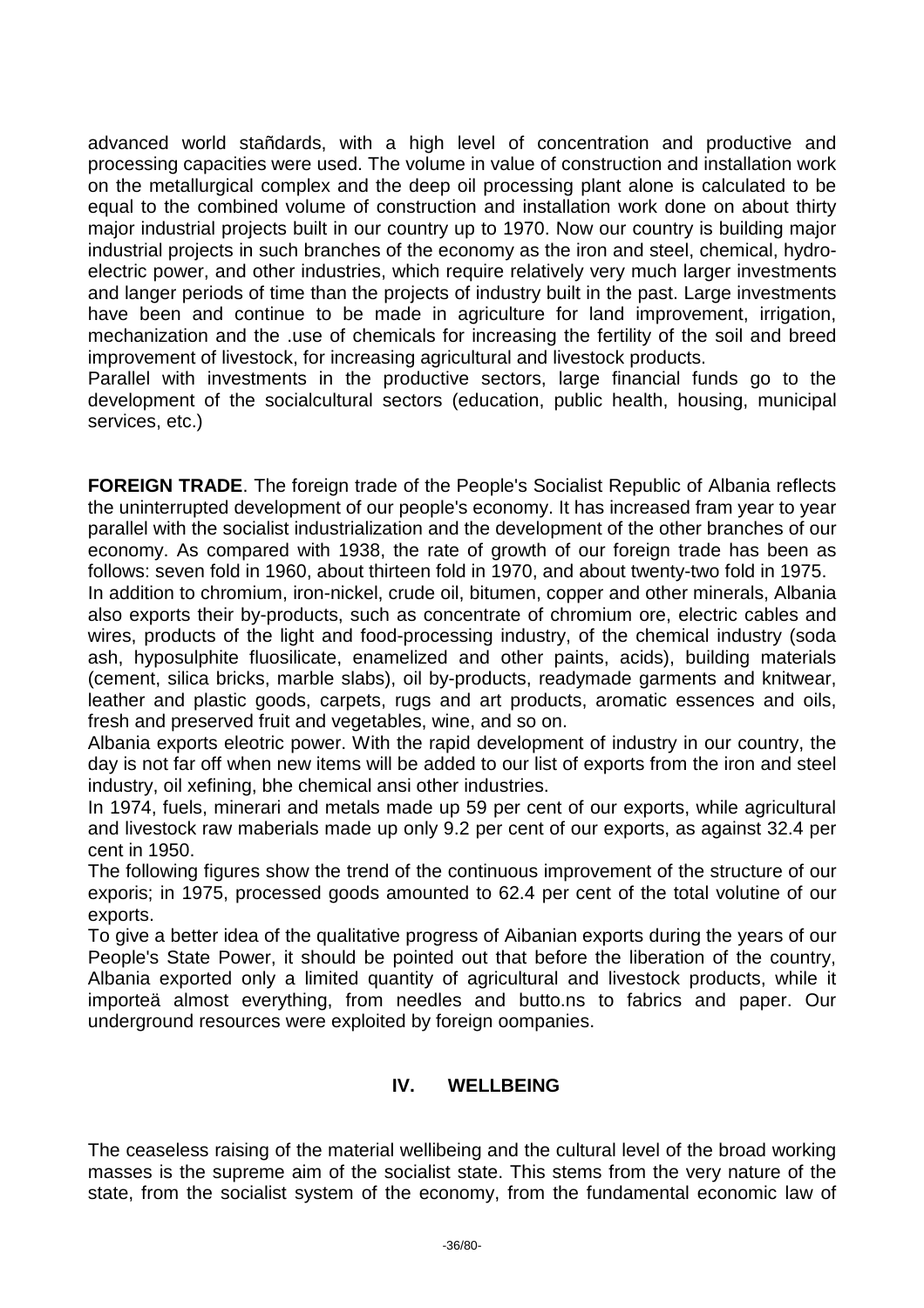socialism. In Albania the social classes and strata which linked their livelihood with oppression and exploitation have been liquidated. The establishment of the political power of the workers and peasants and the socialist social ownership over the means of production, led to the establishment of equality among the working people in regard to means of production, to the liquidation of classes with opposing antagonistic interests, while in the economic field, particularly in the field of the distribution of production for personal use, this equality has been attained only to the extent that the economic revolution has been carried out. In the lower phase of the communist society, in socialism, the economic law of distribution according to work operates. The operation of this law is inevitable -because our socialist social-economic order emerged from the feudal-bourgeois order with a low level of productive forces, with hang-overs from the old social distribution of labour and with all those blemishes in the consciousness of the people. Consequently, there are still differences of economic level among various people, but they are being steadily narrowed.

The economic policy of the socialist state has always aimed at unceasingly raising the material and cultural level of all the working people without allowing big differences between classes, social strata, specifie groups of working people, and at the same tiare, without falling into the positions of petty-bourgeois egalitarianism.

In conformity with this principled Marxist-Leninist stand, in Albania, during the years of the People's State Power, correct ratios have ~been established and applied between the increase of production and the national income, and the distribution and use of it in the funds of accumulation and consumption. The system of pay and remuneration of the working people has been constructed in such a way as to differentiate between heavy and light work, between qualified and simple work, without allowing big differences in the rewards for labour in different

branches of the economy, particulary between town and countryside and within the ranks of the working people.

A decisive role in raising the wellbeing belongs to the increase of the national income. This is a very impor! tant index which clearly shows the ever increasing economic potential of the country.

In our country the national income has risen at higher rates than the natural increase of the population. Whereas the national income in 1974 had risen 10.8 times as against 1938, the population had increased 2.3 times. In 1975, the national inccomme increased five time above those of 1938 and had nearly doubled as compared with 1960. This has made it possible to raise the people's stan= dard of living and, in conformity with the political and economic circumstances in which socialism is built in our country, to make new investments to exploit and put irto economic circulation the natural resources and assets and thus to ensure ever higher rates of the extended socialist reproduction.

Therefore, not only the incnease of the national income, .but also the establishment and the preservation of correct proportáons in its division into the fund of accumulation and the fund of consumption is a key political and economic problem. In our country, which is ~building socialism relying on its own forces, the norm of accunulation has always been relatively high: from 26,9 per cent in the second fine-year :pian (1956 to 1960) to 28.7 rper cent in the third five-year plan (1961 to 1965), to 34 per cent in the fourth five-year plan (1966 to 1970) and 34-37 per cent i-n the fifth five-year plan (1971 to 1975).

Along with the increase of the fund of acoumulation, funds of individual and social consumption, which directly and indirectly raise the wellbeing of the people, have steadily increased. In 1974, as against ,,1950, the fund of individual consumption had increased 7.5 fold. In the sane year as against 1970, the real income of the workers and employees had increased 9.4 per cent, whereas the income of the cooperativist peasantry had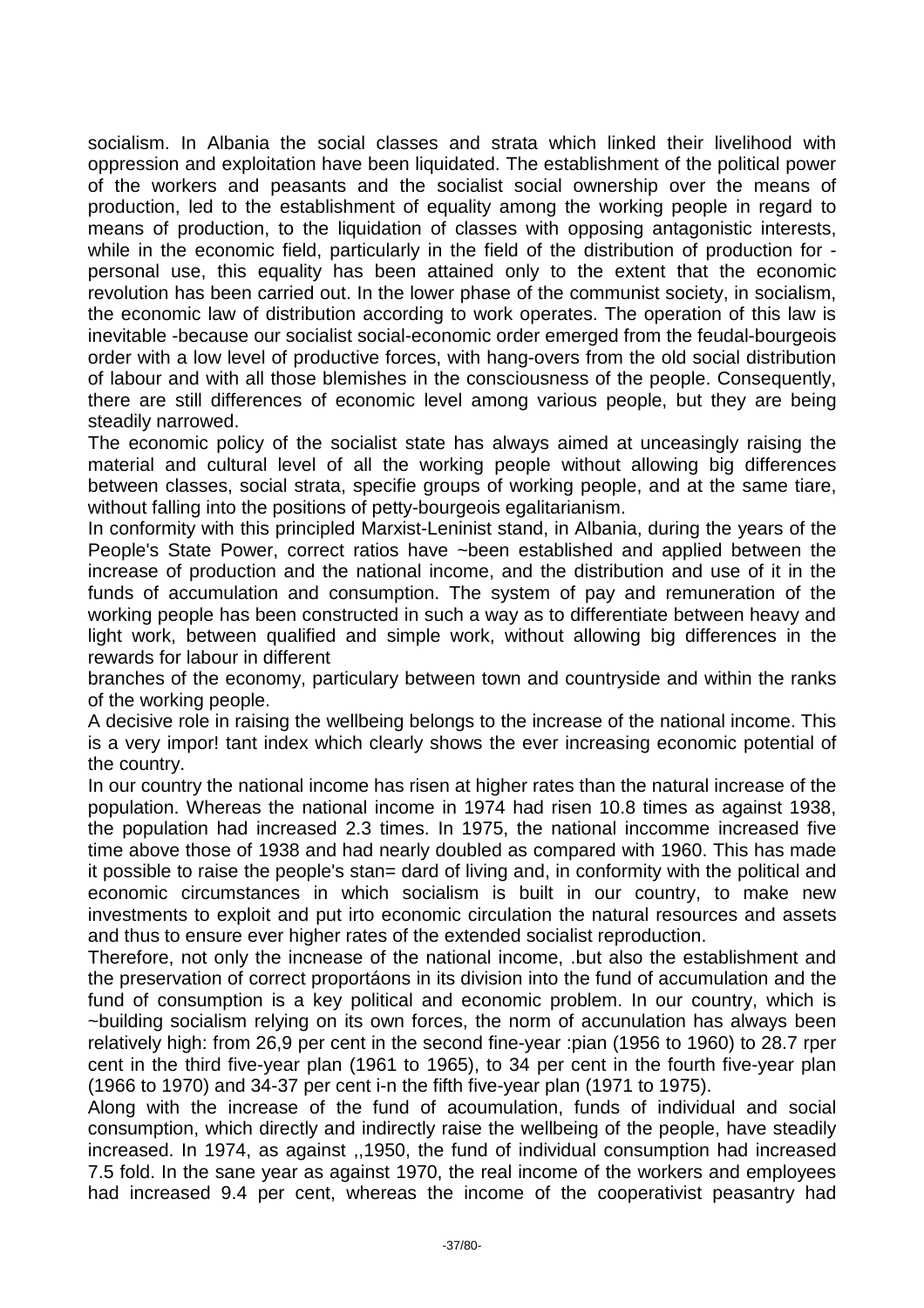increased by 13.4 per cent. This means that the purchasing power of the population has increased at rapid rates. In 1974 as against 1938, the turnover of retail goods had increased 13.1 times over. The expenditure of the state budget for social-eultural purposes per head of populatiom in 1975 had increased about ß times above 1950.

Compared with 1958 the prices of mass ccnsumer goods are now from 8 to 25 per cent lower.

The increase in the economic potential of the country and the national income, in the fund of consumption and purchasing power, has made the Albanian currency, the lek, a stable currency.

Characteristic of the rise in the wellbeing of the working masses is not only the increase in the individual consumption fund, but also the steady increase of the social consumption fund. In our country, the monthly wage is not all the real income which the working .people reoeive from society. An ever greater part of the national inconw goes in favour of the working people, such as the state expenditure on the education of the working people and their chdldren, on social insurance and pensions, and other measures. For ali of these, nothing is deducted from the pay of bhe Albanian worker. To finance this expenditure wfiich goes to the benefit of the people, the state spends one quarter of its budget. And the tendency is for this item of expenditure in the state budget to increase f rom year to year.

Tñe stability of prices, the rarnoval of all taxes and levies, the reduction of house rents, charges for water, lighting and other services to the mànimum, the employment of all the able-bodied population, the bringing of electric right inno every Albanian home with state funds, the construction of motor roads and the telephone network to connect all the villages, all these things are important achiievements and iñdices of the constant raising of the general wellbeing. Expenditure on such things is supplementary income for the working people. Consequently in 1974, as against 1960, the fund of social consumption rose 2.6 times as against the two fold increase of the fund of individual consumption. In this way, as early as in the phase of socialism, the beginnings of the future communist society are created and, strengthened.

**MEDICAL SERVICE**. In the People's Socialist Republic of Albania medical service is given free of charge hospitalization, visits, analyses, treatment at ambulances, doctor's visit to the home of the sick and so on. Our socialist State has undertaken this humane task and has spared nothing to ensure for the people total coverage by a quali-lied medical service established on a scientific basis. Today we have extended the network of health institutioms even to the most remote districts. Our hospitals are new and with all the essential services. We have sanatoria, maternity hames, day nurseries for babies, dispensaries, health institutions for scientific studies, institutions of a hygiene-sanitation character, a wide network of institutions for treatment of dental ailments, for supplying drugs, a pharmaceutical industry and so on. In Albania there is one doctor, including stomatologists, serving every 780 persons whereas in 1938 the figure was one doctor to 8,527 persons. In comparison with 1938, the number of hospital beds today has increased 21 thnes. These and many other devices testify to the organization and planning on correct criteria for the proportional developlment of the entire medical service, providing it :with the neoessary conditions for normal work, the necessary personnel of higher training who constantly strive to serve the people conscientiously and with devotion.

In our treatment and prophylactic institutions a systematic struggle is waged against various diseases not only by treating but also by preventing them. Thanks to bhhs prophylactic and curative work, from being the most malaria-ridden country in Europe, now we have not a single case of malaria in our country. We have other such major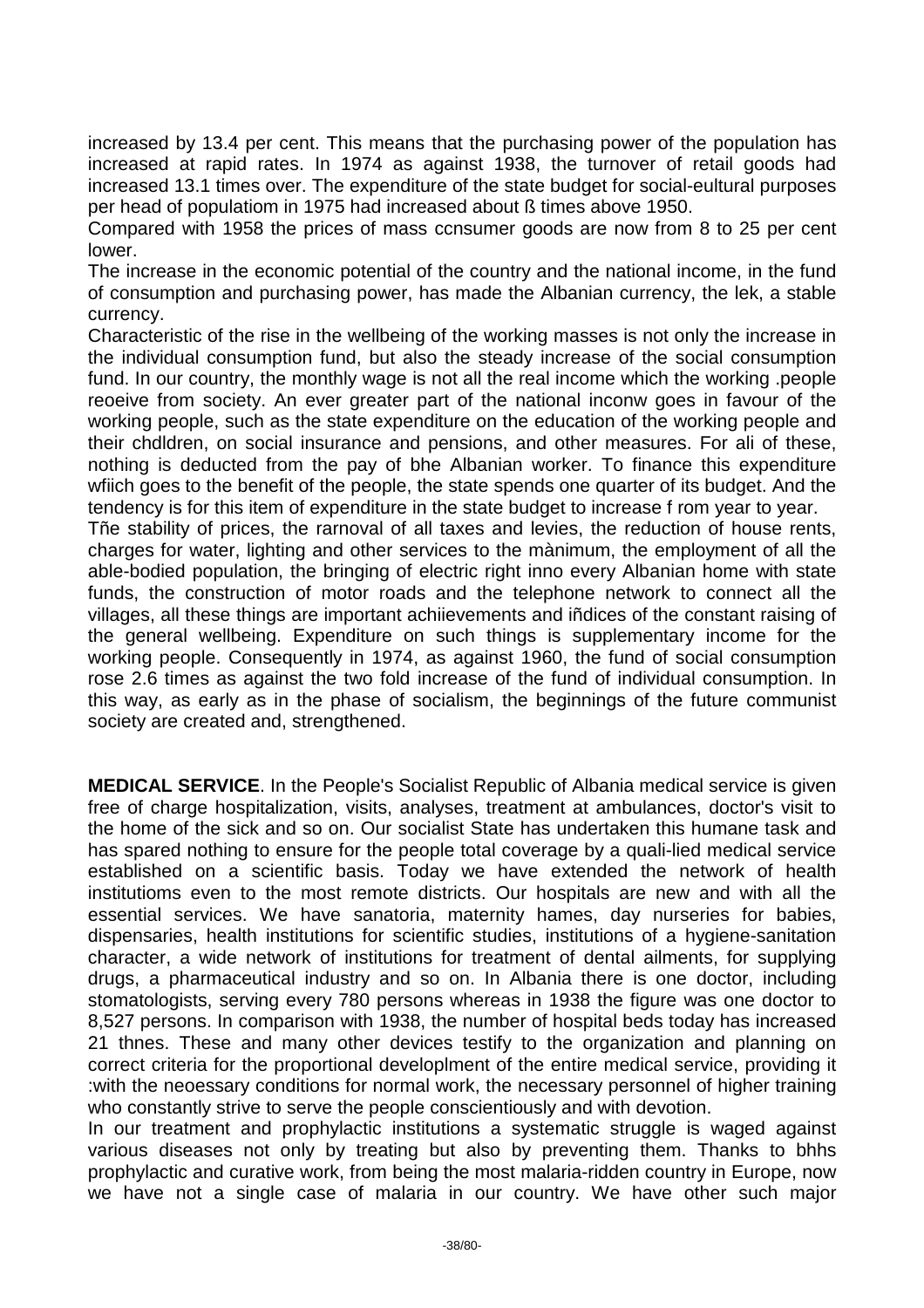achievements in other diseases, too, which wrought havoc anong our people hn the past. Today, there is no trace of syphilis to be found in Albania while tuberculosis lìas been reduced to very few cases a year.

The mobilization of our health cadres, their continuing qualification, the political undemtanding of the problems of prophylaxis and health propaganda, the close contact of the doctors with the pabients, their visus to peasant homes have resulted in obvious successes in recent years, especially, in creating sound convictions among the people who are carrying out better and better comrade Enver Hoxha's instruction that « .... we should educate the people to go to the doctor or the public health institutions not only when they are sick, but to go time and again for eonsultation and exambination even when they feel well so that any disorder in the or ganism may be detected in time before it causes disturbing symptoms and paro».

In 1938, the average life expectancy in Albania was only 38 years. In 1950 it rose to 53.5 years and in 1974 to 68 years.

In order to form an accurate assessment of the health service of a country, it is neoessary to see, first and foremost, how the health of mother and child is looked after.

At present Albania has standarde of obstetric-gynecological and pediatric services such as many other countries .might envy. There are sufficient maternity beds to accomodate all the expectant mothers in both town and countryside without exception. There are midwives in every village no matter how small lit may be. There are day nurseries in every city and village in which a very high percentage of our young children are growing up. There is advanced legislation for paid leave for mothers before and after childbirbh, for assuring them light work during pregnancy as well as the Aght to leave the job every three hours to breast feed their babies and so on. The provision of all medicines for children under one year oä age, and supply of vitamins to expectant mothers and to their children after childbirbh free of charge, the subsidizing of a considerable part of the cost of nurseries etc. by the State, are very important factors which exert an influence on continually improving the health of mother and child.

The State creates the best possible conditions for the broad m:asses so that they may spend their vacations guaranteed by law in the most cultural way at our most attraetiüe mountain and seaside climatic resorts where very coml&tsble holiday homes have been set up. From year to r the numiber and capacity of our beaches is ñncreásing.

The working people of town and countryside are guaranteéd the necessary means of livelihood in old age, in case of illness or loss of capacity for work. Likewise, the State takes under special care the invalids of the National Liberation War, of the struggle in defense of the homeland and the invalids from work and creates conditions for their rehabilitation.

For all these obligations which our socialist State takes upon itself, large sums are spent by means of whïch the working people of every age and profession are assisted to maintain and strengthen their health.

The proteetion of the health of óur people should be viewed in all its aspects.

Our State compels all investors to carry out all the measures that should be taken in order to protect the environment from pollution right from the first stages of work on new projects and so on. But in addition to investors the law also charges social organizations as well as every citizen with duties so that he himself may protect the environment from pollution and take a stand and make it a problem when he notices any violation of this law which is related directly to the protection of the health of the working masses.

Now let us take up some special cases:

When a child is taken ill, the working mother has the right to remain at home to nurse the child for nine days in every three month period or up to thirty six working days a year. For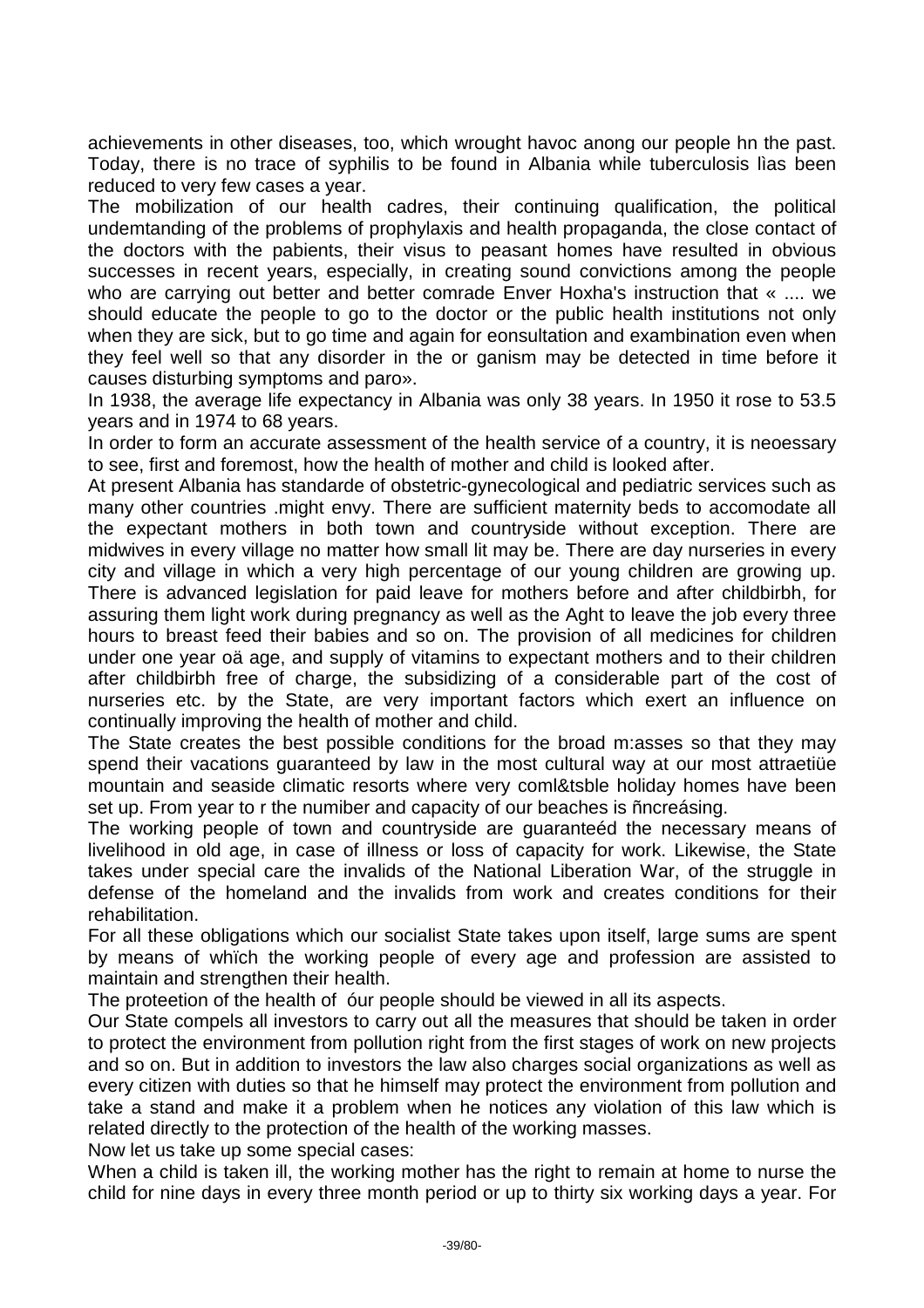this period she is paid. If the doctor deems it necessary, the mother can be given supplementary unpaid leave to nurse a child through a long illness. If the child has to be hospitalized, the mother, particularly if she is breast feeding the child, can stay at the hospital to assist the child for as long as the doctor recommends it. For the whole of this period she is paid on the basis of the regulations of social insurance.

Aecording to the sanitary legislation of our country, it is compulsory for every work center to take measures for the prevention of professionai diseases of the wórkers in accordance with the work center and the material handled by the workers. The work center must secure the respective installations for ventilatïon or for the suction of hairtnful gases, smoke, dust during production processes and to remove in good time all waste and letovers harmful to the environment. The work centre must supply the workers with individual means and clothing for protection during production. The workers must also utilize these means during work. They are subject to periodical medicai examinations to make the necessary analysis at the laboratory and so on. No new worker is accepted at work without having a medical report which proves the condition of his health.

Every woman, as soon as she suspects that she is pregnant, reports to the women's consultation rooms, both in town and countryside. The consultant keeps the motheto-be under constant co.ntrol, follows the normal development of the child and when any difficulty arises, immediately sends the woman to the respective specialist. The pregnant women prepare themselves to receive their children following the advice of the midwife or the doctor who is in charge of them. They go through a health education course called «The School of Mothers» where they learn how to bring up their babies. A working mother who is breast feeding a child has the right to leave work every three hours to feed the child.

Our State spares nothing for the life of the handicap;ped children. It makes huge expenditure to return them to normal life. Special institutions have been set up in Albania to correct several congenital diseases such as luxation, coxac and others. In Albania there is also a centrai institution for mentally handicapped children where they are submitted to a psychological pedagogical treatment and any other respective treatment. The results are very satisfactory: many of these children have entered life as ali the others.

The revolutionary triangle of our school system lessons, production work and military training - operates in the Faculty of Medicine as well. Besides the lessons which are done in accordance with the teaching programs and plans, the students do also practical medical work, beginning with the first year at the Faculty. For instance, first year medical students do one month's practical work of a nurse or sanitary worker. In accordance with their subjects, the practical lessons are done in the laboratories or at the patient's bedside and under the direct supervision of the assistants. The sixth year of the Faculty is almost ali practical work at the surgeries of internai surgical illnesses, pediatric and obstetricgynecological complaints. The relations between practical and theoretical work are harmonized so that the student is as capable as possible of meeting the requirements to properly treat the patient.

The doctor-patient relations being disinterested (in our country the doctor has no financial ties with the patient) are based on mutuai respect and socialist humanism. The doctors respect their patients, they listen to them carefully and do their utmost to alleviate their suffering as much as possible. The patient nourishes also a great respect for the doctors and listens to every word they say. Now it has become a part of the daily practice of our doctors to maintain constant contact with the people, they meet with groups of workers, citydwellers and villagers and hold talks with them, lectures in order to raise to a higher level the culture and the sanitary education of the workers.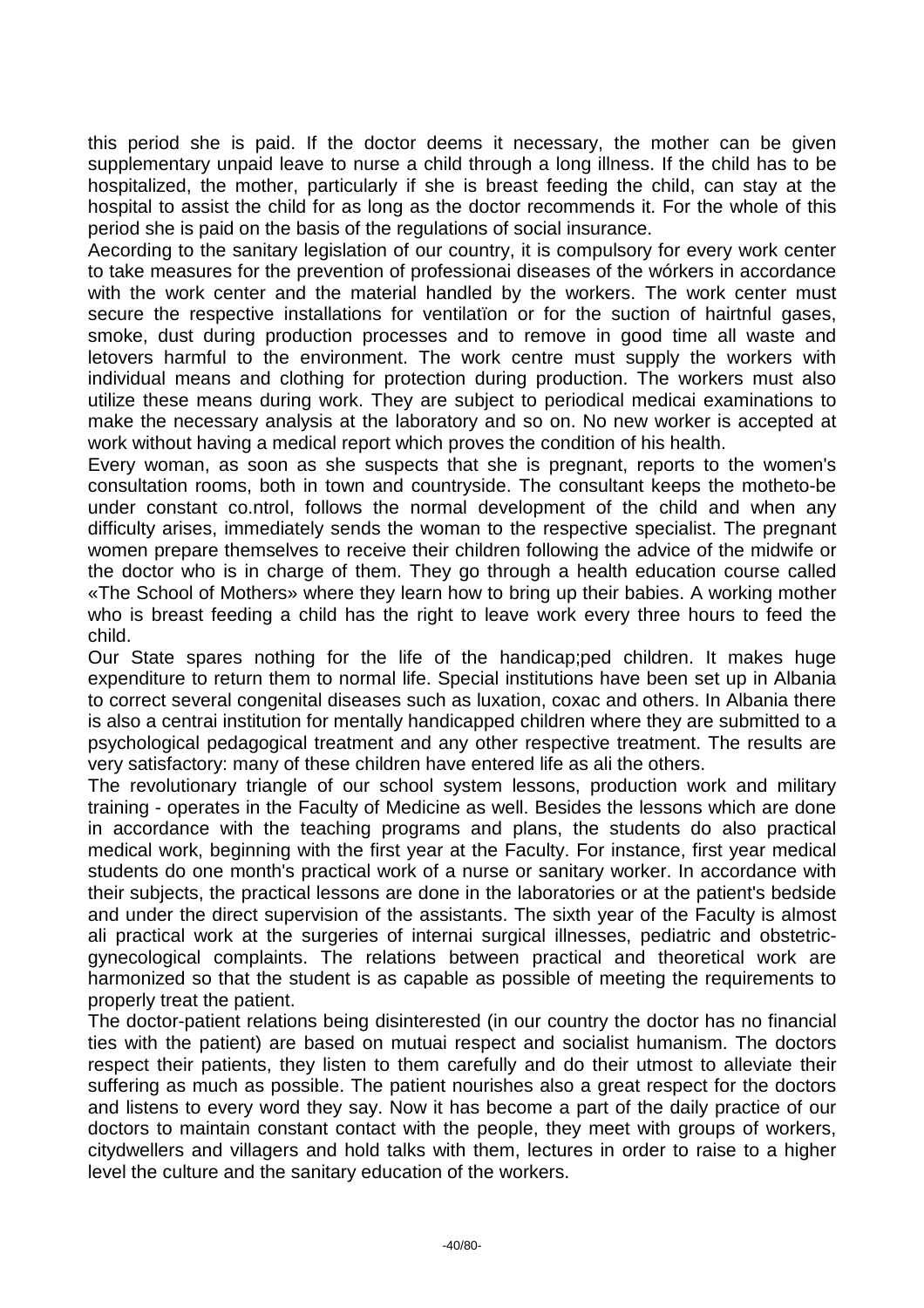**PRICES POLICY**. In Albania, prices are fixed and standard throughout the Republic. Everywhere, north or south, the same commodity is bought and sold at the same price. All consumers are on an equal footing. The prices are fixed in a centralized way. They are not influenced by the spontaneous supply and demand of the market.

Price is the expression of the value of a commodity in money. But this does not mean that the specific price of a commodity expresses its value, the necessary social work done for its production at all times. In our country, too, there are fluctuations of price above and below the value of the commodity, but these fluctuations do not occur under the spontaneous action of supply and demand but are done in a conscious way following well defined objectives. Thus, for instance, for the principal articlee of prime necessity, the selling price is always around about their value. There are commodities such as pharmaceutical, clothing and other articles for children, which are sold at prices below their value. And this is done for the purpose of stimulating their use and favouring certain groups of society such as families with many children. At the same time there are articles which are sold at prices higher than their value such as luxury goods, the use of which is not essential. This group includes alcoholic beverages and others. In the same way, the prices of cotton and woollen fabrics as well as of garments made of them, are constructed in such a way as to direct the demands of the consumers more to ready-made garments rather than to bolt material. This is done for the purpose of extending the demand for readymade garments because it is a wvellknown fact that the organization of serial production discloses new and greater possibilities for saving raw materials, for raising the qualification, specialization and productivity of labour, factors which tend to reduce the cost of production.

The aim of production in our country is not profit but fulfilment of the material and cultural needs of the working masses, to fulfil the needs of man. Between production and prices there is a reciprocal, dialectic connection. The lowering of prices leads tio increased demand and, together with it, consumption. And this impels the producers to find new ways and -possibilities to step up production in order to meet the needs of the consumers. In our planned economy, crises of overproduction are unknown.

The workers of our country do not feel the effects of the world economic crisis which has the capitalist and revisionist countries in its grip today, in the fields of prices. The State covers the fluctuations of the prices of imported goods with its own expenditure. Thus, the prices of essential goods like sugar, vegetaible oils, medicines, and so on, have not changed at all, although the prices of these goods in the international market have increased many times over in recent years.

In our country retail prices have only one course, that of steady reduction. There has not been a single instance of a price rise in any commodity. On the contrary, prices have been steadily reduced. There have been a number of general reductions in retail prices, benefitting the working masses to the extent of millions of leks. Of course, this is not the only way to increase the real wages of the workers. Along with the lowering of prices, the policy of raising the lower nominal wages of the workers is followed, too.

**THE COUNTRY WHERE THE PEOPLE PAY NO TAXES OR LEVIES**. In the structure and application of its whole policy of taxation on the population, the Party of Labour of Albania has always been aware that taxation is a temporary historical category. Therefore, step by step and with great care, it prepared the necessary conditions for eliminating it. On November 8, 19.69, a measure of great importance was taken for the total abolition of the system of direct taxation on the population.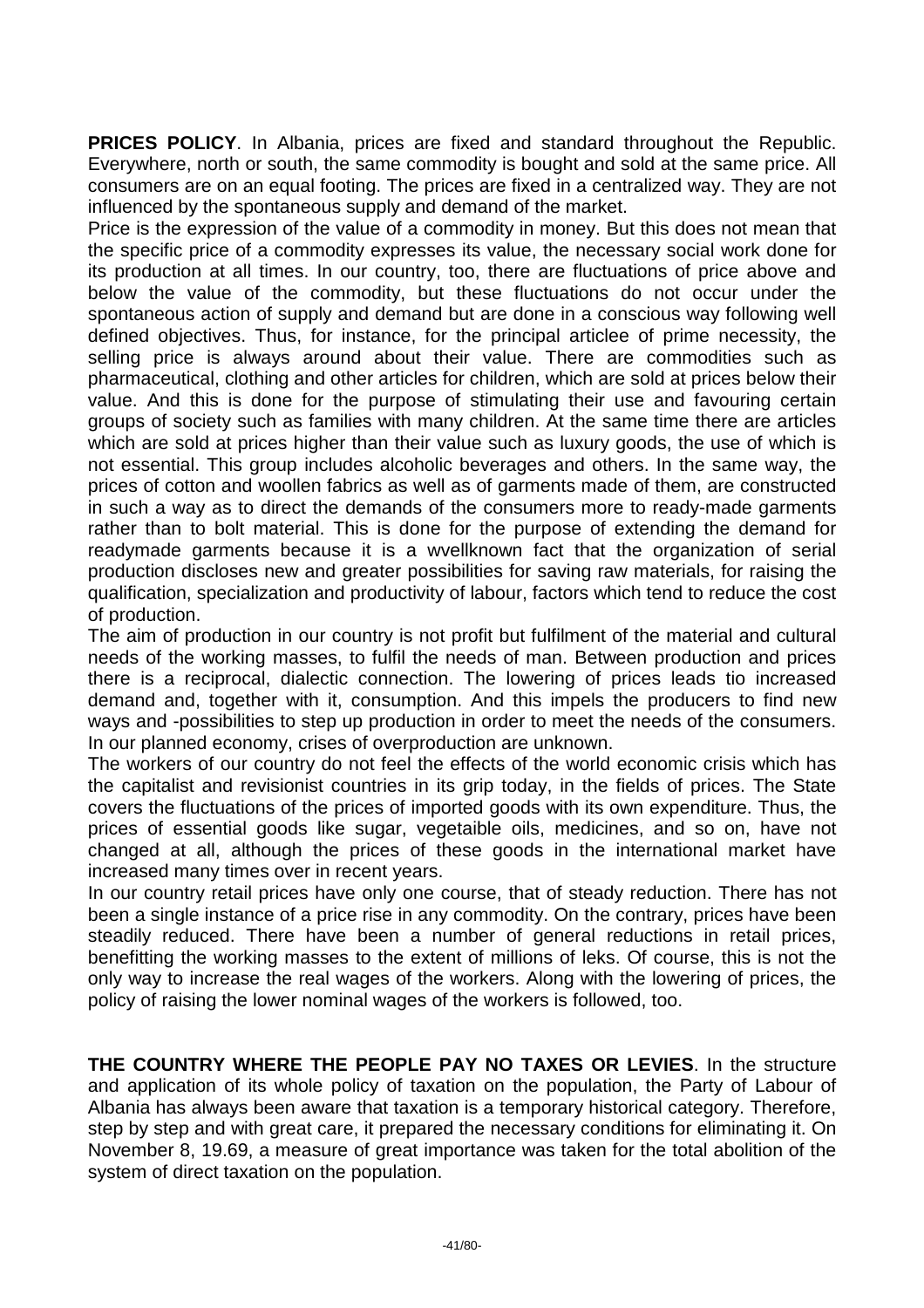This measure is connected with the extension of the sphere of the establishment of socialist relations in production and with the rapid development of the productive forces of the country. Thus the specific weight of taxes and levies from the population in the total income of the state budget during the 1945-46 financial year (the first year after liberation) was 92 per cent; in 1950 it fell to 12.6 per cent; in 1960 it fell ta 2.7 per cent and in 1969 to 0.1 per cent.

As can Ebe seen, the process of abolishing taxes and levies from the population was not carried out all at once, but they were abolished step by step, parallel with the development of the socialist sector of the economy, with the elimination of the economic basis of taxation, and with the change in the class structure in our country. This constitutes a major victory achieved by our people and is a brilliant example of the consistent implementation by our Party of Labour of its general line for the construction of socialist society and constant improvement of the standard of living of the people.

Article 31 of the new Canstitution says explicitly «The citizens pay no taxes or levies of any kind».

The complete abolition of the system of taxes and levies, which the people used to pay in our country, is not only of major economic importance but of a major political and ideological importance as well. By eliminating taxes, the personal income which all the working people of our country, including the peasants, achieve from their work, are inviolate.

**THE ELECTRIC RETICULATION OF THE COUNTRYSIDE**. On October 25, 1970, the electric lights went on in the last Albanian village, which had remained without electric power. In a symbolic way and to commemorate that day, this village in the Fier district, took the name .,Dawn». From that day on, A.lbania entered the ranks of those few states which have achieved the electrification of all the villages.

Up to 1945 no village in Albania had electric power.

To bring light to all the peasant homes was a difficult and a very costly job. Nevertheless Albania did it, because it placed the interests, wellbeing, and happiness of the peasant above everything.

The electric reticulation of the countryside was done entirely at the expense of the state. The peasants paid nothing, although they assisted in the work to carry this project through.

The geographic relief of our country is very mountainous. For historical-social reasons of the past, the houses of the villagers are built far away from one another. In some cases the distance between them runs to kilometres. The wire used to take the light to the countryside was enough to go several times around the circumference of the earth.

The electric reticulation of our villages paved the way to a profound revolution in the allround development and transformation of the countryside. Together with the electric light, radio, television, and many other household devices entered the peasant homes.

The use of electric power in the countrvside has made possible a perceptible rise in the level of mechanization of agriculture, which is increasing productivity of all agricultural crops and making the work of the peasant easier.

**LABOUR LEGISLATION**. The aim of Labour legislation in Albania is to ensure the full implementation, of the socialist principles «work is a duty and an honour», and «from each according to his ability, to each according to his work». Work for all and the implementation of these principles are guaranteed by the socialization of the means of production and the planned organization of our economy. In our country there are no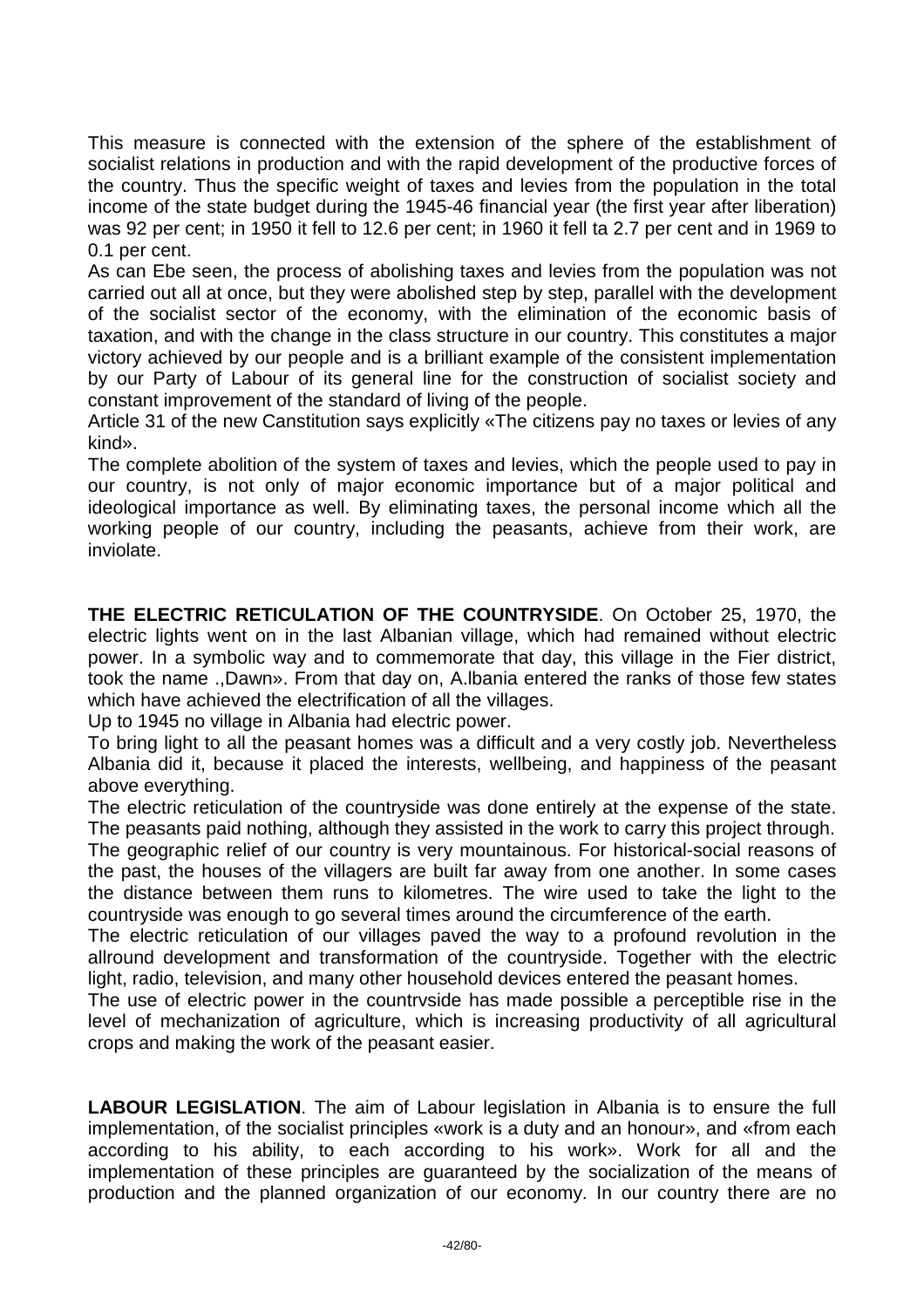economic crises or unemployment. Work has become the source of the wellbeing of everyone and the basis of our social system.

In the past many Albanians had to migrate in order to earn a livelihood. You would find them employed where the work was hardest and most difficult: in the coal mines of France or the Uriited States of America, on building jobs in Australia or the farms of Argentina. Most of the families of these emigrants experienced many family tragedies. That is why the places where the emigrants were f arewelled were called by the people .The meadow of tears». Many songs of sorrow have been composed about the cursed migration, about the young brides left without their husbands, the children who did not know the fathers forced to go abroad to earn their-daily bread.

In the Constitution of the People's Socialist Republic of Albania we read:

.Work is the foundation of the entire economic-social life of the country. Work constitutes the main source from which every citizen ensures the means of livelihoo».

Thus, as has been the case up to date, the State has put the guarantee of work for every citizen at the foundation of the whole life of the country, as a right and a duty for every citizen. This is guaranteed by the political, economic and social conditions of the socialist order. It is based on the existence of the political State Power of the working class, on the existence of the dietatorship of the proletariat which runs the economy and the whole life of the country.

The principal laws dealing with the work and life of the working people, with employment, conditions of work, wages, and social insurance, are drawn up after having solicited the opinions of the workers and trade unions. This has made it possible to divest the labour laws of unnecessary compiicated fdrmulations and ma ke them simple, clear, and understandable to the masses, thus enabling them to check up on bheir application in practice.

The warkers are guaxanteed an 8-hour workday by law. For certain categories of workers exlgaged in difficult jobs the working day is reduced to 7, 6, or'5 hours, without any reduction in wages. Cvertime work is not allowed except in special cases.

In addition to the weekly day-off and official holidays, the workers and employees enjoy the right to an annual vacation with pay. A good number of workers, like those working in mines, metallurgy, chemical works, the oil industry, tobacco factories, the health service, education and culture, etc. are entitled to supplementary leave of up to 36 work days a year. In order to enable the workers to spend their vacations and relax in a pleasant environment, holiday homes have been set up which are used by tens of thousands of workers every year.

In the conditions of the further revolutionization of the school, in order to make it easier for the workers to attend courses while continuing with their jobs, the hours of work for those who are studying, are reduced and supplementary leave with full pay is granted them to prepare for and sit their examinations. This supplementary leave is from three to six hours a week for part-time school attendance, from 15 to 25 days a year for sitting examinations, and up to 30 days a year for taking final examinations.

The law gives equal rights to men and to women on the basis of the principle -equal pay for equal work. The state gives special protection to women and minors. Pregnant women, nursing mothers, and people with medical certificates, are not allowed to work night shifts or overtime, or do heavy work. Nursing mothers. are entitled to not less than half an hour off work every 3-4 hours to feed their babies, plus the time necessary to travel from work to the nursery or home and back. This time off is included in their worktime. Working woenen also enjoy other facilities which enable them to take part en masse in production work and to carry out their duties as mothers and housewives.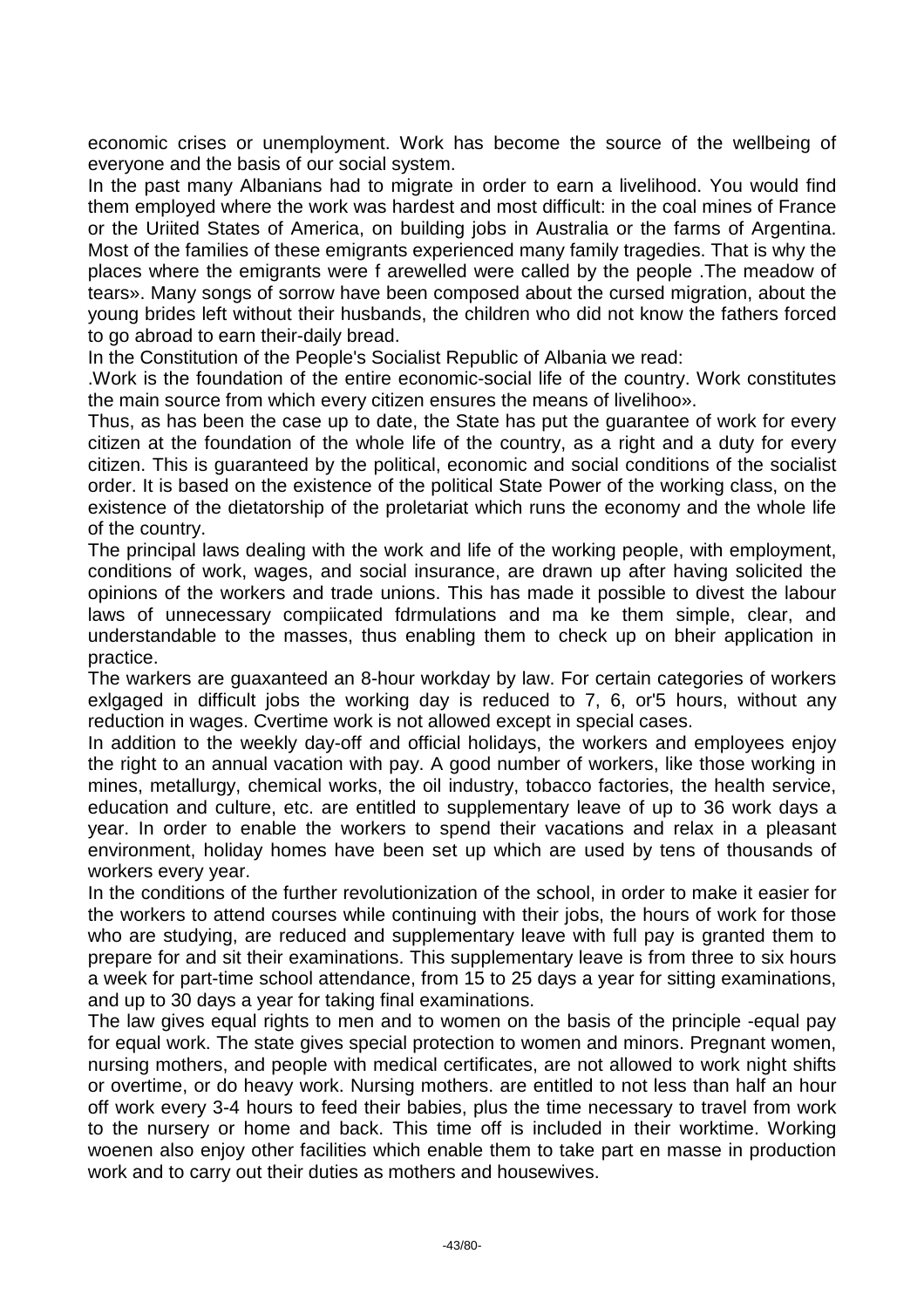In line with the principle that 4people are the most precious asset», tihe Labour Code and other dispositions on safety at work attach special importance to protecting the health and life of the workers. Thus, workshops, factories, and other establishments where work goes on, are designed, built and utilized according to the rules of technical safety, sanitation and hygiene. The use of machines, meChanisms and installations, which present a danger is permitted only after they have been equipped with protective devices and when the workers have been given sufficient training in the use of these devices. The workers and employees on jobs liable to endanger their health are provided, free of charge, with protective clothing and equipment (goggles, masks, helmets, earmuffs, gloves boots and so on). In the branches of production, which emit dangerous gases and vapours, in addition to other protective devices, the workers are given antidotes. Such steps for the prevention of occupational diseases and accidents are a major factor in preventing temporary disability and invalidity from constituting a disturbing problem in our country.

In Albania, in addition to the free medical service, all workers and employees and members of agricultural cooperatives are guaranteed social insurance. The necessary funds for social insurance are provided entirely by the State and are a supplement to workers' wages and salaries. Social insurance provides for all eventualities covering the working people from before they are born, throughout their lives, and their families after their deaths. Social insurance provides aid for the workers in case of temporary incapacity to work, ranging from 70 to 85 per cent of their wages and payable from the first day of this incapacity. In case of incapacity because .of injury at work or occupational disease, the compensation payment ranges from 95 to 100 per cent of average earnings. Women workers and cooperativists are entitled to paid maternity leave from 13 to 15 weeks, paid at the rate of 80 per cent of their average earnings.

Old age pensions for workers are differentiated on the basis of how difficult their work is. Full old age pensions are available to men who have reached the age of 50, 55 or 60 years with 20 or 25 years at work and women at 45, 50 or 55 years of age with 15 and 20 years at work. The pension is paid at the rate of 70 per cent of average earnings: Pensions are also paid to invalids, to those who lose the family breadwinner, and to those who have displayed special merits in the struggle for the freedom, independence and socialist construction of the country.

Social insurance benefits also apply in the agricultural cooperatives. Maternity leave payments and the benefit for the birth of each child, as well as pensions, are paid for the prevention of occupational diseases and accidents are a major factor in preventing temporary disability and invalidity from constituting a disturbing problem in our country.

In Albania, in addition to the free medical service, all workers and employees and members of agricultural cooperatives are guaranteed social insurance. The necessary funds for social insurance are provided entirely by the State and are a supplement to workers' wages and salaries. Social insurance provides for all eventualities covering the working people from before they are born, throughout their lives, and their families after their deaths. Social insurance provides aid for the workers in case of temporary incapacity to work, ranging from 70 to 85 per cent of their wages and payable from the first day of this incapacity. In case of incapacity because .of injury at work or occupational disease, the compensation payment ranges from 95 to 100 per cent of average earnings. Women workers and cooperativists are entitled to paid maternity leave from 13 to 15 weeks, paid at the rate of 80 per cent of their average earnings.

Old age pensions for workers are differentiated on the basis of how difficult their work is. Full old age pensions are available to men who have reached the age of 50, 55 or 60 years with 20 or 25 years at work and women at 45, 50 or 55 years of age with 15 and 20 years at work. The pension is paid at the rate of 70 per cent of average earnings: Pensions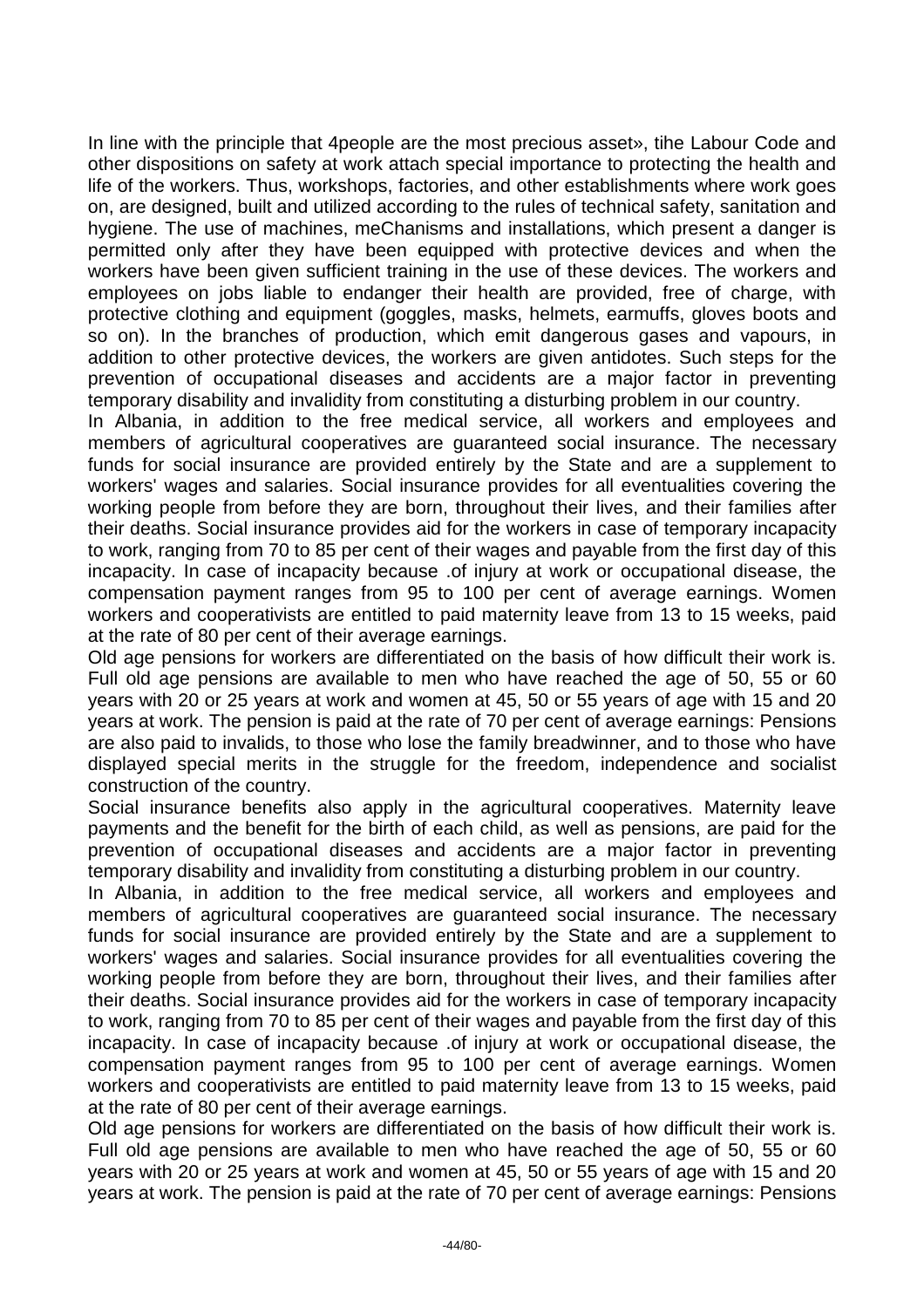are also paid to invalids, to those who lose the family breadwinner, and to those who have displayed special merits in the struggle for the freedom, independence and socialist construction of the country.

Social insurance benefits also apply in the agricultural cooperatives. Maternity leave payments and the benefit for the birth of each child, as well as pensions, are paid in a centralized way by the State Social Security organs. On the decision of the Central Committee of the Party of Labour and the Government, which came into effect on April 1, 1976, the proportion of normal earnings payable in town and countryside in maternity, child-birth, and age benefits, was equalized, and the minimum age benefit payable in the countryside was increased.

Social security payments for temporary incapacity to work are paid from the social security funds of the agricultural cooperatives themselves.

State control over the application of the Labour Code and the laws on social insurance, ordinances, decisions and instructions, is exercised by the supreme organs of the State, the social insurance organs, inspectorates of labour, safety at work and health organs. But the trade unions, the organizations of the working class, perform a very important function in this direction. They are extensively engaged in making the workers familiar with the laws so that they are rigorously applied, in fighting manifestations of bureaucracy and technocratism, and in enforcing discipline on every body.

Under the Labour Code, a worker has the right to complain about any disagreement to the trade union organization on his work center, in the first place. In this way the role and authority of the trade unions is greatly enhanced. This is a very important democratic solution, because they are organizations of the workers themselves and have first hand knowledge of the workers' conditions and what worries them.

## **VI. THE EMANCIPATION OF WOMEN**

The progress of the Albanian women to their emancipation under the guidance of the Party of Labour of Albania is one of the finest examples and has yielded brilliant results. The linking of the problem of women with national liberation and the treatment of this problem by the Party of Labour of Albania as añ integral part of the uninterrupted socialist revolution not only ensured real conditions for the solution of all the problems of the women, but also made a contribution of great general value in this field.

Comrade Enver Hoxha has raised before the whole society that «the Party and the working class should measure the advance towards the complete construction of socialist society with the deepening and progress of the women's revolution within our proletarian revolution. If the women lag behind, then, the revolution marks time».

Before the establishment of our People's State Power the situation of the Albanian woman was appalling. Not only did she suffer oppression and poverty, as all the people suffered, but as well as this, she also suffered from discrimination, inequality with man, from feudal moral norms, from backward customs and religion. Often she was treated as a chattel her father and his relatives sold her, her husband and his relatives bought her. Where the Moslem code prevailed, polygamy was permitted. According to these mediaeval laws, a young woman could be married off to an elderly man for the interest of the clan and for money. The birth of a girl was considered a misfortune and a burden on the family, In certain regions the woman was compelled to cover her face with a veil. Under these conditions, the participation of a woman in state employment was something quite extraordinary. Throughout Albania there were only 21 women teachers, two or three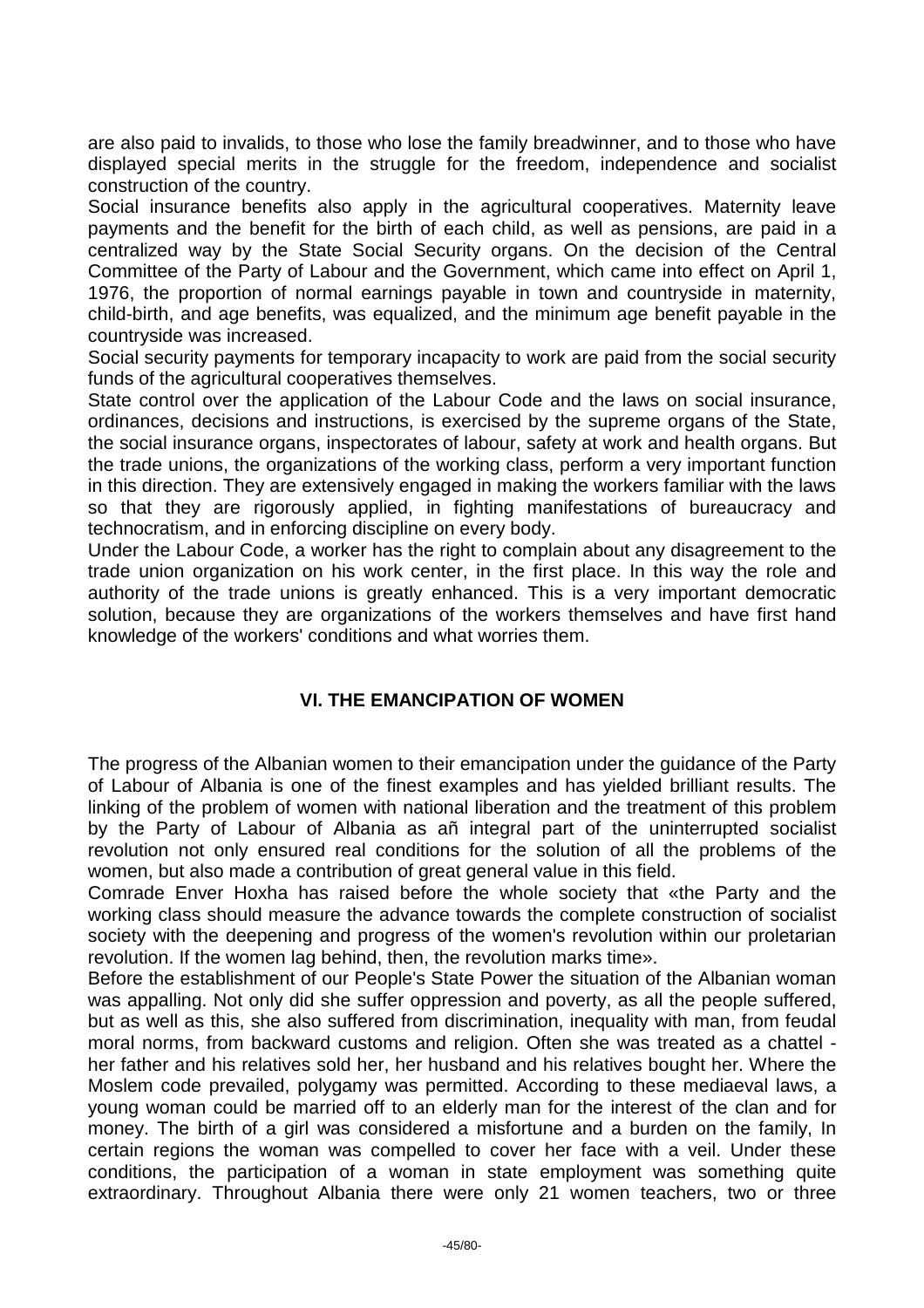women doctors, not a single woman engineer, agronomist or chemist. No woman took part in parliament or in any more or less important job in the state apparatus. In the secondary schools, girls made up only 2.4 :per cent of the students. Illiteracy, which kept the overwhelming majority of the population in darkness, weighed evén more heavily on the women.

During the National Liberation War, the Party of Labour of Albania attached major importance in its program to the activization and mobilization of the women. There are many examples in the history of Albania when women have fought, arms in hand, against foreign invaders, but their participation in the National Liberation War had to become a mass phenomenon and with an entiirely new content. The Party called on the women to rise and smash the shackles of fanaticism with their own hands, to line up shoulder to shoulder with their menfolk in the struggle for national liberation, and, at the same time, in the struggle for their own emancipation. For the Albanian women, their participation in the armed struggle was a sound guarantee for their complete emancipation in the future. The Party had made it clear in its program that after the establishment of the People's State Power the struggle for the emancipation of the women would continue both in breadth and depth. In this program, the Albanian women saw the way to their salvation, thenefore they rose in whole-hearted struggle. About 6,000 women and girls joined the ranks of the National Liberation Army, and many of them wer e leaders of partisan detachments. Thousands of others Book part in underground work in the cities, in the demonstrations, and clashes with the invader s. Wamen and girls gave the National Liberation Army massive assistance with food and clothing, by providing shelter and treating the wounded, by transporting arms and ammunition. During the war, the councils of unti-fascist women were set up in villages and cities to conduct organized work with the masses of the women, politica and cuïtural work, courses against illiteracy and so on. The Anti-fascist Organization of the Albanian Women, which was set up in September 1943, played an outstanding role in the liberation war.

After the establishment of our People's State Power, the revolution in the economy was carried out, and this required the conscious efforts of men, women, and the entire people, to fight with self-denial to carry out the collectivization and the socialist industrialization of the country, to safeguard, administer and strengthen the common property at a higher level. Men and women were trained at work, in schools, in qualification courses, in political and ideological study groups, to see the emancipation of women, among other problems, as a problem of the socialist revolution.

To this end, special laws were proclaimed, guaranteeing the rights of women, old norms and customs were eliminated, replacing them with new norms and customs, based on raising the respect for and the dignity of the women in our society.

Today, the Albanian women play an important role in the whole life of the country. Let us refer to some figures: at present 47 per cent of the working peop'e employed in our Republic are women and girls. In certain sectors, like the light and food-processing industry, education, the health service and trade, this figure rises from 55 to 80 per cent. Women make up 33.3 .per cent of the representatives in the Supreme State organ, the People's Assembly, 25 per cent of the members of the Party of Labour of Albania, 26 per cent of the mem~bers of the Supreme Court, 41.2 per cent of the leaders of the organizations of the masses.

The People's State Power abolished capitalist exploitation, established a new legislative code, and opened the way to the operation of the objective laws of socialist society. Under the People's State Power, the new man has been educated, armed with Marxist-Leninist ideology, with new co.ncepts about work, property, the family, the woman, and so on. The creation of these conditions brought about a situation in which a girl is no longer treated as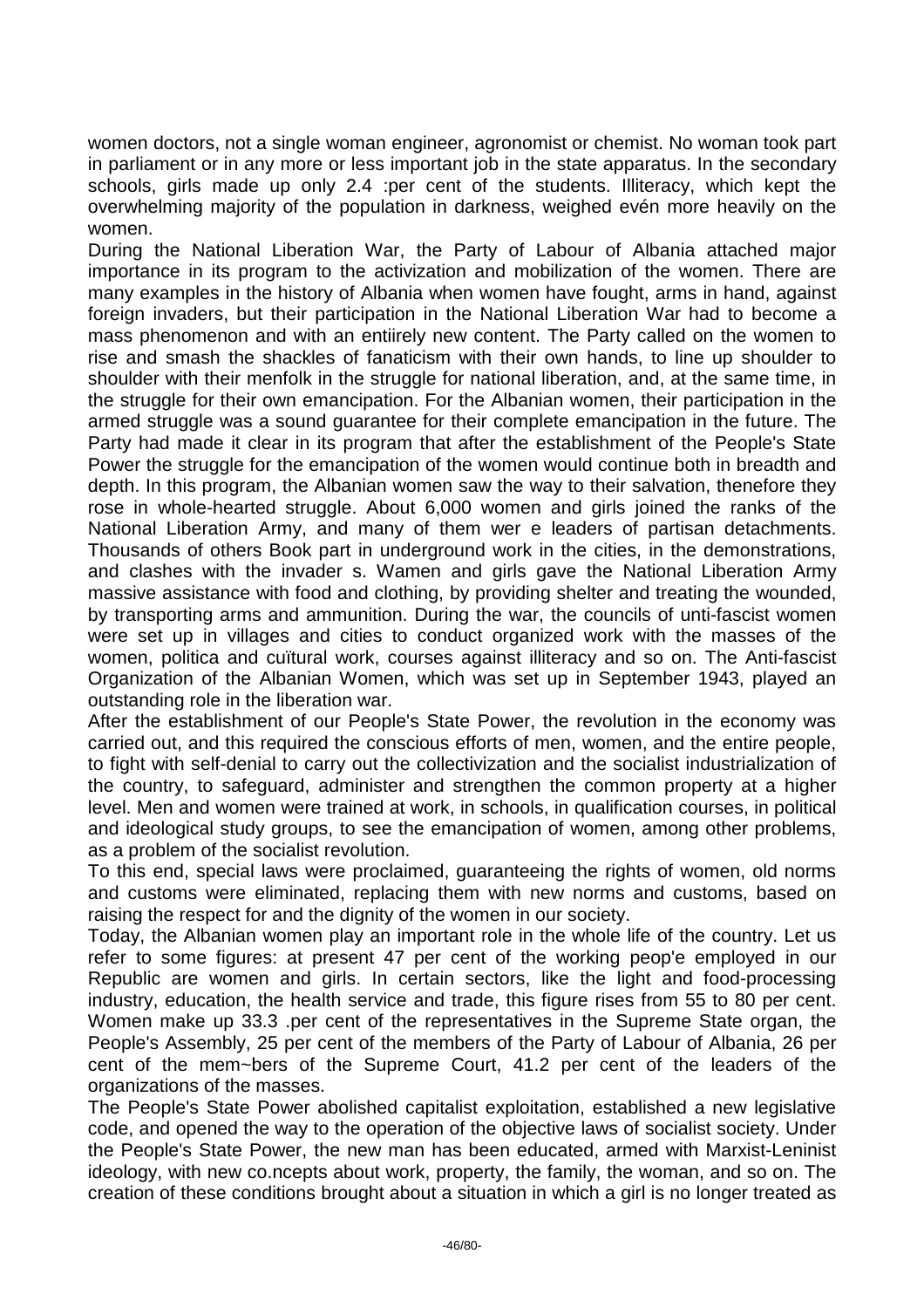a slave, in which love must be the basis of every marriage. All roads have been opened to the youth to guide themselves by lofty socialist motives in the creation of the family and not by material interests, careerism and other motives which humiliate the woman.

At the present stage, the problem of the Albanian woman is more of a class struggle in the ideological field. Even under these circumstances, when all these objective conditions have been created, the processes which go on within the family, must not be left to spontaneity. Therefore a direct, but tactful struggle is waged to establish socialist relations and standards in the family, such as relations of equality, love, mutual respect and aid. In order to ensure equality ibetween the wife and the other members of the family, the struggle is now being waged in two directions; firat, to make family affairs, day sto day life, children and so on, as widely as possible the concern of the whole society; second, to have every member of the family understand that these things are jobs for which they are all responsible.

Under the conditions of Albania, the participation of women in the entire life of the country has become an objective necessity. The efforts, the physical and mental energies of the women, too, are necessary to promote the unceasing revolution, to strengthen the People's State Power and furth.er democratize it through the line of the masses. The efforts of the women are neoess.ary, too. for the strengthening and defence of the homeland against any enemy through the training of the whole people.

The emancipation of women in Albania is not a -feminist movement» as in the capitalist countries, but is the advance of the women to a high level, to full equality with men, the march of women hand in hand with their menfolk in harmony of feelings, aims, and pure ideals, the march towards communism.

## **V. THE RATIO BETWEEN LOWER AND HIGHER WAGES**

The Party of Labour of Albania has pursued the line of the gradual narrowing of the differences in the level of incorre and the living standards between the working class and the cooperative peasantry and the categorie within them, between town and countryside; it has alwayJ been careful to maintain as correa a ratio as possible between the pay of the cadres and the incorre of the workers and cooperative members, to avoid flagrant differences in income which give rise to the birth of a privileged stratum and directly endanger the dictatorship of the proletariat and the construction of socialism. At the same time, the Party has always fought against tendencies towards petty bourgeois equalitarianism in the field of remuneration which is also alien and harmful to socialism.

In accordance with this revolutionay, Marxist-Leninist line, the wage system of the workers and t.he em ployees and the system of the remumïation for work for cooperative members have been set up and systematically improved always based on the socialist law of distribution according to work. The ilnplementation of this system in practice has made it possible for the differences between lower and higher wages, between the incorre of the employees and the workers and cooperative members to be narrowed and to have more correct proportions.

On this question the Party of Labour of Albania has always proceeded from the teachings of Lenin who stressed that «the corruptive influenoe of high wages is indisputable both on the Soviet State Power as well as on the masses of the warkers. . . The principles of the Paris Commune and every proletarian State Power demand that the wage of an employee be no higher than the wage of a good worker, they demand that career seeking be fought against with actions and not with words».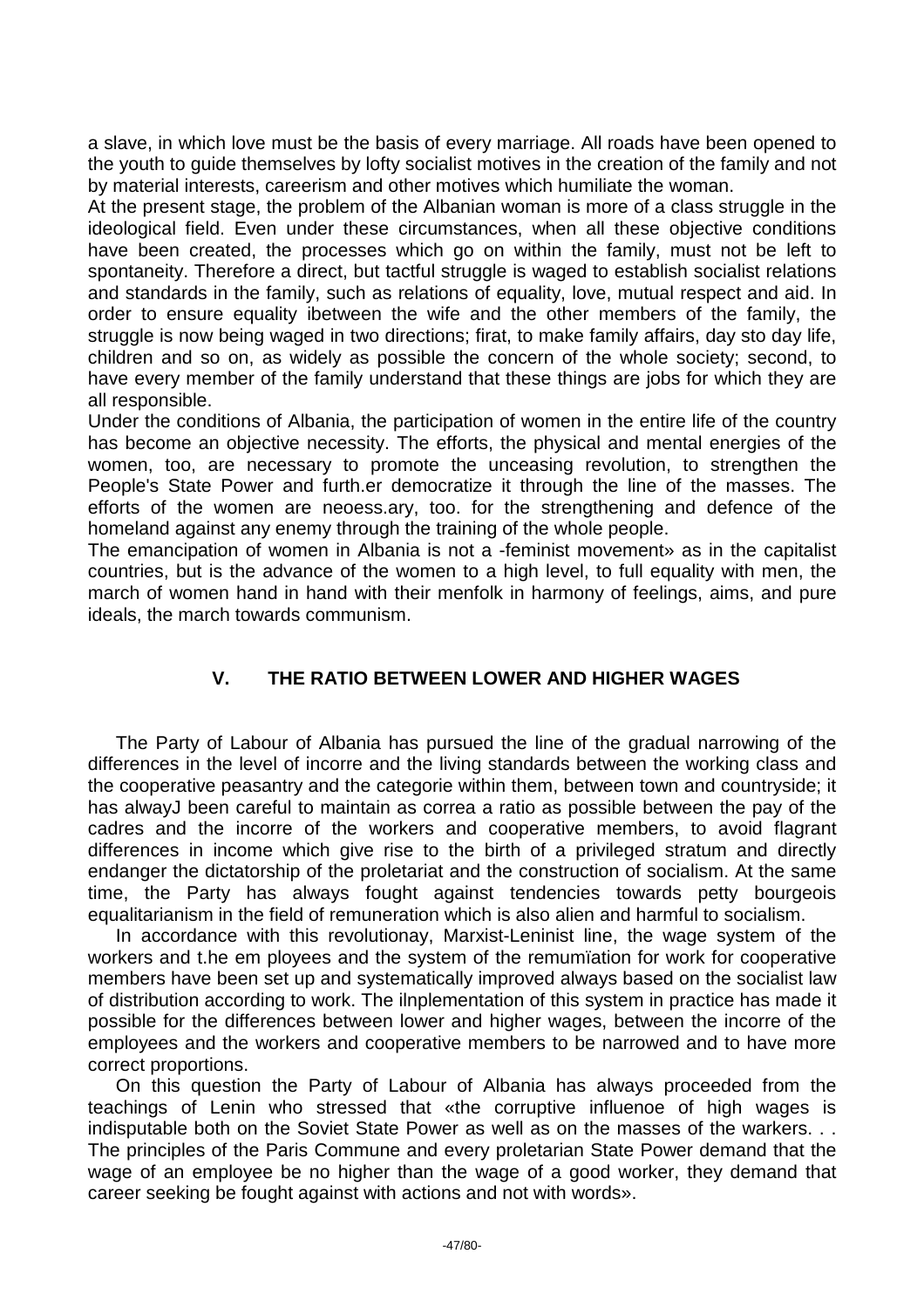In the implementation of this great teaching of V. I. Lenin, in accordance with the concrete conditions of the development of and the socialist construction in Albania, the Party of Labour of Albania step by step has continually taken measures to narrow the ratio between the medium wages of the workens and the higher wages of the employees. Nine years ago, on April 29, 1976, in the Declaration of the Central Committee of the Party and the Government it was stressed that the establishment of correct proportions between the wages of the workers and the employees and between the wages of categories of employees is a measure of principled importance which blocks the road to bourgeois degeneration, career seeking and many other evils. Following the Declaration, the differences between lower and higher wages in Albania reached the ratio of 1 to 2.5. Now following the latest decision, this ratio is narrowed even further. Today in Albania the ratio between the average wages of workers and the salary of the director of the same enterprise is 1 : 1.7; that between the average wages of the workers in general and the salary of the director in the Ministry is about 1:2; that between the lowest and highest wages of the workers within the same branch is about 1:1.5-1.65 etc. These ratios are set by law.

This is a concrete and unprecedented implementation of the Marxist-Leninist thesis, a great reality of the proletarian justice in Socialist Albania, where a post is not a privilege and where cadres are integrated with the masses. «Living standards,» commade Enver Hoxha stresses, «should not be allowed to rise with big differences, officials should not be allowed to live far better than the workers, and the peasants to live at lower standards than their allies in the city. Our Party is fighting and will always fight to unoeasingly improve not only the life of the people but the life of everybody, proceeding from the correct principle of not having equality in wages but neither privilege for anybody, and differences of wages between the workers must constantly narrow their margin.»

The lowering of higher wages, together with the measures to lift over and above the basic wage of the working people of literature and art, education and science, better harmonizing the material stimuli with the moral stimuli is an expression of the class treatment of the problem of wages. This has the aim of further revolutionizing, from the material standpoint as well, the relations between cadres and the masses, and also the relations in the very fold of the cadres, a vital premise to protect people, especially the cadres, from alien influences and degenemation. Experience shows that bureaucracy is nourished by higher wages. Bureaucratic elements always lean towards the deepening of the ratio in wages through many ways and means. The working class, under the leadership of its Party, has fought and is fighting against these tendencies maintaining a clear-cut revolutianary class stand. Therefore the measures contained in the decision of the Central Committee of the Party of Labour of Albania and of the Council of Ministers of the People's Republic of Albania towards lowering higher wages have a profound ideopolitical and social content, they have their national value, but they are also an important contribution to the treasury of Marxism-Leninism. They express the desire and interests of the entire Party and people, the worldmg class, the cooperative peasantry and the people's intelligentsia; therefore they have met with complete approval everywhere, and have been received with enthusiasm and high mobilization towards socialist construction and the defence of the Homeland.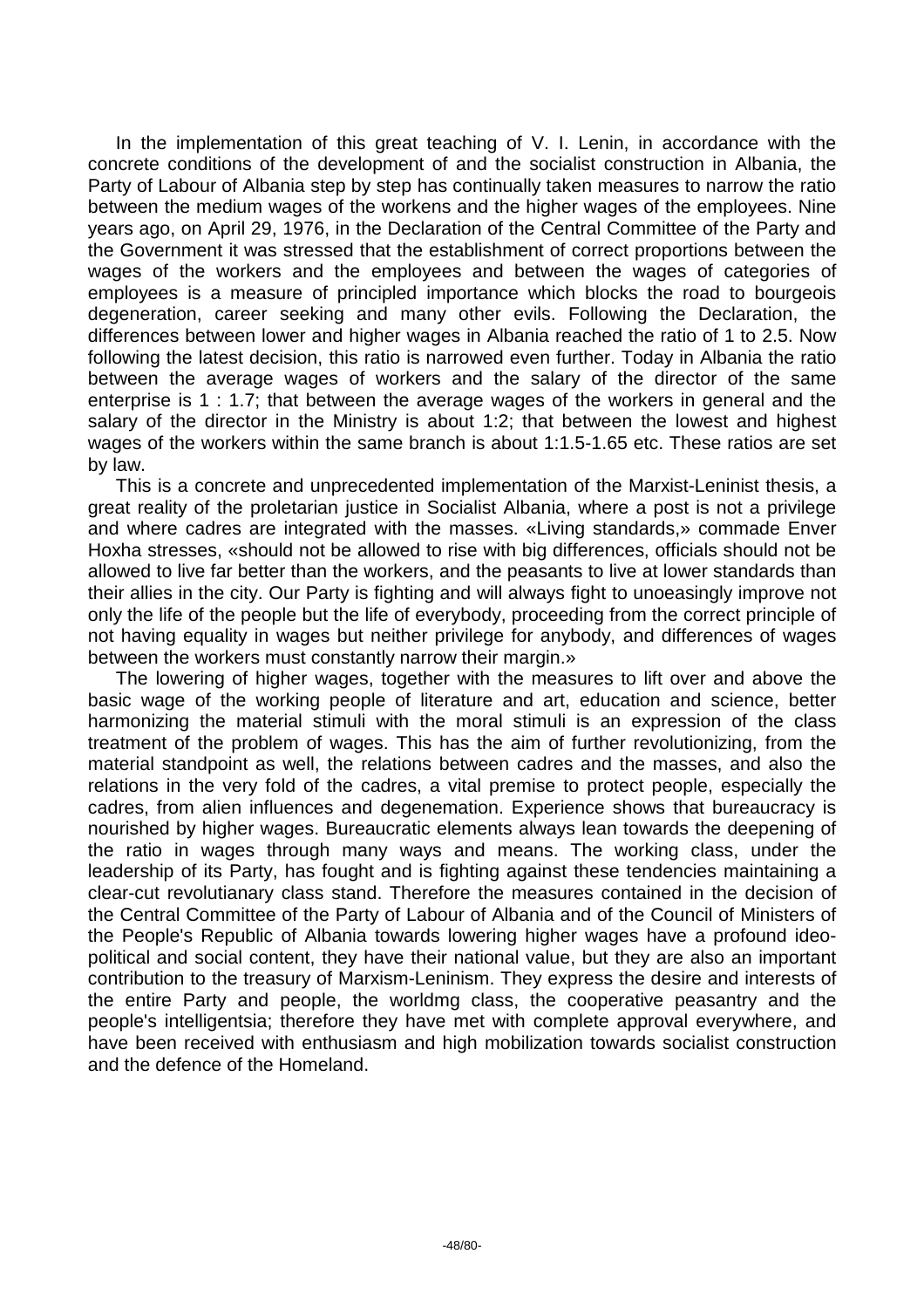## **VI. CADRES ENGAGE IN PRODUCTION WORK**

Wherever you go in Albania, in town or countryside, you are liable to come across leading cadres of all levels, workers of the administration, .people of intellectual pursuits who are working directly in production, shoulder to shoulder with the workers and peasants. The school youth works with enthusiasm in building railroads and opening mountain highways.

It is a principle in the social life of socialist Albania that, with the exception of the elderly or those whose health or physical condition does not permit it, all the cadres of administration of the State, Party or economic apparatus and organs, and social organizations, cadres of the army, intelligentsia, state enterprises and agricultural cooperatives take part regularly for definite periods in work direátly in production. In addition to classroom lessons, physical and military training, direct participation in production work has been introduced as an essential component in our school curriculum.

The participation of leading cadres and all the people of mental work directly in work in production is an aspect of our social life of vital importance to the cause of socialism and firmly based on principle. With what is this connected?

Above all, it has to do with the establishment, main tenance and perfecting of genuinely socialist relations in society. In order to establish such relations it is not enough just to establish socialist ownership over the means of production. It is also essential to establish correct relations between the leading cadres and the broad masses of working people in town and countryside. This requires that on the one hand the cadres, as representatives of the dictatorship of the proletariat, must manage, lead and supervise; while on the other hand, they must consider themselves servan.ts of the people, closely linked with the masses and integrate -themselves with them, must learn from and render account to the masses and to be constantly under their effective control. This means that centralism must be corretly combined with socialist democracy.

But in socialism there exists the danger that the leading cadres may become bureaucràtic, detach themselves from the masses and become opposed to them, may turn from servants of the people into rulers over them, may degenerate and thus create a new anti-socialist caste or class - a thing which leads to the liquidation of the dictatorship of the proletariat and the restoration of mpitalism. The existence of such a danger has already been confirmed by historical experience. Failure to take it into account is fraught with fatal consequences for the future of socialism. However, this is by no means inevitable and can be avoidad if a correct Marxist-Leninist s and is maintained, and effective measures are taken to prevent it from turning into reality. Among the measures which the Party of IAbour of Albania has taken to ward off this danger, of great importance are the circulation of cadres from leading posts to the base, and from the administration to production and vice versa, the brringing into the leading organs of more and more persons, who work in production, especially from the ranks of the working class; the reduction of higher salaries and putting the standard of living of the cadres in correct proportion to that of masses, the further deepening of the line of the masses in appointing cadres, intensification of the Marxist-Leninist, ideo-political education of the cadres and fighting against manifestations of technocracy, etc. The direct participation of our leading cadres in production is one of the most important steps taken in this direction. The aim of it is the revolutionary educa.tion of the cadres with correct concepts about work ancl. the working people, to protect the cadres from bourgeoia and bureaucratic degeneration, to link them closely with the people and their lives. Comrade Enver Hoxha says :, «The cadres must get oil on their hands and mud on their boots, so that they see the problems, the needs, the work, not just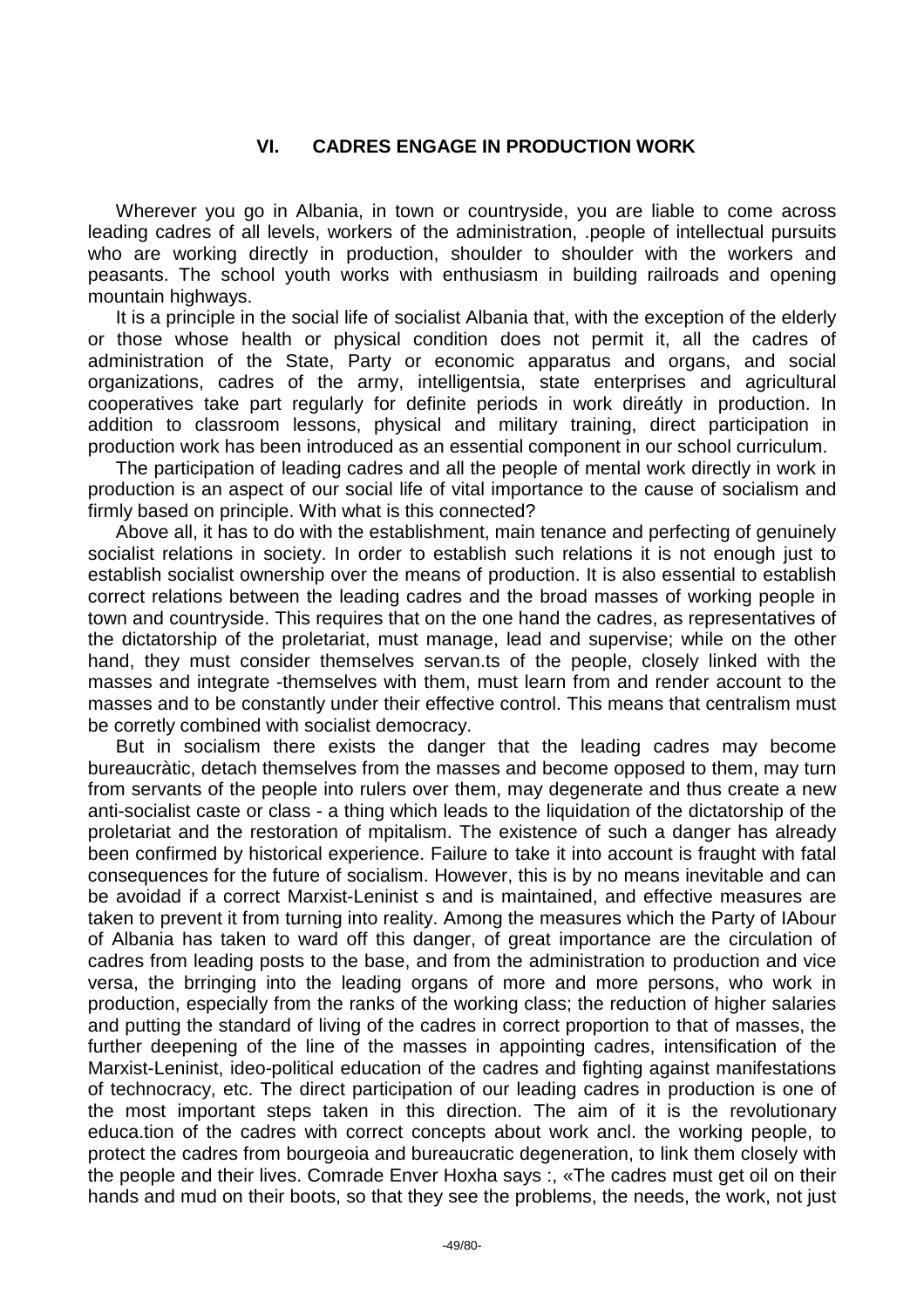from above, but from down below, because this is how we wipe out bureaucracy, symptoms of conceit and arrogance, the diseases of commandism and cronyism among the peaple who rún things, because these pro-. blems arise most among those who, vested with power,think that it is they alone who create everything, that, the work wouldn't go on without them».

The participation of the leading cadres and the intellectuals in productive labour is a matter of great principle also, because it leads to the further strengthening of the morallpolitical unity of the people in the struggle for the cause of the construction of socialism, serves to over-come the separation of theory from practice which, as Lenin points out, is one of the greatest evils and misfor-tunes inherited from the old capitalist society. It constitutes one of the concrete and effective ways of gradually narrowing the essential distinctions between physical and mental work.

## **VII. CULTURE AND EDUCATION**

**THE LANGUAGE.** A glance over the history of the Albanian langua.ge, no matter how hurried and brief, cannot fail to bring out two contradictory aspects: on one hand, a language documented in writing very late (the first book in Albanian is that by Gjon Buzuku in 1555) and on the other, and ancient people autochthonous in the Balkans since the mists of prehistory.

How is this to be explained?

Historically it is a wellknown fact that the Albanians and the Greeks were the earliest inhabitants.of the Balkan Peninsula. Our people have been living in these parts for well over three thousand years. From one generation to another they have spoken their own language which with the changes it has undergone in time, is spoken today by the Albanians.

Henoe, here we have a language so ancient as a spoken language and so recent as a written language. The five hundred-year period of the written Albanian language should be viewed only as a small part of the history of the ALbanian language, as the most recent stage of its historical development.

Albanian is a member of the Indo-European languages.

The first to prove scientifically that Albanian is a member of the family of Indo-Eurapean languages was the German scholar Franz Bopp. Other scholars before him like Xylander, Rasmus Rask, Schleiher and others had made separate observations regamding the relationship of Albanian to the other Indo-European languages, but Bopp dedicated a complete monograph, entitled «On Albanian in connection with its affinides», published in 1854, to this problen. As far back as 1843 Bopp had delivered a dissertation at the Berlin Academy on the numerals and pronouns of the Albanian language claiming with certainty that it belonged to the family of IndoEuropean languagies. But in 1854 he examined a broader range of material. He made a thorough scientific analysis of the A7banian language and arrived at the conclusion that it belonged, incontes ably, to the family of IndoEuropean languages.

As the Albanian Prof. Eqrem Cabej has pointed out, when speaking of the Indo-European character of the Albanian language, one should bear in mind that not all its linguistic wealth comes from the ancient Indo-European lieritage. With the passage of nane Albanian, like any other language, has lost a lot from its autochthonous 'heritage, due to its continuous oontact with the languages of other ,peoples; on the other hand, it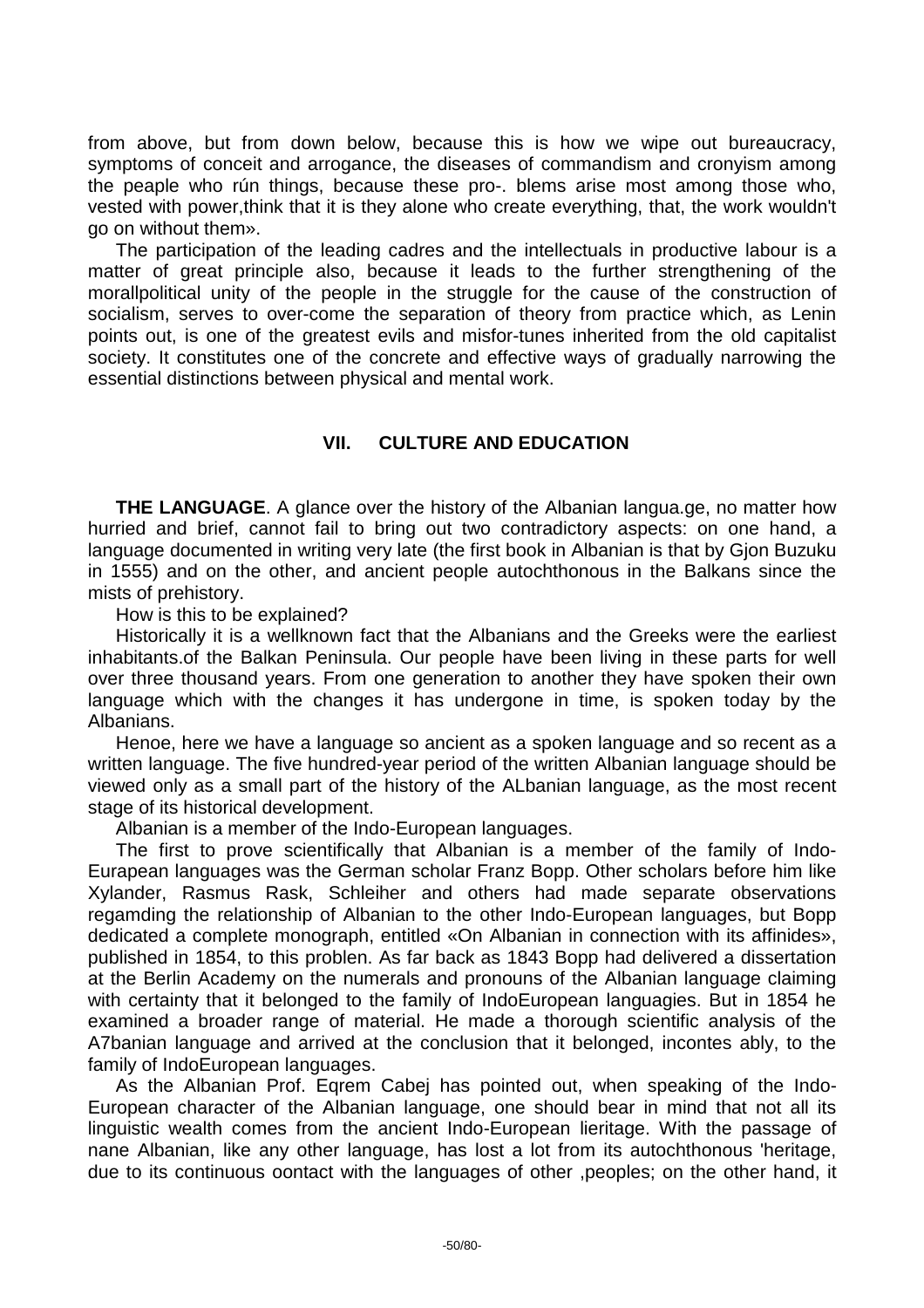has been enriched with new words, expressions and construotsons from its own source and has given to and received from the other languages with which it has been in contact.

The Albanian words having corresponding forms in the other Indo-European languages are ordinary words of day to day use whiclh serve as a basis on wlich others are built. Here are a few Albanian examples: ujk, ulk, Sankrit vrksh, Latin lupus, Greek Lykos, Russian volk, Albanian ditë, Sanskrit dinam, Lithuanian diens, Latin dies, Russian, den; Albanian mi, Sans'krit muh, Armenian mukn, Greek mys, Latin mus.

Bopp's assertion that Albanian has no successional connoetion with the other sister languages of our continent remains correct. The connections it has with other languages are not filial but of another character.

In his article «The Place of the Albanian Within the Circle of Indo-European Languages», the wellknown Albanologist, Gustav Mayer, accurately defined the position of the Albanian in this linguistic family. He places the Albanian close to the eastern and northern. Indo-European languages. When we say that the Albanian pertains to this or that ;group of languages, we have in mind that in certain features it has followed the same course of develstructure. For instance, in northern irido-European languages the short Indo-European «o» has changed to ..a», while in the southern ones it is kept as «o». On this point the Albanian joins with the first group. Thus we have Albanian natë, German nacht, Lithuaninan naktis, while Latin nox, noctis. The relations of the Albañian with these languages have been studied more concretely by other scholars among whom we should mention Holger Petersen and Nobert Jokl, who with their fruitful studies have ren~dered a valuable contribution to Albanological science.

Following the triumph of the people's revolution, very favourable conditions were created in Albania for the development of the science of the Albanian linguistics, so .that Albania has become the epicenter of studies in this field. Today, tens of Albanian schol.ars are engaged in studying the problems of the history of the Albanian language. Through many works illuminating various aspects of the historical development of the Albanian language, they are rendering a valuable contribution in this field.

Among other things, new facts and proofs have been brought forth ori the Indo-European nature of the Albanian language. A more profound argumentation has been provided for the conclusions reached and perceptible results have been achieved in defining the various laws that have acted in the evolutiom of the phonetic and morphological structure of the Albanian language in relation to the structure of the other Indo-European languages. Further studies have been conducted on its relations with the other Indo-European languages, on the problems connected with the pre-Balkan cradle of thé Albanians, with the origin of the Albanian language, with the country of its formation, with the autochthony of the Albanians and so on.

In connection with the origin of the Albanian language, as is known, three different theses have long been advanced, on its Illyrian oirigin, its Thracian origin or its Illyro-Thracian origin. The theses on the Illyrian origin of the Albanian langua-ge ,is gaining ground thanks to the studies of the Albani.an linguists coupled with the results of our archaeology in the material field. More and more convincing proofs are being advanced in favour of this thesis. The fact that the pre en.t Albanians dwell where the Illyrian tribes used to dwell, and that the history of our people records no later immigrations intó these regions, supports the thesis that the Albanians are the descendants of the Illyrians and the Albanian is the offspring of the Illyrian language. On the other hand, those few linguistic elements which modem science has at its disposal about the Illyrian language find their explanation through the Albanian. The Albanian historical toponomy is of special interest in throwing light on such an important problem of the history of our people. The comparison between the ancient forms of place names and the present forms show that the latter are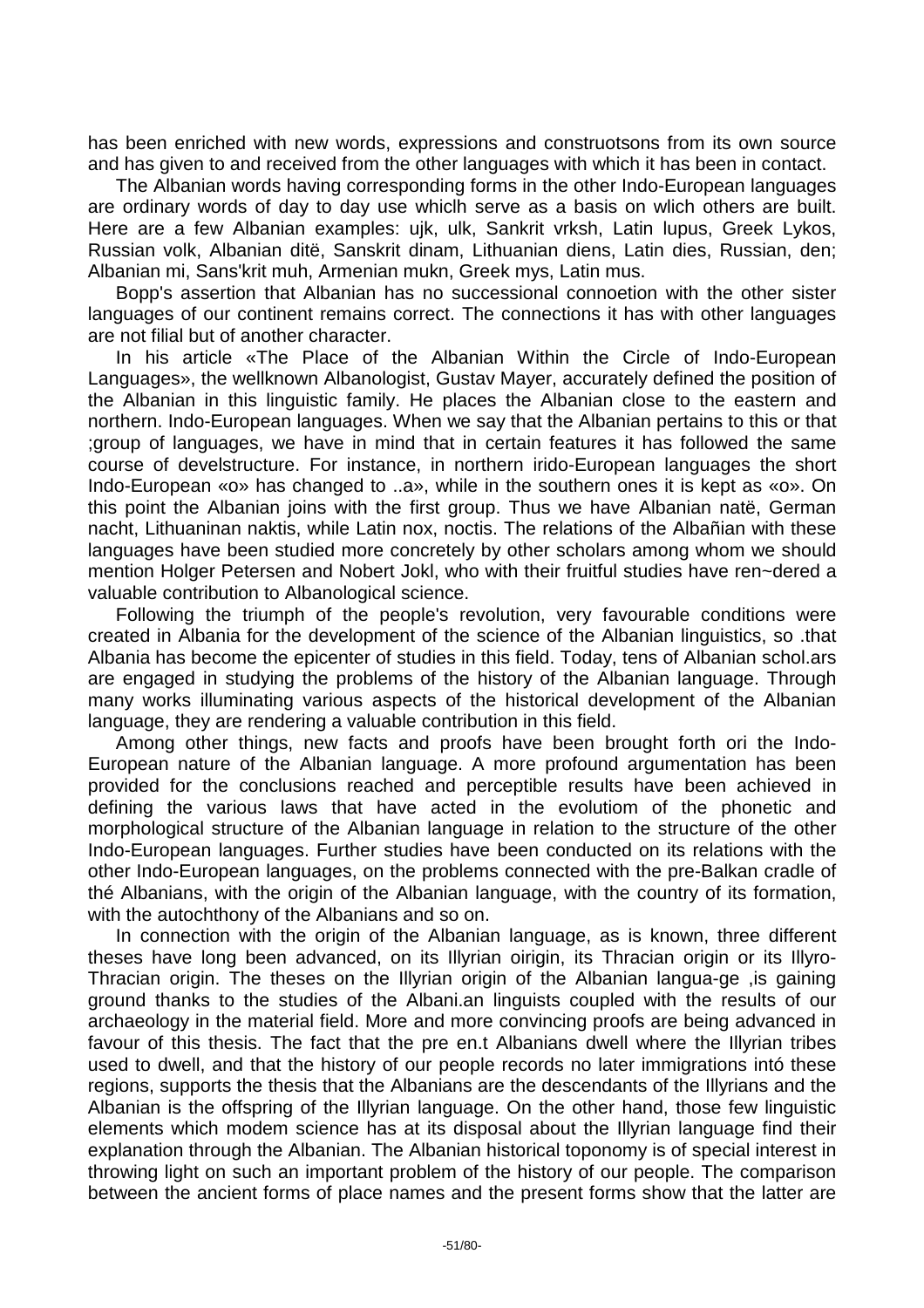the uninterrupted continuity of the former Rn line with the historical phonetics of the Albanian language. This proves that the Albanians are natives of their present territories, at least since the Greco-Roman period. And when it is known with certainty that Illyrian tribes inhabited the Albanian territory, this shows that the Albanians are the offspring o fthe Illyrians and that the Albanian is the continuity of the Illyrian language.

It can be said that during these thirty-two years oí our People's State Power, studies in the field of the history of the Albanian language have had two main objectives, namely, first to sum up in a creative way what had been achieved by the science of linguiistics before liberation from the middle of the 19th century when F. Bopp finally established that the Albanian language is part of the family of «Indo-European languages», second, to make a more thorough examination and analysis of many problems dealt with earlier, as well as to raise and solve a series of other problems in this field.

Special care has been devoted to the study of the Albanian language after the 16th century, with the scholars concentrating their efforts on discovering the special phonetic and morphologic features of the language of our authors of the 16th, 17th and 18th centuries.

While giving priority to the study of the internal history of the Albanian language, our linguistica during the years after liberation has not overlooked the study of its external history. It was precisely Albanian linguistica that clewed up and dealt more extensively with the problem of the origin of the Albanian language and the cradle of the Albanian in the Balkans, which are important, not only to the history of the Albanian language, but also to the history of the Albanian people and the peoples of the Balkan Peninsula. A complete synthesis of the studies in this field was made at the Convention of Illyrian studies (Tirana 1972) through the report on -The Problem of the Place of the Form.ation of the Albanian Language» in which in a very compelling and convincing way it was shown that the Albanians are a people autochthonous on their present territory. In throwing light on such problems, which are as important as they are complicated, Albanian linguistics has aimed to advance with cautious steps and be as objetive as possible. It has made a valuable contribution to refuting the views of a certain foreign linguisticls expert who considered that the Albanians had coane from eastern to western regions, where they live today (G. Weigand). Bringing forward a series of new arguments from the field of toponomy and naval lexicon of the Albanian language and from the field of its reciprocal relations with ancient Greek and Latin, ALbanian linguástics shows that the thesis of Weigand and other of a similiar type held by foreign scholars are now obsolete and untenable.

Of special significance in this direction are the articles and studies on bhe contribution of the Albanian language to the formation of the affinity of the Balkan languages and on the role of Albanian as a contributor to the neighbouring languages.

Another occasion to add contributions in this field was the Conference of Ethnographic Studies (Tirana, June 28 to 29, 1976) at which, in addition to many contributions on the various aspect of the material and social culture of the Albanian people, three papers from the field of linguistica were read, which examined problems mainly of the history of the Albanian language viewed from an ethno-linguistic angle.

The results .of the work in the field of studies on the history of the Albanian language make up only one part of the successes attained by Albanian linguistica in the field of Albanological research.

Today, the Albanian language is spoken not only in the People's Socialist of Albania but also beyond its borders. It is spoken by nearly one and a half million Albanians in Yugoslavia and Greece in the parts immediately over the borders. The Albanian is spoken also in distant settlements of Albanians who, in various periods, have emigrated from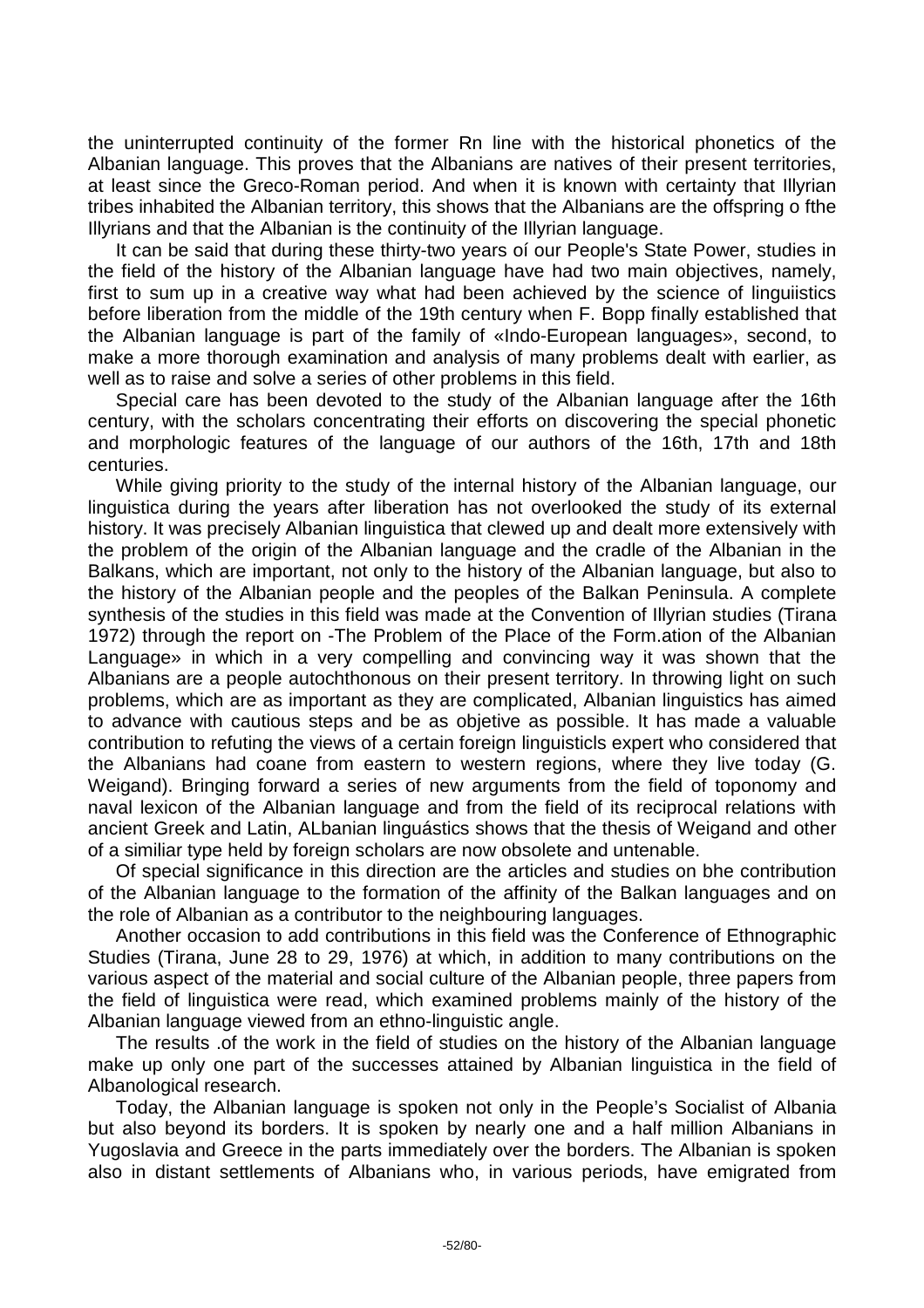Albania, the majority of them several centuries ago, some of them during the past century and the beginning of our century.

In Yugoslavia, spoken Albanian extends over a large territory of north-western Macedonia and in the district of Kosova, in the regions of Peshtar, Preshova and Bujanovich, as well as in Montenegro, in the regions of Plava, Gucia, Tresh, Gruda; in the mountain region of Kraja, in Ulqin and its environs. In Greece, the Albanian language is spoken in the Qamëria district, the southern border of which extends to the Bay of Preveza. It must be said that the Albanian spoken in both Yugóslavia and Greece can not be separated from the spoken Albanian of the present day Albania because they have not been isolated during their development.

The Al'banian language has been maintained and continues to be spoken and, partly written, in old settleénents in Greece, Italy and elsewhere. On the islands of Hydra, Poro, Specia, Salamina and the districts of Athens, Euboea, the Peloponesus and elsewhere, spoken Albanian (dates back to the 14th century. Somew at later is that of the Arbëreshi who have settled mainly in the districts of Calabria and Sicily. Most of these settlements date back to the 15th and 16th centuries.

The most recent are the spoken Albanian of the Albanians in Dalmatia (Arbanas near Zara) formed towards the beginning of the 18th century, the spoken Albanian of Madrica in Bulgaria and the spoken Albanian of the Albanian settlers in the Ukraine, in. the districts of Melitopol and of Odessa, which were formed at the beginning and in the middle of the 19th century.

Having been detached for a long time from their motherland, the spdken Albanian of these settlements has been developed and influenced by a foreign environment but most forms of it, especially that of trhe Arbëreshi in Italy, have been very well preserved and on the basis of this language has been built an artistic literature represented by wellknown poets and writers like Jeroni,m de Rada, A. Santori; G. Rada, Z. Serembe, V. Sratigoi, V. Dorsa and many others.

In our days a whole generation of Arbëreshi like F. Solano, G. Fareco, U. Giordano, J. Farrari, V. Salvaggi and others are following the path of this pleaid of enlightened Arbëreshi, striving to preserve the language and folklore of the Arëreshi and prevent its being lost.

Outside the hoeneland the Albanian language, is spoken also by the Albanian emigrants of the past century and the beginning of this one to Egypt, the USA, Argentina, Australia, Turkey, Rumania etc.

**ALBANIAN LITERATURE**. Albanian literature is not among the newest in Europe as is usually claimed, because its first book (Gjon Buzuk's Masses) belongs to the year 1555, and the earliest written document which has reached us dates back to 1462. A document of the year 1332 speaks of tihe existence at that time of Albanian books. At the end of the l6th century, the Arbëreshi in Italy, driven from Alibania a century earlier, were still conducting their religious services in the Albanian language, while the great Albanian humanist, Marin Barleti, who wrote the history of .Scanderbeg, mentions chronicles in the popular language in 1504. However the ravages of time have destroyed all these. A more or less extensive literary activity re-emerged after the Ottoman-onslaughts of the 14th and 15th centuries with authors like Pjetër Budi, Frano Bardhi, Pjetër Bogdani (17th century) and others. Their works had a religious and didactic character, with religious books and a few poems, dictionaries (the first published in 1635), grammar books (the first .published in 1716), theological tracts etc. At the start of the 18th century, after the mass conversion to the Islamic religion took place in the country, a whole literary trend began under the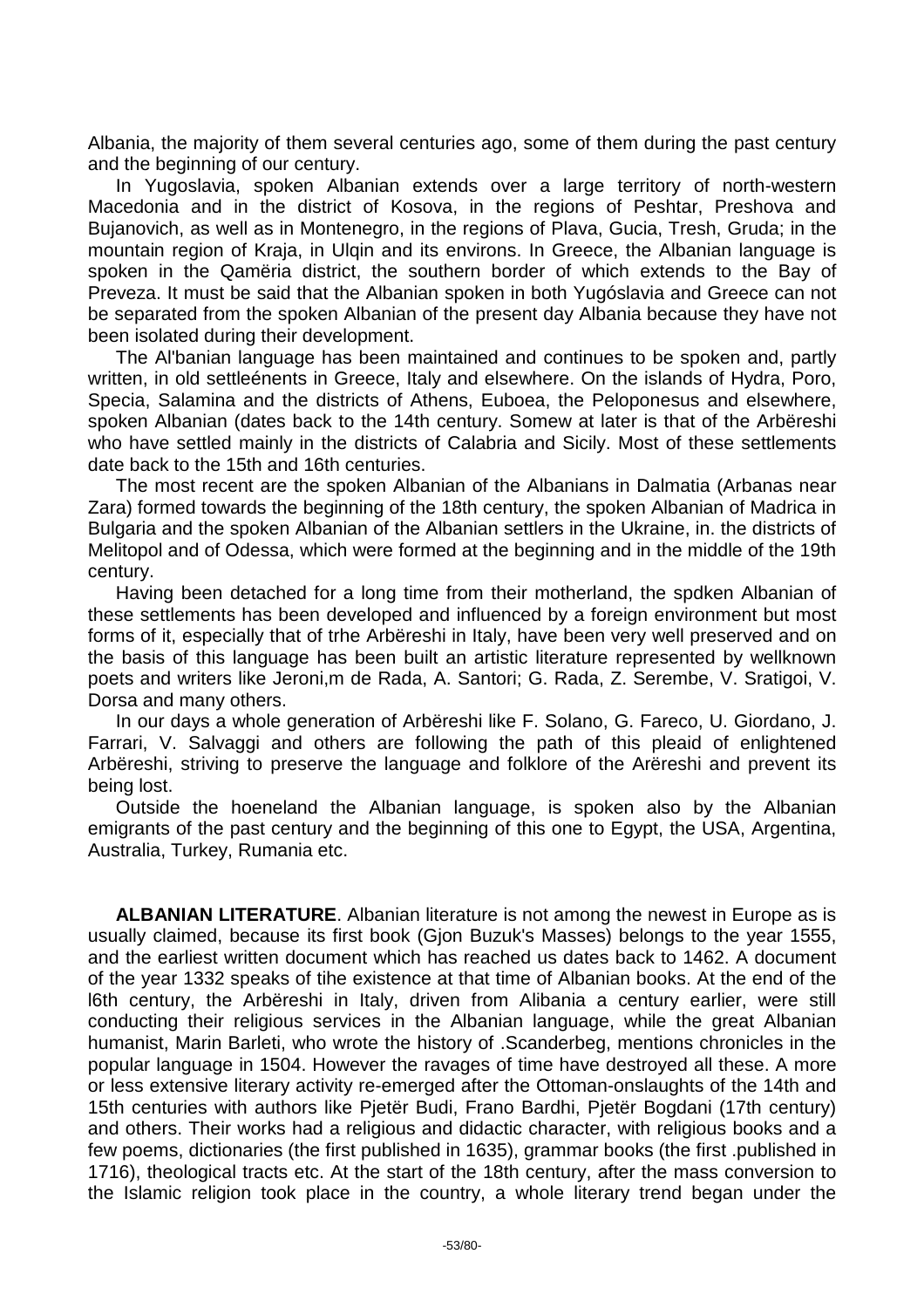influence of oriental literature, with a considerable number of authors and works in a number of ;genres, and this trend lasted for about two centuries. It included poets in whose works there is an obvious stress on social protest (Hasan Zyko Kamberi-late 18th century) and arti-feudalism (Zenel Bastari~mid 19th century) who were the precursors of the bourgeois critical realism which developed in Albania during the first 40 years of our century.

An Albanian literature of high artistic qualities began with Albanian romanticism, a contemporary of the European romanticism of the 19th century. Its earliest outstandin.g work was the poem Milosao's Songs (1836) by Jeronim de Rada (1815-1903) the author of a number of poetic works, such as «Serafina Topia» (1839), «The Unfortunate Scanderbeg» (1872-84), etc., and an outstanding publicist and patriot. But the writer, who dominateti Albanian Ziterature in the 19th century was Naim Frashëri (1846-1900) a lyric poet («Flocks and Farming» - a pastoral poem 1886, «Summer Flowers» a collection of philosophic and patriotic poems - 1890), and epic poet («The History of Scanderbeg» 1898, his masterpiece) and other important works. In Naim Frashëri, the Albanian language found a fiery poet who also gave a fresh impetus to Albanian philosophic thought by waging a special struggle against mediaeval theological thought and by upholding and courageously spreading some of the most outstanding achievements of science ,such as Darwinism. He remains the most beloved and most popular .poet of our past.

Among the other authors of the time, let us mention Andon Zako Qajupi, lyricist, satyrist as well as a writer of fables, with his collection of poems «Father Tomorri» (1902) from which our critical realism begins, the lyricists Ndre Mjeda, Asdren, Zef Serembe, Gavril Dara Jr., the author of a very well known epic-lyric poem «Bala's Last Lay», the revolutionary novelist, Mihal Grameno, and others.

The favoured themes of this literature were those of the wars against the Ottoman invaders and especially 'during the time of ,Scanderbeg (15th century), the call for the liberation of the country, denunciation of feudalism and so on. It was a literature closely linked with the national movement and with the ideas of illuminism, a literature Which led that movement in struggle against the occupiers, who had banned the writing of the Albanian language, the opening of Albanian schools and the

development of culture, which took the name of the Albanian Renaissance. During this time, from the middle of last century, the Albanian press came into being, and, later, Albanian cultural societies were formed and managed to open a few schools teaching in the Albanian language. As a matter of fact, the Albanian language was known as an instructional language as far back as the 17th century, of course for religious education.

The 19th century is also regarded as the century of the beginnings of Albanian linguistic science, with such authorities on Albanian linguistics as Dhimitër Kamarda and Kostandin Kristoforidhi (the author of a famous dictionary) with so famous an encyclopaedist and thinker as

Sami Frashëri, Naim's brother, who was also the principal ideologist of the Albanian national movement. His work «Albania what it was, what it is and what it will be» (1899) rightly called the «Manifesto of the National Renaissance, is one of the most valuable works of political and social prose in the Albanian language.

Following the proclamation of Independence (1912) and under the continuous threat of the partitioning of Albania or a new occupation (this was achieved by Italian fascism in 1939), Albanian literature developed along the lines of the literature of the Albanian Renaissance, as a patriotic literature with an ever stronger antifeudal and revolutionary character. The author who dominated that period, Fan S. Noli (1882-1965), leader of the 1924 revolution, was one of the most outstanding poets («Album»), a publicist, aesthete, a translator who translated works by Shakespeare, Cérvantes, Ibsen etc.; an historian (his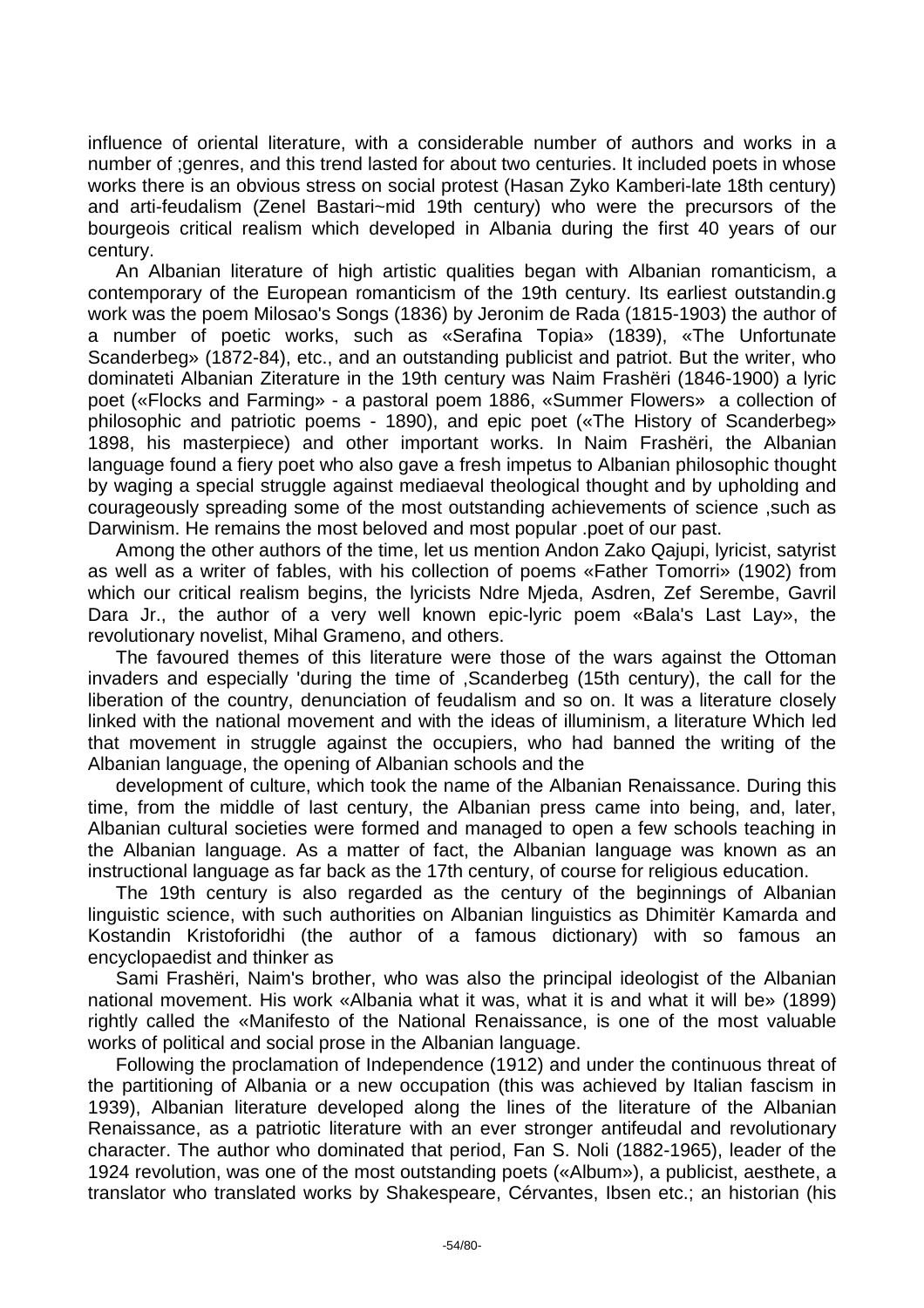masterpiece, «The History of Scanderbeg», was first published in 1921 and then published in revised form in 1949), and a musical critic (renowned for his study «Beethoven and the French Revolution» which aroused the admiration of Bernard Shaw, Thomas Mann, Sibelius, etc.). After Kristoforidhi, Naim and Sami Frashëri, before the war, he made the most substantial contribution to- literary Albanian, which achieved its complete unification during the years of socialist development in Albania. A wellknown lyricist of the time was Lasgush Poradeci. Migjeni (1911-1938) with his anthology «Free Verses» (1935) and his short stories, marked the culmination of the development of Albanian critical realism with strong accents on social revolt, which, through arare talent, heralded the Albanian literature of socialist realism. Among the prose writers of the time were the novelists, Foqion Postoli and Haki Stërmilli. Stërmilli left a novel on the very difficult situation of the Albanian women during the time of feudal and bourgeo-is domination. A participant in the National Liberation War, he also left a «Diary» from the war which is outstanding for its im,pressions from the life of the people who had hurled themselves into the general armed uprising.

A new epoeh in the development of Albanian literature begins with the outbreak of the Anti-fascist National Liberation War of the Albanian people and with the historic triumph of the people's revolution (1944), which brought the country its national freedom, overthrew the old social order, and paved the way to processes of the construction of socialist society and socialist culture.

The revolutionary literature of the war years, which came into being in the clandestine communist press, was the expression of the anti-fascist resistance of the Albanian people, an artistic portrayal of the patriotic spirit of the masses of the people and of their aspirations to a new world. These motifs were expressed mainly in the war poetry, in the patriotic lyric, which was developed by such authors as the martyr poet Memo Meto, poets Kolë Jakova, Llazar Siliqi, Aleks Caçi, and Shefqet Musaraj, the author of the poem «Hepic of the Balli Komhëtar» (1944), one of the classic examples of Albanian satirical poetry and the most distinguished work of the revolutionary literature of the Anti-fascist National Liberation War.

The revolutionary literature of the anti-fascist resistance was quickly changed, after the triumph of the people's revolution, into a literature of the new type, pervaded by socialist ideals and the spirit of communist partisanship. It developed the best traditions of former Albanian literature, its pathos of city life and popular, democratic spirit, its realism and close connection ith the poetic tradition of the people's oral literature. Born on the basis of new ideas, on the basis of the Marxist-Leninist materialist world outlook, which throws light on the laws and processes of development of society, the new literature adopted the method of socialist realism, which opened previously unknown horizons to its enrichment and flowering. The literature of the socialist epoch in Albania constitutes the highest stage of artistic development in Albanian society. This has found expression in the richness of content and motives, in the flowering of all genres, in the variety of styles and in the high level of artistic expression. The ideas of the revolution and progress, the aspirations of the masses of the people, liberated once and for all from any sort of material and spiritual bondage, form the true content of present day Albanian literature. T.he object of its inspiration is the struggle of the masses for the thorough transformation of their life and themselves, for the construction of the new society, and the new man who has also become the central hero of this literature. Centering its attention on the future of the people and the revolution, the new literature portrays the masses not as victims of history but as a vigorous and active force, conscious of their historic mission of the construction of a new world, a new humane society, a new man freed from the shackles of the old world. The historical optimism and confidence in the brilliant communist future which fills the spirituaI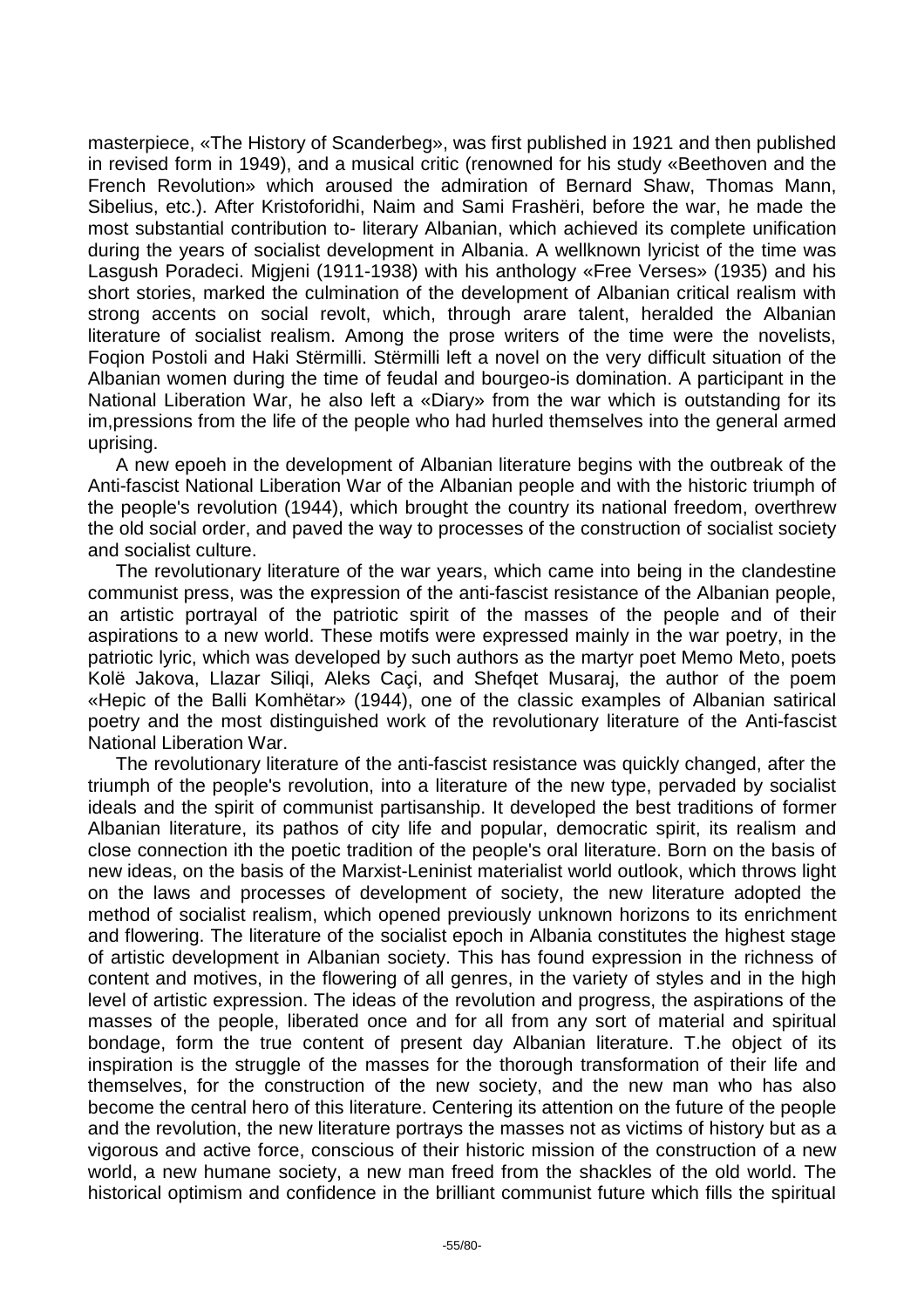life of socialist society has been turned into an inherent element of the literature which is being developed in Albania today. One of the most active genres in present day Albanian literature is poetry, which is taken up by a number of poets of outstanding artistic individuality among whom are Dritëro Agolli, Ismail Kadare, Llazar Siliqi and Fatos Arapi. They devote their efforts mainly to the lyric-epic poem, in which the motives of building the new life, of freeing man from the old, reactionary; psychology and ideology, the ideas of the historical vitality of the Albanian people and the theme of their resistance, and the historic destiny of the nation and revolution, cast in a vivid metaphoric language and powerful poetic symbolism, have revitalized this .genre of poetry and have opened wide vistas for its rapid development. The lyricepic poem in the present Albanian poetry is developed as a synthesis of lyrical meditations and timeless experiences in an epic spirit. It is characterized by the polyrphony, richness of motives and variety of tones of the poetic narration. In the artistic structure of this kind, which resembles a poetic mosaic, the laws of the association of ideas act to link -the times, ideas, and the various motives, .giving the poem artistic coherence and internal cohesion.

The most outstanding works of this kind are «prishtina (1949) by Llazar Siliqi, «Of what Are These Mountains Thinking?» (1964) by I.Kadare, «Devoll, Devoll» (1964) by D. Agolli, HBloody Alarms!» (1966) by F. Arapi and others.

The epic narrative poem, which is developed on the basis of the heroic folk epic, deals mainly with the theme of the historic past of the Albanian .people, of their wars and battles for freedom, and is represented by such works as «The Heroes of Vig» (1953) by K. Jakova.

Of the shorter poems, the development of lyrics of city and social life, lyrics of reflection and the landscape, is very extensive.

The best indication of the development of Albanian literature after the war, as well as of the artistic level which the present Albanian literature has reached, is prose in its two most widely used forms, the short story, and especially the novel. Today the novel has emerged as the leading form and has met with world recognition through such works as Ismail Kadare's «The General of the Dead Army» «The Bronze Bust» by D. Agolli, «The South Wind» by J. Xoxa, etc. (1971). The present Albanian novel is a realist novel which portrays the fate of man closely connected with the circumstances of the social environment, and the existing material and spiritual relations, but also under the light of the changes they will undergo in the days to come. The principal themes it treats are from the historical past, reflected in .<They Were Not Alone» (1952) by S. Spasse, -The Castle» (1970) by I. Kadare, «The Dead River» (1965) by J. Xoxe, the theme of the people's revolution and of the anti-fascist resistance reflected in -Before the Dawn» (1965) by Sh. Musaraj, -Three Colours of the Time» by Ali Abdihoxha, .,The Bronze Bust» (1970) by D. Agolli, as well as the theme of the building of the new life reflected in ..The Swamp» (1959) by Fatmir Gjata, «Again on his feet» (1970) by Dh. Xhuxani, and others. The works which reflect the epooh of the anti-fascist war tend towards the epic novel which takes up life in proportions of epic breadth with a few lines on the subject. Along with them is the novel with a more concentrated subject, as well as the novel without a subjelct in the traditional sense of that word. This kind of novel is characterized not by the movememt of action but by the movement of the idea, which is revealed through an original composition through the shifting of elvents, which creates the impression of the action and dictates breaking the bounds of time and mixing up periods.

In the field of narratives and short stories, the writers Dhimitër Shuteriqi, Arnastas Kondo, Teodor Lago, and others are outstanding. In the newv Albanian literature, drama inherited a poor tradition from the past, but, through efforts of the whole of literature, to reflect the major conflicts of the time, the drama of the old world, which was crushed and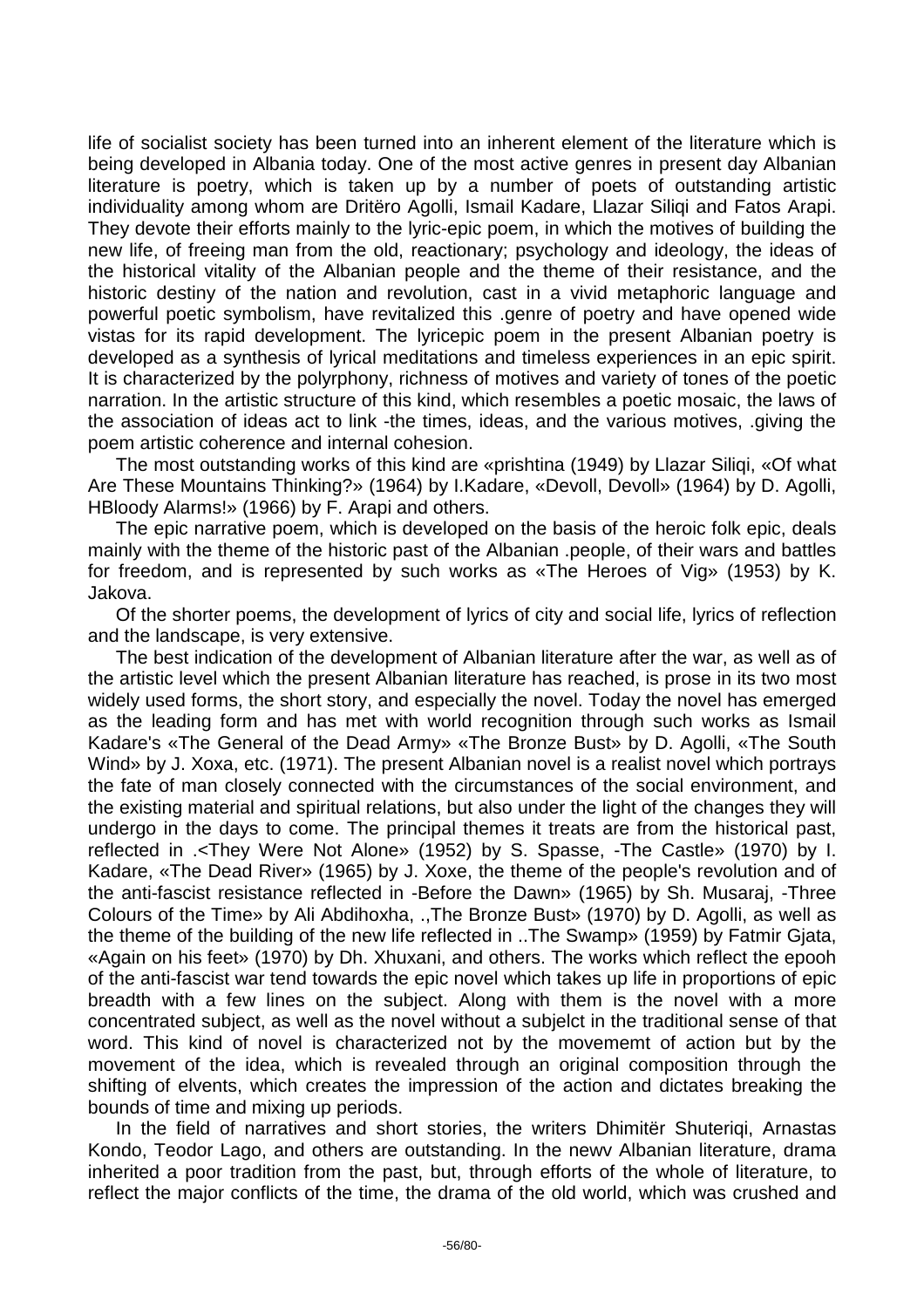the stern stru.ggle which gave birth to the new life. this genra nuirklv set out on the road of realism and really began to flower, fostering the national theatre, which came into being in Albania after liberation. The dramas «Our Land» (1954) by K. Jakova, «The Highland Girl» (1971) by Loni Papa, or the comedy «The Carnivals of Korça (1961) by Spiro Qomora, etc., are constantly in the active repertory of the Albanian theatre. Keeping pace with the development of literature are aesthetic thought and literary criticism, which base their analysis of artistic phenomona on Marxist-Leninist methodology. Outstanding in this field are Alfred Uçi with his work, «Aesthetics, Life and Art» (1970), Dalan Shapllo with collection of criticism, «Uterary Manifestations and Works» (1974), Koço Bihiku with his collections of studies, «Literary Problems» (1975), Razi Brahimi with his essay, «Speaking of Poetry», (1972) etc.

The .new Albanian literature is ceaselessly flowering and developing. It is rising on the basis of the finest traditions of the artistic culture of the Albanian peopler utilizing the progressive experience of world art and literature. The phenomena of the crisis, which decadent art is experiencin g today, are alien to it, and all roads are blocked to the influence of this art through a oeaseless struggle for a realist humane art, which sings praises to the strength of the free man and which is permeated by the finest ideals of mankind, by the ideals of social progress and building communist society. As an artistic expression of Albanian life, present-day Albanian literature has a marked national character and a profoundly socialist content. 21he development of it testifies to .the vitality of socialist realism as a newv artistic method which gives wide possibilities for the allround reflection of life and for the flowering of creative artistic styles and individuality.

**FOLKLORE**. Albania has a rich beautiful heritage of folklore. In the wealth and diversity of Albanian folklore, the feelings and vitality of its people are reflected. In the first place the genius of the people themselves elaborated through the experience of so many generations contributed to this national treasure store. At the same time the social conditions exerted their influence, together with the historical, geographical and other circumstances, because various tides have ebbed and flowed through the centuries over this land situated at the crossroads between East and West, leaving, their traces in its folklore.

**Musical folklore**. «Variegated Songs» - this is what the people call songs of the lyrdc genre. This description is a very good expression of the great diversity of this genre in Albanian foWore. All sorts of songs of various forms, content and themes have always accompanied the Albanian people at the most important moments of their ]ives, at work or at rest, in war or in peace, in joy or in sorrow. Through them the people have expressed their feelings and thoughts, their wishes and dreams and have given vent to the anger in their hearts and the fire in their souls. All kinds of interesting motifs can be found in the various categories of folksongs, ranging from lullabies with which Albanian mothers rock their babies to sleep in their cradles, the nursery songs and rhymes, which bring the pleasant aroma of çhildhooá; from gentle lovesongs, full of emotion, to humorous and satirical songs, which display the keen eye of ,the people to observe details and pillory various shortcomings; from wedding songs to the toasts raised án drinking bouts; from elegies to funeral lamentation. Also of interest are the motifs on certain work songs of shepherds, ,farmers, artisans, and others which are replete with ancient elements both in the substance of the verses as well as in the archaic manners of musical composition. Many ancient relics are to be found especially in the category of ritual songs for yearly celebrations. From this standpoint Alban'ian folklore can be compared to a rich mine, in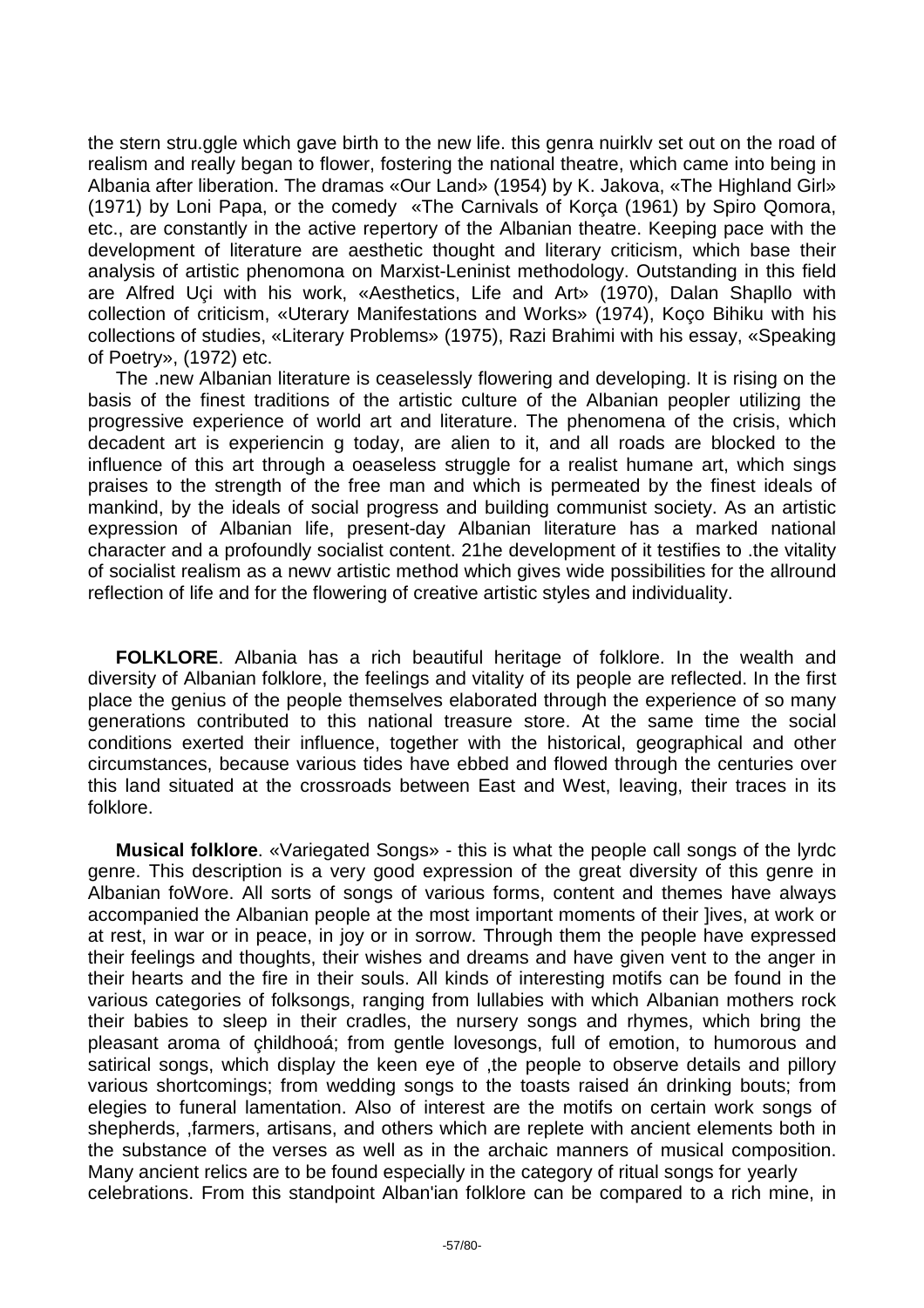which many songs and dances of ancient times, which bring us the echo of the celebrations of our pagan forefathers are preserved. These songs handed down from ore generation to ano'ther, seem to be rooted deep in the hearts of our people although the new conditions of life are making an impact even in this category of songs, putting aside some obsolete manifestations and, vice-versa, developing certain new themes further. Like the genre of lyric songs, the songs of the epic genre are rich in motifs, subject matter and form. Certain popular ballads and Songs of the Knights. from the most important cycle of the legendary epic, captivate ore with the fantasy of their content and their poetic expriession. Besides being the poetic-musical trend - of the people, they are, at the same time, a reflection of their wor ld outlook, in which their optimism coupled with certain social manifestations - generosity, hospitality, manliness, together with many other noble virtues stand out.

With regand to the historical epic, it can be said thalt every important event that leaves its mark is commemorated by the Albanian people through songs. Listing epic songs of this kind in their chronological order, that is, begttnning with the ballads of the period prior to the Turkish occupation in the 15th century, going on to the epic songs during the tiare of the Turkish occupation, which tell of the struggle for freedom, for secession from the Turkish Empire, of people's uprisings or express their social protest against oppression or exploitation (the songs of emigrants abroad) or commemorate the mighty efforts of the patriots of our Nátional Renaissance for national independence, we arrive at the songs of the National Liberation War. All these epic songs give us valuable inforrmation about the historic circumstances that the Albanian people perpetuate. They testify to the heroic resistance of the people, who fought for centuries on end for their freedom and independence. Finally, the songs of the period of socialist construction represent the further development of the historical epic, either in the ideologica) theme or their content or in their new elements of artistic expression.

To this day, from the ranks of the Albanian peopie there continue to emerge rhapsodists who, along with the old ballads, know how to, sing to the events of the day, responding to current events as they occur.

The various genres of folksongs, the ancient heritage of many nlotifs, their constant elaboration, together with the new productions and a number of various factors, .bave enriched Albanian folk -music with an extràorcdinary variety of artistic expressions. This music is composed in all kinds of sequences of simple, compound, mixed and irregular rhythmic measures (that is, 2/2, 2/4, 2/8, 3/2, 3/4, 3/8, 4/2, 4/4, 4/8) or compound (that is, 6/2, 6/4, 6/8, 9/2, 9/4, 9/8, 12/2, 12/4, 12/8), or mixed (that is 5/4, 5/8,

4+5 10 7/4, 7/8, 8/4, 8/8, ---------, ----------- reaching higher measures 8 8

8

8 up to -----------. In addition to these, we bave irregular measures and «free» rhythms (ad libitum) which are not divided into definite bars. Of special interest is the polyphonic corribination of voices in characteristic parts. From this standpoint, Albanian folk music is dzvided into two main dialechs which conform to the two language dialects; in regions north of the Shkumbin river we have homoph.onic (in unison) and heterophonic music while on the other side of this river we bave polyphonic music, both vocal and instrumental. The style of this polyphony varies according to the district, to the number of parts (two, three and four), to the age group and the sex of the singers, and so on. The polyphonic combination of voices in songs sung by choral groups follows certain original rules set by local tradition. The study of this popular polyphony is of importance to musicology from many aspects.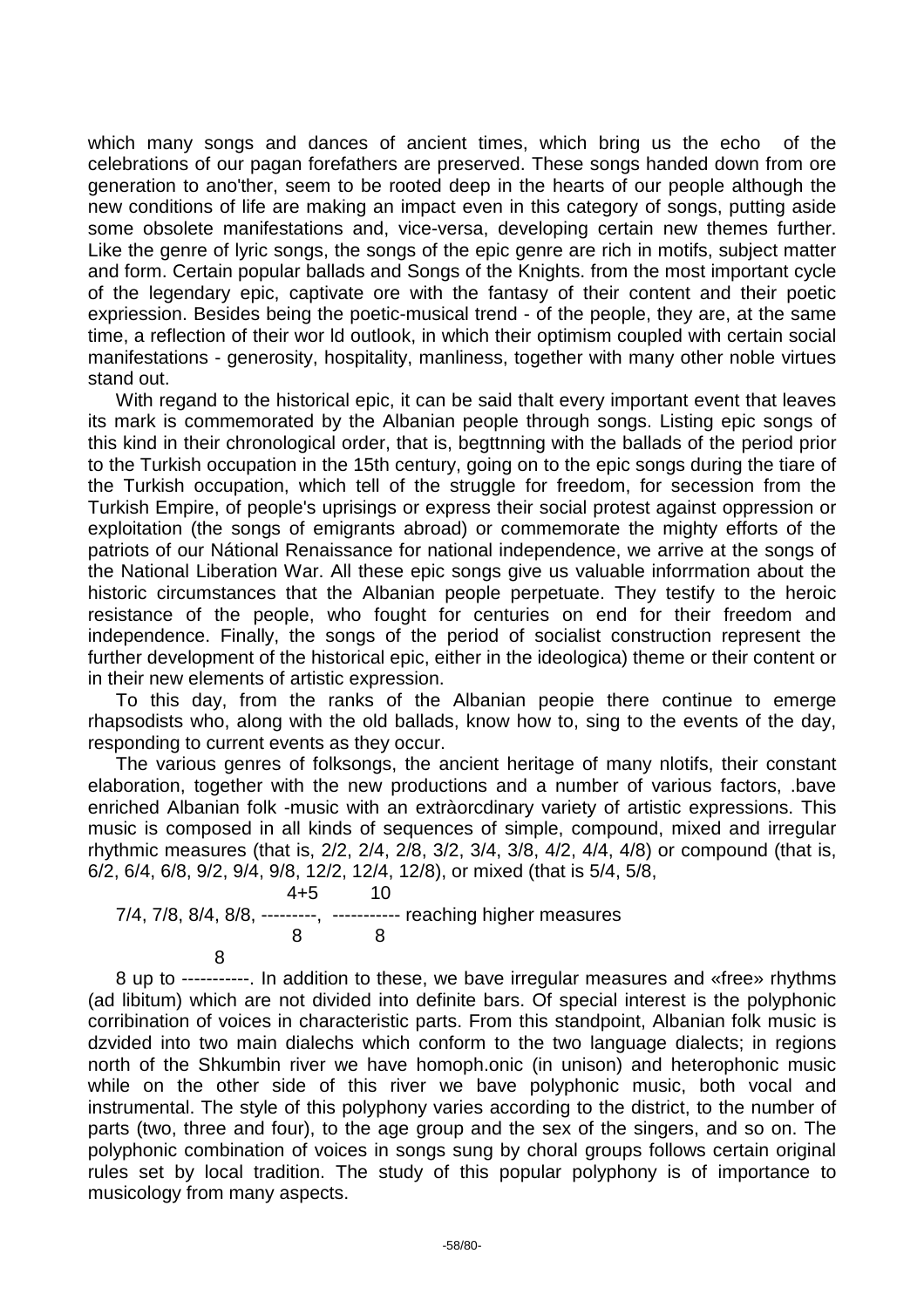In every village and city block, from time to time one hears the sounds of musical instruments without which no wedding parties nor popular celebrations take place. The various instruments used by the people give our folk mussic all kinds of tonal shades. Fiom the simplest inatruments used by children to those used by adults to stress the rhythm, we have a wid'e range of tone and timbre. There are five folk instruments from the drum family, including the tambourine, bu't it is in wind instruments that the widest range ocurs from para-musical instruments like gourds and conche shells and horns, to various kinds of flute and pipe including the bagpipe. There are also many atringed instruments played both by plucking and with a bow. But it must be said that pride of place in our musical expression belongs to the human voice. Many interesting observations can be made about characteristic methods drawing the voice from the throat like some folk singens from 'the soúthwestern part of Albania (a kind of yodel, which suddenly changes from the deep register to falsetto) or of the outburst of powerful voices as in some songs sung by the northern mountaineers.

The inclination, creative ability, temperament, endusance, optimism together with many aspects of life, are reflected also in our folk dances, which are, without doubt, among the most beautiful and the most interesting expressions of Albanian folklore. Their beauty has attract ed the admiration of a number of foreign writers and artists, among whom it suffices to mention Lord Byron's picturesque desar-iption of Albanian dances in his work «Childe Harold».

Albanian folk dances vary more or less according to districts, the sex and age of the participants, their forms and content, etc. Every district, and indeed nearly every village, has its own characteristic dances. The distinctive features of every district conform to the dialectal and ethnographic branches with which a number of variants áxe linked. But in spite of the great variation of the dances of different districts they also contain conmon telements emanating from the unity of the Albanian tradi,tion. In the part the women and men of certain distxicts used to dance separately, while mixer dancess were rare even within th;e one clan. As regards distinctions according to generation there arre old mens and young men's dances, old women's and young brides' dances; and then there are also children's dances.

Viewed from the number of participants, there are solo dances, which are danced in northern Albania, and in Kosova, while in southern Albania, where polyphonic music prevails, there are no solo dances.

Duo dances are danced in different ways throughout Albania, While in south Albania they exist only as an 2ntegral part of collectiv e danees.

As a rule trio dances are .danced by two women and a man or, vice-versa., by two anen and a woman. Most of them are of a dramatic eharacter.

Oollective dances have more than four participants. These, too, differ both from the standpoint of form and content. The commonest form is a straight chain as, for ir stance, the humurous dances of the caps or coffee cups, which are danced by the peasants of northern and northeastern Albania. There are also dances in ranks, which interchange with twists and winding movements as, for instance, those daneed by the Albanian settlers in Italy, in which all kinds of figures are formed, In addition, there are also dances of two facing rows, which are accompanied by songs. The commonest form is the circular dance which has spread all over Albania, as well as among the Albanlans beyond its borders. The circle may be am open one, like an arch, horseshoe, spiral and so on, or a closed one of big or small diametre, acoarding to the number of participants. The circular danoes of southern Albania have two leaders as required by the parts in polyphonic songs.

It is difficult to describe in words the structure of Albanian folk dances with their movements, steps and figures accompanied by gestures and mimicry in facial expression.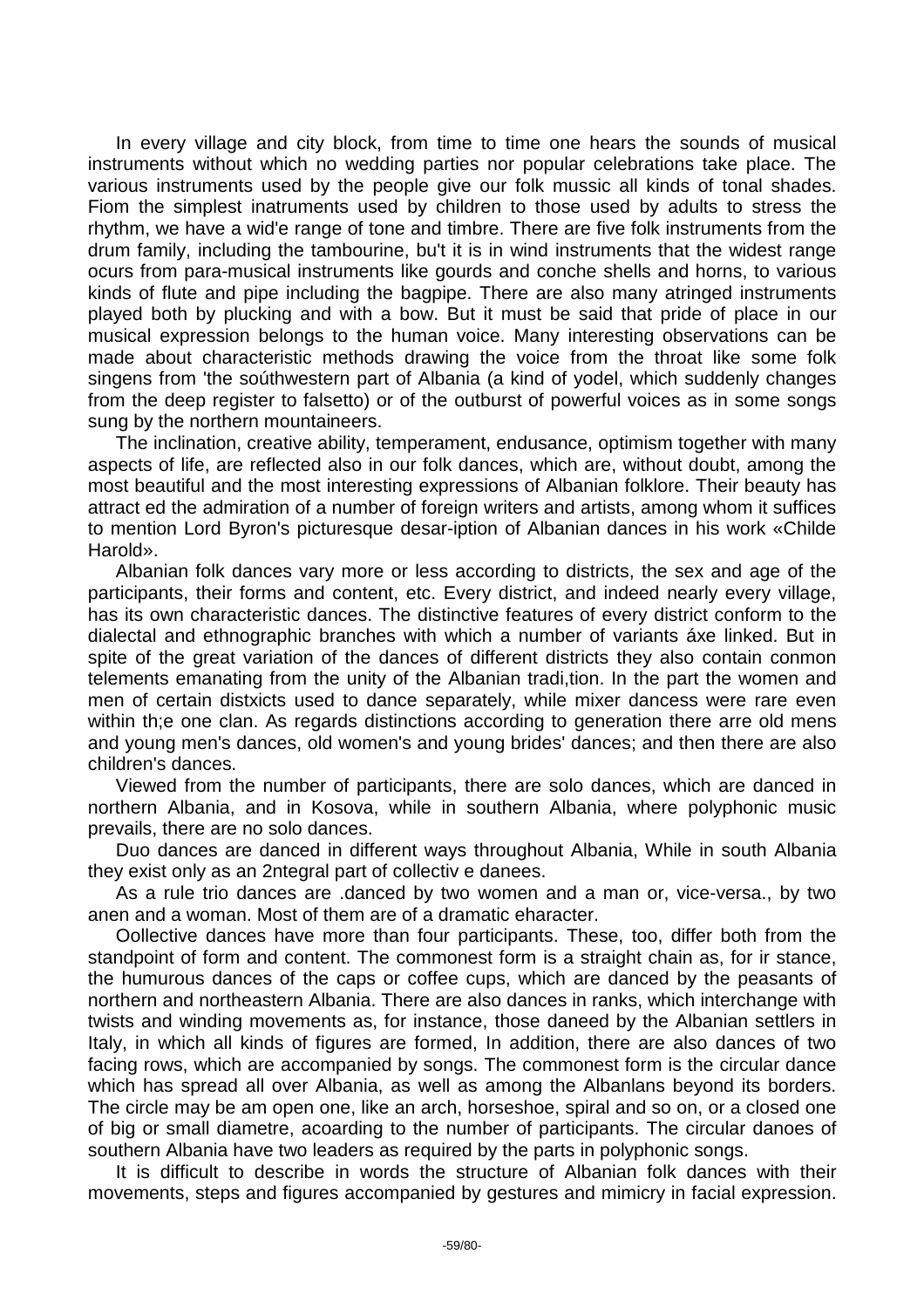In general, the folk dancers dance not only with their feet, but with the whole of their bodies, putting heart and soul into singing about their lives. Nor are aarobatic elements lacking as for instance in the so-called a ..living tower», which is performed by a circle of dancers linxed shoulder to shoulder, on which stands another circle of dancers.

The Albanian folk dances are not abstract performances but they express some lyric, epic, or dramatic content through plastic movements, mimicry, song and so on. Of interest from many points of view are the warlike dances which reflect strong character and manliness, the epic spirit moulded in the long resistance against every foreign oocupation. Also interesting are certain dances connected with ancient habits and oustoms. The most complete category of dances is that represented by those which are danced to vocal music provided by the dancers themselves. In this category poetry, music and dancing are all blended into a single synthesis. We have a very interesting phenomenon in the dances of the meadow performed by the Highlanders of northern Albania in silence, without musical accompaniment, but according to the rhythm which stems from the bodies of the dancers themselves.

The diversity of .rhythm and metre of our folk music enables the dancers to express all their spiritual ardour through all kinds of dynamic elements.

The National Costumes in general emphasize or, better, display the harmony of plastic movements. When one watches the Al'banian folk dances in their own environment with those picturesque costumes accompanied by their çharacteristic music, one cannot fail to be deeply impressed. All that diversity of forms and motifs handed down from one gene~ration to another, with those myriads of movements, steps and figures of great expressive pbwer, are convincing evidence of the creative fantasy, mastery, artistic taste and rich spiritual world of this people.

An ever lively and interesting branch of Albanian folklore is that of dramatic performaces ranging from the simplest to the more complicated forms. There are certain categories of popular performances with or without a given fable, such as humorous farces, stories dramatized in monologues or dialogues, pantomimes, peirformances involving song, dance and acrobatic elements, up to puppet shows and shadow pantomime.

Popular prose is also a great heritage of Albanian folklore. Its subject matter and themes are varied.

The varied phenomena which our popular prose deals with form a reflection of our society in the past in many colours and from many angles. Our people have crystalized these phenomena i.nto a number of types which, even though they often resemble one another, in both the skill with which they are developed and the action involved, have distinctive elements among them. The basic theme of our popular prose is the struggle between good and evil. In building up the events on this basis, the people have created figures, who confront one another, locked in fierce struggle until the complete triumph of good and happiness has been achieved. Along with fables, conundrums and puzzles filled with figurative expressions and metaphors created by the people as tests of ingenuity continue to thrive. Likewise proverbs and anecdotes with the profundity of their ideas and the keenness of their observation, in which is concentrated the wisdom and age-old experience of the people themselves, are constantly being enriched.

The Albanologist, Gustav Weigand, has described the Albanian language as a Balkan language «par excellence».

This description could be applied also to Albanian folklore in general, since, in addition to its national features, it has many motifs and characteristic elemenis in common with our neighbours. Of course these are the consequences of contacts or relations over many centúries, which have brought about many exchanges or borrowings also in folklore. By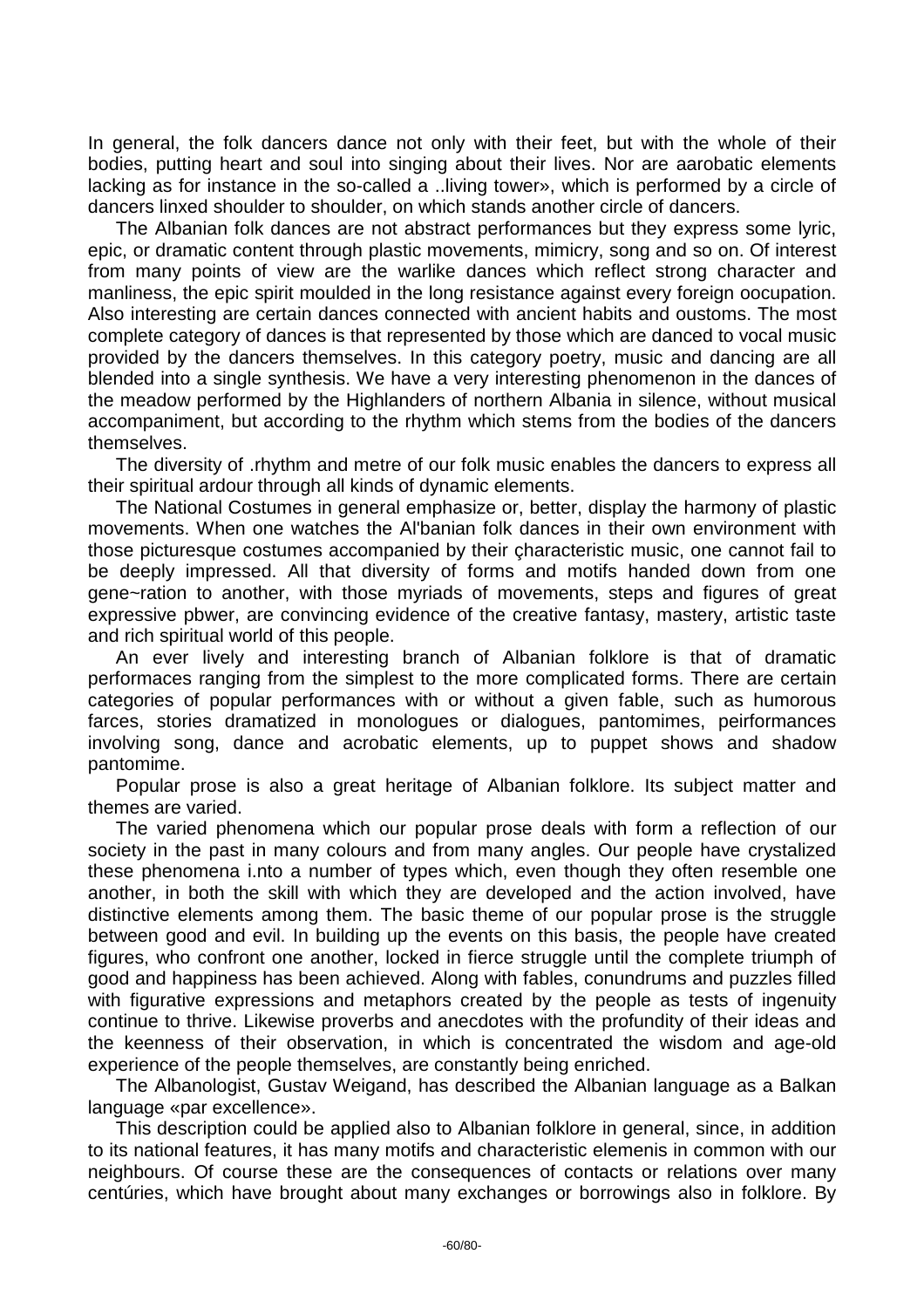tracing the distribution of common motifs through comparative studies between Albanian folklore

and the folklore of the neighbours, interesting observations can be .made about a number of phenomena, indeed we can arrive at their origin, that is, among the most ancient inhabitants of the Bal'kan Peninsula. In this way the continuation of the Illyrians in the Albanians is brought out. Of course, what the people's traditions inherit from the distant past is not petrified in unchanging forms, because folklore does not remain stagnant, but moves along, flowing like an inexhaustible stream into which are poured the experience of many generations. During

its course through the centuries, it is constantly undergoing changes both in form and content. Thus the motifs and means of expression of folklore develop in accord with the dynamic of life.

To close this panoramic presentation we must stress the unquestionable unity of Albanian folklore with all its diversity of sources: all that host of ancient or more recent motives, borrowed or native, have been accumulateti, layer upon layer, and have been merged into a single synthesis.

Their persistence in preserving the mother tongue, the habits and customs of our ancestors, our folk songs and dances, as well as all the branches of folklore, have protected our people from the process of dilution and denationalization during centuries of oppression. Our folk tradition has always been of great value to our society. Formerly, in the Dark Ages, it compensateti to a certain extent for the lack of schooling by educating the younger generations with the experience and wisdom of their elders. For the patriots of the period of our National Renaissance, folklore was a powerful weapon in bheir struggle for national independence. The important social, artistic, sci.entific and political function of this national heritage continues to this day.

The history of the recording of Albanian folklore begins with a group of proverbs published in 1635 by Frano Bardhi in his Latin-Albanian dictionary. From that time on, the study of Albanian folklore encountered the difficult conditions of the Ottoman occupation. Nevertheless, many patriots of the period of our National Renaissance, especially those who had grasped the importance of folklore, strove, heart and soul, to serve in this field, too, prompted by lofty patriotic aims. In Albania, as throughout all Europe, the collection of folksongs began with the verses, thus, for a time it was only the poetic side of folklore, which was cultivated, while the musical side was left entirely fallow. The first publications on Albanian melody appeared during the 40's of this century. The collecting and study of our folk music has been actively pursued especially since the liberation of Albania. Under the care of the Party of Labour of Albania, characteristic groups of folk singers, dancers and instrumentalists were set up in the cultural centers established in the most remote corners of the homeland. From time to time local and national festivals have been organized. These festivals have been valuable in revealing previously unknown talents and beauties.

At the beginning of the 50's musical folklore was introduced into the program of the Lyceum of Arts as a separate subject of study. Meanwhile the Albanian musicologists began to publish a series of original studies about folk dances and instruments, about the themes of songs as well as about the morphology of folk music and so on. These studies are a significant proof of the rapid development of musicology which, although it is a new science in Albanian culture, has achieved a number of outstanding results.

In September 1957, the State Ensemble of Folk Songs and Dances with a vocal, instrumental and choreographic complex was set up in Tirana. This Ensemble has presented the beauties of Albanian folklore even beyond the borders of Albania, winning the admiration of many peoples of Europe, Asia, and Africa, and even being awarded top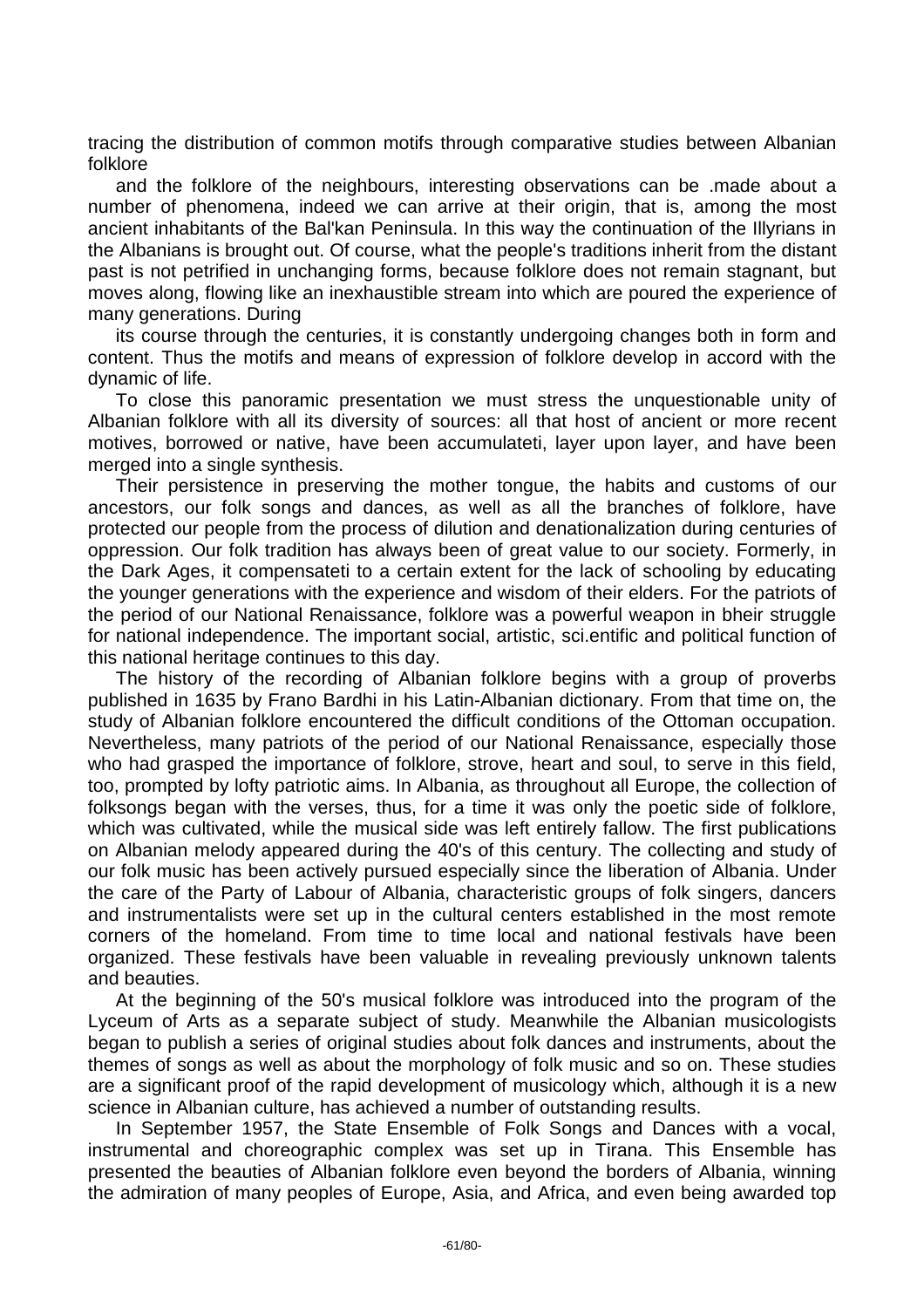prizes. In 1960, the Institute of oral, musical and choreographic folklore with the respective archive, its collection of recorded songs and music and popular instruments was set up in Tirana. With the founding of this Institute more suitable conditions were created for the collection and study of folklore through research expeditions which are organized from time to time. The extension and deepening of the spheres of research, by adopting advanced methods and utilizing new technical devices, open wide prospects to the study of Albanian folklore.

In the period of the deepening of the cultural revolution, folklore continues to be an important factor in the ideoaesthetic education of the masses, that is why it occupies a prominent place both in the repertoire of the professional artists as well as in that of the amateur groups set up in work centers or at the houses and centers of culture. Radio and television broadcast regular folklore programs. Musical folklore has been introduced as a subject of study into the programs of the secondary schools of art, as well as in that of the Higher Institute of Arts. Besides its social, political, scientific and other values, this inexhaustible source also serves the further development of Albanian art and culture, national in form and socialist in substance.

**EDUCATION.** The struggle for the Albanian school has a long history. It begins as far back as the dark years of the Middle Ages, during the Ottoman occupation of the country. The Albanian has had to fight arms in hand for his education, just as for his freedom. He never separated his love for his country from his love for schooling and his mother tongue. The Albanian patriots considered the Albanian language and literature as vital to the struggle for the very existence of the nation. In 1873 they compiled a standard alphabet for the Albanian language.

Towards the beginning of 1885, patriots from the city of Korça, in the southeastern part of Albania, drew up a petition seeking the opening of an Albanian Club and Albanian schools to be run by it. After persistent efforts, they succeeded in opening the first Albanian national school in Korga on March 7, 1887 (March 7 is now commemorated every year as the «Teacher's Day»).

During its first year, the school had few pupils, but the following year their number increased to 200. It was a primary school in which the lessons were given in the Albanian language.

The opening of the first national school aroused great enthusiasm among the patriots all over the country. It prompted the opening of other similar schools in the various ,districts of Albania.

But, under the pressure of the Metropolitan of Korga and the Patriarch of Istanbul, the occupation authorities began to obstruct the existence of Albanian schools. Under this twofold - reaction, efforts to open other Albanian schools failed. Even the schools opened during 1888 were closed ore after the other, with the exception of that of Korça, which continued to function at great sacrifice and in constant struggle with the Christian church institutions and the foreign occupiers. In 1891, the first director of this school was murdered, while the subsequent directors were imprisoned.

In 1892, the first Albanian elementary school for girls was opened in Korça. In the same year the bishop of Korça pronounced an anathema against the patriot teacher, Petro Nini Luarasi. During the final decade of the last century, the number of Albanian schools increased, while at the beginning of our century, they were opened even in some villages. They enrolled not only children but also adults for whom, special night schools were established. Since the number of teachers was limited, giving lessons in Albanian became a question of honour and a lofty patriotic duty.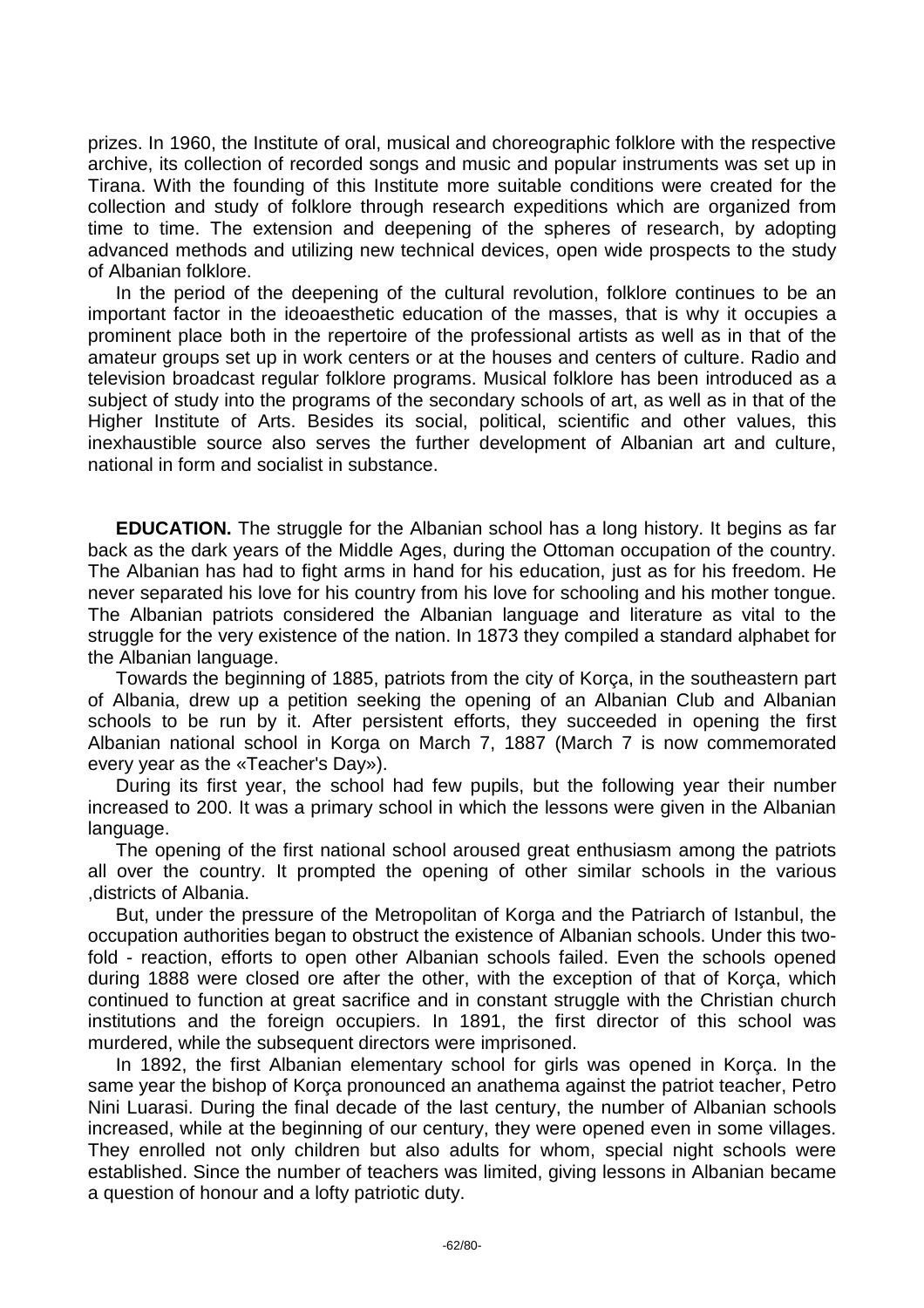In 1912, after five centuries of bondage and continuous struggles, Albania gained its independence. This marks a memorable date in the history of the country and our school. But subsequent events, both national as well as international, Trade it impossible for Albania to enjoy this independence. Consequently, our school, too, was unable to consolidate itself. This was a period of marked ups and downs in the progress of the school. Under these conditions it was impossible for our school to develop.

The period of the reactionary regime of Ahmet Zog (1924-1939) plus the time of the nazi-fascist occupation of Albania (1939-1944) was one of the gloomiest in the history of our school. The broad masses, over 85 per cent of the population, remained illiterate. This was because the number of schools was greatly reduced. On the other hand, the establishment of the system of school fees, meant that the doors of those few existing scools were open only to the children of the wealthy. During the period of the nazi-fascist occupation, the Italian and German policy of denationalization was stepped up. Hundreds of teachers abandoned their schools and took up the. rifle to fight in the ranks of the partisan units and brigades. .

The foundations of our people's educatibn were laid during the National Liberation War. The Albanian Communist Party (now the Party of Labour) charged the National Liberation Councils nuclei of the People'S State Power, along with the organization of the war, with the task of organizing the people's education. Thus, they took up the task of opening primary schools and courses against illiteracy in all the liberated districts.

The 1944-45 school year (the first year after the liberation of Albania) was a record year for our school. Whereas during the 1938-39 school year Albania had 649 primary schools with 1349 teachers, during 1944-45 (although the country was devastated by the war) there were 928 primary schools functioning with 1743 teachers.

After liberation, our country pursued a revolutionary course to make education truly the property of the working people, of the workers and peasants.

In 1946, the school reform was carried out: education was proclaimed general and free of charge, elementary schooling was made compulsory, equal for both sexes, the State and secular character of the school was guaranteed, and so on. During the period from 1945 to 1955 a broad campaign was conducted to abolish illiteracy. 85 per cent of the people were illiterate. This campaign was turned into a major State and social activity, bringing about the complete liquidation of this age-old plague. In 1952, the law was issued making elementary general education compulsory. Now 8 grade schooling has been compulsory for several years.

Albania was the only country in Europe without a University. This was set up in 1957.

Now Socialist Albania has a complete education system with a wide network of full and part-time 8 grade and secondary schools and many higher schools, without mentioning here the large number of kindergartens for pre-school children, which constitute the first link of our school system. In proportion to its population, Albania ranks among the first countrieg in the world today as regards the number of persons who attend the various categories of school. Today, out of every three persons in Albania, one attends a school. The University of Tirana has eight faculties with forty five specialities and about 16,000 students, in addition to the other higher institutes and its affiliates set up in the other centers of Albania.

Every year the University of Tirana, or its affiliates, turns out six times as many cadres with higher training as the whole of Albania had in 1938.

The Albanian school is constantly strengthening its socialist features and physiognomy, its revolutionary character, both in its content and its structure. The reform which has placed the school on the basis of three components - lessons, productive labour, physical and military training with Marxist-Leninist ideology running through all of them, is being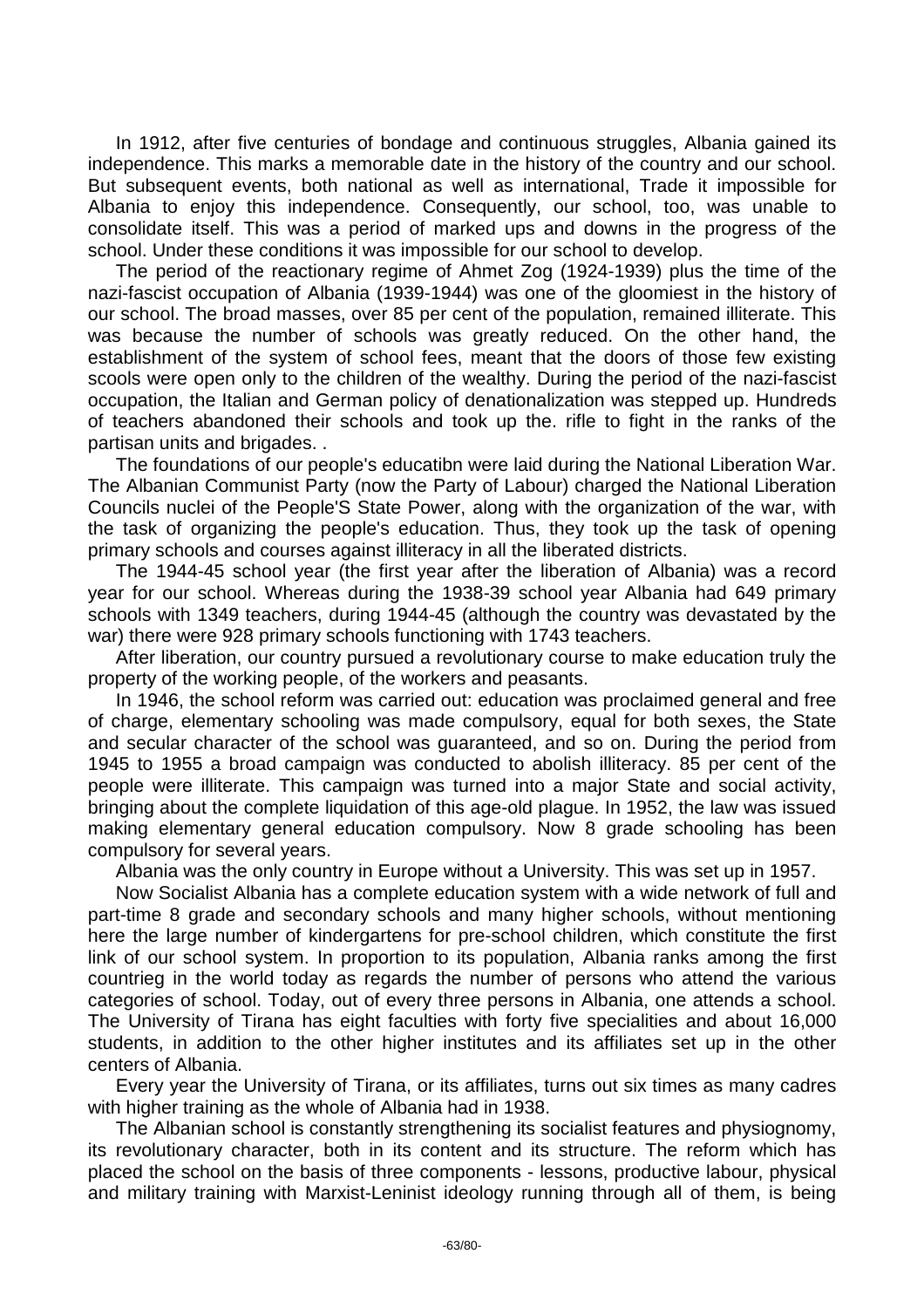successfully carried out. This revolutionary transformation of our school was made on the basis of a broad public discussion, in which all the broad strata of the people took part. This is a real revolution for our school.

Children start school when they are six years old, both in cities and in the countryside. Earlier the starting age was 7 years. The change to 6 years was made bearing in mind two factors: first, the general cultural uplift of the population, hence, of the family, which enables them to give more help to their -children and, second, the extension of pre-school education (for ages 3, 4 and 5 years). Pre-school education has now become a constituent part of the school system of Albania.

The State pays the full cost of the school system in all its links. In our country there are no fees to pay in any category of school. The State pays for school buildings, their equipment, the salari.es of teachers and the auxiliary personnel.

The family pays only for textbooks. But the prices of textbooks are more or less symbolic. For instance, for pupils up to 12 or 13 years of age, the textbooks for one school year cost the family about as much as an average worker's wage for one or one and a half days. For a student at secondary school, a year's textbooks may cost as much as an average worker's wages for two days.

The kindergartens for pre-school children are of two categories: kindergartens without meals (here the family has no financial obligations) and kindergartens with meals. For the latter the family pays an amount which covers about 29 per cent of the costs of the food, while the balance is paid by the State.

The problem of bursaries to maintain secondary and higher school students is solved in this way: the State pays full bursaries to students from families with many depen dants, that is, with the lowest per capita incomes. The other families make a reasonable contribution.

To train an engineer it takes four years of study at the University plus a probationary period of one year's work in production, during which time he prepares his diploma thesis.

Let us take a student on a state bursary. Every year he lives ten months in the hostel. The other two months are his summer vacation. Hence he stays forty months all told. For this student the state spends what amounts to the average pay for a worker for thirty-six months. Hence, the burden of the State is by no means light.

The student's bursary covers his expenses for board and lodging at the «Student Town», for his textbooks with some pocket money over for his minor expenses.

This does not include the probation period the student spends in productioñ after four years, because during that period he works and receives the normal pay for his work. The Faculty he belongs to, provides him with a pedagogue who guides him in the preparation of his diploma thesis.

How many students does it take to open a school? This is not so much a problem for cities where there are groups of students, where schools are opened with normal capacities. The problem arises in the villages and not so. much for the villages of the southern districts of Albania,. which are grouped together, but for those of certain districts of Central and Northern Albania, where the houses are still far from one another. As a rule, the secondary schools are opened at the centre of the cooperative, which includes from five to ten villages. The upper cycle of the 8 grade schools (for ages ranging from ten, to thirteen or fourteen years) is usually opened in all villages or one school for two neighbouring villages when the children have no difficulty in attending. In many of these villages there are classes with from ten to fifteen pupils.

The most difficult problem is that of the elementary schools with children ranging from six to nine or ten years of age. It is aimed to ensure a minimum of twelve pupils per class, but this is not always achieved, for when houses of a village are widely scattered, schools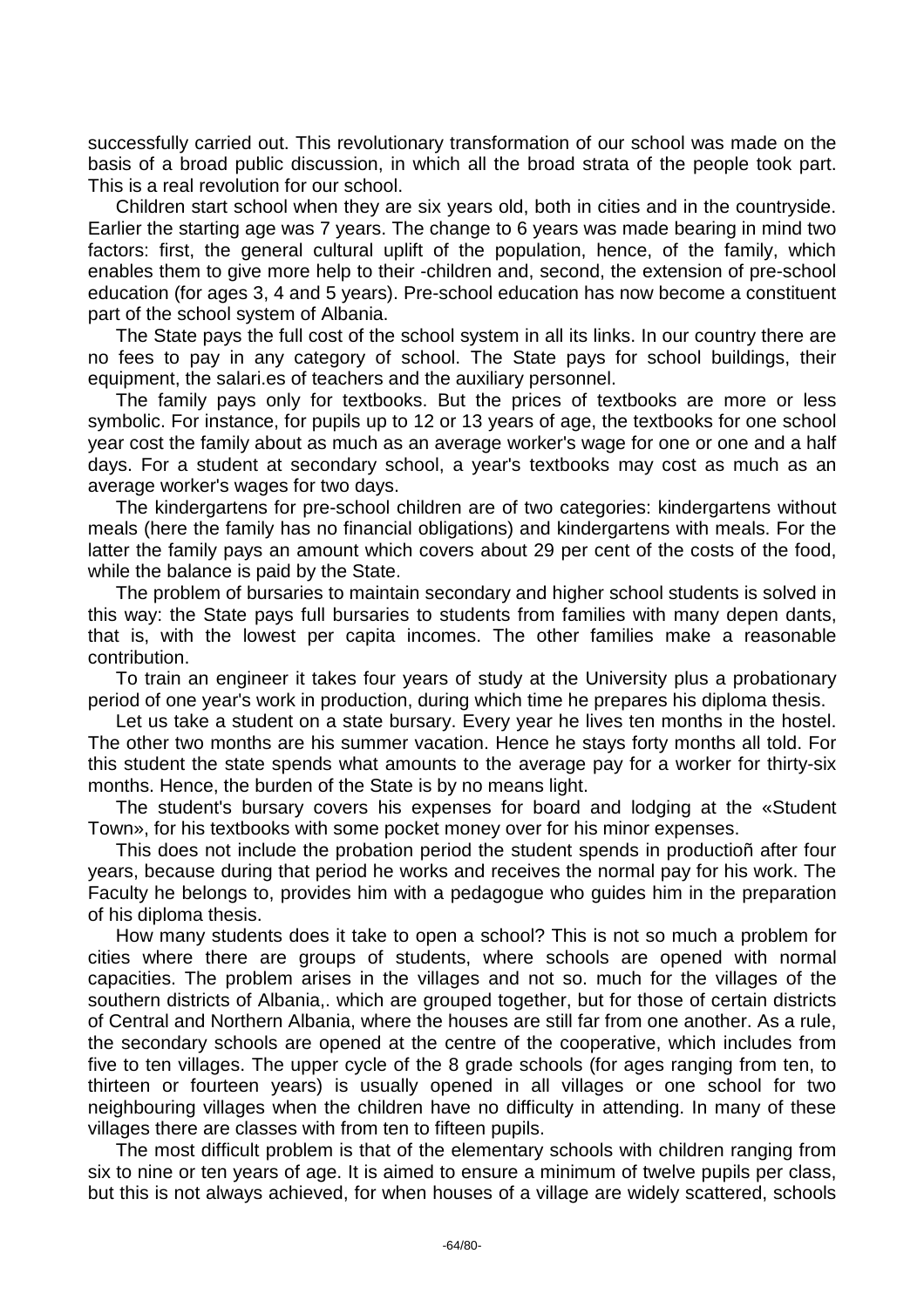are opened in each separate section of the village, in which case classes may have only - 6.7 or 8 pupils in them. This is a sacrifice for the State, but this is done for the sake of enforcing the law of compulsory education. There are cases when, to make it easier for children to attend school, boarding schools of limited capacities are opened in mountain districts. The pupils are boarded and lodged there from Monday to Saturday spending the week-end with their families.

As we have already mentioned, 8-grade schooling is compulsory in Albania. This is fully realized both in town and countryside. After this, the students make their own choice. Most of them choose 4 year secondary education (general or vocational education, in which there are from 65 to 70 profiles and specialities to choose from). Vocational secondary schools admit students on the basis of a plan, because the State works out a correo proportion in training, for instance, nurses, electricians, teachers, engineers and others. Admission to secondary schools of general -education is unrestricted.

In the rural areas, the profiles of the secondary schools conform to the needs of the countryside: agronomy, zooveterinary, fruit growing, horticulture, and so on. For the other specialities needed in the countryside, a number of peasant students are sent to city schools to be trained as mechanics, electricians, midwives, agrarian economists, and so on. Today students from the countryside in the secondary vocational schools of the Republic make up more than half the total contingent of students. This is in order to impart a greater impetus to the secondary education of the peasant students who, up to now, have not had, nor could have had, the same opportunities as those of the cities.

In addition to secondary education, the students who have been through 8-gr ade schooling can choose to attend 2-year courses (half teaching half work) at which they acquire a trade skill. These courses are preferred by those who want to master a skill and start a job more quickly. They are called lower vocational schools.

Ther e are other s who, having been through 8-grade schools, that is, having completed thesr compulsory schooling, want to start work directly in production. But they may not yet have reached the age of 16, the lowest age at which they can be admitted as workers. In this case they are admitted as learners in workshops or factories, where they work half time (for which they receive the corresponding wages) and study the other half. They att.end the system of courses which the enterprise itself opens according to its own profile.

For workers who have followed these two last systems there are part-time vocational secondary schools in which they can complete their secondary education in the profiles they have.

One detail worth metioning is that the programs of the vocational secondary schools are such bhat the subjects of gen.eral. culture (mathematics, physics, chemistry - for those who pursue the technical profile, and literature, history, geography - for those who pursue the social-cultural profile) are the saure as those of the secondary schools of general education. These prepare the students so that they can continue with higher studiés, if they want, and not feel deprived. of this opportunity, as they do in many other countries.

**THE PRESS AND PUBLICATIONS**. The first edition of the newspaper, «Zëri i popullit», organ of the Central Committee of the Party of Labour of Albania, was published on August 25, 1942. This day marks the date of the founding of the Albanian people's press. The course of 34 years which «Zëri i popullit» and all the Albanian revolutionary press has traversed, is, at the same time, the course on which the press has grown and become stronger, has increased its militant spirit and its role as a bearer of information and a collective agitator and propagandist.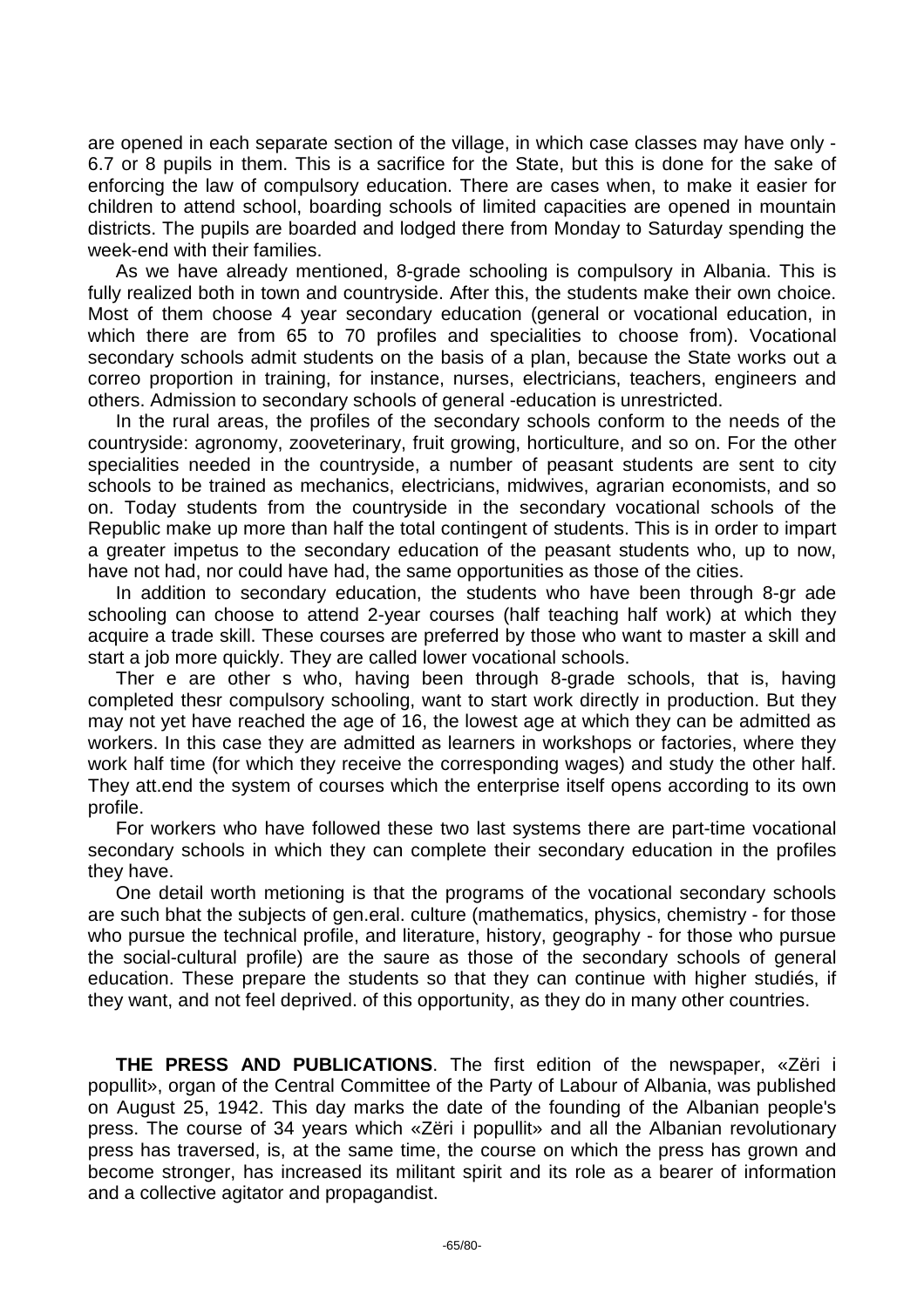During the National Liberation War, apart from «zeri i popullit», other illegal organs were published, such as «Bashkimi», (organ of the National Liberation Front) «Kushtrimi i Lirisë» (organ of the Communist Youth), as well as organs in districts and military units.

While preserving and further developing its revolutionary traditions of the war years, during the years of socialist construction, our people's press has been increased and strengthened in quantity and quality. The numbers of newspapers, .magazines, and other publications have increased and the programs of Albanian radio and television, the releases of the Albanian Telegraph Agency, etc., have been added. n Albania today, there are 25 newspapers with a total circulation of 47 million copies per year.

The newspapers, «ari i popullit» and «Bashkimi», are dailies. A number of other newspapers appear twice per week, such as. «Puna», central organ. of the Trade Union organization, «ari i Rinisë», organ of the Central Committee of the Albanian Labour Youth Union, and ~Luftëtari», central organ of the People's Army. Other important organs are the theoretical magazine, «Rruga. e Partisë», organ of the CC of the P.L.A., and -Drita» and «Nëntori», both literary organs of the League of Writers and Artists, the illustrated magazine, «Yllí», the magazine, «Shqiptarja e Re», organ of the Albanian Women's Union, as well as many others aimed at different categories of readers. Local papers are published in the administrative centres of 14 districts.

In Albania before liberation, there were only six newspapers, and these were completely in the service of the antipopular regime in power. The most important newspapers of that time, «Drita», was published in only 6,000 copies a day, whereas now, «Zëri i popullit. is published in 105,000 copies per day. The number of newspapers which are distributed today, in town and countryside, all over the country, is 20 times greater than before liberation. The number of magazines published today is 9 times greater than before liberation, three times greater than in 1950, and twice as many as in 1960.

Besides magazines and newspapers, books with more than 800 different titles, totalling 8.5 million copies are published each year. The number of titles published today is more than 100 times greater than before liberation.

Radio and Television occupy an important place. Radio Tirana is a powerful station that is heard in all parts of the world. It broadcasts regularly every day, from 5 a.m. till midnight in 17 foreign languages. Four local radio stations have been set up in outlying centres, and these relay Radio Tirana or broadcast special programs according to local conditions and requirements. Although quite new, Albanian TV is very widespread both in town and countryside. With the completion of the electrification of the whole country (October 1970) radio and TV programs are followed even in the most remote parts of the country. The daily papers, too, are delivered in these zones within the day.

The magazine, «Albania Today», has now been coming out for several years. It publishes different materials about the development and socialist transformations in Albania, as well as about the determined struggle that the P.L.A. is waging against imperialism and modern revisionism. The materials in this magazine have aroused special interest among foreign readers. This organ now comes out once in two months, in five languages. The illustrated magazine, «New Albania», has a history of 30 - years and is widely distributed. It is published in nine languages. The scientific magazine, «Studia Albanica», which publishes scientific studies on Albanology in the French language, is for foreign readers. The Albanian people's prèss is characterised by a high ideo-political, scientific, and cultural level and a militant revolutionary spirit. As a rèsult it has been turned into an ever more pówerful th,eans in the hands of the broad masses for the education and mobilisation of the working people in the construction of socialism and the defence of the country. Our press devotes special attention to international affairs; it consistently reflects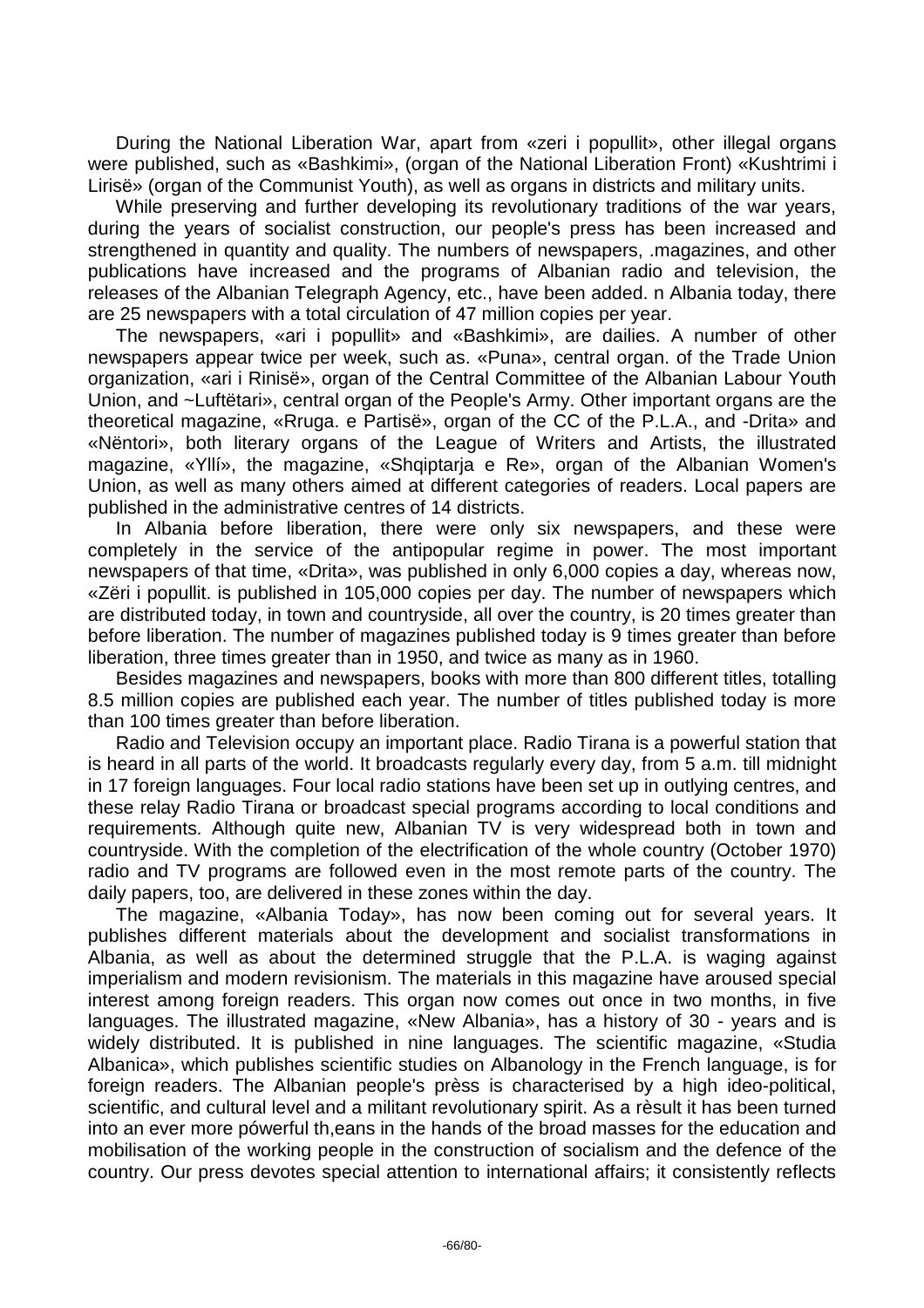the principled struggle of our Party and the Albanian people against imperialism, revisionism, and the oppression and exploitation of different peoples of the world.

An outstanding characteristic of our people's press is that it is based firmly on the broad masses of the people. This 'ìs, expressed in the fact that our press, the radio and TV, and the various publications are not only the property of the masses, tribunes of their revolutionary thinking, but also the product of the masses and a direct expression of the linë of the masses. Through the woluntary correspondents and collaborators of the press and the radio and TV service, the masses bring the thoughts, experience, and the beautiful language of the working people into the press. It is not just the professional journalist who brings out the paper or thè magazine, and neither are the radio and TV broadcasts done by the staff editors alone. Large numbers of people of different categories and professions, from city and village, who are close to the life and daily struggle of the working masses, to production, write for the press and speak on the radio and TV.

Matters of the press, like all other matters in the life of the country, are regulated on the basis of special laws. The Constitution of our country sanctions the right of every citizen to have his say freely, using the organs of the press, radio and TV for this purpose. The most favourable conditions have been created for the praetical implementation of this right, and the masses are urged and encouraged by every means, to exercise it.

In socialist Albania, the journalist is an honoured figure. He is esbeemed and respeeted by the masses fot his objectivity, his honesty, his lofty moral figure. On the basis of the law, the journalist also ènjoys rights as aii author. The people working in radio and television and on the press have their own organisation, the Union of Albanian Journalists, which publishes a monthly organ, «Tribuna e Gazetarit».

**THE FIGURATIVE ARTS AND ARCHITECTURE**. The objects of artistic interest from prehistory take us back to the 6th millenum B.C. Outstanding among them are anthropomorphic ceramics, and original objects of the Cakran-Dunavec cult (Middle Neolithic age), the great pota of Maliq and Kamnik, with painted geometric decoration (Late Neolithic age), the little terra cottas of Maliq women (Neolithic age). The vessels and the cupa with very pr onounced handles on the sides, began to appear during the Bronze Age. This is evidence of the beginnings of the Illyrian tribes.

The art of Illyrian tribes is distinguished in the Iron Age.

llth to the 5th centuries B.C.). The ceramic material found in the tumula (burial mounds) erected everywhere within the borders of Albania today and outside them, in the villages of Barç, Kuç i zi, (near Korça), Pazhok (near Elbasan) etc., are extremely varied in forms. So is that of the South, painted in the style of goemetric designs in a brown colour against a background of light red, called the -devollit» style. The bronze weapóns also have geometric decoration. The rich decoration of the bronze shaft of the weapon often ends with beautiful zoomorphic and anthropomorphic forms.

In the Illyrian cities (5th-2nd centuries B.C.) the walls made of huge quadrangular and polygonal stones are imposing. The earliest gates have the forni of a pointed arch (The peak of Aitoi near Saranda). They have majestic porticos (Dimal and Zg&desh), theatres and hippodromes (Amamtia, near Vlora), monumental tombs (Selcë e Poshtme, near Pogradec) etc. There are many little votive statues, and a wealth of oranaments like the decorative plates of the bronze belt (3rd century B.C.) from the rich finds at Selca e Poshtme.

The cities of the coastal colonies (6th to 3rd eenturies B.C.) that developed art of the classical style, have monumental architectural works, like the Lion Gate and the Theatre of Butrint, the Nympheum and the Monument of the Atheletes in Apollonia, the amphitheatre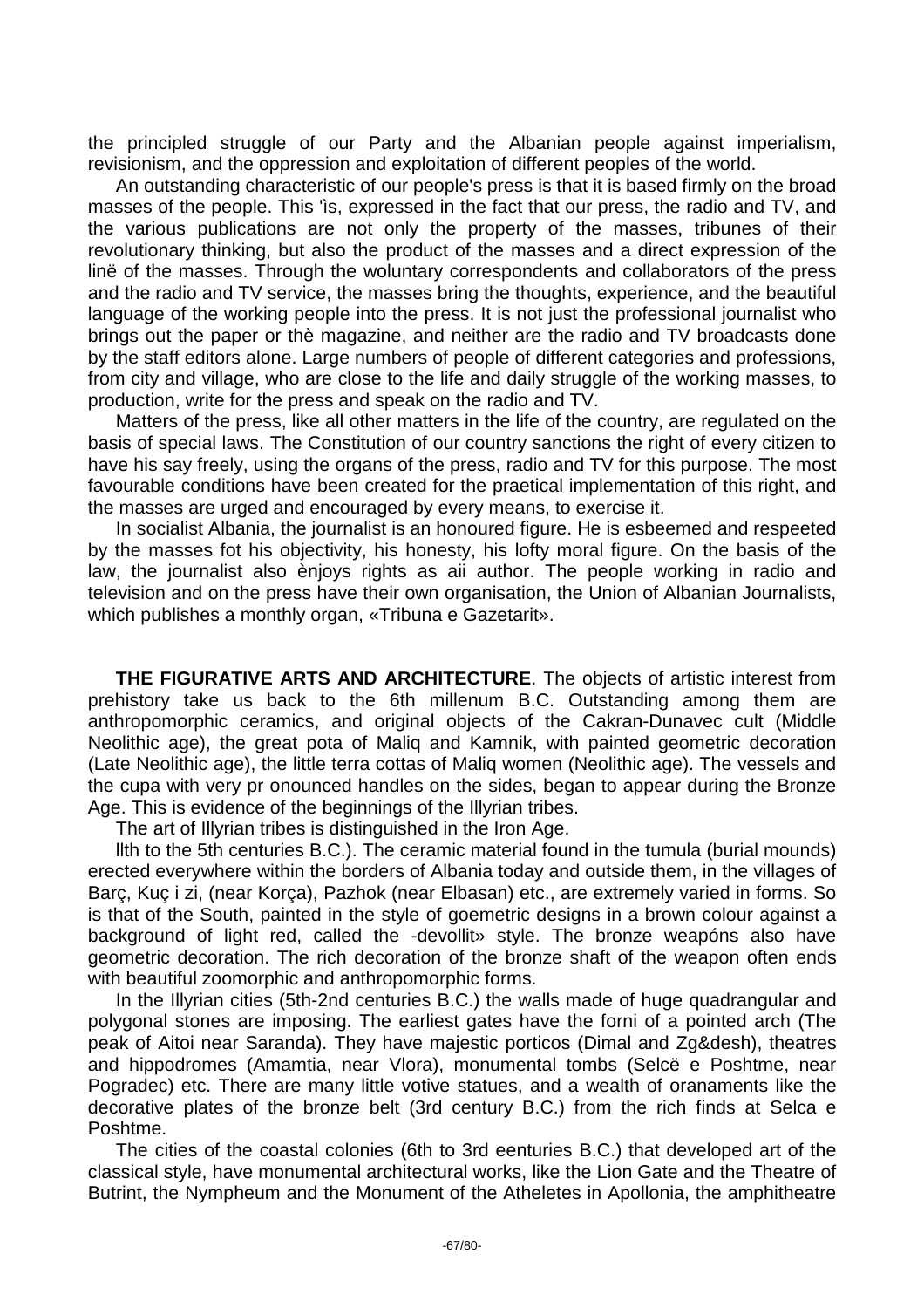in Dyrrah etc. Among the best known works of sculpture found, there are the head of Apollonia, the Goddess of Butrint (3rd century B.C.), the portait of Agrippa (lst century B.C.), the head of Demosthenes (3rd cent. B.C.) The stelae produced in Apollonia are rich in ornamentation and reliefs, sometimes with three, one above the other. There is great variety in the many bronze statuettes, ceramics, mainly with red figures on a black background, and the terra-cottas. The most ancient mosaic is «The head of a girl» (3rd century B:C.) found in Durrës. The Roman mosaic in Apolonia, Durrës and elsewhere, is mainly in geometric designs of two or more colours.

The floors of basilicas of early Mediaeval times in central and south Albania, are paved in mosaic. In the baptistery of Butrint, (5th century A.D.), in the Basilica of Lin on lake Ohri (6th century A.D.), the mosaics represent mainly birds, vines, fish etc. Their colours blend in tonal effects. The only Byzantine wall mosaic (l0th century A:D.) is found in a chapel in Durrës.

From the 6th to the 8th centuries, like the Illyrians, the early Albanian tribes built burial mounds, the majority of them in the Northern Albania (near Koman village and elsewhere). This culture is distinguished for the working of metals, and its ornaments in bronze, silver and gold. On the ear-rings, clasps and pendants there are .images of the woman, the horse etc. They continue a number of the forms of Illyrian ornaments.

The monuments of the Mediaeval architecture, are to be found in abundance in the South in the Byzantine style, while in the North they are less frequent and in the Roman style. The church of Perhondi (l0th century) in typical Byzantine style, is a cathedral, with a bell-tower attached, like Western churches. The church of Saint Nikolla in Mesopotam (13th century) which looks like a fortress, is rich in heraldic reliefs, capitals, etc. An outstanding monument in the typical picturesque Byzantine style of the 13th century is the church of Saint Mary at Pojan. The church of ,Saint Mëhill, erected on a rock outcrop below Berat Castle, and 'Saint Triadha within its walls, belong to the 14th century. Th.e Icons of the 12th century are of classical Byzantine style: Saint Mary Odigitria in the Bllajshtona cave above lake Prespa, and others. In the icons of the 13th century, the religious stylization' is pronounced, whereas those of the 14th century express more intimate emotions; the Saint Mary in the church, of Saint Mary's Rest, in Berat, etc. The mural paintings of the refectory of Pojan monastry (1261-1328) are of a classic grandeur with transparent colours. The paintings of Saint Mary of Mborja 1380), and those of Saint Mary of the island of Maligrad, in lake Prespa, are remarkably expressive. The religious objects are artistically rich and skillfully executed. The epitaph of Gllanevica, embroidered to the order of Gjergj Araniti in 1373, is a document of great historical importance and a masterpiece of art.

The Albanian-Turkish wars during the 15th century, hindered the construction of monumental buildings and paintings. After the Turkish invasion, in the 16th century, iconography, mural-painting etc. were revived within the religious buildings which are not distinguished from their outward appearance. Berat is outstanding. The seven icons of «the great feastsH and the beautiful gates of Berat evangelistry are of marvelous precision: They are attributed to Onufri from Elbasan (mid. 16th century), a painter of murals in a series of churches in Kostur (Greece), Berat, and various villages of Elbasan. His paintings tend to be more materialistic, have dramatic expressions and outstandingly decorative colours. The icons and mural paintings of his son, Nikolla (the end of the 16th and the beginning of 17th centuries) have elongated and more aristocratic figures. There were a number of other distinguished painters. In the early 18th century iconography and mural painting took a new impetus, and realist elements of the baroque style were introduced into them. In 1726, David Selenicasi, painted the interiors of Saint Nikolla's of Voskopoja. From the 16th century, buildings of the muslim religion began to be built. The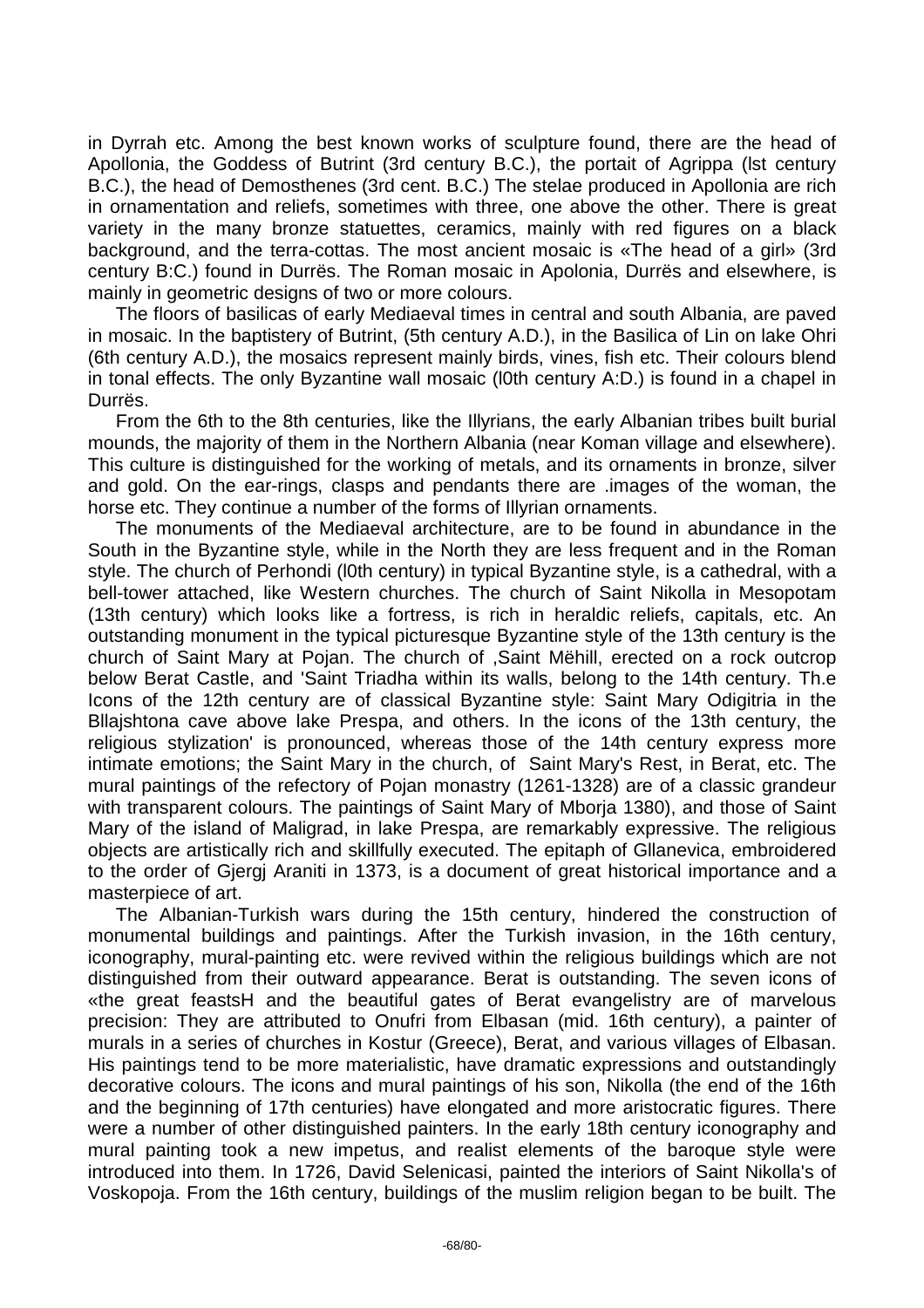lead cupolo Mosque (18th century) in Shkodra imitates Arabic architecture, but in the Dervishes' Temple in Berat (1791) and the mosque of Et-hem Bey in Tirana (1791-1821) elements of local folk art are included.

The revival of economic life and trade in the 18th and 19th centuries, brought about a growth of the cities with a spontaneous but original and rational solution to the problems of town planning, and led to the development of the popular architecture. The Gjirokastra tower house, rising three or four stories on the steep mountainous terrain evolved. A typical example is the Zekate house. The houses with porches in Berat link their white facades to form «the city of one thousand windows». Shkodra's two storied house with a balcony extends horizontally amidst a garden surrounded by very high walls. The skilled trades and artistic peasant handicrafts developed greatly. Wood carving reached a superb artistic level in the intricate three-dimensional designs of the altar screens. Notable examples are those of the seat of the Orthodox Bishop of Korca (late 18th century), Berat cathedral (1850) and that of Leus village church near Përmet (round the year 1800). The interiors of dwellings were ornamented with wood carving (the styles varying according to each district) and Albanian wood carvers became renowned all over the Balkans. The fame of weapons, such as daggers, pistols, rifles and their equipment, as well as ornamental buckles and other objects decorated with various techniques, especially in filigree, produced in Shkodra, Prizren, Elbasan and elsewhere, spread far beyond Albania. The metal ornaments worn by the women of the North.ern Highlands faithfully continued the tradition of the ornaments of the Albanian culture of -early mediaeval times.

The Art of the National Renaissance begins from after the year 1880, in the struggle for national independence and freedom from the Turkish rule. It is secular, breaking away from the religious iconography, and treats patriotic and ethnographic subjects. Kolë Idromeno (1860-1939) is a distinguished painter, architect and artist of this period. The portrait of his sister (1883) has social-psycological depth and a delicate artistic interpretation. Of particular interest for their portrayal of the life and customs of the country are «Shkodra wedding» as well as many realistic scenes in compositions with religious subjects, like «Two streets... The main subject of the art of National Renaissance is the figure of George Kastriot-Scanderbeg. Spiro Xega (1863-1953) an amateur painter and patriot, produced eight variants of Scanderbeg's portrait. His most original work is «Shahin Matraku's Beta>. with its subject from the life of patriotic insurgents.

After the proclamation of the independent Albanian State in 1912, the conditions created for artistic activitv were not very favourabie - it was left to personal initiative. From 1932 a number of monuments, works of the sculptor Odhise Paskali (1903) were erected, such as that of the «National Fighter» in Korca, a realistic statue, with a strong expression and Albanian psychological characteristics. His bust of Scanderbeg (1939) has a legendary-epic spirit. The painting of this period is realistic, but inclined towards lyricism. The motifs of Vangjush Mio (1891-1957) are mostly from the streets and environment of Korga and Pogradec, joyful landscapes, full of light and colour. «A street in Korga» is typical for his work in which, in his own way, he expresses his love for the fatherland. Varied, more demanding in its search for artistic expression, is the work of Zef Kolombi (1907-1949), a, strict draftsman who uses the technique of «plain air». His portraits, such as his «Selfportrait» have dramatic force, his landscapes lik.e «The Harvest» reflect the melancholy and stagnation of the time.

The People's State Power, born from the National Liberation War, that was established in the year 1944, and the policy of the Communist Party (today the Party of Labour) of Albania are very favourable to the development of art, which is considered as an important factor of the people's culture. In the first 10-15 years many busts and statues were erected. The monument to Scanderbeg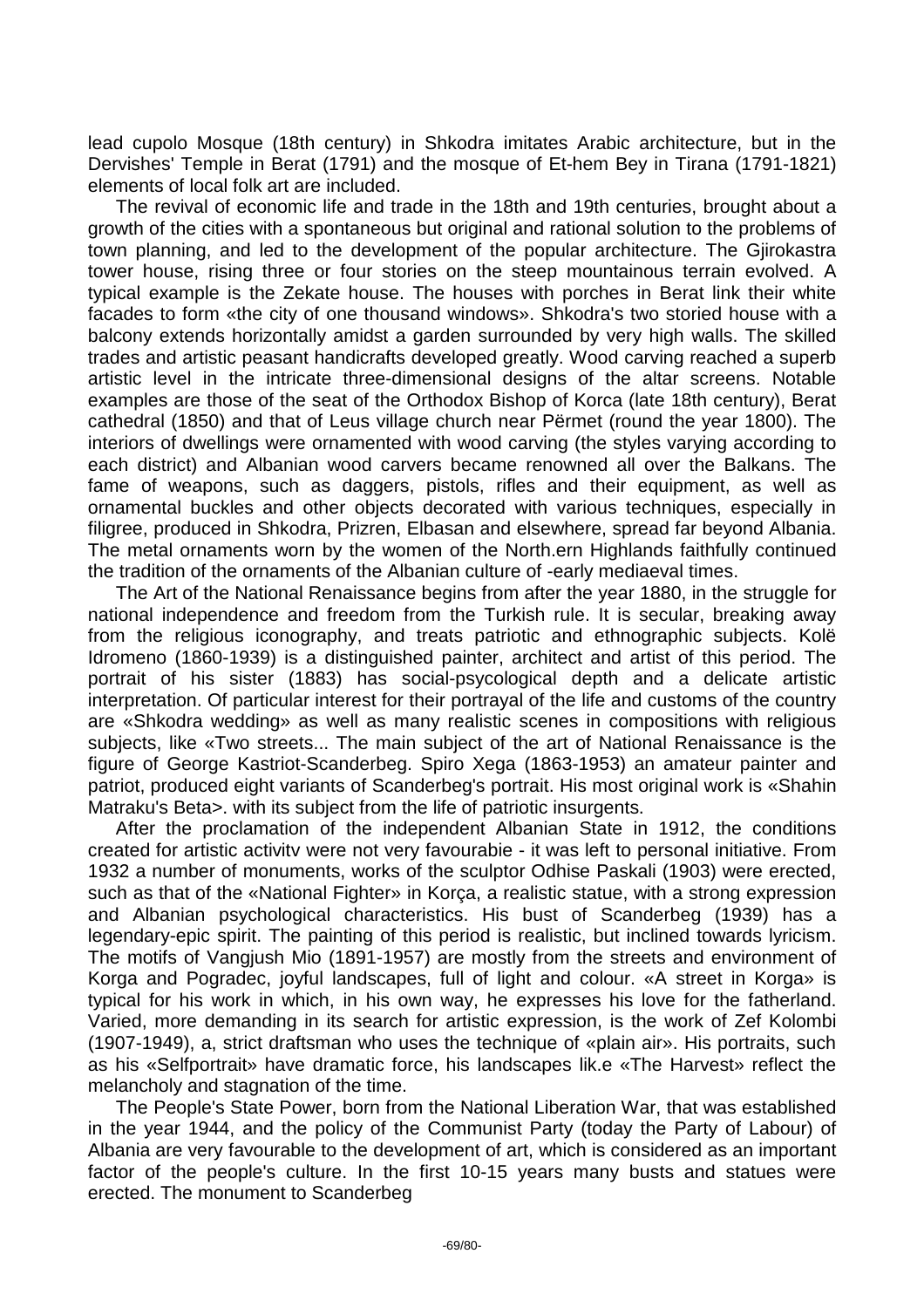by Janaq Pago with a popular and romantic spirit was erected in Kruja (in 1959), while the monument to Stalin, by O. Paskali (1949) and the monument to Lenin, by Kristina Hoshi (1954) were erected in Tirana. The busts of «Qemal Stafa» (1948) by J. Pago, «Vojo Kushi» (1949) by O. Paskali, are permeated by heroic and revolutionary

pathos. At this period the first compositional tableaus were painted. The National Liberation War was the predominant theme. «A story from the National Liberation War», by Nexhmedin Zajmi is of a decriptive character. While «The Liberation of Tirana» by Bukurosh Zajmi, is more of a summing up. Gradually the theme of reconstruction and socialist contruction began to occupy an important place. In «Voluntary Labour at the Stalin Combine», by Abdurrahim Buza, it is reflected in an original manner. Important works with historical themes, like «Bajram Curri at the cave of Dragobia» by Guri Madhi, were created. Year by year artistic organizations and institutions have been set up and the creative activity and the number of artists have increased. According to the directives of the Party, that art should be in the service of the people and express their revolutionary aspirations. the ideals of communism, the figurative arts, too, follow the creative method of socialist realism. Since the year 1960, while the socialist construction has been advancing in fierce struggle against the internal and external class enemy, resisting the imperialistrevisionist pressure, art, in general, has become more profound in its content and artistic expression, and more firmly based on its own national experience. The compositions with themes from the National Liberation War and history. express patriotic revolutionary emotions, such as Fatmir Haxhiu's «Skrockë, February 1944» and others.

Painting gives a broader reflection of the heroism at work. While Zef Shoshi's «The Cooperativists' Return to their Village». generalizes a moment from the life of the socialist countryside. Agim Faja's «The Struggle against the Drought» is a monumental decorative (panel) with the people's solidarity at work as its theme.

In sculptural portrait, works reflecting the new features of the man moulded with the lofty ideals of socialism are being created. The bust of comrade Enver Hoxha by O. Paskali (1966) is considered one of the most important works of the art of socialist realism. The energy, profound thought, farsighted view of the lead-er of our people is reflected in this work. One of the monuments of this period is «The Liberating Partisan» (1964) in Përmet.

The 15th plenum of the Central Committee of the Party in 1965 reached the conclusion that, socialist realism had proved itself as a method in Albanian art and should play a still greater role in the communist education of the masses. After 1966, a series of revolutionary actions and movements led by the Party, began. Painting, sculpture and graphic art responded to the directives of the Party and the revolutionization of the country reflecting the transformations that were going on, and sharpening their proletarian partisanship. With the improvement of material conditions, the demands of the masses for art increased. Many important national and personal exhibitions were opened. Many works of major genres and proportions were created and the artistic expression was enriched. The statue «Hold High the Revolutionary Spirit», by Muntaz Dhrami (1966) quickly became a symbol of socialist Albania. In the following years, a series of important monuments hav e been erected, some of them by groups of sculptors, like the solemn and expressive monument to Scanderbeg (1968) in Tirana, the Independence Monument in Vlora (1972), the monument to the Four Heroines (1971) in Rnëshen, the monument of Mushqeta on the outskirts of Tirana (1969), the «Monument to the War of 1920» near Vlora (1970) and «The Monument to the Martyrs of Borova» (1968) near Erseka, and others include beautiful reliefs. The bust of the heroine of the independence of the Fatherland «Shote Galica» by K. Rama is realistic, expressive, monumental. M. Dhrami's statue of the Labour heroine «Shkurte Pal Vata» is pervaded by revolutionary enthusiasm. In painting, many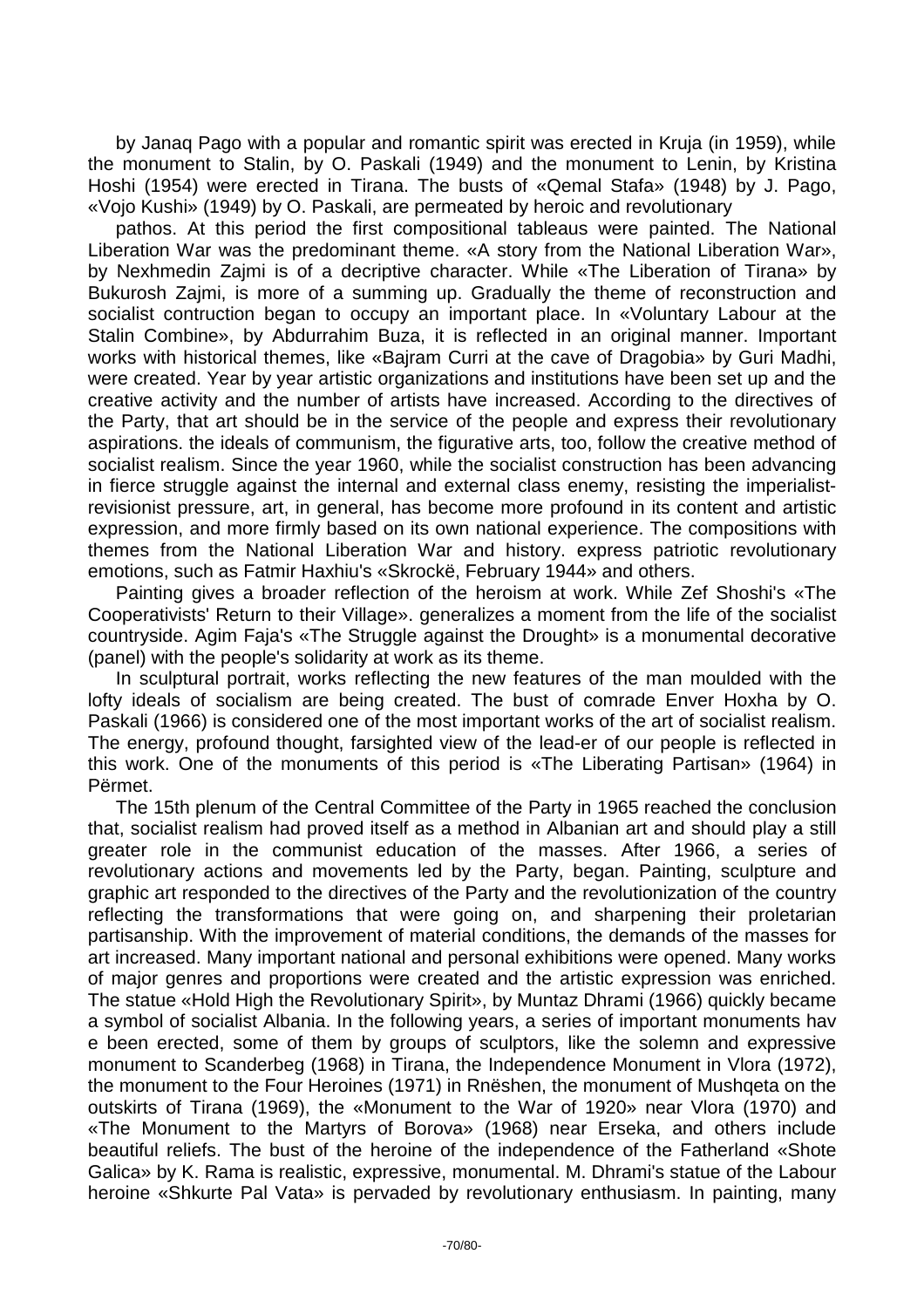tableaus generalize the socialist life. The subject of many compositions is the construction of the big projects. «The Builders of Light» by Danish Jukniu is inspired by the irresistibl e vigour of the drive to build a gigantic hydro-electric power station. Viison Kilica's «December 1967» shows the people's solidarity to overcome the damage inflicted by natural calamities. The defence of the country is a theme extensively treated. In the conditions of the construction of socialism in Albania in unceasing struggle against the imperialist and revisionist blockade, the National Liberation War and the historical past in art, have a contemporary tone. The new man created in socialism occupies a place in the portraits. The landscapes reflect nature transformed by the hand of man. Other genr es, too, like drawings, caricatures, etc, have developed. Great changes have occured in the planning and appearance of the city and the village, especially after the 1960's. Architecture of simple feature and popular spirit assumed a new impetus. It is seen in a series of buildings, like the building of the Central Committee of the Party, the Palace of Culture in Tirana (by a group of architects), the «V. I. Lenin Party School», the Tourist Hotel in Gjirokastra etc.

In 1973, the 4th Plenum of the Central Committee of the Party of Labour of Albania criticized bourgeois and revisionist modernist influences. The ideological struggle strengthened the art. óf socialist realism, encouraged the artistic creativity and deepened its proletarian partisanship and national character. The opening of the National Exhibition of Figurative Arts dedicated to the 30th anniversary of Liberation (Tirana, November 1974) was a great success. In paintings the dynamic life and optimism of the working class and the whole people is reflected in vivid colours. Tableaus of a monumental character deal with great historical events.

**THE THEATRE.** The foundations of the present day Albanian theatre were laid during the period of the Anti-fascist National Liberation War.

Our first theatne is called «The People's Theatre». It was given this name because it was born as a partisan theatre, in the mountains, in the prisons, in the city quarters and villages, wherever the fight -was waged against the fascist occupiers. On the 24th of May, 1944, on the eve of the liberation of the whole country, at the historic town of Përmet, the first professional theatre in the history of the country was set up.

Just as in music, dance, costumes, artistic craftsmanship, architecture etc., in the field of theatre too, the Albanian people have a rich tradition. Evidence of the preservation and development of this tradition are the amateur theatrical groups which we find in early times and which played an important role in the history of the Albanian theatre. These groups were developed especially in the main cities of the country such as Shkodra, Korga, Gjirokastra, Elbasan etc., where they functioned as groups of various patriotic and progressive associations created by the workers, craftsmen, patxiotic intellectuals and progressive youth.

The progressive ideas which they brought out through a repertoire built up of original dramatic works, or by staging outstanding works of world progressive drama, strengthened the patriotic forms in their struggle against reaction. The regimes in power not only did not give any assistance to the development of these groups, but they persecuted them , dissolving the groups and condemned their representatives. Therefore the enthusiastic efforts of many amateurs of the theatre were not crowned with the creation of a professional theatre. This theatre was. born much later.

At the end of the last century and up to the thirties. of this century, the world famous Albanian actor, Alek-sandër Moisiu (1879-1935) was alive and performing. Find-ing it impossible to realize his ardent desire to set up a na-tional theatre, he lived all his life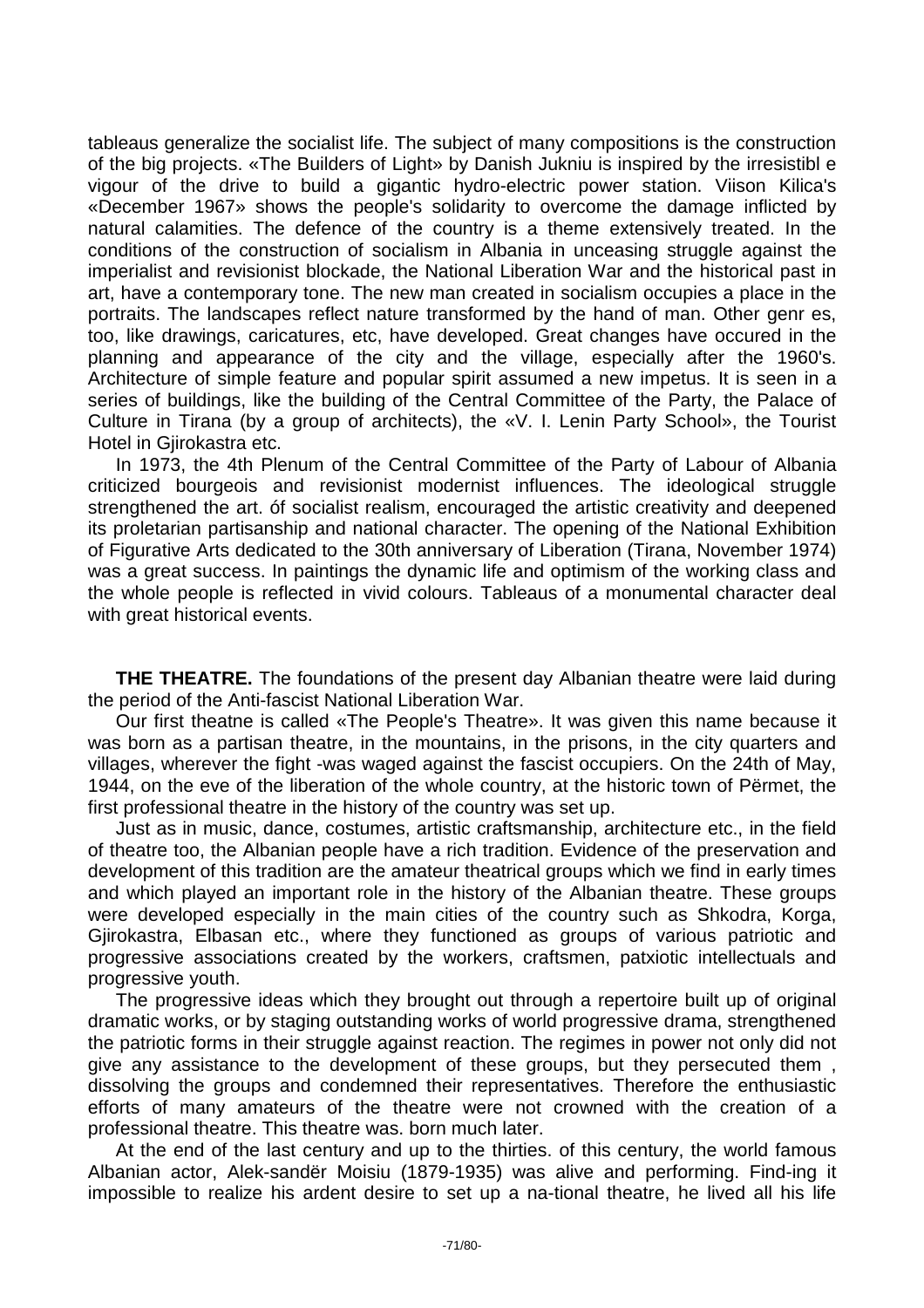abroad. The world progressive theatre considered Aleksandër Moisiu one of thegreatest actors of the time.

Today, there are 8 drama-theatre companies in Albania, 15 «estrada» companies specializing in humour and. satire and 26 puppet theatre companies. In the tradition of the oPeople's Theatre», the other theatres also bear the names of other oubstanding compatriots, who have lived at, different times. The theatre of the city of Korça, for example, bears the name of the great poet and patriot of the. National Renaissance, «A. Z. Çajupi», the theatre in the city of Shkodra bears the name of the revolutionary poet of the thirties, -Migjeni-, that of the city of Durrës, thename of the great Albanian actor, «Aleksandër Moisiu».

The number of amateur theatxe groups has increased beyond all comparisson with the past. Almost every work: centre and institutdon has its own amateur theatrical group,.. where the lovers of dramatic art gather regularly afterwork and prepare perfomances which they stage hoth for their fellow workers and also for others. Festivals are organized systematically on a district, regional and. national scale. The two theatres, amateur and professional, assist, influence, and inspire each other. While the amateurs learn acting skills from the professional theatre, the professionals, for their part, learn a great deal frorn the freshness, the natural acting, and the creative enthusiasm of the amateurs, and also find new talents among them. The professional theatres carry out systematic work with the amateur movement. The most experienced actors ar e charged with this work.

The theatre draws its new talents from the amateur rnovement and also from the schools. In 1946, the first secondary school of art, the «Jordan Misja» School, was opened, while in 1959, the «A. Moisiu» Higher School for actors was opened. This is one of the branches of the Higher Institute of Arts. In recent years producers have been trained at this school, too. Courses and other forms are organized for the training of directors of the amateur theatrical movement.

Although each theatre has its own premises with all the neeessary facilities, both for the spectators and for the actors, the theatre companies also go out to their audiences at work and production centers, in town and countryside. Each year, every company must stage 40 to 60 per cent of its performances outside its own theatre.

The d-evelopment of the theatre in breadth has brought about an improvement in its quality. The building up of the repertoires of the theatres mostly with naVonal works has been one of the fundamental concerns of the theatre. Proceeding from the principle that there cannot -be a truly national theatre without a national dama, 1 tuday's theatre has completely solved this problem. This á is one óf its outstanding victories.

Hundreds of dramatic works have now entered dhe treasury of the national theatre. Our theatre cannot be conceived without such works and performances as: «The Prefect» by B. Levonja, «Our Land» by K. Jakova, «the Fisherman's Family» by S. Pitarka, -The Carnival of Korça» by S. Çomora, «The Highland Girl» by L. Papa, «The Bullet in the Dowry» by F. Kraja, etc. An important place here is occupied by the staging of outstanding works of our prose such as «The Swamp», based on the novel of the same title by F. Gjata, «The General of the Dead Army», based on the novel of the same title by I. Kadare, «The Dead River», also based on the novel of the same name by J. Xoxe.

Appreciating the values of the progressive drama of other peoples, our theatre has staged works from the treasury of world culture such as Shakespeare's Hamlet, Othello, King Lear, The Merry Wives of Windsor; Moliere's «The Miser», -Tartuff», .xThe Noble Bourgeois»; Goldoni's «Mirandolina»; «The Auditor» by Gogol; «The Enemies» by Gorki»; «Love and Intrigue» by Schiller; «Nora» by Ibsen; «Arturo Ui» by Brecht and so on.

The Albanian theatre is a theatre of socialist realism which truthfully reflects the reality in its revolutionary development. The main aim of the actors is the faithful characterization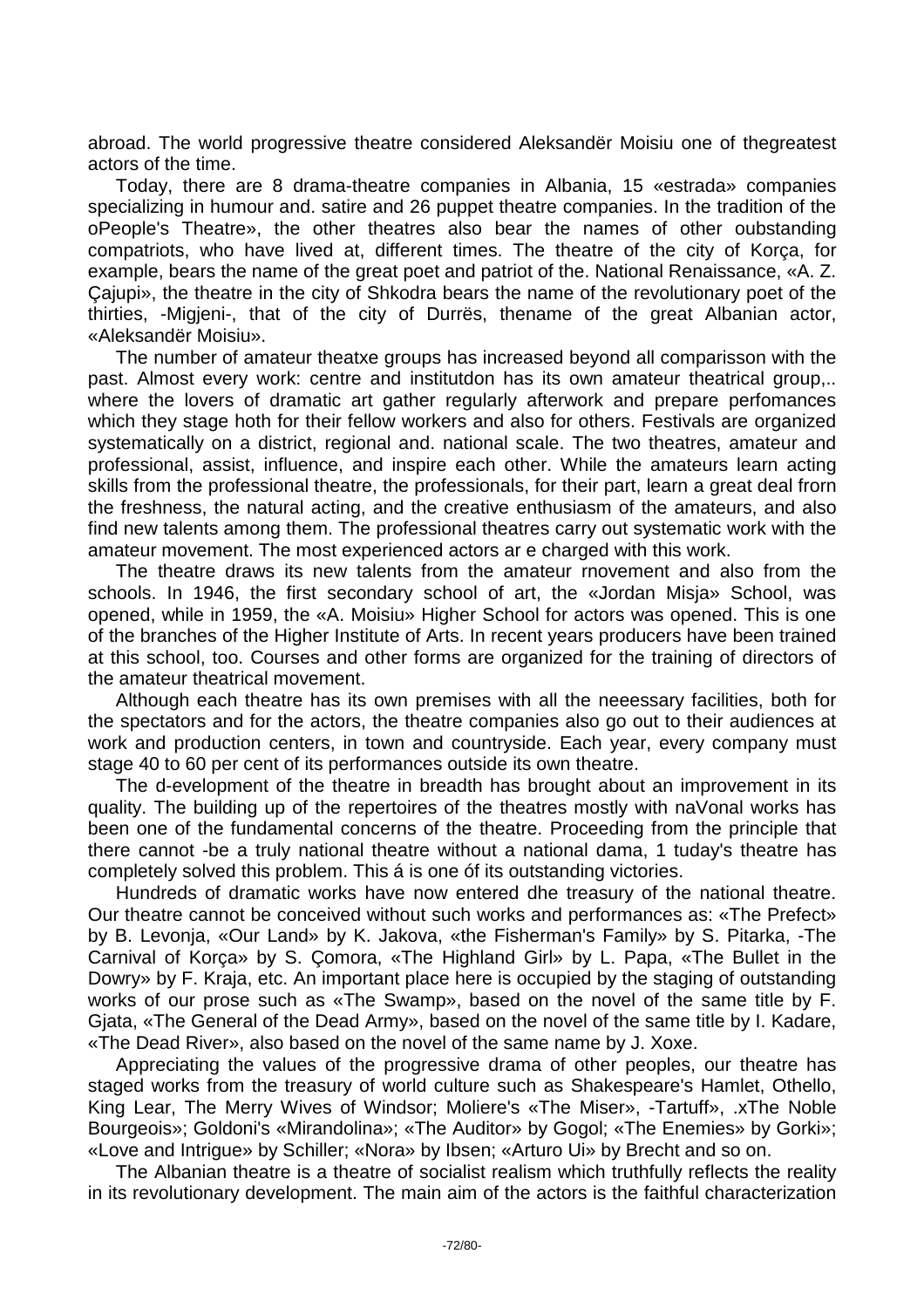of the figures they interpret in their dialectical development. The Albanian theatre puts the actor, the real living man, at the center of its attention, and places each of its components and the components of the scene at his service or at the service of the idea which he bears. This is also the aim of the scene painter, composer, lighting operator, etc. The Albanian theatre is waging a fieroe struggle both against naturalism, melodrama, theatricality etc., and also against the ugly features of the socalled «modern» theatre of today, the formalist, absurd, abstract, and «anti-everything» theatre, which has nothing in common with the realist and progressive theatre.

As an indication of the care and esteem for the place and the robe of the theatre in our society, artists may be awarded the high and honoured titles, «People's Artist», and «Merited Artist», which are held by many people of the stage. One of the highest decor ations of the country is that of «Hero of Socialist Labour». There are stage artista among the ranks of the most highly honoured people who hold this decoration.

**MUSIC**. Albania, this country at the crossroads between East and West, has ancient musical traditions. Through their architecture, scul~pture, ceramics, mesaics and coins with effigies of dancers and instrumentalists, the early centers of Southern Illyria, show us that musical culture has flourished here for a very long time. Along with archaeological monuments, such as the arena of entertainment at Bylis, the stadium at Amantia, the theatres at Butrint, Orik and Durrës, the odeu~ìn at Pojan and at other centers in which concerts and musical performances were given further convincing evidence of this is provided in information from certain Greek and Roman classical authors. The cult of the Muses, itself, the legenda and myths around certain marvellously talented Illyrian artists, prove what importance was attached to music in the life of our ancestors.

Just as for Europe as a whole, for Albania, too, the early mediaeval centuries are dark and almost impenetrable. From that period there is only one prominent musician in our tradition, Niketa of Rameziana who, during the 4th century, composed a number of Paleo-Christian songs, the best known of which is «te Deum Laudamus».

From the 4th century, with the invasions of the barbarians, one of the gloomiest periods of our history began. Then, for about ten çenturies on end, our country was under the bondage of the Byzantine Empire. It is not to be wondered at that we have to pass on to the 12th century to come across a musician like Jan Kukuzeli from Durrës, the outstanding master of Byzantine music, who, through his broad and manysided activity as a composer, a marvellous singer, a brilliant theoretician and reformer, opened new paths and gave a fresh impetus to musical development.

Evidence is not lacking of the development of the art of music at the time of the State of Arbër. The Albanians who emigrated from this state and settled in Southern Italy, where they founded the Arbëresh colony during the 15th century, took with them some old musical manuscripts which are a living source for the history of our music.

With the onslaught of the Ottoman Turks, Albania was afflicted with chaos for nearly another five centuries.. The Turkish occupation interrupted any artistic develop-ment or manifestation for a very long time. During those dark days of oppression and ruthless exploitation, the very existence of our people was in jeopardy. When thè Albanian cities gradually began to recover, music also began to revive through the setting up of the odd society, fanfare or band. The evidence we have of musical activity from that period is mainly connected with the Christian sphere where certain composers of hymns like Gjergj Papazima and Grigor Manesi (18th century) or Krisanth Mediti, former bishop of Durrës during the first half of the 19th century, were prominent. Krisanth Mediti was active in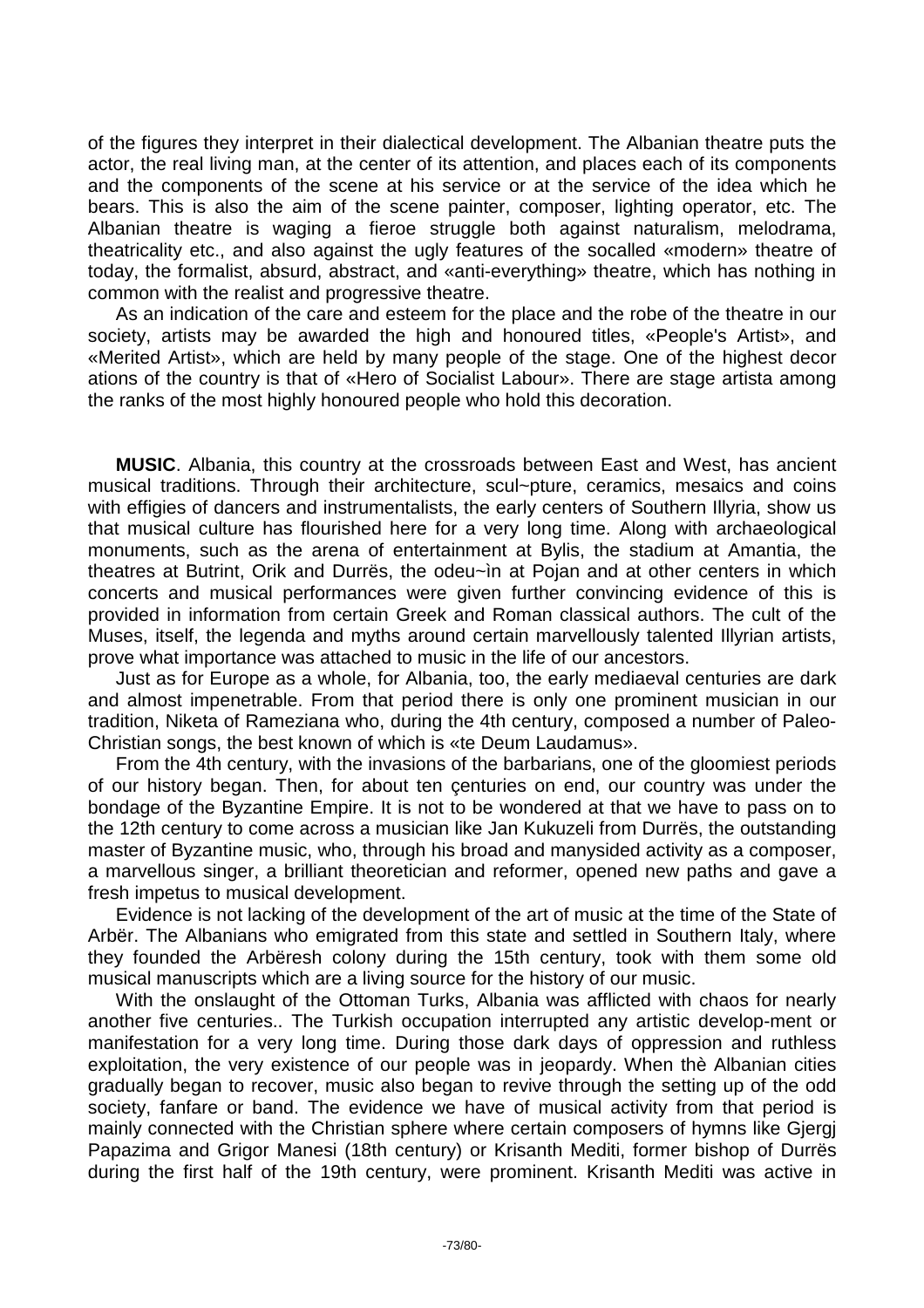cultivating the fields of music and musicology, publishing a number of studies on Byzantine music, organizing choral groups, and training many pupils.

During the second half of the 19th century, in addition to fighting for freedom and national independence, Albanian patriots spared no efforts to promote art and culture. Overcoming many obstacles and hardships, a school for music was opened in Shkodra in 1878 and a band was set up. From that period we have some vocal and instrumental compositions by Palok Kurti. On the eve of throwing off the shackles of five hundred years of bondage, the national movement made rapid progress in all fields. However national independence in 1912 found Albania with few musicians and only a few brass bands in the main cities. At that time our country was backward from all points of view. The lack of cadres with technical-professional training, the low educational and cultural level, were, of course, not suitable conditions for the flowering of Albanian music. Under such circumstances a few composers emerged from the ranks of the people, who, in addition to vocal songs and romances, turned out some instrumental works like rhapsodies, fantasies, medleys, and the odd symphony. But the proclarnation of independence did not ensure the freedom and tèrritorial integrity of Albania. The Balkan War and, later, the First World War, turned Albania into a field of battles with all their devastating consequences. In such adverse political, economic and social circumstances, the necessary conditions for music to flourish were absent.

A new stage began for our country in 1920 when the foreign troops were driven out of Albania. At that time, Thoma Nasi, the conductor of the «Vatra» band, was very active in many directions.

During the period of Ahmet Zog's monarchic regime (1925-1939) art and culture were not supported and, as a consequence, talented composers did not find favourable conditions to exercise their artistic talents. Some of the few technically and professionally trained Albanian composers, like Fan Noli and Thoma Nasi, were obliged to emigrate abroad, instead of contributing to music in their Homeland. Abroad, Fan Noli composed a number of symphonic poems based on Albanian themes and published his musicological study entitled «Beethoven and the French Revolution».

In 1939 new misfortunes descended upon the Albanian people, with the fascist occupation of the Homeland.

During the National Liberation War, some clandestine artistic formations were organized with a repertoire of patriotic and partisan songs. During the heat of the war, in July 1944, in the region of Opar, the Emsemble of the People's Army was set up under the direction of Gaqo Avrazi.

Right after the liberation of Albania, the State Choir was set up, and later (1941) this was incorporated in the Albanian Philharmonia.

1947 marked the inauguration in Tirana of the Lyceum of Arts which, in addition to the branches for the training of middle level music cadres, also includes a branch of ballet. Now, with the constant increase in artistic education in Albania, there are five secondary sohools of art in various districts, and seven 8 grade art schools.

The Higher Institute of Arts, which includes, the Conservatorium, was opened in Tirana in 1961. It trains singers, instrumentalists, composers, conductors, musicologists, music teachers, etc.

The setting up of the Albanian Philharmonia stimulated stage perfórmances. In 1950, a ballet group was organized and this was later incorporated in the Opera and Ballet Theatre. The Albanian work to be performed after liberation was the operetta «Dawn» (1953) composed by Kristo Kono on the basis of Kolë Jakova's libretto. In December 1958, the first Albanian Opera «Mrika», composed by Prenk Jakova, based on Lazar Siliqi's libretto was staged. A series of operettas by Albanian composers were performed, such as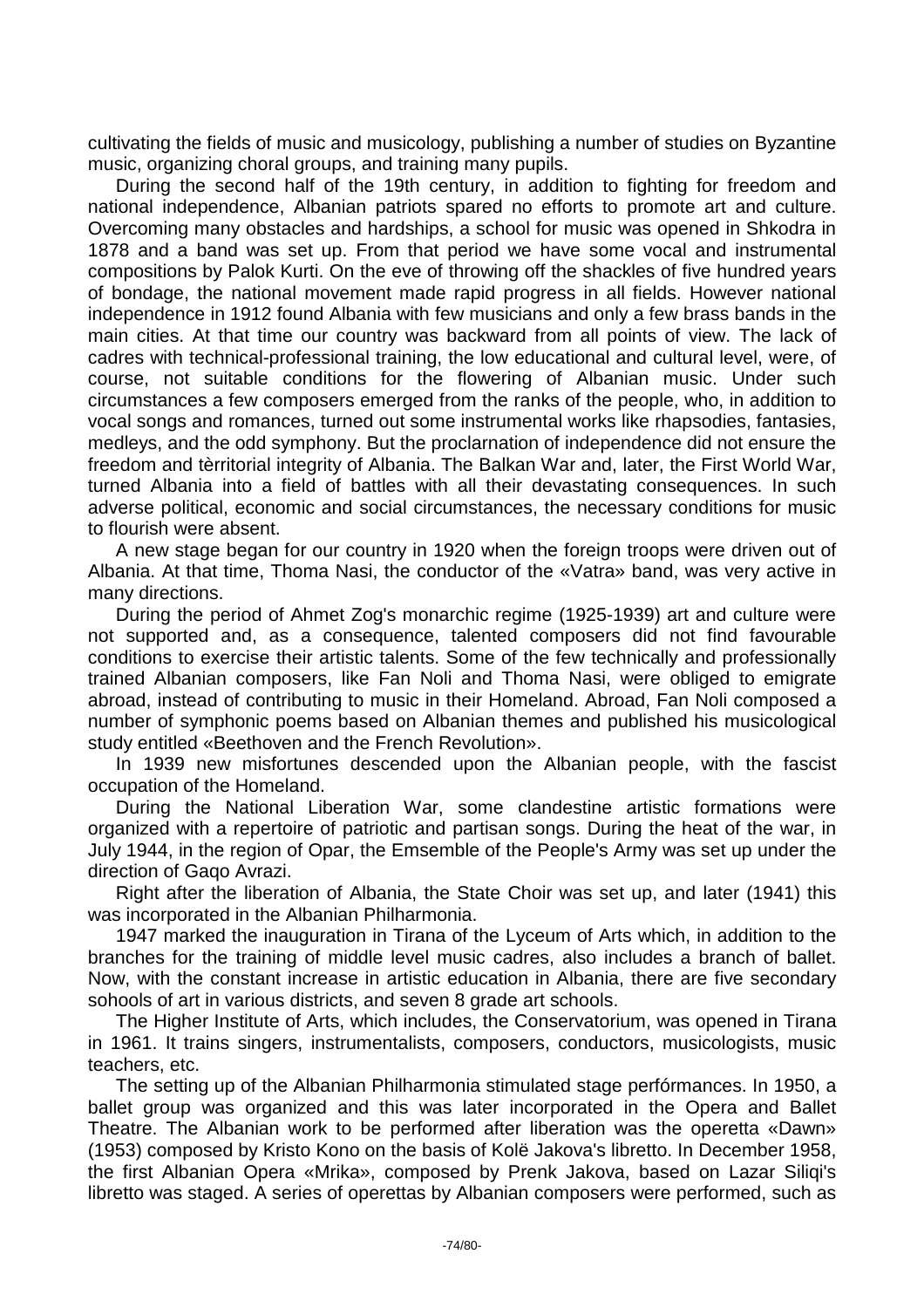P. Dungu's «The Golden Neb». T. Daia's «Leila» and «Golden Autumn», T. Harapi's children's operetta «The Story of the Foresb>, N. Zoraqi's «The Idler», Kozma Lara's «Spring Days», A. Prodani's «The Bridegroom Was Transferred» and others. Later on the Albanian repertoire was enriched by such operas as «The Spring» by T. Daia, «The Flower of Remem~brance» by K. Kono, «Scanderbeg» by P. Jakova. «The Sons of Scanderbeg» by A. Grimci, «The Heroine» by V. Nova, «Beyond the Fog» by P. Gaci, «The Commissar» by- N. Zoraqi, «The Awakening» by T. Harapi and others.

Meanwhile, the genre of ballet did not lag behind. The first Albanian ballet «Halili and Hajrija» composed by Tish Daia, on the basis of the drama by Kolë Jakova, with choreography by Panajat Kanagi, was performed in January 1963. Then came «Delina» by C. Zadeja, «The Boy Partisan» by K. Laro, «The Mountain Girl» by N. Zoraqi (choreography by A. Aliaj), «The Fearless Eagle», «The Fisherman's Sons» and others.

During the years of the People's State Power, the Albanian composers have cultivated all the forms of vocal music ranging from songs and romances, to cantatas and oratorios. The main contributors in these two genres are K. Kono, K. Trako, P. Dungu, K. Ugi, R. Mara, T. Harapi, T. Hoshafi, A. Mula, V. Çangu and others. They also cultivated the forms of instrumental music, miniatures for various instruments ranging from chamber music forrrrations like duets, trios, quartets, quintets and so on, in which the main contributors were T. Daia, T. Harapi, N. Zoraqi, R. Sokoli, A. Grimci, M. Kapidani, up to the major forms of instrumental music like suites, overtures. ballads, rhapsodies, symphonic dances, and so on, the main contributors of which were S. Gjoni, L. Dizdari, Sh. Kushta and others; or concertos for violin, flute, cello and piano with orchestra, and programmatic or symphonic poems etc.

All these composers have striven to enrich to the national artistic repertoire with something new and original. Of course it was no easy job for the first generation of composers after liberation to forge ahead with such small forces and without any adequate artistic heritage; while the younger generation, which has grown up in this climate, found the ground already cleaned, and they improved style, form and technique. Almost none of these composers has yet reached the peak of his achievements, which are constantly on the ascent, none has said his final word. Many genres of Albanian music are still only budding, but they are thriving well, nurtured as they are by the inexhaustible source of folk creativeness. Three decades are a very short period in the history of music but in spite of that in Albania during these last three decades an unprecedented development has been achieved in music, which reflects the rapid development of our people in all fields of life. Basing themselves on their native soil, that is, on the folklore of the country, the Albanian composers have avoided abstract and decadent trends. Their aesthetic aim is «national in form and socialist in substance», as the basic principle of socialist realism. Meanwhile the new Albanian culture carried on the tradition or the artistic past of bhe country. Consequently, it developed also the branch of science, musicology, which greatly assisted the flourishing of music through conferences, creative discussions, and different publications.

Now a word or two about concert life in Albania. In September 1937, the Ensemble of Folk Songs and Dances, with a vocal instrumental and choreographic com~plex was set up in Tirana. This Ensemble has often presented the beauties of Albanian folklore outside the borders of the country in many countries of Europe, Asia and Africa, and has won the highest awards. Apart from this Ensemble, that of the People's Army and the collective of the Opera and Ballet Theatre, extensive artistic activity is carried on by the Radio-Television Symphony Orchestra, the orchestras of the secondary schools of art, the orchestra of the Higher Institute of Arts, as well as a number of symphony orchestras, set up in the other cities of Albania, such as Shkodra, Korça, Elbasan, Durrës etc. To these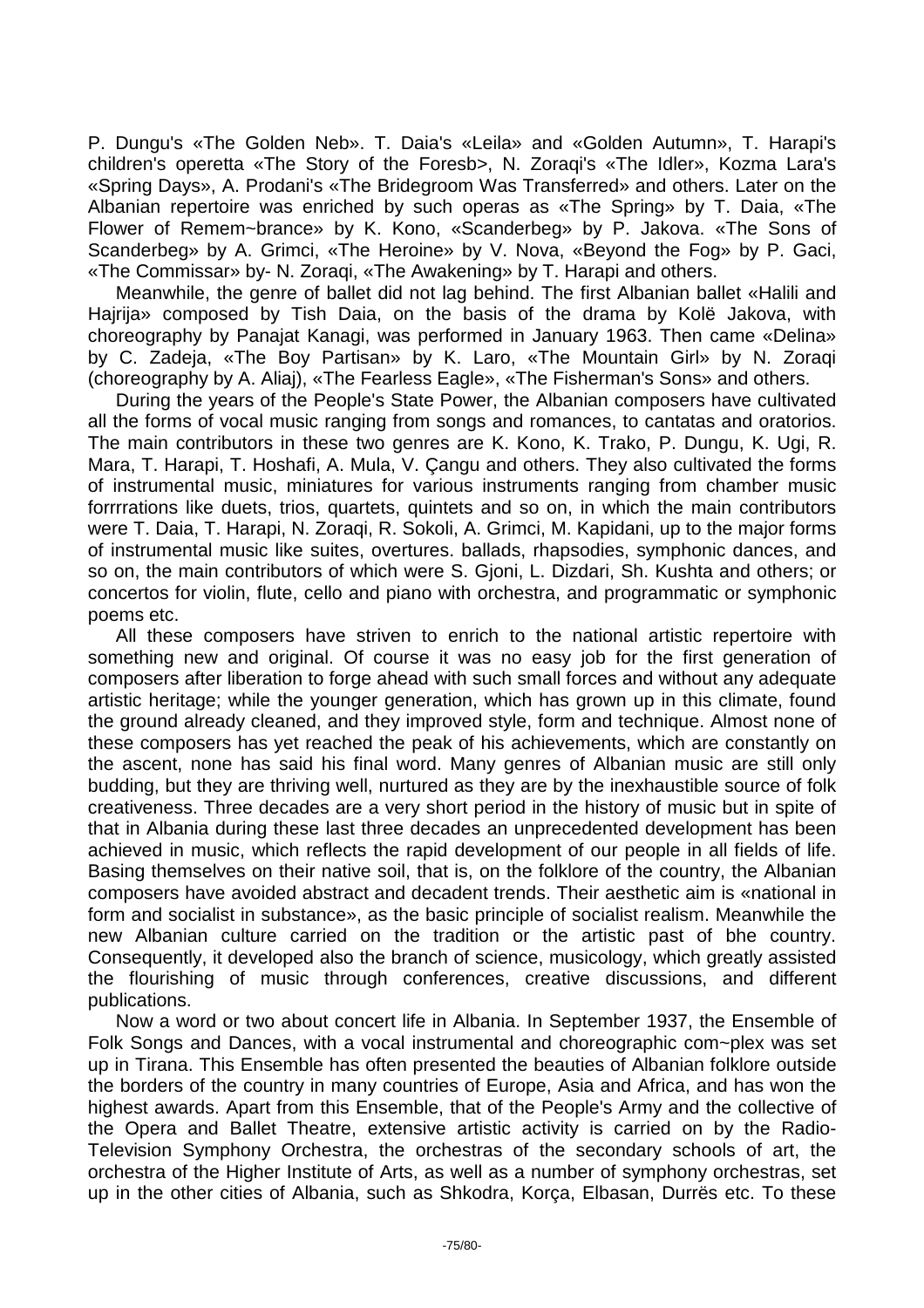must be added forty or more bands set up in various districts, especially among army detachments as well as the smaller orchestras of thirteen professional variety theatre companies. One of the distinctive feautres of musical development in socialist Albania is the mass participation in scores of workers' clubs and houses of culture in the cities, which together with some hundreds of cultural centers of the countryside, carry out a wide range of artistic activities. Every year festivals of new songs are organized by the Albanian Radio and Television Service, as well as by the houses of culture and young Pioneers' centers in the districts. Every year the May Concerts are organized in the Capital as well as national contests òf variety theatre, bands, workers' ensembles, groups from agricultural cooperatives and, especially the regional and national folklore festivals. All these contribute to the very vigorous concert life in the People's Socialist Republic of Albania.

**CINEMATOGRAPHY**. The first Albanian documentary film was put on the screen on May Day, 1947. This day marked the birth of cinematographic art in Albania.

The «New Albania» Film Studio which at first turned out newsreel films was founded in 1951. Later, wth the creation of the material possibilities and the training of the necessary cadres, it became possible to produce feature film, a short one, was «Her Children», turned out in 1957, which deals with the struggle against the prejudices of parents, while the first full length Albanian feature film is «Tana» (1958) based on the novel of the same name by Fatznir Gjata, dealing with life in our countryside during the post-Liberation years.

Within a short period, Albanian cinematography outgrew its «infancy» and now has fully earned an important place in the field of the new socialist culture in Albania. Today our cinematography produces more than 12 feature films a year (some of them in colour) in addition to numerous documentary and newsreel films.

Up to now tens of feature films and hundreds of documentaries and newsreels have been produced. They bave dealt with the most varied problems from the life of our people, giving a clear reflection of the efforts, the selfsacrifice and victories of the broad masses in their battle against everything alien and reactionary, of the revolutionary drive of our people to carry out the tasks of building the new socialist society. One of the most important themes of Albanian cinematography continues to be the National Liberation War of the Albanian people. It serves to evoke for the younger generation the most glorious page of our history. Thanks to its lofty content and richness of ideas, the Albanian film makes a major contribution to the problem of the education of the masses of the people with the moral principles and ethics of our new society.

Now the Albanian film has begun to appear on the screens abroad, in international festivals and during the Week of the Albanian Film, which has been organized in serveral countries of the world.

## **THE THESAURUS OF THE NATIONAL LIBRARY**.

The National Library is one of the most important cultural institutions in our country, both because of the large number of books it has available and because of the work it does to publicize and spread them among the masses.

The library has a priceless collection of publications and manuscripts, which increases its scientific and bibliographic value, not only on a national level ,but also internationally. This is best reflected in its collection of Albanology, which is considered the richest in the world.

Today it is a recognized fact that for anyone studying Albanological science, whether an Albanian or a foreigner, it is essential to turn to the materials in our National Library.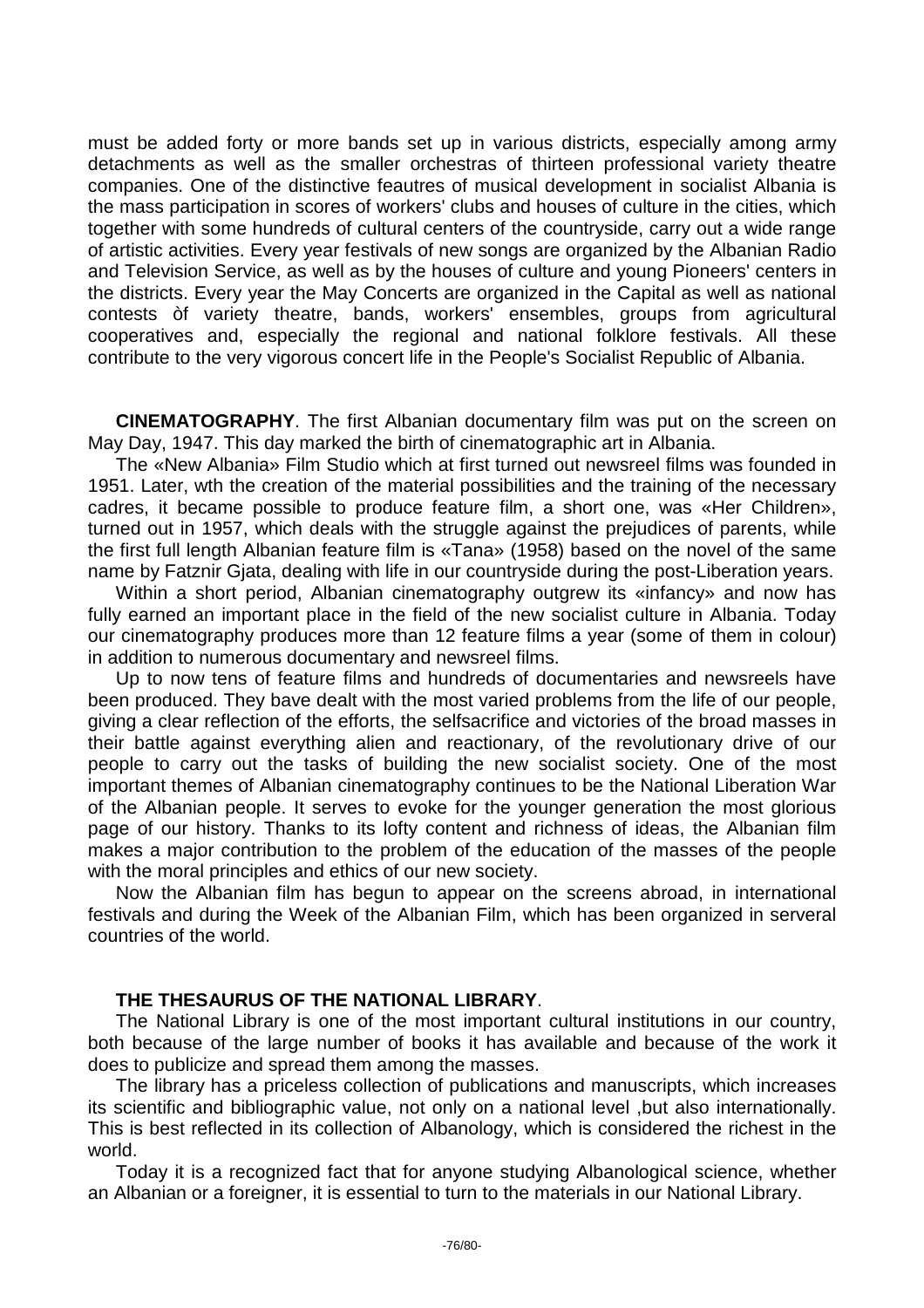Of particular importance is the collection of antiquities, which includes very old and rare publications, incunabula and manuscripts of the period from the 15th to the 18th centuries, most of which refer directly or indirectly to various Albanian problems in the fields of geo

graphy, history, archaeology, ebhnography, folklore, linguistics, literature and so on. In reviewing the bibliography «Albanica- the noted historian, Karl Gö1,ner, makes this comment: «It (Albanica) astounds us with the treasures in the collection of the National Library in Tirana, of which many historians do not know», adding that «these publications are also important in regard to the history of books printed in the 15th century».

The place of honour in the collection of Antiquities is occupied by books in Albanian written by our ancient authors. Among them are the 2nd an.d 3rd volumes (1636 and 1664 respectively) of Pjetër Budi's work «Doktrinë së Krishterë» (The Christian Doctrine), Frano Bardhi's «Dictionarium Latino-Epirotium» (1635) and Pjetër Bogdani's «Cuneus Prophetarium» first published in 1685 and republished in 1691.

Gjon Buzuku's «Meshari» (Masses) (1555) the first book in Albanian, Budi's first publications of «Doktrina Cristiana» (1618), «Passchyra e të refuemit» (Spectrum Confessionis) (1621) and «Rituale Romanum» (1621), Frano Bardhi's work on Scanderbeg, Lek Matranga's and Jul Variboba's works are all kept in photo copies only, since the originals are in the Library of the Vatican and in the Paris National Library.

This heritage is enriched by the works of the Albanian humanists Barleti and Beçikemi. The first edition of the first work of Barleti «De obsedioni scodrensis» (1504) describing the first and second sieges of the city of Shkodra by Sultan Mohamed II (1474-1475) and (1478-1479) is kept in this library. The author himself took part in war against the Ottoman Turks.

The most important work of Barleti, which immortalized his name is his «History of Scanderbeg». The National Library has an almost complete set of volumes of this work. It was first published under the title «Historia de Vita et Getis Scanderbegi, Epirotarum Principis» (1508-1510) and was republished in Augsburg in 1533, in Strassburg in 1537, in Venice in 1554, in Frankfurt-on-Main in 1561, in Lisbon in 1567 and so on. It was also translated into many languages.

In addition to Barleti's book, the National Library has hundreds of other works about our National Hero, Scariderbeg, by such authors as Lavardin, Duponce, Biemmi, Kockert, Menezes, Pontanus, Sarocci, Whincop and others.

The history of our Illyrian ancestors is reflected in the works of ancient Latin and Greek writers, of which the oldest examples in the library are Pliny's Natural History» printed in 1516, Caesar's Commentaries (1539), Strabo's «De situ orbis, libri XVII» (1549), Aristotle's «Summi Semper Philosophi» (1550) and Diodor Siculi's -Bibliothecae historiae» (1559).

The history of the Middle Ages, together with the Turkish occuaption and the struggle of the Albanians for freedom, are dealt with in the works of Byzantine and other chroniclers as well as of various travellers, and our National Library contains «Historiae Bizantinae scriptores tres greco-latini» (1615), «Chronicorum turcicorum» (1578) and individual volumes by Ptolemy, Anna Comnena, Chalchondylos, Sansovino and others.

As Gö11ner remarked, the collection of ancient books and manuscripts in our National Library is also of particular interest for the study of the history of books in general. In this collection we have incunabula like that of Silvius Piccolomini, published in 1473, hence in the first period of the birth of the printing press. Amongst other things it speaks about Scanderbeg and about the struggle of the Albanians against the Turks. There are also old e\_ditions of the Bible and the Koran, books put out by' famous publishing houses, such as Aldins (Aldo Manunzio) and Elzevir, illuminated books with valuable gold and silver inlaid vellum bindings, decorated vvith precious stones and filigree, which reflect the history of `books at various stages of their development.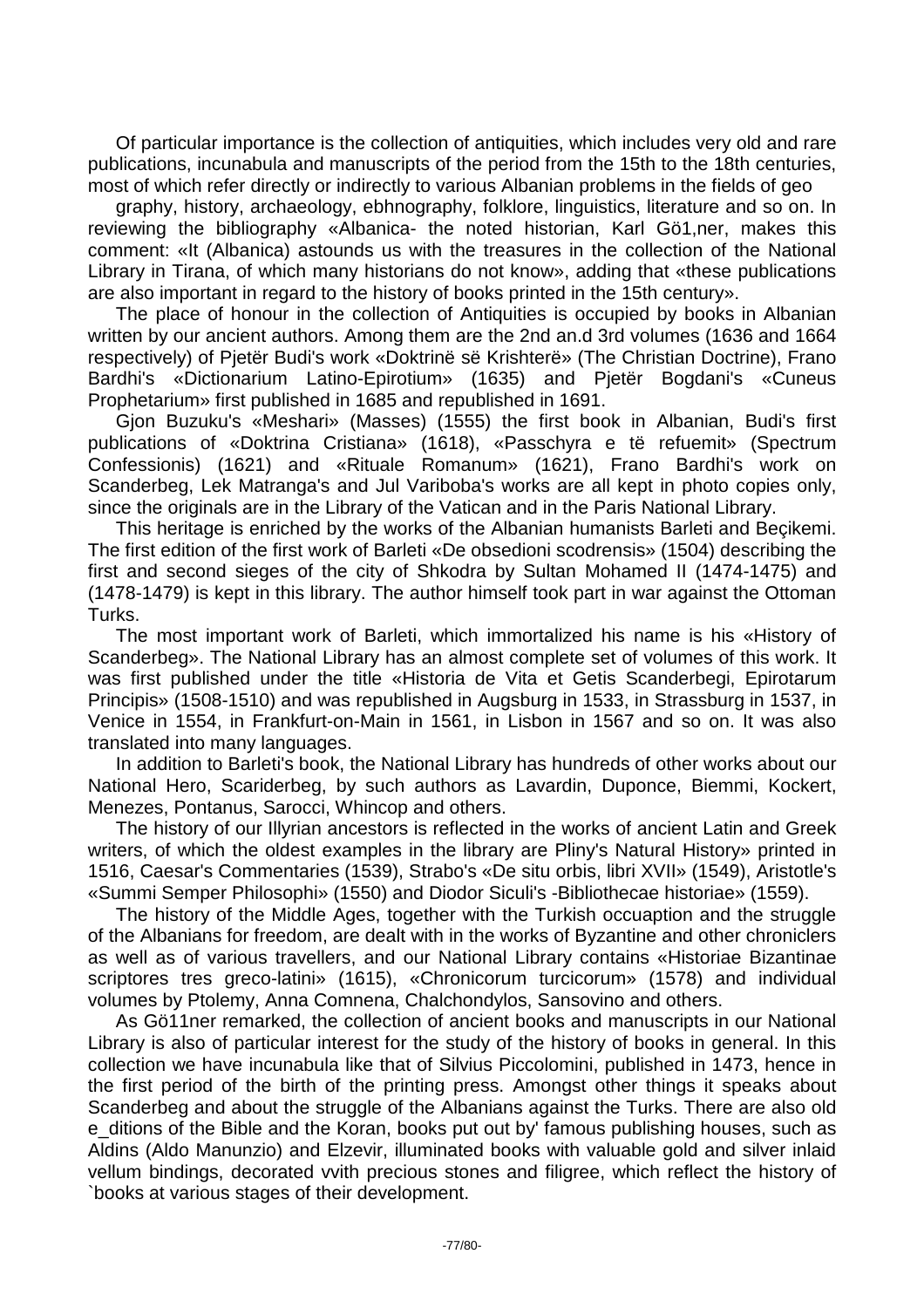Mith all of these treasures, the section of Antiquities of our National Library is a precious heritage and the pride of our people.

**MUSEUM - CITIES**. Among the large number and many kinds of monuments, dating from the dawn of history to our days, our museum-cities occupy a special place. The underground of the city of Durrës, the old Bazaar of Kruja, the city of Berat and the city of Gjirokastra have been designated as museum-cities and placed under state protection on the basis of a special decision taken by the Council of Ministers. Special regulations in the spirit of this decision deal with the concrete problems of the administration, the preservation and restoration of these important centers of the history and material culture of our people.

**Durrës** is one of the most important ancient centers of our country. The new city was built long ago on the ruins of the ancient city founded ás early as the 7th century B.C.

Of the ancient and mediaeval structures of this city only part of the defense structures which have resisted the ravages of time are preserved above ground level, for instance, the fortress built in the period of the Byzantine Emperor Anastas I, of Durrës origin, and a number of mediaeval turrets and walls which date back to the period from the 13th to the 14th centuries. All the other monuments of this city are preserved under the surface of the ground dn such density that anywhere you dig you will find traces of them. Through excavations for new buildings, a series of important monuments have been found by chance such as the thermal baths of the Roman period in the center of the present day city, mosaics, the sewer system of the city and so on. That is why the underground of Durrës has been proclaimed a monument of culture; no new construction is allowed without the approval of the Institute of Monuments of Culture.

**The Old Bazaar of Kraja**, which dates back to the period from the 18th to the 19th centuries is one of the rare specimens of these beautiful architectonic complexes which, in the past, were centers of production and trade in our cities. This ensemble is outstanding for its successful functional solution through a simple architecture in

which timber occupies the main place. The facades of the shops, -which can be dismantled so that they can also serve for displays, and the characteristice aves which, apart from sheltering displayed goods, can protect the buyers from

the sun or rain, are made of timber. Thus, the space between the two long rows of shops covered by the eaves, turns into a sort of open, very picturesque market accessible to the customers. The Kruja Bazaar which was restored during the period from 1965 to 1967 by the Institute of Monuments of Culture, is one of the most interesting and the oldest of its kind preserved in Albania.

The museum-city of Berat is an important center for the history and material culture of the Albanian people because it preserves structures beginning with bhe Illyrians as early as the 4th and 3rd centuries B.C. and ending with historic monuments connected with the National Liberation War. Worthy of mention in this museum-city is the fortress in which we find many kinds of constructions. Apart from Illyrian traces there are also constructions of the 6th, 13th, 15th, and 19th centuries. This fortress is one of the biggest of its kind and is distinguished for the great variety of contributions from various epochs. Some cult constructions of the 13th and.14th centuries, some of which also preserve mural p4intings are worthy of mention for their architectonic values. The city itself, that is, the residential center as it is today, belongs partly to the 18th century and even more to the 19th century during which a vigorous process of recontruction of old houses took place. The ensembles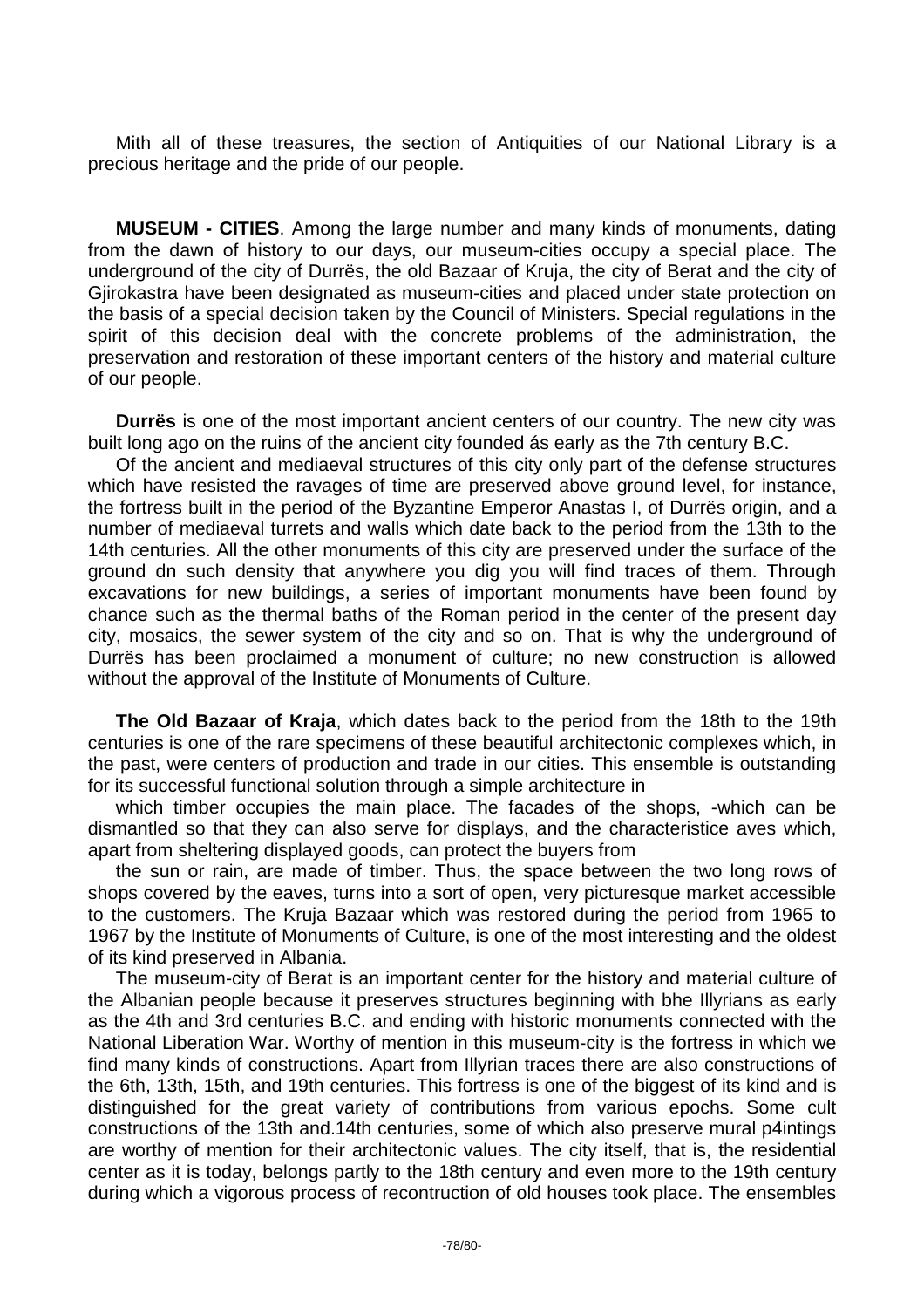of the museum-city of Berat are distinguished for their close combination with the terrain which is utilized in a masterly way in the compositional volume of the buildings which, joining together, create long strips of buidings. These ensembles stand out for their architectonic coherence and their identical exteriior appearance, the balanced horizontal composition and careful integration of~separate architectonic elements. The many windows and the arched projections of the residential storey lighten and give variety to the dimensional composition of these compact constructions.

**The museum-city of Gjirokastra** is younger. Its fortress, a structure with architectonic values, appears to date back to the 9th and 12th centuries. It was the nucleus of the city which, by the middle of the 17th century, had achieved rapid and vigorous development. Apart from the fortress, the characteristic houses of Gjirokastra, which constitute a specific type within the framework of the Albanian popular house, are of very important value. These houses are distinguished for their development in height and their pronounced monumental character due to their severe outward appearance and cozy and highly ornamented interiors. The ensembles of this city stand out for their

accentúated monumental and expressive character, their organic connections with the environment and variety of dimensional composition.

**SPORT**. In Albania all the younger generation is involved in sport. This is realized first of all at school, where physical training is one of the main components of the teaching process. The other masses of youth take part in sports according to an extensive calendar, which constitutes the basis for the program of national and local sports activities. This program is worked out in detail by every district, wofk center, institution, agricultural cooperative and enterprise, in collaboration with the broad masses of youth. It ensures not only the wide variety of sports but also the mass character of participation in them.

Our sports enthusiasts are organized in clubs and collectives on the basis of districts, schools, work centers.

agricultural cooperatives and enterprises, institutions or military detachments. These clubs develop their activities by taking part in various championships. Thus, for instance, there are the National Football Championships of the lst, 2nd and 3rd categories, the National Championships in basketball, volleyball, swimming, shooting, chess, table tennis, classical and free style wrestling, weight lifting, cycling and so on.

Great progress has been made in athletics, in which boys and girls above 12 years of age compete in various age groups. The young pioneers of both sexes have their own basketball and voldeyball championships, and so do the young football players. Today about 90 teams compete in the mens and women's basketball and volleyball championships.

At the «Voja Kushi» Higher Institute of Physical Culture there is a special branch engaged in training for athletics, gymnastics and football.

Before the liberation of Albania from the invaders and local traitors, only four official sports activities were carried on, namely, football, athletics, swimming and cycling. Only males took part in these activities because the Albanian women and girls were terribly oppresed by the backward feudal customs which prevàlled at that time. Those four simple officdad activities with that very limited number of teams and sportsmen, very, quicly, (indeed in the first years after liberation) grew to mass activities with the participation of many clubs and thousands of sportsmen and sportswomen. Another telling fact which shows how quickly and in what a revolutionary way our women rejected fanaticism and patriarchalism is the great step which they took as far back as 1945, that is, a few months